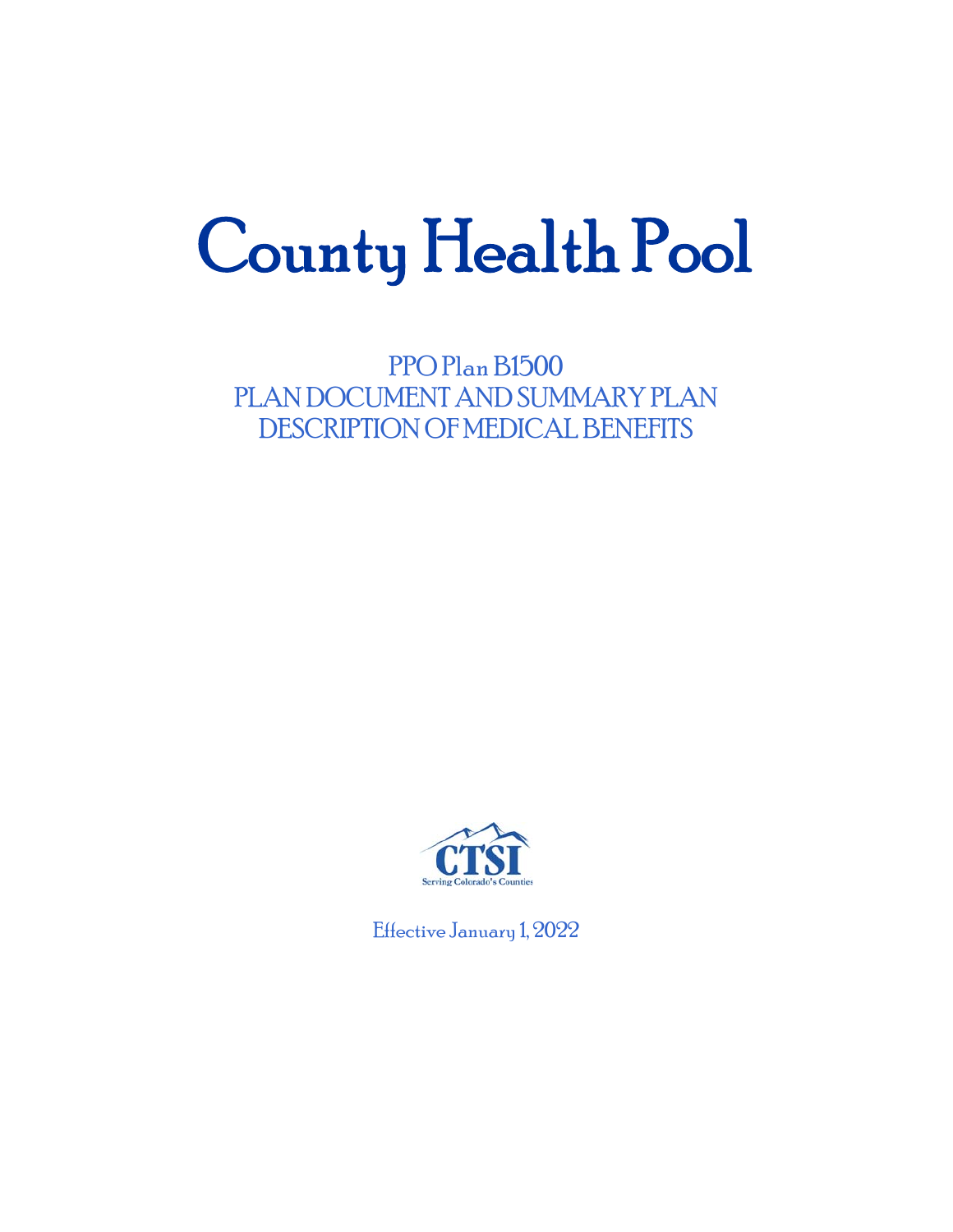

|                                                                         | PPO PLAN B1500                                                                                                                                                                                                                                                                                                      |                                                                                                                        |
|-------------------------------------------------------------------------|---------------------------------------------------------------------------------------------------------------------------------------------------------------------------------------------------------------------------------------------------------------------------------------------------------------------|------------------------------------------------------------------------------------------------------------------------|
|                                                                         | <b>IN-NETWORK</b>                                                                                                                                                                                                                                                                                                   | <b>OUT-OF-NETWORK</b>                                                                                                  |
| ANNUAL DEDUCTIBLE                                                       |                                                                                                                                                                                                                                                                                                                     |                                                                                                                        |
| Individual                                                              | \$1,500                                                                                                                                                                                                                                                                                                             | \$3,000                                                                                                                |
| Family                                                                  | \$3,000                                                                                                                                                                                                                                                                                                             | \$6000 aggregate                                                                                                       |
| <b>OUT-OF-POCKET ANNUAL</b><br><b>MAXIMUM</b>                           |                                                                                                                                                                                                                                                                                                                     |                                                                                                                        |
| Individual                                                              | \$4,750, including deductible. Medical and Rx Co-<br>payments, deductible and coinsurance do apply<br>to the out-of pocket maximum                                                                                                                                                                                  | \$10,000, including deductible. Medical and Rx<br>Co-payments and coinsurance do apply to the<br>out-of-pocket maximum |
| Family                                                                  |                                                                                                                                                                                                                                                                                                                     |                                                                                                                        |
|                                                                         | \$11,500, including deductible. Medical and Rx<br>Co-payments, deductible and coinsurance do<br>apply to the out-of pocket maximum<br>Once the OOP maximum has been met, medical<br>and Rx copayments and coinsurance do not<br>apply.                                                                              | \$26,000, including deductible. Medical and Rx<br>Co-payments and coinsurance do apply to the<br>out-of-pocket maximum |
|                                                                         |                                                                                                                                                                                                                                                                                                                     | Once the OOP maximum has been met, medical<br>and Rx copayments and coinsurance do not<br>apply.                       |
| <b>LIFETIME MAXIMUM</b>                                                 | None                                                                                                                                                                                                                                                                                                                | None                                                                                                                   |
| <b>Pre-Cert Penalty</b>                                                 | None                                                                                                                                                                                                                                                                                                                | May be balance billed, see Plan Document for<br>details                                                                |
| <b>COVERED PROVIDERS</b>                                                | Anthem Blue Cross and Blue Shield Blue<br>Preferred PPO Provider Network. Consult<br>www.anthem.com or call Member Service at 1-<br>866-698-0087                                                                                                                                                                    | All eligible providers licensed or certified to<br>provide covered benefits                                            |
| <b>MEDICAL OFFICE VISITS</b>                                            | \$35 per office visit copayment, 80/20% after<br>deductible for all other eligible services (e.g.,<br>laboratory and x-ray services including testing<br>and treatment of COVID-19, as required under<br>any applicable Federal law), \$200 co-pay for<br>high tech lab and x-ray, e.g. MRI, PET, CT<br>Scans, etc. | 60/40% after deductible, \$200 co-pay for<br>high tech lab and x-ray, e.g. MRI, PET, CT<br>Scans, etc.                 |
| PREVENTIVE CARE<br>Children's services (age/visit<br>limitations apply) | 100% covered, not subject to co-payment, co-<br>insurance or deductible                                                                                                                                                                                                                                             | 60/40% not subject to deductible, includes<br>immunizations (up to age 13)                                             |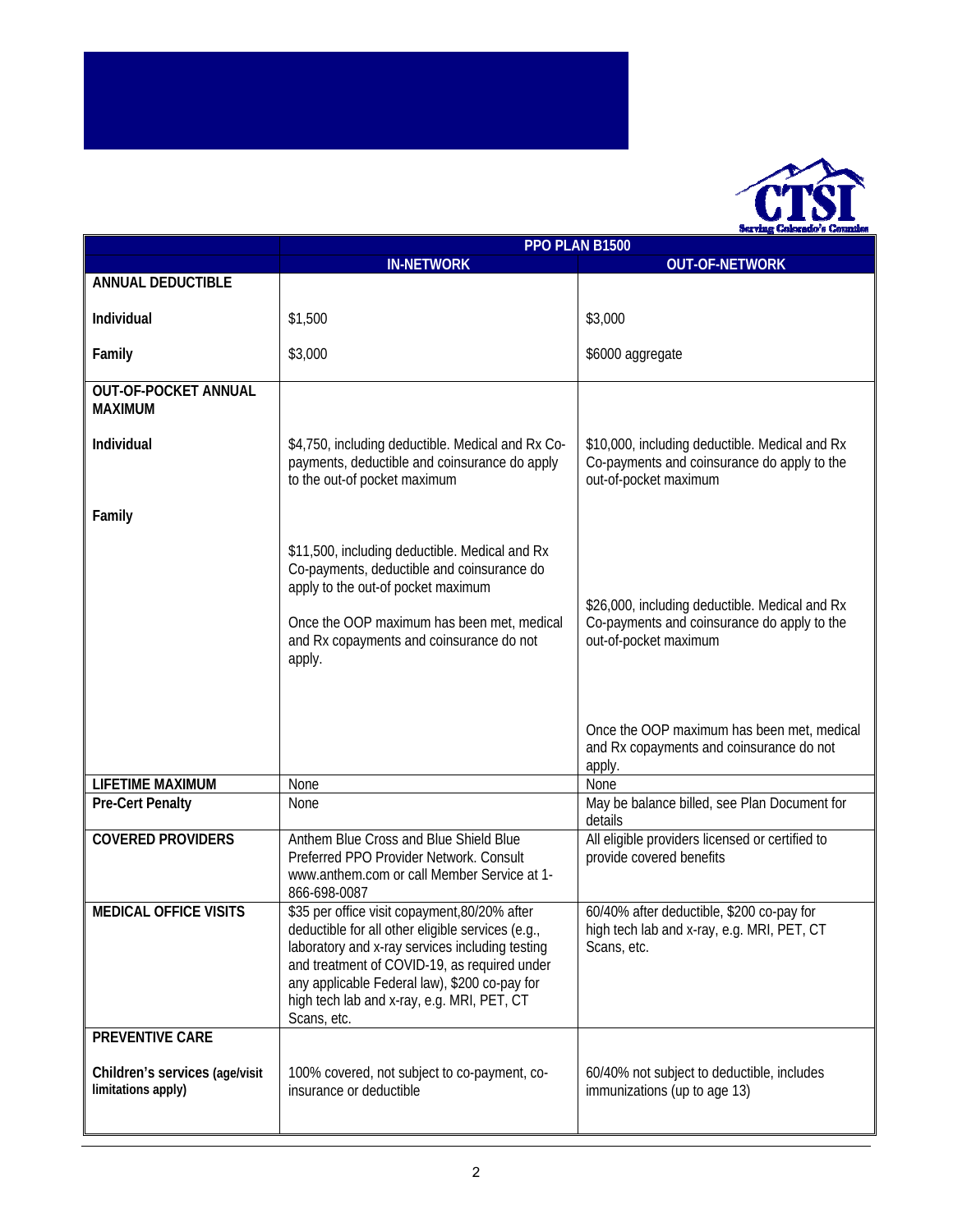

|                                                                                | PPO PLAN B1500                                                                                                                                                                                                                                                                                                                                                                                                                                                                                                                                                                                           |                                                                                                                                                                                                                                                                                                                                                      |
|--------------------------------------------------------------------------------|----------------------------------------------------------------------------------------------------------------------------------------------------------------------------------------------------------------------------------------------------------------------------------------------------------------------------------------------------------------------------------------------------------------------------------------------------------------------------------------------------------------------------------------------------------------------------------------------------------|------------------------------------------------------------------------------------------------------------------------------------------------------------------------------------------------------------------------------------------------------------------------------------------------------------------------------------------------------|
|                                                                                | <b>IN-NETWORK</b>                                                                                                                                                                                                                                                                                                                                                                                                                                                                                                                                                                                        | <b>OUT-OF-NETWORK</b>                                                                                                                                                                                                                                                                                                                                |
| Adults' services (age/visit<br>limitations apply)                              | 100% covered, not subject to co-payment, co-<br>insurance or deductible.<br>Annual flu shots are covered at 100% not subject<br>to, deductible, co-payment or coinsurance.<br>Physicals for Department of Transportation<br>Commercial Driver License are covered at 100%<br>not subject to copayment, deductible or<br>coinsurance once every 24 months(An<br>additional DOT-CDL physical required to<br>maintain the CDL for the Members job<br>within 12 months based upon a medical<br>condition will be covered in addition to the<br>24 month CDL.)<br>Annual Health Fair Reimbursement (\$40 max) | Not covered except for mammogram screening,<br>PSA and colorectal cancer screening. 60/40%<br>not subject to deductible. See SPD for benefit<br>limit.<br>Covered preventive care services include those<br>that meet the requirements of federal and state<br>law including certain screenings, immunizations,<br>contraceptives and office visits. |
|                                                                                | Covered preventive care services include those<br>that meet the requirements of federal and state<br>law including certain screenings, immunizations,<br>contraceptives and office visits; and are not<br>subject to coinsurance or deductible.                                                                                                                                                                                                                                                                                                                                                          |                                                                                                                                                                                                                                                                                                                                                      |
|                                                                                |                                                                                                                                                                                                                                                                                                                                                                                                                                                                                                                                                                                                          |                                                                                                                                                                                                                                                                                                                                                      |
| <b>MATERNITY</b>                                                               |                                                                                                                                                                                                                                                                                                                                                                                                                                                                                                                                                                                                          |                                                                                                                                                                                                                                                                                                                                                      |
| Prenatal care                                                                  | \$35 per office visit copayment, 80/20% after<br>60/40% after deductible<br>deductible for all other eligible services (e.g.,<br>laboratory and x-ray services)                                                                                                                                                                                                                                                                                                                                                                                                                                          |                                                                                                                                                                                                                                                                                                                                                      |
| Delivery & inpatient care                                                      | 80/20% after deductible<br>60/40% after deductible                                                                                                                                                                                                                                                                                                                                                                                                                                                                                                                                                       |                                                                                                                                                                                                                                                                                                                                                      |
| PRESCRIPTION DRUGS<br>(Level of coverage and<br>restrictions on prescriptions) |                                                                                                                                                                                                                                                                                                                                                                                                                                                                                                                                                                                                          |                                                                                                                                                                                                                                                                                                                                                      |
| <b>PRESCRIPTION DRUGS</b>                                                      | Prescription drugs have a separate \$75<br>deductible, combined for retail and mail order.                                                                                                                                                                                                                                                                                                                                                                                                                                                                                                               | Included with inpatient hospital benefit                                                                                                                                                                                                                                                                                                             |
| Inpatient care                                                                 | Included with inpatient hospital benefit                                                                                                                                                                                                                                                                                                                                                                                                                                                                                                                                                                 |                                                                                                                                                                                                                                                                                                                                                      |
|                                                                                |                                                                                                                                                                                                                                                                                                                                                                                                                                                                                                                                                                                                          |                                                                                                                                                                                                                                                                                                                                                      |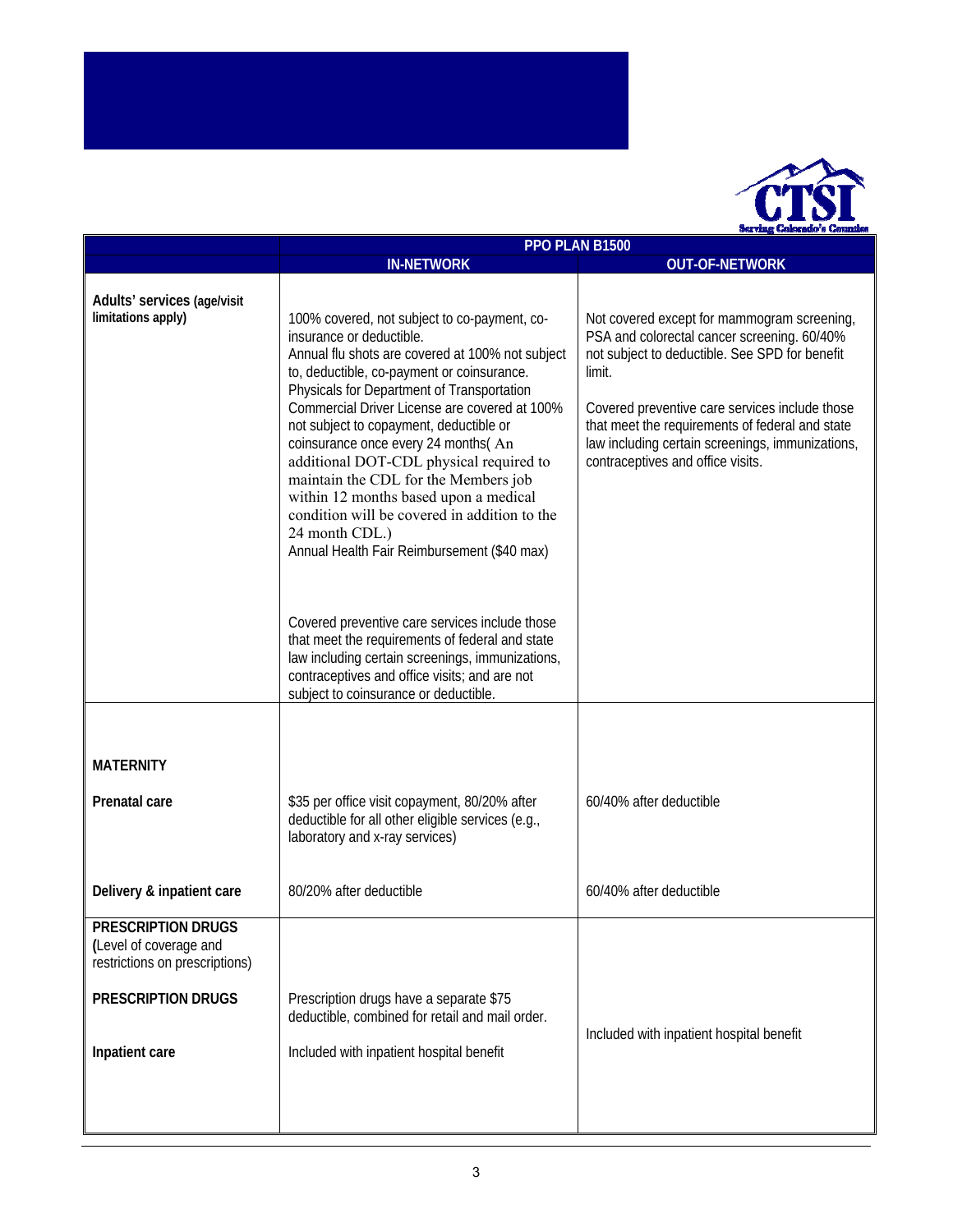

|                                               | PPO PLAN B1500                                                                                                                                                                                                                                                                                                                                       |                                                                                                                                                       |
|-----------------------------------------------|------------------------------------------------------------------------------------------------------------------------------------------------------------------------------------------------------------------------------------------------------------------------------------------------------------------------------------------------------|-------------------------------------------------------------------------------------------------------------------------------------------------------|
|                                               | <b>IN-NETWORK</b>                                                                                                                                                                                                                                                                                                                                    | <b>OUT-OF-NETWORK</b>                                                                                                                                 |
| Outpatient care                               | Per prescription at a participating pharmacy up to<br>a 30-day supply:<br>Tier 1 generic formulary \$10 or 20%<br>copayment, whichever is the higher amount.<br>Tier 2 brand formulary \$25 or 30%<br>copayment.<br>Tier 3 non-formulary \$35 or 50% copayment.                                                                                      | Not covered                                                                                                                                           |
| <b>Prescription Mail Service</b>              | Per prescription through the mail-order service up<br>to a 90-day supply. . (Specialty Drugs included in<br>90-day mail order supply)<br>Tier 1 generic formulary \$25 copayment.<br>Tier 2 brand formulary \$60 copayment.                                                                                                                          | Not covered                                                                                                                                           |
|                                               | Tier 3 non-formulary \$115 copayment.<br>Includes coverage for smoking Cessation Benefit<br>If you choose a brand-name drug or your<br>provider prescribes a brand-name drug, and a<br>generic formulary drug is available, you pay the<br>brand formulary tier 2 copayment plus the retail                                                          |                                                                                                                                                       |
|                                               | cost difference between the brand-name drug<br>and generic substitute. If you choose a non-<br>formulary drug or your provider prescribes a non-<br>formulary drug, and a formulary drug is available,<br>you pay the non-formulary tier 3 copayment plus<br>the retail cost difference between the non-<br>formulary drug and formulary substitute. |                                                                                                                                                       |
|                                               | For drugs on our approved list, call Member<br>service toll free at 1-866-698-0087. Covered only<br>when received from a participating pharmacy.                                                                                                                                                                                                     |                                                                                                                                                       |
| <b>INPATIENT HOSPITAL</b>                     | 80/20% after deductible                                                                                                                                                                                                                                                                                                                              | 60/40% after deductible                                                                                                                               |
| OUTPATIENT/AMBULATORY<br><b>SURGERY</b>       | 80/20% after deductible                                                                                                                                                                                                                                                                                                                              | 60/40% after deductible                                                                                                                               |
| <b>LABORATORY AND X-RAY</b><br>Inpatient care | 80/20% after deductible, \$200 co-pay for high<br>tech lab and x-ray, e.g. MRI, PET, CT Scans, etc.                                                                                                                                                                                                                                                  | 60/40% after deductible, \$200 co-pay for high<br>tech lab and x-ray, e.g. MRI, PET, CT Scans, etc.<br>60/40% after deductible, \$200 co-pay for high |
| Outpatient care                               | 80/20% after deductible, \$200 co-pay for high<br>tech lab and x-ray, e.g. MRI, PET, CT Scans, etc.                                                                                                                                                                                                                                                  | tech lab and x-ray, e.g. MRI, PET, CT Scans, etc.                                                                                                     |
| <b>EMERGENCY CARE</b>                         | 80/20% after deductible                                                                                                                                                                                                                                                                                                                              | Paid as in network benefit.                                                                                                                           |
| (Emergency Room)<br><b>AMBULANCE</b>          |                                                                                                                                                                                                                                                                                                                                                      |                                                                                                                                                       |
|                                               |                                                                                                                                                                                                                                                                                                                                                      |                                                                                                                                                       |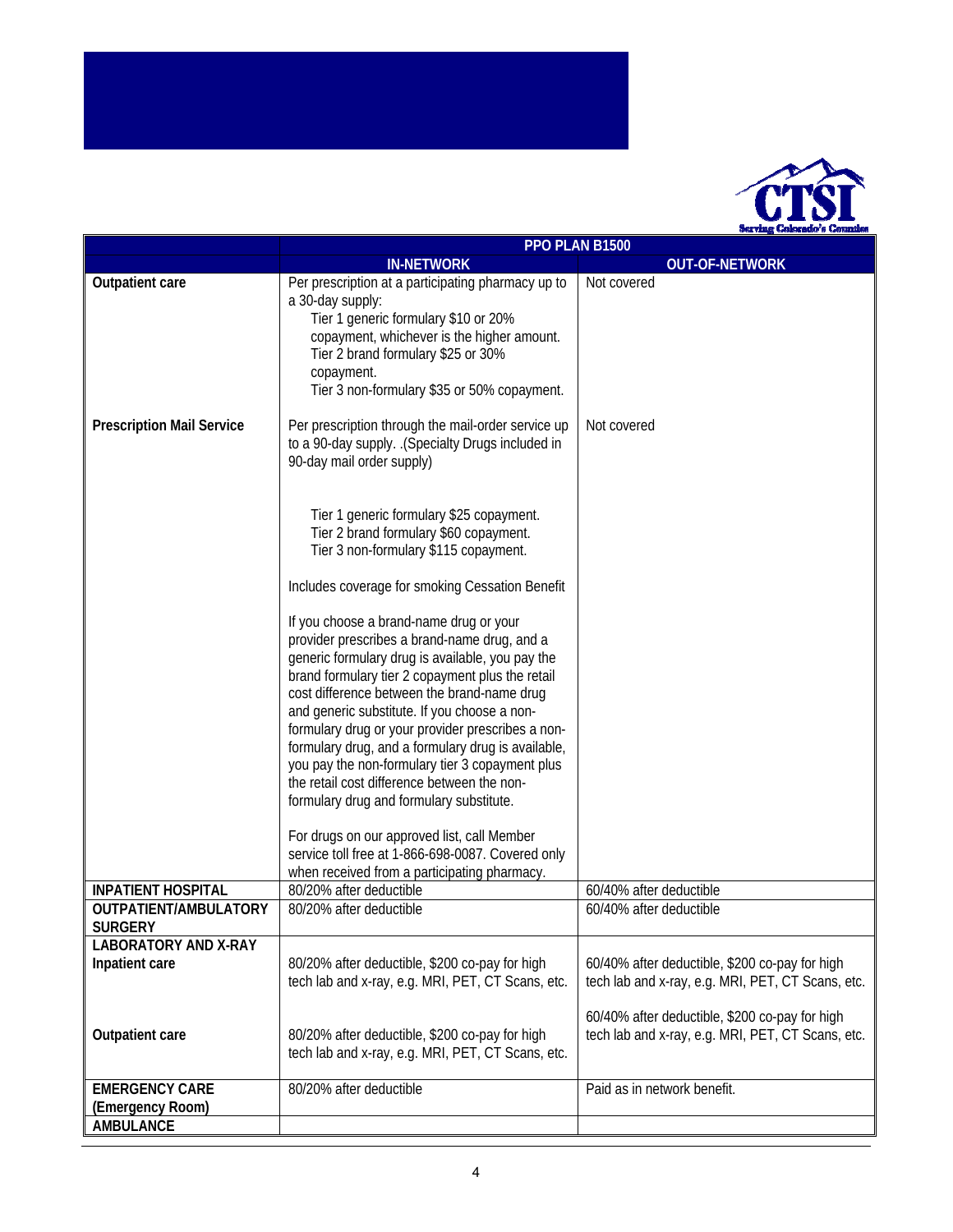

|                                                                        | PPO PLAN B1500                                                                                                                                                                                                                                                                                                                                                    |                             |
|------------------------------------------------------------------------|-------------------------------------------------------------------------------------------------------------------------------------------------------------------------------------------------------------------------------------------------------------------------------------------------------------------------------------------------------------------|-----------------------------|
|                                                                        | <b>IN-NETWORK</b>                                                                                                                                                                                                                                                                                                                                                 | <b>OUT-OF-NETWORK</b>       |
| Ground                                                                 | 80/20% after deductible                                                                                                                                                                                                                                                                                                                                           | Paid as in network benefit. |
| Air                                                                    | 80/20% after deductible                                                                                                                                                                                                                                                                                                                                           | Paid as in network benefit. |
| URGENT, NON-ROUTINE,<br><b>AFTER HOURS -</b><br><b>OUTPATIENT CARE</b> | \$35 per office visit copayment, 80/20% after<br>deductible for all other eligible services (e.g.,<br>laboratory and x-ray services)                                                                                                                                                                                                                              | 60/40% after deductible     |
| <b>MENTAL HEALTH CARE</b>                                              |                                                                                                                                                                                                                                                                                                                                                                   |                             |
|                                                                        |                                                                                                                                                                                                                                                                                                                                                                   |                             |
| Inpatient care                                                         | 80/20% after deductible                                                                                                                                                                                                                                                                                                                                           | 60/40% after deductible     |
| <b>Outpatient facility</b>                                             | \$35 co-payment per office visit, 80/20% after<br>deductible for all other eligible services, including<br>facility care                                                                                                                                                                                                                                          | 60/40% after deductible     |
| <b>ALCOHOL &amp; SUBSTANCE</b><br><b>ABUSE</b>                         |                                                                                                                                                                                                                                                                                                                                                                   |                             |
| <b>Inpatient Care</b>                                                  | 80/20% after deductible                                                                                                                                                                                                                                                                                                                                           | 60/40% after deductible     |
| <b>Outpatient facility</b>                                             | \$35 co-payment per office visit, 80/20% after<br>deductible for all other eligible services, including<br>facility care                                                                                                                                                                                                                                          | 60/40% after deductible     |
| PHYSICAL, OCCUPATIONAL,<br><b>AND SPEECH THERAPY</b>                   |                                                                                                                                                                                                                                                                                                                                                                   |                             |
| Inpatient                                                              | 80/20% after deductible                                                                                                                                                                                                                                                                                                                                           | 60/40% after deductible     |
| Outpatient                                                             | \$35 per office visit copayment, 80/20% after<br>60/40% after deductible, limited to 30 visits each<br>deductible for all other eligible services (e.g.,<br>(PT, OT, ST) per calendar year in- and out-of-<br>laboratory and x-ray services), limited to 30 visits<br>network combined<br>each (PT, OT, ST) per calendar year in- and out-<br>of-network combined |                             |
| <b>DURABLE MEDICAL</b>                                                 |                                                                                                                                                                                                                                                                                                                                                                   |                             |
| EQUIPMENT/OXYGEN                                                       |                                                                                                                                                                                                                                                                                                                                                                   |                             |
| Inpatient care                                                         | 80/20% after deductible                                                                                                                                                                                                                                                                                                                                           | 60/40% after deductible     |
| Outpatient care                                                        | 80/20% after deductible                                                                                                                                                                                                                                                                                                                                           | Not covered                 |
| <b>ORGAN TRANSPLANTS</b>                                               | 80/20% after deductible                                                                                                                                                                                                                                                                                                                                           | Not covered                 |
| <b>HOME HEALTH CARE</b>                                                | \$35 per visit copayment, 80/20% after deductible<br>for all other eligible services (e.g., laboratory and<br>x-ray services), limited to 60 visits per calendar<br>year                                                                                                                                                                                          | Not covered                 |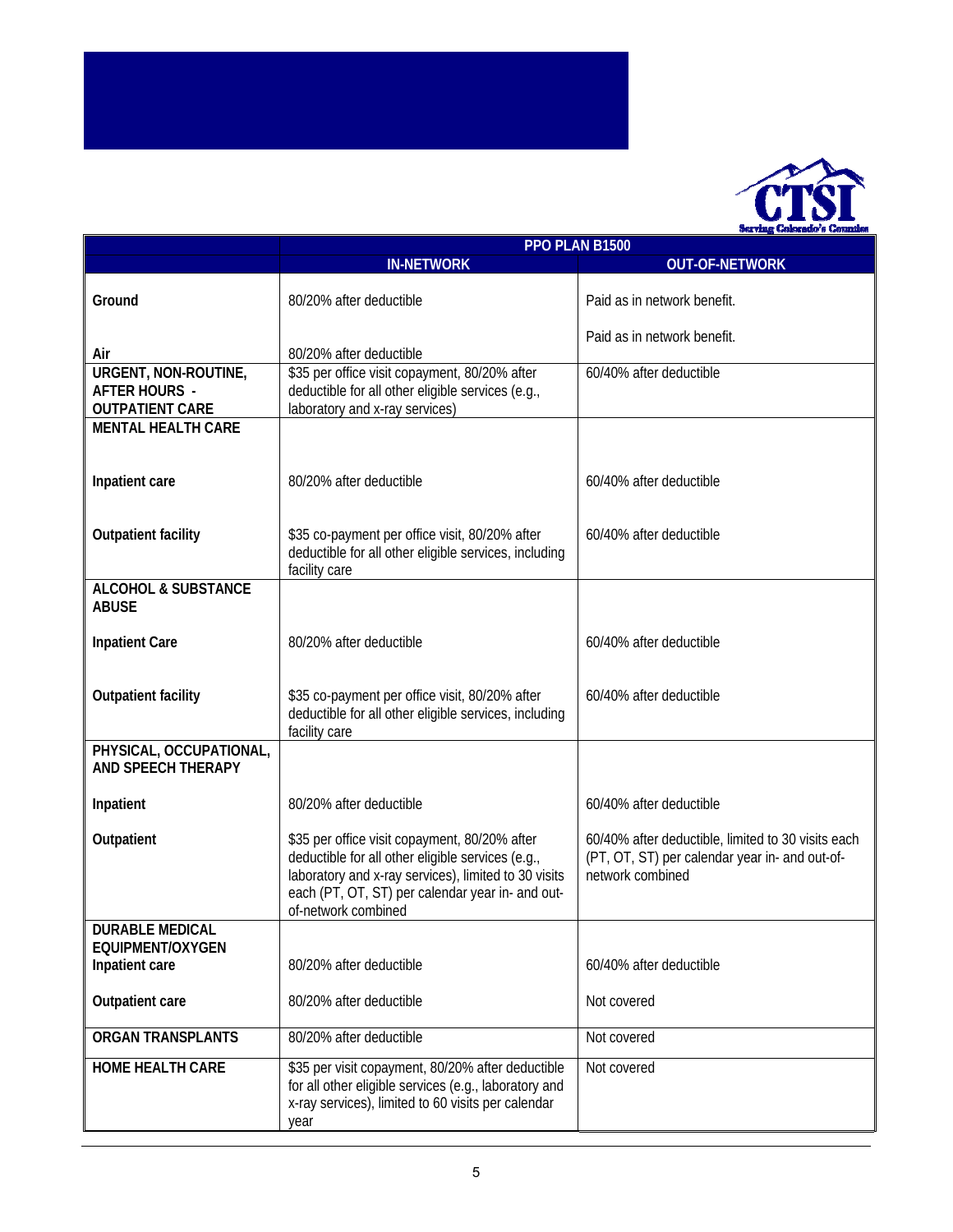

|                                 | PPO PLAN B1500                                                                                                                       |                                                   |
|---------------------------------|--------------------------------------------------------------------------------------------------------------------------------------|---------------------------------------------------|
|                                 | <b>IN-NETWORK</b>                                                                                                                    | <b>OUT-OF-NETWORK</b>                             |
| <b>HOSPICE CARE</b>             |                                                                                                                                      |                                                   |
|                                 |                                                                                                                                      |                                                   |
| <b>Inpatient Care</b>           | 80/20% after deductible                                                                                                              | 60/40% after deductible                           |
|                                 |                                                                                                                                      |                                                   |
| Outpatient care                 | 80/20% after deductible                                                                                                              | 60/40% after deductible                           |
|                                 |                                                                                                                                      |                                                   |
| <b>SKILLED NURSING FACILITY</b> | 80/20% after deductible, limited to 30 days per                                                                                      | 60/40% after deductible, limited to 30 days per   |
| <b>CARE</b>                     | calendar year in- and out-of-network combined                                                                                        | calendar year in- and out-of-network combined     |
| <b>CHIROPRACTIC CARE</b>        | \$35 copayment per office visit, 80/20% after                                                                                        | 60/40% after deductible, limited to 30 visits per |
|                                 | deductible for all other eligible expenses, limited                                                                                  | calendar year in- and out-of-network combined     |
|                                 | to 30 visits per calendar year in- and out-of-                                                                                       |                                                   |
|                                 | network combined                                                                                                                     |                                                   |
| <b>ACUPUNCTURE CARE</b>         | \$35 copayment per office visit, 80/20% after                                                                                        | 60/40% after deductible, limited to 30 visits per |
|                                 | deductible for all other eligible expenses, limited                                                                                  | calendar year in- and out-of-network combined     |
|                                 | to 30 visits per calendar year in- and out-of-                                                                                       |                                                   |
|                                 | network combined                                                                                                                     |                                                   |
| <b>SECOND SURGICAL</b>          | When a member desires another professional                                                                                           | When a member desires another professional        |
| <b>OPINION</b>                  | opinion, they may obtain a second surgical                                                                                           | opinion, they may obtain a second surgical        |
|                                 |                                                                                                                                      |                                                   |
|                                 | opinion                                                                                                                              | opinion                                           |
| <b>TREATMENT OF AUTISM</b>      | Benefit level and coverage meets the                                                                                                 | Benefit level and coverage meets the              |
| <b>SPECTRUM DISORDERS</b>       | requirements of federal and state laws. More                                                                                         | requirements of federal and state laws. More      |
|                                 | information on this benefit can be found in the                                                                                      | information on this benefit can be found in the   |
|                                 | Plan Document.                                                                                                                       | <b>Plan Document</b>                              |
|                                 | Your plan may exclude coverage for certain treatments, diagnoses, or services not noted. The benefits shown in this summary may only |                                                   |

coverage for certain treatments, diagnoses, or services not noted. The benefits shown in this summ be available if required plan procedures are followed (e.g. plans may require prior authorization or use of specified providers or facilities).

This form is not a contract, and is only a summary. The contents of this form are subject to the provisions of the Plan Document and Summary Plan Description which contains all terms, covenants, and conditions of coverage. Your plan may exclude coverage for certain treatments, diagnoses, or services not noted. The benefits shown in this summary may only be available if required plan procedures are followed (e.g. plans may require prior authorization or use of specified providers or facilities). Consult the actual Plan Document and Summary Plan Description to determine the exact terms and conditions of coverage. The County Health Pool Plan Document may be accessed at www.ctsi.org. You may also contact Anthem Member Service at 1-866-698-0087.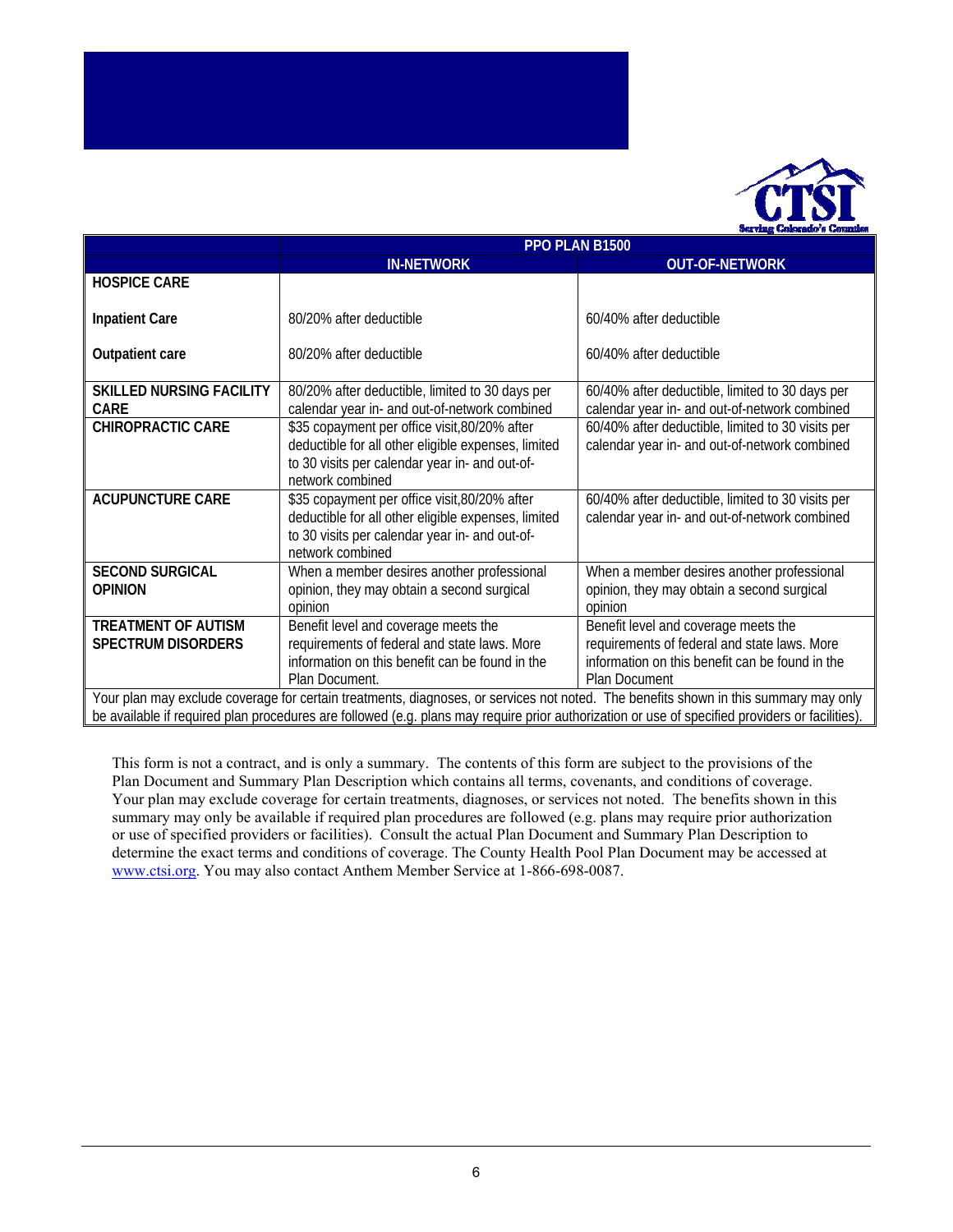| <b>ABOUT YOUR HEALTH BENEFITS</b><br>2<br><b>PROVIDERS</b><br>$\overline{c}$<br>$\overline{3}$<br>COST SHARING REQUIREMENTS<br><b>MANAGED CARE FEATURES</b><br>6<br><b>ELIGIBILTY</b><br>11<br><b>EMPLOYEE PARTICIPANTS</b><br>11<br><b>EMPLOYEE PARTICIPANTS' DEPENDENTS</b><br>11<br>EMPLOYEE PARTICIPANTS' DISABLED DEPENDENTS<br>12<br>MEDICARE ELIGIBLE ENROLLEES<br>12<br>EFFECTIVE DATES AND CONTRIBUTION REQUIREMENTS<br>13<br>BENEFITS FOR EMPLOYEE PARTICIPANTS<br>13<br>BENEFITS FOR DEPENDENT PARTICIPANTS<br>13<br><b>ENROLLMENT PROCESS</b><br>14<br><b>TERMINATION</b><br>16 |
|---------------------------------------------------------------------------------------------------------------------------------------------------------------------------------------------------------------------------------------------------------------------------------------------------------------------------------------------------------------------------------------------------------------------------------------------------------------------------------------------------------------------------------------------------------------------------------------------|
|                                                                                                                                                                                                                                                                                                                                                                                                                                                                                                                                                                                             |
|                                                                                                                                                                                                                                                                                                                                                                                                                                                                                                                                                                                             |
|                                                                                                                                                                                                                                                                                                                                                                                                                                                                                                                                                                                             |
|                                                                                                                                                                                                                                                                                                                                                                                                                                                                                                                                                                                             |
|                                                                                                                                                                                                                                                                                                                                                                                                                                                                                                                                                                                             |
|                                                                                                                                                                                                                                                                                                                                                                                                                                                                                                                                                                                             |
|                                                                                                                                                                                                                                                                                                                                                                                                                                                                                                                                                                                             |
|                                                                                                                                                                                                                                                                                                                                                                                                                                                                                                                                                                                             |
|                                                                                                                                                                                                                                                                                                                                                                                                                                                                                                                                                                                             |
|                                                                                                                                                                                                                                                                                                                                                                                                                                                                                                                                                                                             |
|                                                                                                                                                                                                                                                                                                                                                                                                                                                                                                                                                                                             |
|                                                                                                                                                                                                                                                                                                                                                                                                                                                                                                                                                                                             |
|                                                                                                                                                                                                                                                                                                                                                                                                                                                                                                                                                                                             |
|                                                                                                                                                                                                                                                                                                                                                                                                                                                                                                                                                                                             |
| <b>COBRA COVERAGE</b><br>17                                                                                                                                                                                                                                                                                                                                                                                                                                                                                                                                                                 |
| <b>COVERED SERVICES</b><br>20                                                                                                                                                                                                                                                                                                                                                                                                                                                                                                                                                               |
| PREVENTATIVE CARE SERVICES<br>20                                                                                                                                                                                                                                                                                                                                                                                                                                                                                                                                                            |
| <b>FAMILY PLANNING</b><br>22                                                                                                                                                                                                                                                                                                                                                                                                                                                                                                                                                                |
| MATERNITY AND NEWBORN CARE<br>23                                                                                                                                                                                                                                                                                                                                                                                                                                                                                                                                                            |
| <b>DIABETES MANAGEMENT</b><br>24                                                                                                                                                                                                                                                                                                                                                                                                                                                                                                                                                            |
| PHYSICIAN OFFICE SERVICES<br>24                                                                                                                                                                                                                                                                                                                                                                                                                                                                                                                                                             |
| <b>INPATIENT FACILITY SERVICES</b><br>25                                                                                                                                                                                                                                                                                                                                                                                                                                                                                                                                                    |
| <b>OUTPATIENT FACILITY SERVICES</b><br>27                                                                                                                                                                                                                                                                                                                                                                                                                                                                                                                                                   |
| EMERGENCY CARE AND URGENT CARE<br>28                                                                                                                                                                                                                                                                                                                                                                                                                                                                                                                                                        |
| AMBULANCE AND TRANSPORTATION SERVICES<br>29                                                                                                                                                                                                                                                                                                                                                                                                                                                                                                                                                 |
| <b>OUTPATIENT THERAPIES</b><br>29                                                                                                                                                                                                                                                                                                                                                                                                                                                                                                                                                           |
| <b>AUTISM SERVICES</b><br>31                                                                                                                                                                                                                                                                                                                                                                                                                                                                                                                                                                |
| HOME HEALTH CARE/HOME IV THERAPY<br>31                                                                                                                                                                                                                                                                                                                                                                                                                                                                                                                                                      |
| <b>HOSPICE CARE</b><br>32                                                                                                                                                                                                                                                                                                                                                                                                                                                                                                                                                                   |
| HUMAN ORGAN AND TISSUE TRANSPLANT SERVICES<br>33<br>35                                                                                                                                                                                                                                                                                                                                                                                                                                                                                                                                      |
| MEDICAL SUPPLIES AND EQUIPMENT<br><b>HEARING AID SERVICES</b><br>37                                                                                                                                                                                                                                                                                                                                                                                                                                                                                                                         |
| DENTAL RELATED SERVICES<br>37                                                                                                                                                                                                                                                                                                                                                                                                                                                                                                                                                               |
| <b>FOOD AND NUTRITION</b><br>38                                                                                                                                                                                                                                                                                                                                                                                                                                                                                                                                                             |
| MENTAL HEALTH CARE, ALCOHOL DEPENDENCY                                                                                                                                                                                                                                                                                                                                                                                                                                                                                                                                                      |
| AND SUSTANCE DEPENDENCY SERVICES<br>39                                                                                                                                                                                                                                                                                                                                                                                                                                                                                                                                                      |
| PRESCRIPTION DRUGS<br>41                                                                                                                                                                                                                                                                                                                                                                                                                                                                                                                                                                    |
| PRIVATE-DUTY NURSING SERVICES<br>43                                                                                                                                                                                                                                                                                                                                                                                                                                                                                                                                                         |
| <b>CLINICAL TRIALS</b><br>44                                                                                                                                                                                                                                                                                                                                                                                                                                                                                                                                                                |
| <b>GENERAL EXCLUSIONS</b><br>45                                                                                                                                                                                                                                                                                                                                                                                                                                                                                                                                                             |
| <b>ADMINISTRATIVE INFORMATION</b><br>51                                                                                                                                                                                                                                                                                                                                                                                                                                                                                                                                                     |
| <b>GENERAL PROVISIONS</b><br>54                                                                                                                                                                                                                                                                                                                                                                                                                                                                                                                                                             |
| AUTOMOBILE INSURANCE PROVISIONS<br>59                                                                                                                                                                                                                                                                                                                                                                                                                                                                                                                                                       |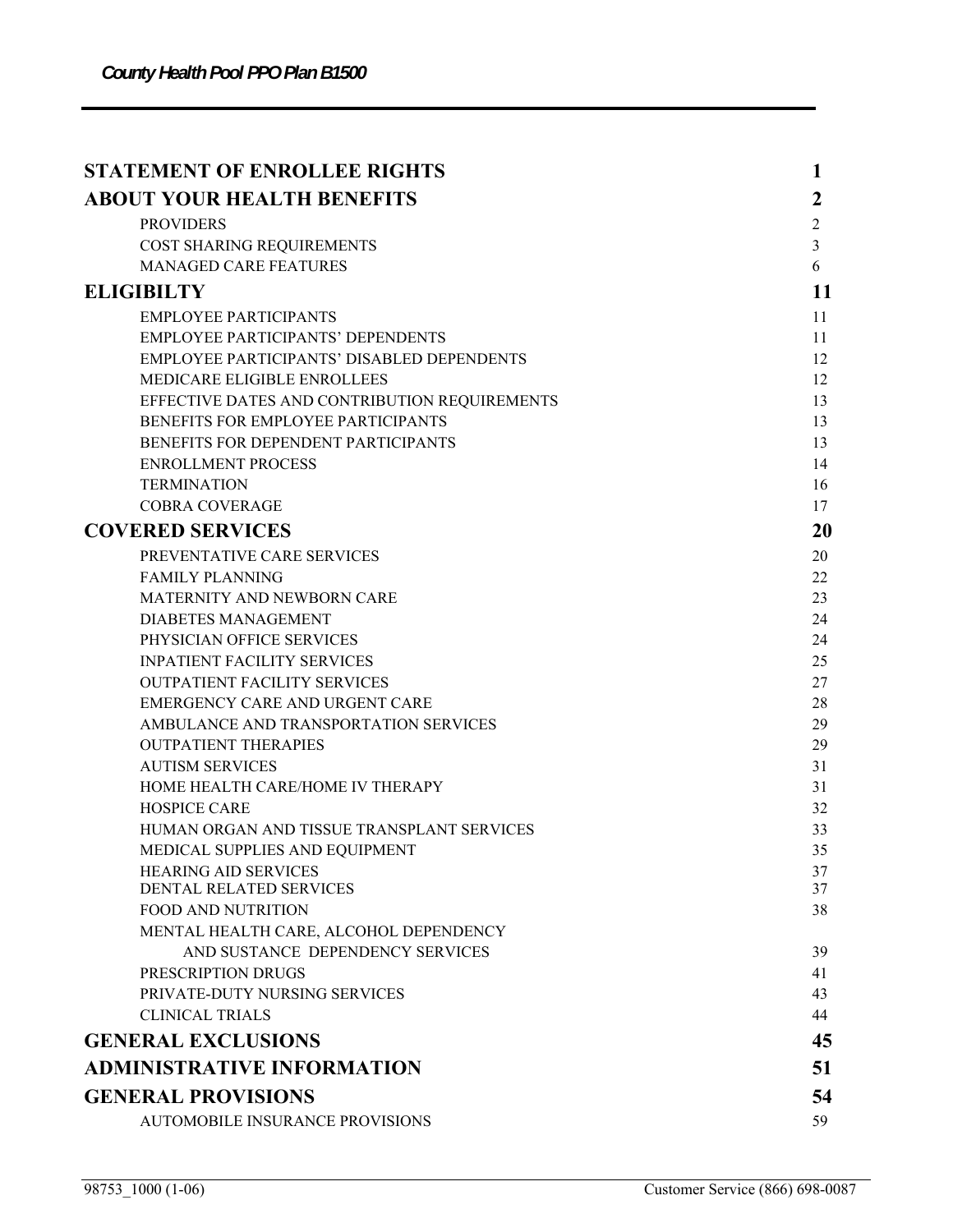| THIRD PARTY LIABILITY: SUBROGATION/REIMBURSMENT    | 59 |
|----------------------------------------------------|----|
| <b>COORDINATION OF BENEFITS</b>                    | 60 |
| WORKERS' COMPENSATION                              | 63 |
| <b>COMPLAINTS, APPEALS AND GRIEVANCE PROCEDURE</b> | 65 |
| <b>GLOSSARY</b>                                    | 70 |
| <b>APPENDIX A PLAN INFORMATION</b>                 | 87 |
| <b>Revised 1.22</b>                                |    |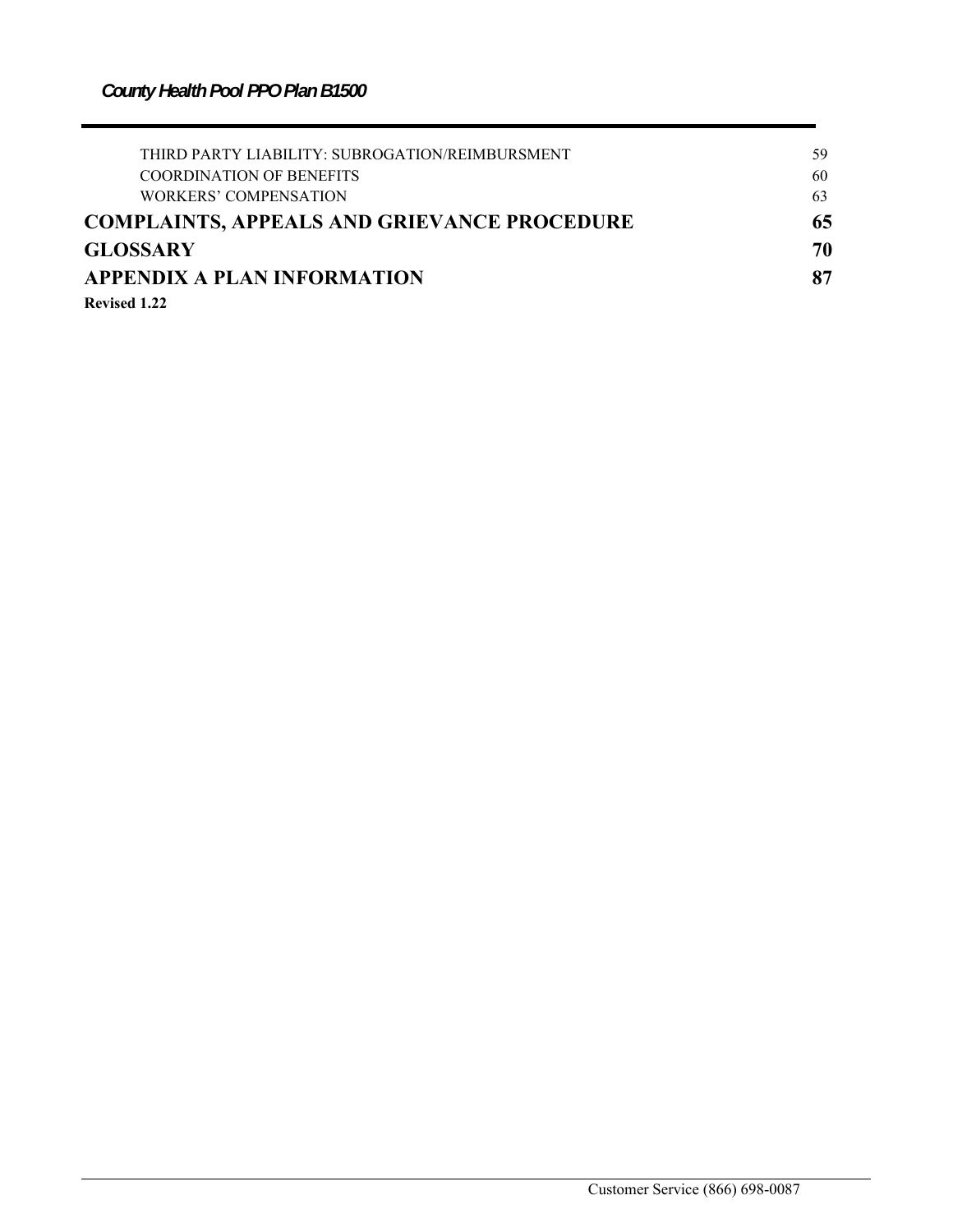# **Statement of Enrollee Rights**

#### **As an Enrollee in the Plan, an individual is entitled to certain rights including the right to:**

- Examine, without charge, at the Plan Administrator's office, all Plan documents.
- Obtain copies of all plan documents and other plan information upon written request to the Plan Administrator. The Plan Administrator may make a reasonable charge for the copies.
- To the extent required or permitted by law, give or withhold consent regarding use and disclosure of protected health information, request privacy of such information and request amendment or correction of such information.
- Expect proper and equitable treatment from the persons who are responsible for the operation of the Plan.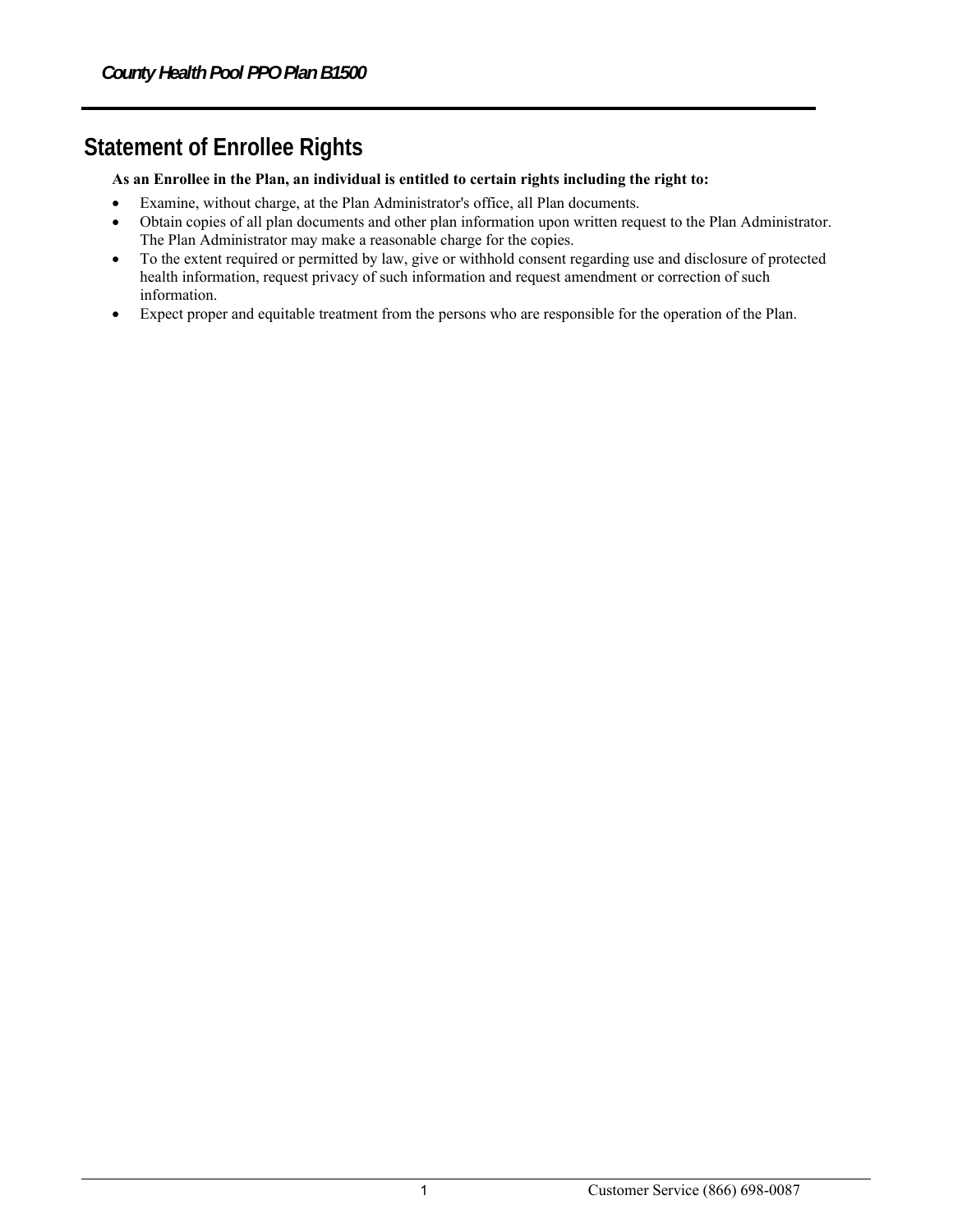# **About Your Health Benefits**

County Health Pool (CHP) has contracted with Anthem Blue Cross and Blue Shield (Anthem) to administer this Preferred Provider Organization (PPO) health benefit plan for medical services, which means Enrollees have innetwork (Participating) and out-of-network (non-Participating) benefits. This PPO structure brings patients and selected health care Providers together in an effort to reduce the effect of rising health care costs. The Participating Providers have been carefully selected and the qualifications of each Participating Provider have been reviewed in an effort that the Enrollee will be provided quality care.

The Enrollee must make the final choice of health care Providers. If care is received from a Provider that is not included in the PPO network, the Plan will pay a smaller percentage of the cost of the care, as further outlined herein. Benefits paid to a Participating Provider will be paid directly to the provider of service. When using a Participating Provider, the Enrollee is responsible for the payment of the deductible, coinsurance or copayment.

In-network benefits are services provided to Enrollees by Providers who are participants in the Plan network as described under the heading "Participating Providers" in this section.

This PPO plan offers great flexibility because Enrollees may choose how to use their benefits and to control their out-of-pocket expenses. When Enrollees use their PPO in-network benefits, they receive the highest level of benefits at the lowest cost. The *Benefit Summary* lists payment levels for both in- and out-of network care.

We publish a directory of Participating Providers. Enrollees may get a directory from Anthem by calling the Member service number that is listed on the identification card, or you may write Anthem and ask that a directory be sent. Enrollees may also search for a Provider on-line at www.anthem.com.

# **Providers**

# *Participating Providers*

Participating Providers have entered into a network agreement with Us for this specific health benefit program. Covered Services provided by a Participating Provider are considered In-Network. When you visit a Participating Provider you have lower out-of-pocket expenses. Your In-Network Cost Sharing responsibilities to Participating Providers may be found on the *Benefit Summary* under the "In Network" heading. You are responsible for determining if your Provider is a Participating Provider. You may visit Our website or call Our Member service department for information about Provider network participation.

We make no guarantee that a Participating Provider will be available for all services and supplies covered under your PPO coverage. For a limited number of services and supplies, We may not have arrangements with Participating Providers. Please call Our Member service department for a list of the counties where We may not have Participating Providers for such services and supplies.

In some circumstances (excluding emergency services), We may require that you travel a reasonable distance for care within Our Provider network to receive services from a Participating Provider. If you knowingly choose to obtain the service from a Non-Participating Provider rather than the Participating Provider, you will be responsible for paying any charges from the Non-Participating Provider that exceed the Maximum Allowed Amount, except for Surprise Billing Claims. We will not deny or restrict Covered Services solely because you obtain treatment from a Non-Participating Provider; however, you may have a higher financial responsibility.

If We do not have a Participating Provider within a reasonable geographic distance for a Covered Service, you may be able to obtain an Authorized Service network exception so you may obtain care from a Non-Participating Provider at the In-Network benefit level. If you want to pursue a network exception to receive care for a Covered Service from a Non-Participating Provider at the In-Network level of benefits, you must call the Member service department to request this exception prior to obtaining Covered Services from a Non-Participating Provider. If approved, We will pay the Non-Participating Provider at the In-Network level of benefits and you will not be required to pay more for the services than if the services had been received from a Participating Provider.

If you do not receive an Authorized Service network exception to obtain Covered Services from a Non-Participating Provider, the claim will be processed using your Out-of-Network cost shares.

If you need details about a Provider's license or training, or help choosing a Doctor who is right for you, call the member service number on the back of your Health Benefit ID card. TTY/TDD services also are available by dialing 711. A special operator will get in touch with us to help with your needs.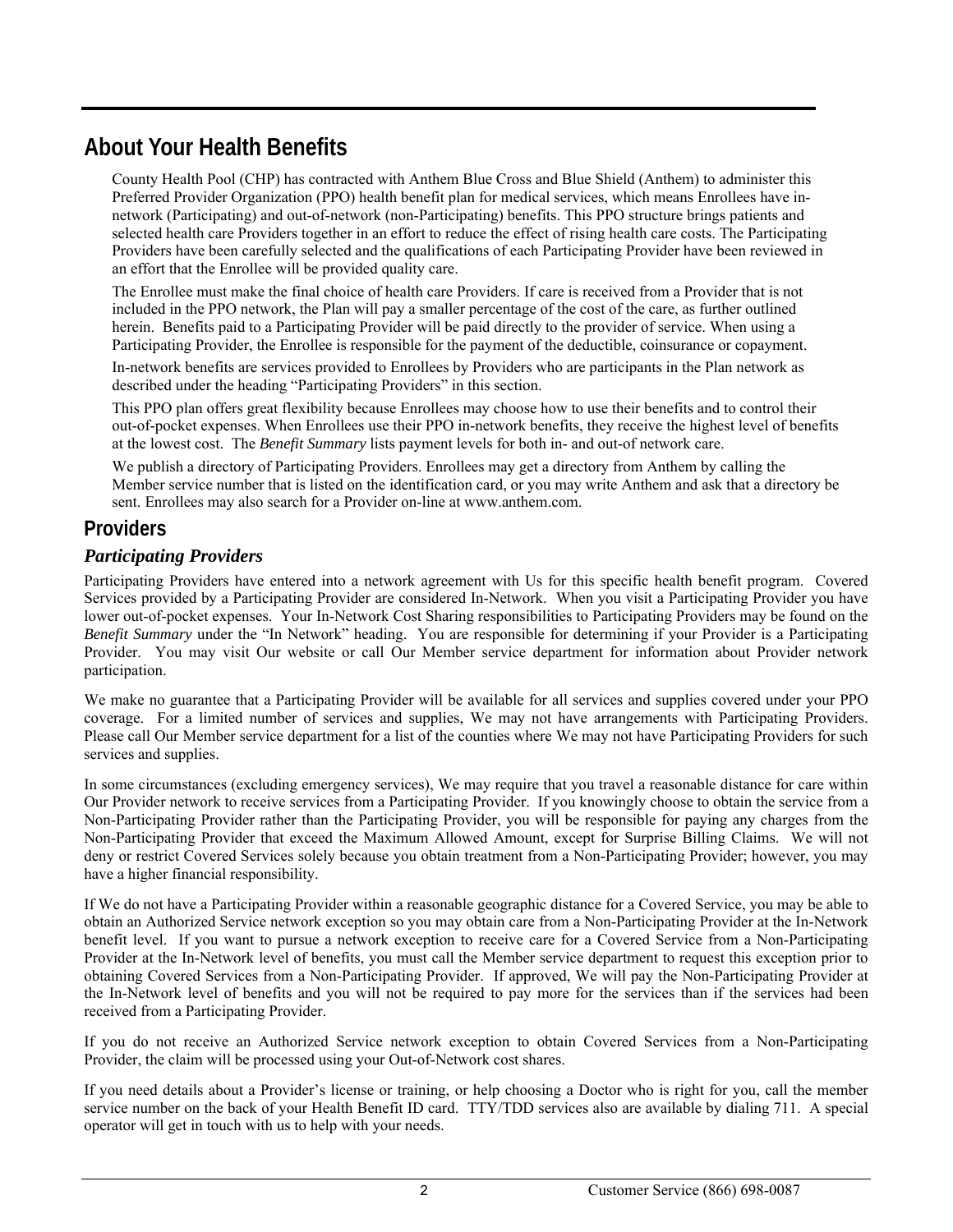## *Non-Participating Providers*

Non-Participating Providers are those who have not signed any network agreements with Anthem. Services provided by non-Participating Providers are considered out-of-network. When Enrollees visit a non-Participating Provider they may have higher out-of-pocket expenses. Enrollees' out-of-network cost sharing responsibilities to non-Participating Providers can be found on the *Benefit Summary* under the heading "Out-of-Network."

In addition you are liable for a Non-Participating Provider's full billed charge for any non-Covered Service or services that exceed the Benefit Period maximum, except for Surprise Billing Claims

Anthem, on behalf of the Plan, will reimbursement directly to non-Participating Providers only when the Enrollee has authorized an assignment of benefits. Anthem requires a copy of the assignment of benefits for their records. If Anthem pays the Enrollee directly, the Enrollee will be responsible for paying the non-Participating Provider of services for all charges. These payments fulfill the Plan's obligation to the Enrollee for these services.

# **Cost Sharing Requirements**

Cost Sharing refers to how the Plan and its Enrollees share the cost of health care services. It describes what the Plan is responsible for paying and what the Enrollee is responsible for paying. Enrollees meet their Cost Sharing requirements through the payment of copayments, deductibles, and coinsurance (as described herein) depending upon the terms of their benefits. Cost Sharing requirements depend upon the choices the Enrollee makes in accessing services. For example, if the Enrollee chooses to use a Participating Provider or Participating facility, the Enrollee's out-of-pocket expenses may be less than if the Enrollee or non-Participating Provider or non-Participating facility. The Enrollee's Cost Sharing requirements are based on the Maximum Allowed Amount.

Anthem has worked with physicians, hospitals, pharmacies and other health care Providers to control health care costs. As part of this effort, many Providers agree to control costs by giving discounts to Anthem.

In their contracts, Participating Providers agree to accept Anthem's Allowed Amount as payment in full for Covered Services. Anthem determines a Maximum Allowed Amount for all procedures performed by Providers. The contracts between Anthem and its Providers include a "hold harmless" clause which provides that an Enrollee cannot be liable to the Provider for monies owed by Anthem for health care services covered under this Plan Document and Summary Plan Description.

## *Maximum Allowed Amount*

This section describes how We determine the amount of reimbursement for Covered Services. Reimbursement for services rendered by Participating and Non-Participating Providers is based on your plans Maximum Allowed Amount for the Covered Service that you receive. Please see BlueCard as described in the **ADMINISTRATIVE SERVICES** section of this Benefit Booklet under **How to File Claims** for additional information.

The Maximum Allowed Amount for this plan is the maximum amount of reimbursement We will allow for services and supplies:

- that meet Our definition of Covered Services, to the extent such services and supplies are covered under the terms of this Benefit Booklet and are not excluded;
- that are Medically Necessary; and
- that are provided in accordance with all applicable Preauthorization, utilization management or other requirements set forth in this Benefit Booklet.

You will be required to pay a portion of the Maximum Allowed Amount to the extent you have not met your Deductible or have a Copayment or Coinsurance. In addition, when you receive Covered Services from a Non-Participating Provider, you may be responsible for paying any difference between the Maximum Allowed Amount and the Provider's actual charges, except for Surprise Billing Claims. This amount can be significant.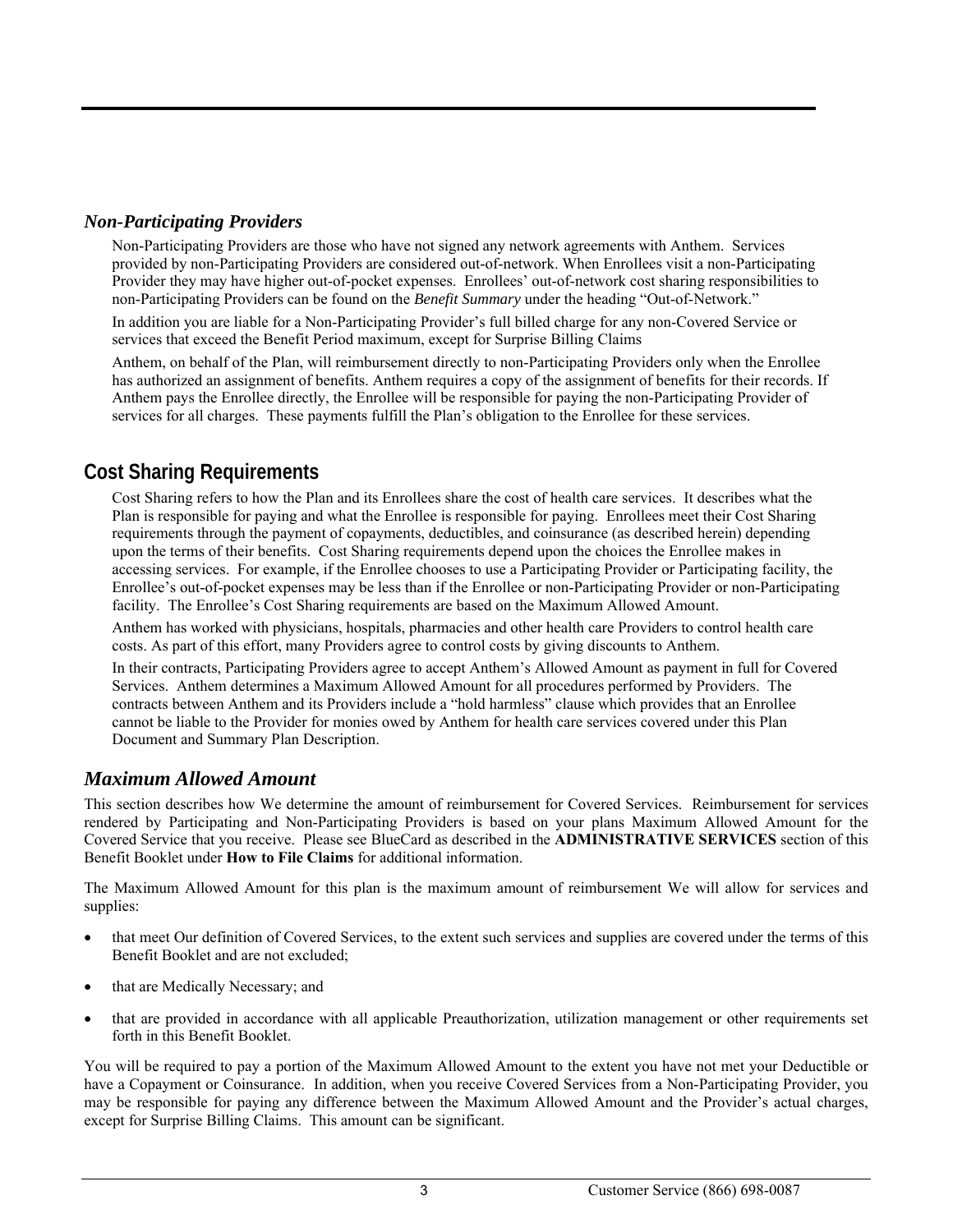When you receive Covered Services from a Provider, We will, to the extent applicable, apply claim processing rules to the claim submitted for those Covered Services. These rules evaluate the claim information and, among other things, determine the accuracy and appropriateness of the procedure and diagnosis codes included in the claim. Applying these rules may affect Our determination of the Maximum Allowed Amount. Our application of these rules does not mean that the Covered Services you receive were not Medically Necessary. It means We have determined that the claim was submitted inconsistent with procedure coding rules and/or reimbursement policies. For example, your Provider may have submitted the claim using several procedure codes when there is a single procedure code that includes all of the procedures that were performed. When this occurs, the Maximum Allowed Amount will be based on the single procedure code rather than a separate Maximum Allowed Amount for each billed code.

Likewise, when multiple procedures are performed on the same day by the same Physician or other healthcare professional, We may reduce the Maximum Allowed Amounts for those secondary and subsequent procedures because reimbursement at 100% of the Maximum Allowed Amount for those procedures would represent duplicative payment for components of the primary procedure that may be considered incidental or inclusive.

# *Provider Network Status*

The Maximum Allowed Amount may vary depending upon whether the Provider is a Participating Provider or a Non-Participating Provider.

A Participating Provider is a Provider who is in the provider network for this specific health benefits program. For Covered Services performed by a Participating Provider, the Maximum Allowed Amount for this plan is the rate the Provider has agreed with Us to accept as reimbursement for the Covered Services. Because Participating Providers have agreed to accept the Maximum Allowed Amount as payment in full for those Covered Services, they should not send you a bill or collect for amounts above the Maximum Allowed Amount. However, you may receive a bill or be asked to pay all or a portion of the Maximum Allowed Amount to the extent you have not met your Deductible or have a Copayment or Coinsurance. Please call Member service for help in finding a Participating Provider or visit www.anthem.com.

Providers who have not entered into a PPO Provider contract with Us are Non-Participating Providers.

For Covered Services you receive from a Non-Participating Provider, the Maximum Allowed Amount for this plan will be one of the following as determined by Us:

- 1. An amount based on Our Non-Participating Provider fee schedule/rate, which We have established in Our discretion, and which We reserve the right to modify from time to time, after considering one or more of the following: reimbursement amounts accepted by like/similar Providers contracted with Us, reimbursement amounts paid by the Centers for Medicare and Medicaid Services for the same services or supplies, and other industry cost, reimbursement and utilization data; or
- 2. An amount based on the level and/or method of reimbursement used by the Centers for Medicare and Medicaid Services("CMS"). When basing the Maximum Allowed Amount upon the level or method of reimbursement used by CMS, We will update such information, which is unadjusted for geographic locality, no less than annually ; or
- 3. An amount based on information provided by a third party vendor, which may reflect one or more of the following factors: (1) the complexity or severity of treatment; (2) level of skill and experience required for the treatment; or (3) comparable providers' fees and costs to deliver care; or
- 4. An amount negotiated by Us or a third party vendor which has been agreed to by the Provider. This may include rates for services coordinated through case management; or
- 5. An amount equal to the total charges billed by the Provider, but only if such charges are less than the Maximum Allowed Amount calculated by using one of the methods described above.

Unlike Participating Providers, Non-Participating Providers may send you a bill and collect for the amount of the Provider's charge that exceeds Our Maximum Allowed Amount. You are responsible for paying the difference between the Maximum Allowed Amount and the amount the Provider charges. This amount can be significant. Choosing a Participating provider will likely result in lower out of pocket costs to you. Please call Member service for help in finding a Participating Provider or visit Our website at www.anthem.com.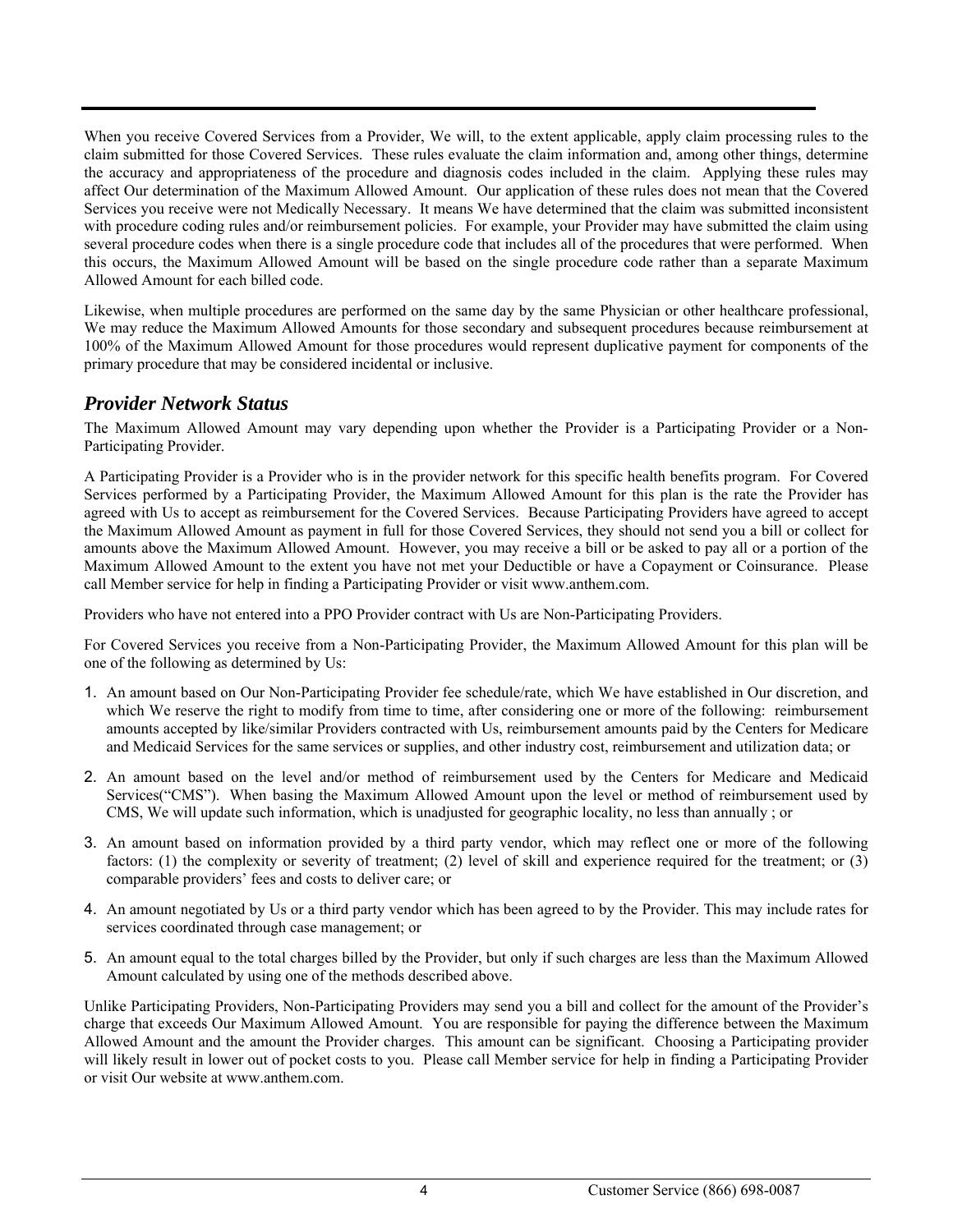Member service is also available to assist you in determining your plan's Maximum Allowed Amount for a particular service from a Non-Participating Provider. In order for Us to assist you, you will need to obtain from your Provider, the specific procedure code(s) and diagnosis code(s) for the services the Provider will render. You will also need to know the Provider's charges to calculate your out of pocket responsibility. Although Member service can assist you with this pre-service information, the final Maximum Allowed Amount for your claim will be based on the actual claim submitted by the Provider.

# *Member Cost Share*

For certain Covered Services and depending on your health benefits program, you may be required to pay a part of the Maximum Allowed Amount as your cost share amount (for example, Deductible, Copayment, and/or Coinsurance).

Your cost share amount and out-of-pocket limits may vary depending on whether you receive services from a Participating or Non-Participating Provider. Specifically, you may be required to pay higher cost share amounts or may have limits on your benefits when using Non-Participating Providers. Please see the *Benefit Summary* for your cost share responsibilities and limitations, or call Member service to learn how your health benefit coverage or cost share amounts may vary by the type of Provider you uses.

We will not provide any reimbursement for non-Covered Services. You may be responsible for the total amount billed by the Provider for non-Covered Services, regardless of whether such services are performed by a Participating or Non-Participating Provider. Both services specifically excluded by the terms of this Benefit Booklet and those received after benefits have been exhausted are non-Covered Services. Benefits may be exhausted by exceeding, for example, , the benefit caps or day/visit limits.

In some instances you may only be asked to pay the lower In-Network cost sharing amount when you use a Non-Participating Provider. For example, if you go to a In-Network/Participating Hospital or Provider Facility and receive Covered Services from a Non Participating Provider such as a radiologist, anesthesiologist or pathologist who is employed by or contracted with a Participating Hospital or facility, you will pay the In-Network cost share amounts for those Covered Services and you will not be required to pay more for the services than if the services had been received from a Participating Provider.

## *Authorized Services*

In some circumstances, such as where there is no In-Network Provider or Participating Provider available for the Covered Service, We may authorize the In-Network cost share amounts (Deductible, Copayment, and/or Coinsurance) to apply to a claim for a Covered Service you receive from a Non-Participating Provider. In such circumstance, you must contact Us in advance of obtaining the Covered Service. Please contact Member Service at the phone number as indicted on your ID card to request authorization.

#### *Copayment*

Copayments may be required for covered services. A Copayment is a predetermined, fixed-dollar amount an Enrollee must pay to receive a specific service. Enrollees are required to pay a Copayment to Providers for specific services as listed in the *Benefit Summary*. Enrollees are responsible for making Copayments directly to the Provider. Medical and Rx copayment amounts do apply to the out of pocket maximum. In addition to any Copayment required, Enrollees are responsible for any applicable deductible and/or coinsurance for additional services received, e.g., laboratory and X-ray services.

#### *Deductible*

A Deductible is a specified amount of expense for covered services that the Enrollee must pay within each Enrollee's Calendar Year before the Plan provides benefits. The Deductible amount is listed in the *Benefit Summary*.

There are two separate Deductibles: one for Participating Providers and one for Non-Participating Providers. Charges from a non-Participating Provider cannot be applied toward meeting the in-network Deductible, and charges from a Participating Provider cannot be applied toward meeting the out-of-network deductible. If a service, e.g., an office visit or inpatient hospital care, is subject to a Copayment, that service is not subject to the Deductible. However, additional services such as laboratory and X-ray services may be subject to the Deductible. Each Enrollee (up to two in a family) must meet a separate Deductible. A new Deductible is required for each Enrollee's Calendar Year. The out-of-network Deductible applies if the Enrollee chooses to receive services or supplies from a Non-Participating Provider.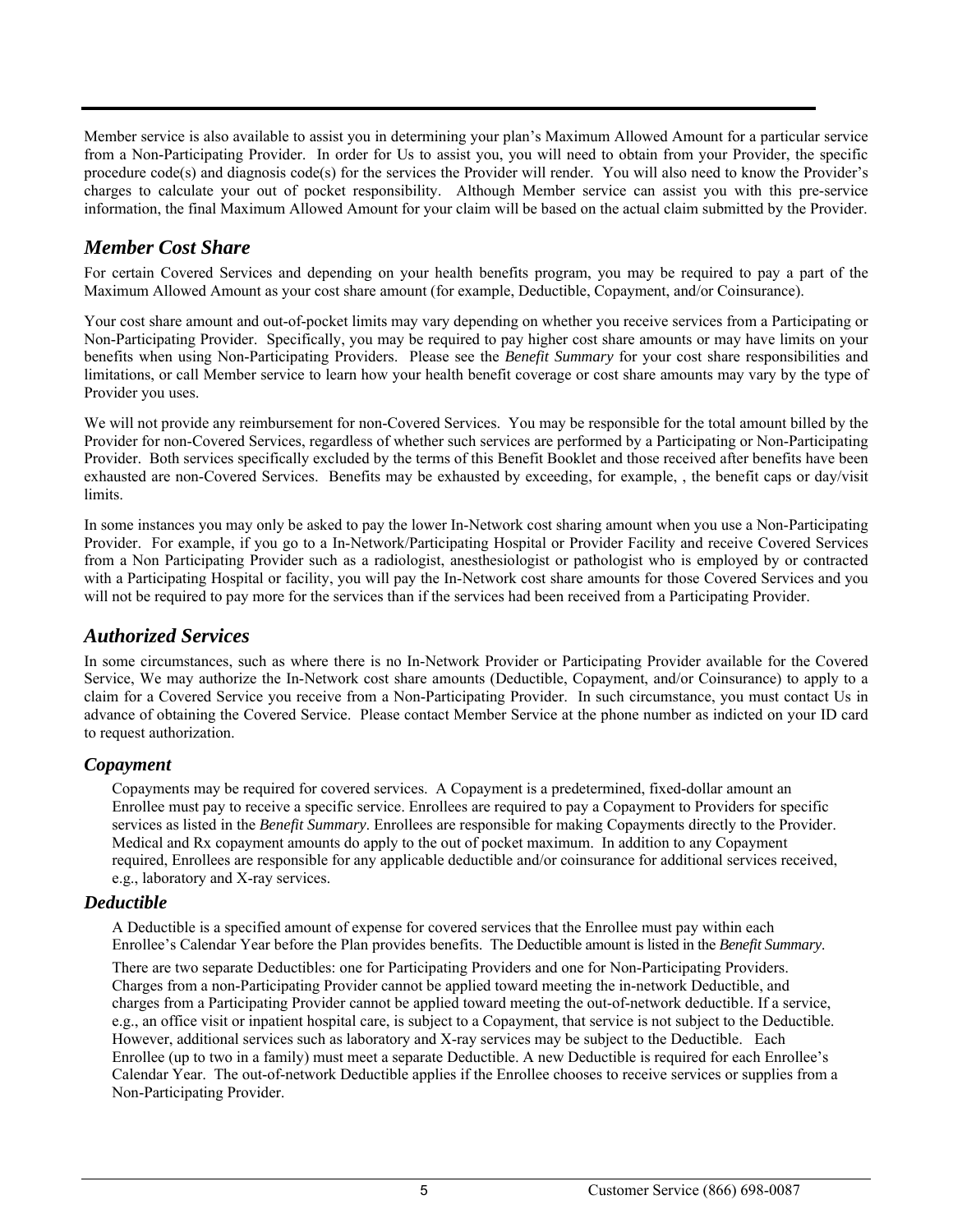**Family Deductible** - Under family eligibility, the family Deductible amount is met as follows: When one family member meets one-half of the family Deductible, that family member is eligible for benefits. The remaining family members are eligible for benefits when they individually satisfy their individual Deductibles or collectively satisfy the balance of the family Deductible.

When no family member meets one-half of the family Deductible, but the family members collectively meet the entire family Deductible, then all family members will be eligible for benefits.

#### *Coinsurance/Out-of-Pocket Annual Maximum*

Enrollees must first meet their required Deductible. After the Deductible is met in each Enrollee's Calendar Year, and after the Enrollee pays the required Copayment, the Plan pays a percentage of charges for Covered Services as listed on the *Benefit Summary*. This percentage is called Coinsurance.

Enrollees pay the Coinsurance percentage for Covered Services until the Out-of-Pocket Annual Maximum is reached for the Enrollee's Calendar Year. Until the Out-of-Pocket Annual Maximum is reached, the Plan pays the remaining percentage. Once the Out-of-Pocket Annual Maximum is reached, the Plan pays 100 percent of any remaining eligible charges, including Prescription drugs, for the remainder of the Enrollee's Calendar Year. The *Benefit Summary* details what charges count towards the Out-of-Pocket Annual Maximum.

NOTE: No one family member may contribute more than his individual coinsurance maximum toward meeting the family out-of-pocket annual maximum.

An Enrollee will always be responsible for the difference between billed charges and the Maximum Allowed Amount for Non-Participating Providers, even after reaching the Out-of-Pocket Annual Maximum for out-ofnetwork services. The difference between Billed Charges and the Maximum Allowed Amount for Non-Participating Providers does not contribute towards your Out-of-Pocket Annual Maximum.

Some services are not subject to Coinsurance. The required Coinsurance percentages are listed on the *Benefit Summary*.

NOTE: The out-of-network Coinsurance limit applies to the Enrollee's choice of Participating Providers and Non-Participating Providers. However, if the Plan predetermines that there are no Participating Providers available and a network exception has been authorized, then the Participating level of benefits may apply as long as the service is Pre-authorized **prior** to services being received.

The Family Membership Out-of-Pocket Annual Maximum is also applicable for newborn and adopted children for the first 31-day period following birth or adoption if the child is enrolled or not enrolled following the 31-day period.

#### *Benefit Period Maximum*

Some Covered Services have a maximum number of days, visits or dollar amounts allowed under this Plan Document and Summary Plan Description during a Benefit Period. When the Deductible is applied to a Covered Service which has a maximum number of days or visits, the maximum benefits may be reduced by the amount applied to the Deductible, whether or not the Covered Service is paid by Us. These maximums apply even if the applicable Out-of-Pocket Annual Maximum has been satisfied. These maximums apply even if some or all of the claims first applied to satisfy the deductible.

We include the processes of Prior Authorization/Precertification, Predetermination and Post Service Clinical Claims Review to decide when services should be covered. Their purpose is to aid the delivery of cost-effective health care by reviewing the use of treatments and, when proper, the setting or place of service that they are performed. Covered Services must be Medically Necessary for benefits to be covered. When setting or place of service is part of the review, services that can be safely given to you in a lower cost setting will not be Medically Necessary if they are given in a higher cost setting.

**Prior Authorization/Precertification:** In-Network Providers must obtain Prior Authorization/Precertification in order for you to get benefits for certain services. Prior Authorization/Precertification criteria will be based on many sources including medical policy, clinical guidelines, and pharmacy and therapeutics guidelines. We may decide that a service that was first prescribed or asked for is not Medically Necessary if you have not tried other treatments which are more cost effective.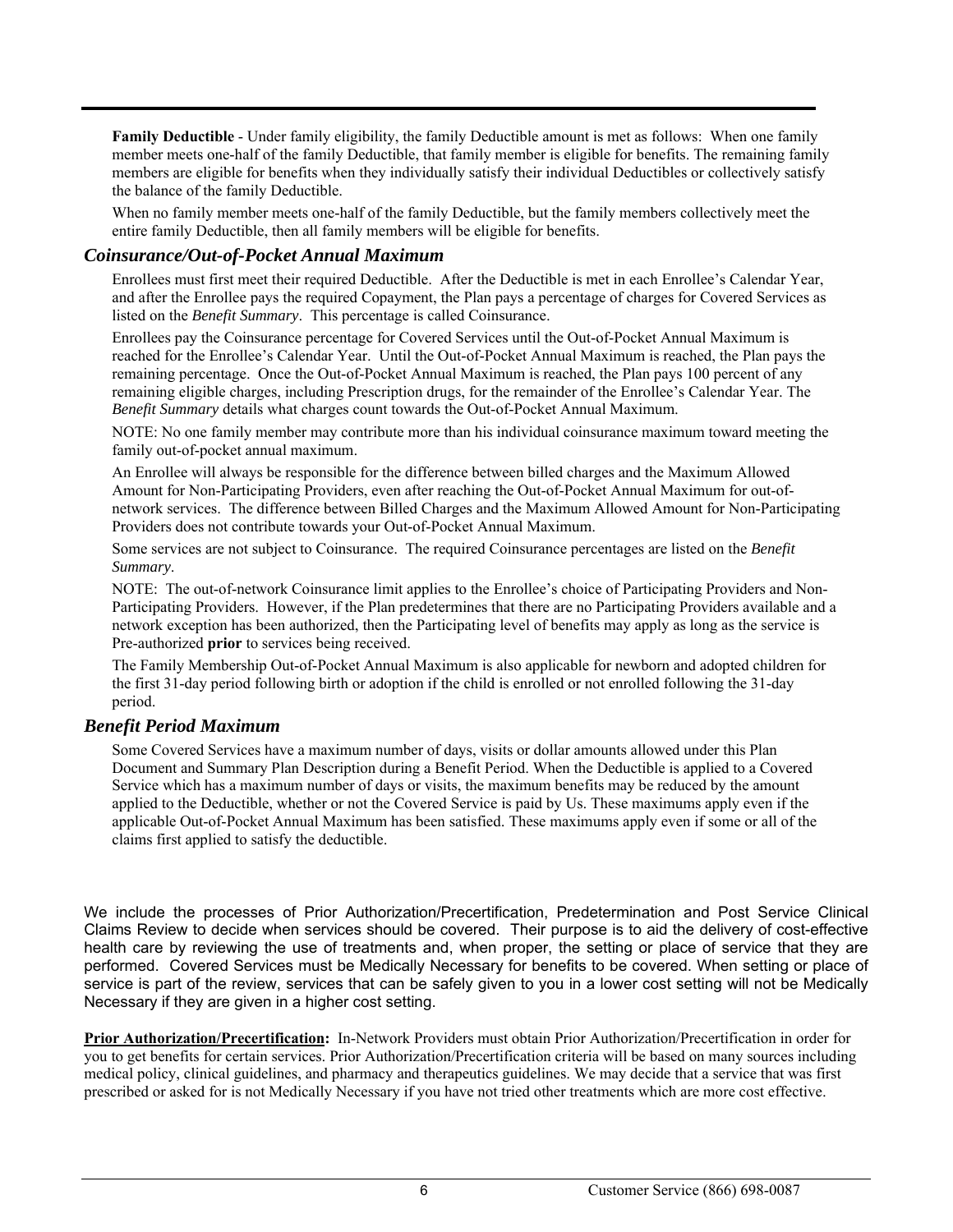If you have any questions about the information in this section, you may call the member service phone number on the back of your Health Benefit ID Card.

# **Types of Requests**

- **Prior Authorization/Precertification** A required review of a service, treatment or admission for a benefit coverage determination which must be done before the service, treatment or admission start date. Prior Authorization/Precertification is not required for emergent services; however you, your authorized representative or Doctor must tell us within 72 hours of the admission or as soon as possible within a reasonable period of time. For labor / childbirth admissions, Prior Authorization/Precertification is not needed unless there is a problem and/or the mother and baby are not sent home at the same time.
- **Predetermination** An optional, voluntary prospective or continued stay review request for a benefit coverage determination for a service or treatment. We will check your Booklet to find out if there is an exclusion for the service or treatment. If there is a related clinical coverage guideline, the benefit coverage review will include a review to decide whether the service meets the definition of Medically Necessary under this Booklet or is Experimental or Investigational as that term is defined in this Booklet.
- **Post Service Clinical Claims Review** A retrospective review for a benefit coverage determination to decide the medical necessity or Experimental / Investigational nature of a service, treatment or admission that did not need Prior Authorization/Precertification and did not have a Predetermination review performed. Medical revieUs are done for a service, treatment or admission in which we have a related clinical coverage guideline and are typically initiated by Us.

Typically, In-Network Providers know which services need Prior Authorization/Precertification and will get any Prior Authorization/Precertification or ask for a Predetermination when needed. Your Primary Care Physician and other In-Network Providers have been given detailed information about these procedures and are responsible for meeting these requirements. Generally, the ordering Provider, Facility or attending Doctor will get in touch with Us to ask for a Prior Authorization/Precertification or Predetermination review ("requesting Provider"). We will work with the requesting Provider for the Prior Authorization/Precertification request. However, you may choose an authorized representative to act on your behalf for a specific request. The authorized representative can be anyone who is 18 years of age or older.

| Who is responsible for Prior Authorization/Precertification                                                                  |                                                                                                                                                                                                                                                                                                                                                                                                                                                                                                        |  |
|------------------------------------------------------------------------------------------------------------------------------|--------------------------------------------------------------------------------------------------------------------------------------------------------------------------------------------------------------------------------------------------------------------------------------------------------------------------------------------------------------------------------------------------------------------------------------------------------------------------------------------------------|--|
| Services given by a BlueCard/Out-of-Network/Non-Participating Provider<br>Services given by an In-Network<br><b>Provider</b> |                                                                                                                                                                                                                                                                                                                                                                                                                                                                                                        |  |
| Provider                                                                                                                     | Member must get Prior Authorization/Precertification.<br>$\bullet$<br>If Member fails to get Prior Authorization/Precertification, Member may be<br>٠<br>financially responsible for service and/or setting in whole or in part.<br>For Emergency admissions, Prior Authorization/Precertification is not required.<br>$\bullet$<br>However, you, your authorized representative or Doctor must tell us within 72 hours of<br>the admission or as soon as possible within a reasonable period of time. |  |

## **How Decisions are Made**

We use our clinical coverage guidelines, such as medical policy, clinical guidelines, preventative care clinical coverage guidelines and other applicable policies and procedures to help make our medical necessity decisions, including decisions about Prescription Drug and Specialty Pharmacy Drug services. Medical policies and clinical guidelines reflect the standards of practice and medical interventions identified as proper medical practice. We reserve the right to review and update these clinical coverage guidelines from time to time. Your Booklet and Master Contract take precedence over these guidelines.

You are entitled to ask for and get, free of charge, reasonable access to any records concerning your request. To ask for this information, call the Prior Authorization/Precertification phone number on the back of your Health Benefit ID Card.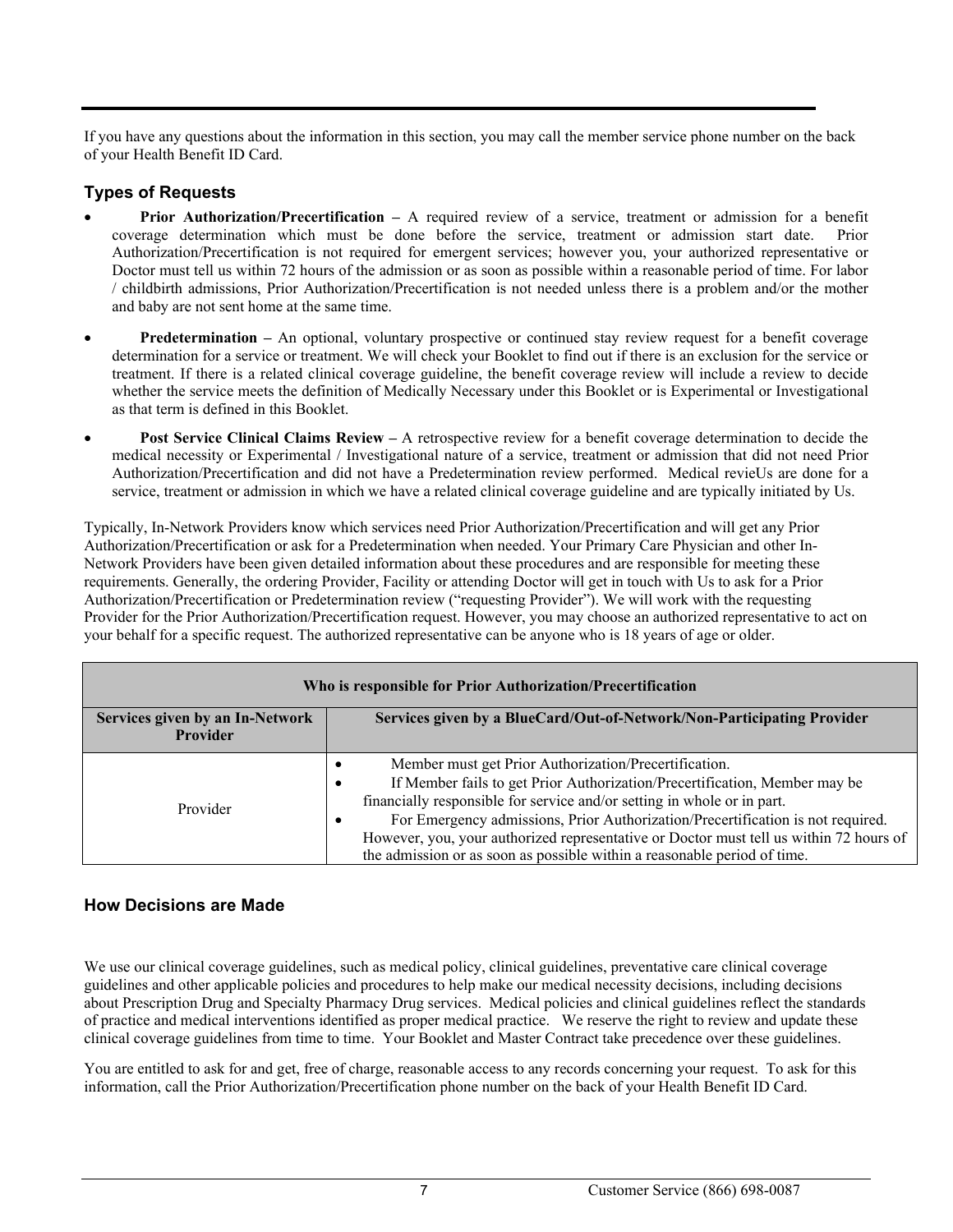We may, from time to time, waive, enhance, change or end certain medical management processes (including utilization management, case management, and disease management) if in our discretion, such change furthers the provision of cost effective, value based and/or quality services.

We may also select certain qualifying Providers to take part in a program that exempts them from certain procedural or medical management processes that would otherwise apply. We may also exempt your claim from medical review if certain conditions apply.

Just because We exempt a process, Provider or claim from the standards which otherwise would apply, it does not mean that We will do so in the future, or will do so in the future for any other Provider, claim or Member. We may stop or change any such exemption with or without advance notice.

You may find out whether a Provider is taking part in certain programs by checking your on-line provider directory or contacting the member service phone number on the back of your Health Benefit ID Card.

We also may identify certain Providers to review for potential fraud, waste, abuse or other inappropriate activity if the claims data suggests there may be inappropriate billing practices. If a Provider is selected under this program, then We may use one or more clinical utilization management guidelines in the review of claims submitted by this Provider, even if those guidelines are not used for all Providers delivering services to Our Members.

#### **Request Categories**

- **Expedited** A request for Prior Authorization/Precertification or Predetermination that, in the view of the treating Provider or any Doctor with knowledge of your medical condition, could; without such care or treatment, seriously threaten your life or health or your ability to regain maximum function; or subject you to severe pain that cannot be adequately managed without such care or treatment; or if you have a physical or mental disability, create an imminent and substantial limitation on your existing ability to live independently.
- **Prospective** A request for Prior Authorization/Precertification or Predetermination that is conducted before the service, treatment or admission.
- **Continued Stay Review** A request for Prior Authorization/Precertification or Predetermination that is conducted during the course of treatment or admission.
- **Retrospective** A request for Prior Authorization/Precertification that is conducted after the service, treatment or admission has happened. Post Service Clinical Claims RevieUs are also retrospective. Retrospective review does not include a review that is limited to an evaluation of reimbursement levels, veracity of documentation, accuracy of coding or adjudication of payment.

#### **Decision and Notice Requirements**

We will review requests for benefits according to the timeframes listed below. The timeframes and requirements listed are based on applicable laws. Where applicable laUs are stricter than federal laws, we will follow applicable laws. If you live in and/or get services in a state other than the state where your contract was issued other state-specific requirements may apply. You may call the phone number on the back of your Health Benefit ID Card for more details.

| <b>Request Category</b>                           | <b>Timeframe Requirement for Decision and Notification</b> |
|---------------------------------------------------|------------------------------------------------------------|
| <b>Expedited Pre-Service Review</b>               | 72 hours from the receipt of request                       |
| Non-Expedited Pre-service                         | 15 calendar days from the receipt of the request           |
| Review                                            |                                                            |
|                                                   |                                                            |
| <b>Expedited Concurrent/Continued Stay Review</b> | 24 hours from the receipt of the request                   |
| when request is received more than 24 hours       |                                                            |
| before the end of the previous authorization      |                                                            |
| <b>Expedited Concurrent/Continued Stay Review</b> | 72 hours from the receipt of the request                   |
| when request is received less than 24 hours       |                                                            |
| before the end of the previous authorization or   |                                                            |
| no previous authorization exists                  |                                                            |
| Non-expedited Concurrent/Continued Stay           | 15 calendar days from the receipt of the request           |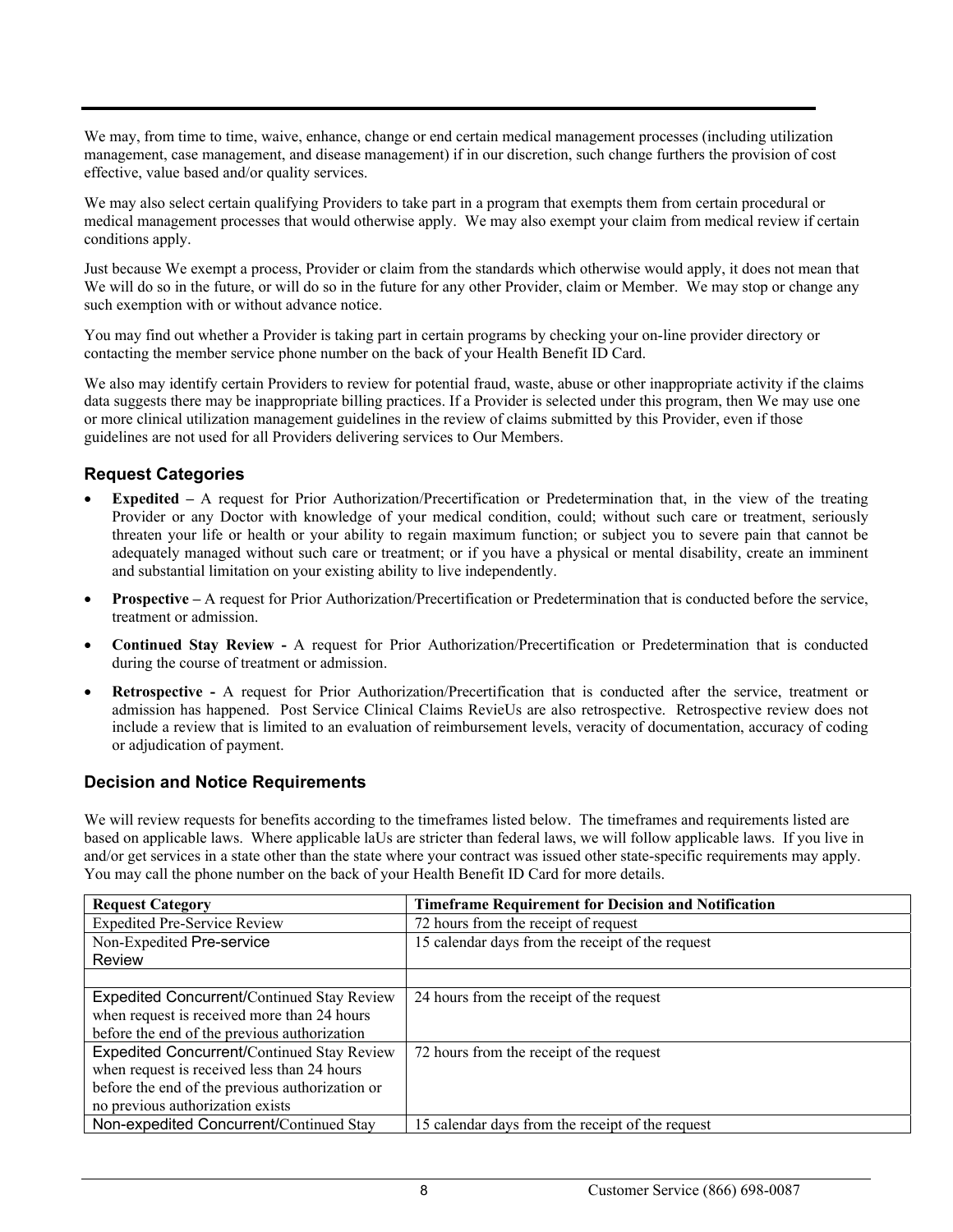| treatment<br>Review<br>ongoing<br>patient<br>011T<br>tor |                                                                       |
|----------------------------------------------------------|-----------------------------------------------------------------------|
| Service<br>∢eview                                        | 30<br>receipt<br>trom<br>calendar<br>the request<br>davs<br>оt<br>the |

If more information is needed to make Our decision, We will tell the requesting Provider and send written notice to you or your authorized representative of the specific information needed to finish the review. If We do not get the specific information we need or if the information is not complete by the timeframe identified in the written notice, We will make a decision based upon the information We have.

We will give notice of Our decision as required by applicable law. Notice may be given by the following methods:

**Verbal:** Oral notice given to the requesting Provider by phone or by electronic means if agreed to by the Provider.

**Written:** Mailed letter or electronic means including email and fax given to, at a minimum, the requesting Provider and you or your authorized representative

#### **Important Information**

We may, from time to time, waive, enhance, change or end certain medical management processes (including utilization

management, case management, and disease management) and/or offer an alternate benefit if in Our sole discretion,

such change furthers the provision of cost effective, value based and/or quality services.

We may also select certain qualifying Providers to take part in a program that exempts them from certain procedural or

medical management processes that would otherwise apply. We may also exempt your claim from medical review if

certain conditions apply.

Just because We exempt a process, Provider or Claim from the standards which otherwise would apply, it does not mean

that We will do so in the future, or will do so in the future for any other Provider, claim or Member. We may stop or change any such exemption with or without advance notice.

You may find out whether a Provider is taking part in certain programs by checking your on-line Provider Directory, on-line

pre-certification list or contacting the member services number on the back of your Health Benefit ID Card.

We also may identify certain Providers to review for potential fraud, waste, abuse or other inappropriate activity if the

claims data suggests there may be inappropriate billing practices. If a Provider is selected under this program, then We

may use one or more clinical utilization management guidelines in the review of claims submitted by this Provider, even if

those guidelines are not used for all Providers delivering services to this plan's Members.

#### **For benefits to be covered, Prior Authorization/Precertification will consider the following:**

- 1. You must be eligible for benefits;
- 2. Premium, subscription charges or administrative fee must be paid for the time period that services are given;
- 3. The service or supply must be a Covered Service under your Plan;
- 4. The service cannot be subject to an Exclusion under your coverage;
- 5. You must not have exceeded any applicable limits under your coverage; and
- 6. You did not perform an act, practice, or omission that constitutes fraud or abuse when requesting the Prior Authorization/Precertification.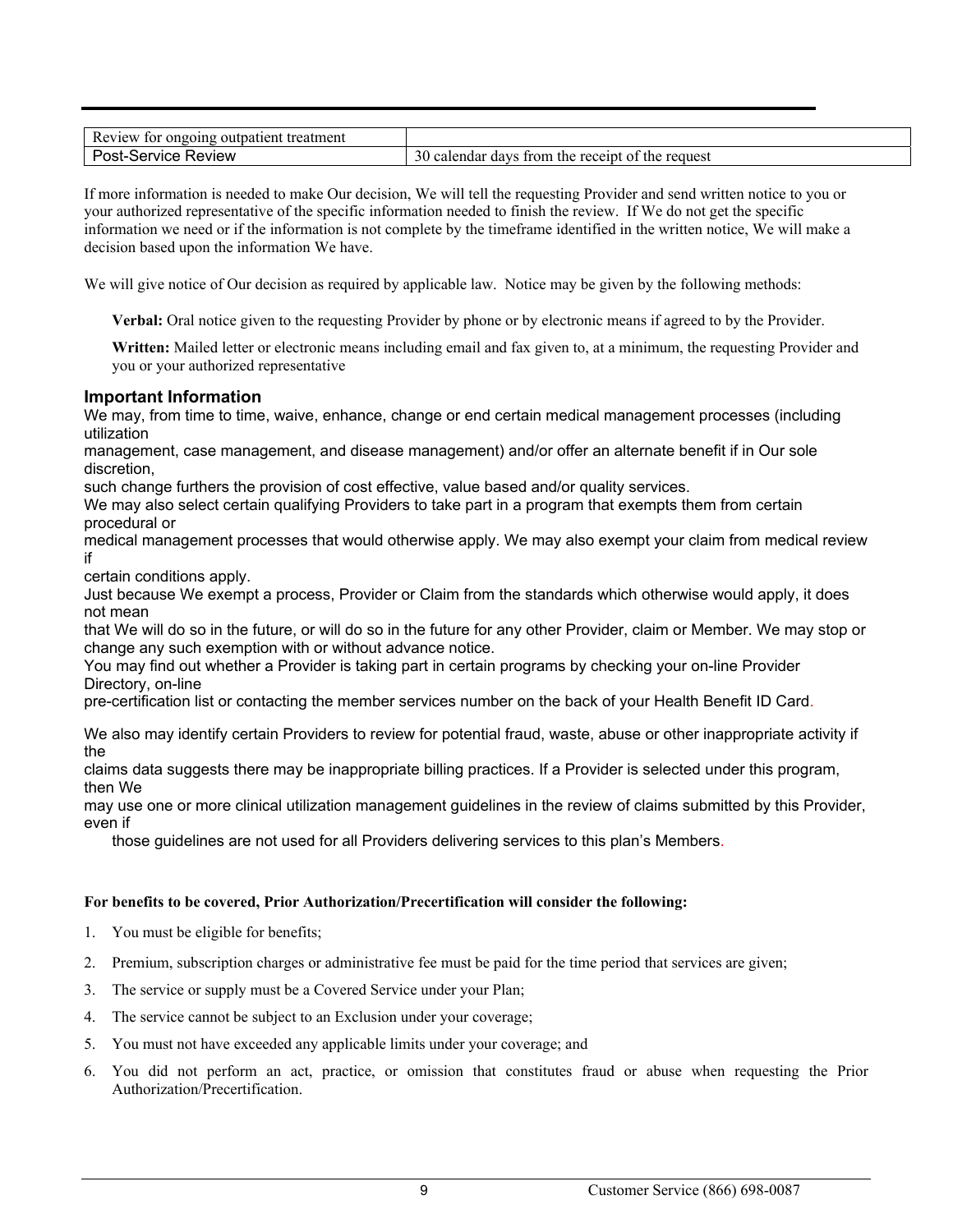## **Health Plan Individual Case Management**

Our health plan individual case management programs (Case Management) help coordinate services for Members with health care needs due to serious, complex, and/or chronic health conditions. Our programs coordinate benefits and educate Members who agree to take part in the Case Management program to help meet their health-related needs.

Our Case Management programs are confidential and voluntary and are made available at no extra cost to you. These programs are provided by, or on behalf of and at the request of, your health plan case management staff. These Case Management programs are separate from any Covered Services you are receiving.

If you meet program criteria and agree to take part, we will help you meet your identified health care needs. This is reached through contact and team work with you and/or your chosen authorized representative, treating Doctor(s), and other Providers.

In addition, we may assist in coordinating care with existing community-based programs and services to meet your needs. This may include giving you information about external agencies and community-based programs and services.

In certain cases of severe or chronic illness or injury, we may provide benefits for alternate care that is not listed as a Covered Service. We may also extend Covered Services beyond the Benefit Maximums of this Plan. We will make our decision case-by-case, if in our discretion the alternate or extended benefit is in the best interest of the Member and Anthem. A decision to provide extended benefits or approve alternate care in one case does not obligate us to provide the same benefits again to you or to any other Member. We reserve the right, at any time, to alter or stop providing extended benefits or approving alternate care. In such case, we will notify you or your authorized representative in writing.

#### **Experimental or Investigational and/or Cosmetic Procedures**

We don't pay for any services, procedures, surgeries or supplies that We consider Experimental or Investigational, and/or Cosmetic. In addition We don't pay for complications arising from any services, procedures, surgeries or supplies that We consider Experimental or Investigational, and/or Cosmetic.

Even if Medically Necessary and not Experimental or Investigational, and/or Cosmetic, a service might not be covered. The benefits, exclusions and limitations of your coverage take priority over medical policy.

We coordinate ongoing care through services like continuity of care, case management and disease management.

#### **Continuity of Care**

If you are getting ongoing care for a medical condition when you first enroll in this coverage, We may be able to help ease the transition. Examples of ongoing care are prenatal/obstetrical care, Home Care or Hospice care. We try to avoid disruption of a new Member's care through Our transition of care policy. If interested, you or your Provider must review the reference sheet, complete a "Transition of Care Form" and submit them to Us for review. You or your Provider can get these materials by calling Our medical management department at 303-831-3238 or 1-800-797-7758.

#### **Health Care Individual Case Management**

Our health plan individual case management programs (Case Management) help coordinate services for Members with health care needs due to serious, complex, and/or chronic health conditions. Our programs coordinate benefits and educate Members who agree to take part in the Case Management program to help meet their health-related needs.

Our Case Management programs are confidential and voluntary and are made available at no extra cost to you. These programs are provided by, or on behalf of and at the request of, your health plan case management staff. These Case Management programs are separate from any Covered Services you are receiving.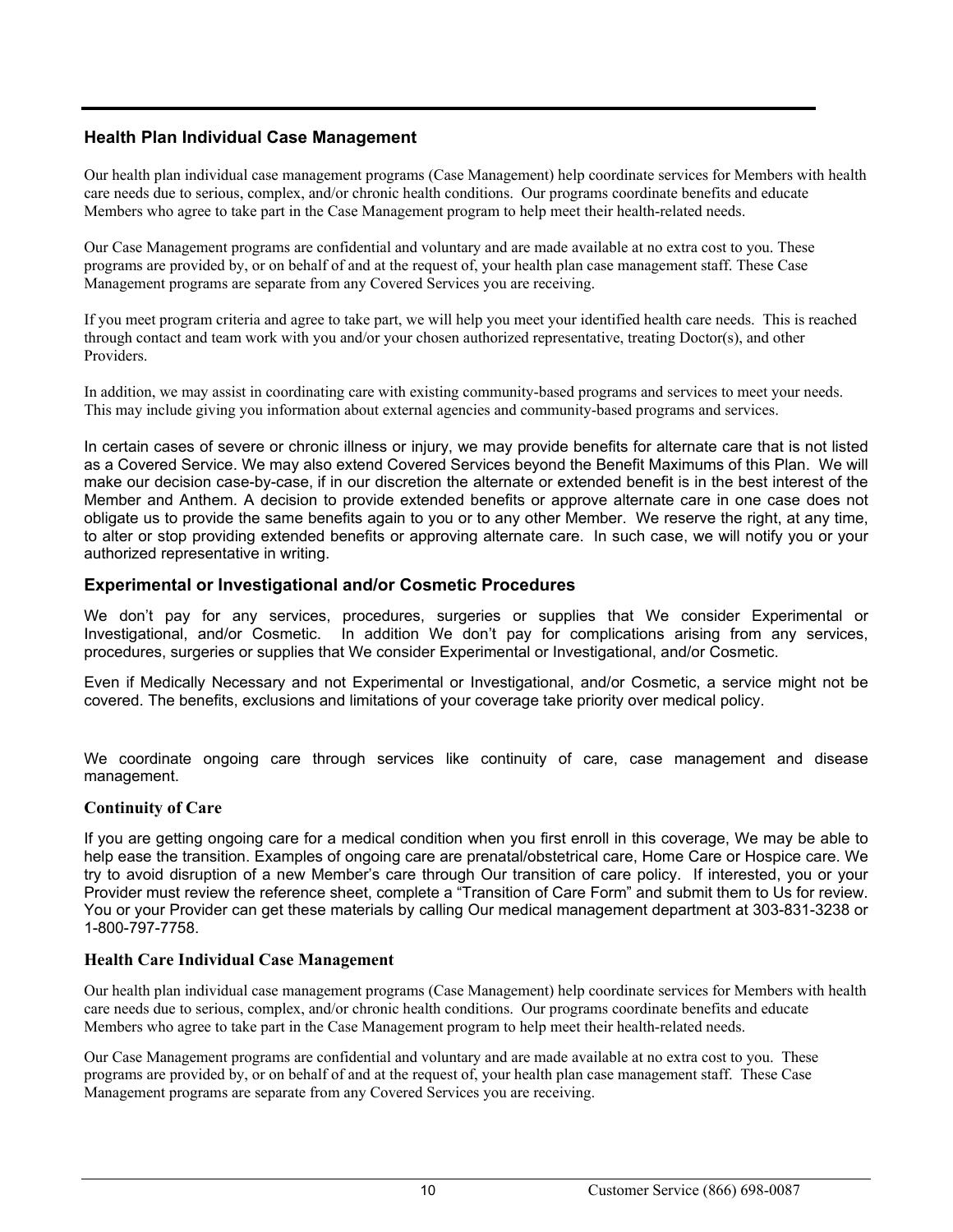If you meet program criteria and agree to take part, we will help you meet your identified health care needs. This is reached through contact and team work with you and/or your chosen authorized representative, treating Doctor(s), and other Providers.

In addition, we may assist in coordinating care with existing community-based programs and services to meet your needs. This may include giving you information about external agencies and community-based programs and services.

In certain cases of severe or chronic illness or injury, we may provide benefits for alternate care that is not listed as a Covered Service. We may also extend Covered Services beyond the Benefit Maximums of this Plan. We will make our decision case-by-case, if in our discretion the alternate or extended benefit is in the best interest of the Member and Anthem Blue Cross and Blue Shield. A decision to provide extended benefits or approve alternate care in one case does not obligate us to provide the same benefits again to you or to any other Member. We reserve the right, at any time, to alter or stop providing extended benefits or approving alternate care. In such case, we will notify you or your authorized representative in writing.

#### *The BlueCard Program*

Like all Blue Cross & Blue Shield plans throughout the country, Anthem participates in a program called "BlueCard." This program lets you get Covered Services at the In-Network cost-share when you are traveling out of state and need health care, as long as you use a BlueCard Provider. All you have to do is show your Health Benefit ID Card to a participating Blue Cross & Blue Shield Provider, and they will send your claims to Us.

If you are out of state and an Emergency or urgent situation arises, go to the nearest Emergency or Urgent Care Facility.

In a non-Emergency situation, you can find the nearest contracted Provider by visiting the BlueCard Doctor and Hospital Finder website (www.BCBS.com) or call the number on the back of your Health Benefit ID Card.

You can also access Doctors and Hospitals outside of the U.S. The BlueCard program is recognized in more than 200 countries throughout the world.

#### **– Blue Cross Blue Shield Global Core® Program**

Before you travel outside the United States, check with your Group or call Member service at the number on your Identification Card to find out if your plan has **Blue Cross Blue Shield Global Core® Program** benefits. Your coverage outside the United States may be different and Anthem suggests:

- Before you leave home, call the Member service number on your Identification Card for coverage details.
- Always carry your up to date Identification Card.
- In an Emergency, go straight to the nearest Hospital.
- The **Blue Cross Blue Shield Global Core® Program** Service Center is on hand 24 hours a day, seven days a week toll-free at (800) 810-BLUE (2583) or by calling collect at (804) 673-1177. An assistance coordinator, along with a health care professional, will arrange a Doctor visit or Hospital stay, if needed.

#### **Call the Service Center in these non-emergency situations:**

- You need to find a Doctor or Hospital or need health care. An assistance coordinator, along with a medical professional, will arrange a Doctor visit or Hospital stay, if needed.
- You need Inpatient care. After calling the Service Center, you must also call Anthem to get approval for benefits at the phone number on your Identification Card. Note: this number is different than the phone numbers listed above for **Blue Cross Blue Shield Global Core® Program**.

#### **Payment Details**

 **Participating Blue Cross Blue Shield Global Core® Program Hospitals.** In most cases, when you make arrangements for a Hospital stay through BlueCard Worldwide, you should not need to pay upfront for Inpatient care at participating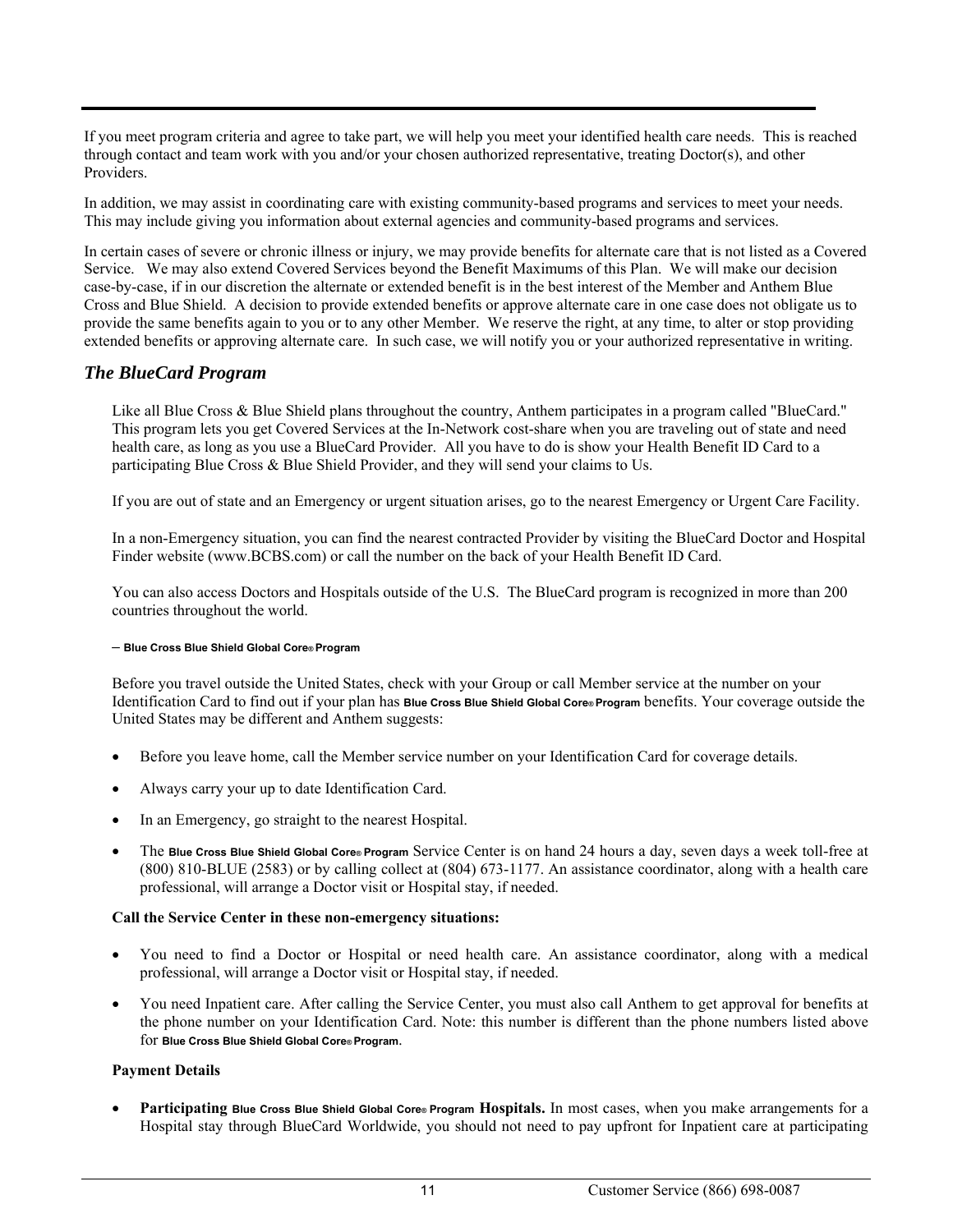**Blue Cross Blue Shield Global Core® Program** hospitals except for the out-of-pocket costs (non-Covered Services, Deductible, Copayments and Coinsurance) you normally pay. The Hospital should send in your claim for you.

 **Doctors and/or non-participating Hospitals.** You will need to pay upfront for outpatient services, care received from a Doctor, and Inpatient care not arranged through the **Blue Cross Blue Shield Global Core® Program** Service Center. Then you can fill out a **Blue Cross Blue Shield Global Core® Program** claim form and send it with the original bill(s) to the **Blue Cross Blue Shield Global Core® Program** Service Center (the address is on the form).

#### **Claim Filing**

- The Hospital will file your claim if the **Blue Cross Blue Shield Global Core® Program** Service Center arranged your Hospital stay. You will need to pay the Hospital for the out-of-pocket costs you normally pay.
- You must file the claim for outpatient and Doctor care, or Inpatient care not arranged through the **Blue Cross Blue Shield Global Core® Program** Service Center. You will need to pay the Provider and subsequently send an international claim form with the original bills to Us.

#### **Claim Forms**

You can get international claim forms from Anthem, the **Blue Cross Blue Shield Global Core® Program** Service Center, or online at www.bcbsglobalcore.com... The address for sending in claims is on the form.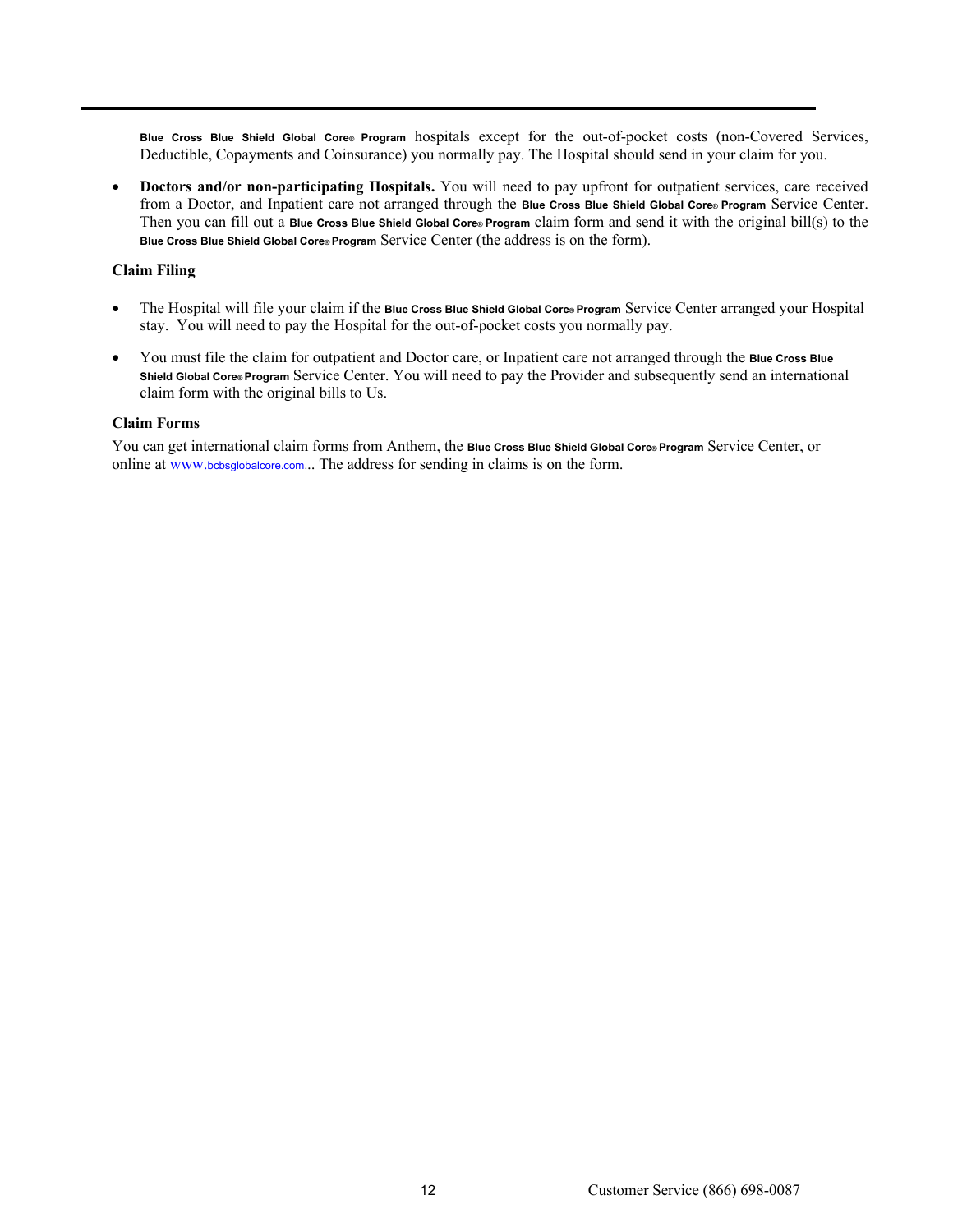# **Eligibility**

# **Employee Participants**

An Employee is one who works at least 30 hours per week (full-time employment status) directly in the regular business of and is compensated for services by the Member or Member Affiliated Entity. Elected officials, except for non-salaried elected officials and Licensed Professional Elected Officials, are considered Employees under the Plan. At the option of the Member, permanent part-time and/or any other employees that qualify under the Affordable Care Act working a minimum of 24 hours per week, and Licensed Professional Elected Officials may be eligible for coverage; in such case, such qualified part-time Employees and Licensed Professional Elected Officials are considered Employees under the Plan. Also, at the option of the member, employees that are participants in a retirement incentive program provided through the member, and who are between 62 and 65 years of age with a minimum of 5 consecutive years of employment service, may be eligible for coverage; in such case, Incentivized Retirees are considered Employees under the Plan. Incentivized Retirees eligibility for coverage would be limited to coverage starting as early as the month in which they become 62 years of age and ending at the end of the month in which they become 65 years of age. Temporary Employees and retirees are not eligible and cannot be considered for coverage. Eligibility for coverage as an Employee Participant in the Plan begins subsequent to the day a person commences either full-time or qualifying part-time employment, in accordance with individual policies set by Members.

Suspension or denial of eligibility, coverage, and benefits may occur should an Employee Participant fail to do any of the following:

- Pay required contribution, if any, to the Plan.
- Furnish any information, records or releases that the Plan may require in order to adjudicate a claim.
- Cooperate with the procedures and investigations of the Plan.
- Meet the requirements of the Plan Document and Summary Plan Description.
- Meet the definition Employee as stated above.

Employee Participants may be entitled to benefits under the Plan during a family or medical leave in accordance with the provisions of the Family and Medical Leave Act of 1993, as may be amended.

Temporary Employees may be eligible for the plan in accordance with the provisions of the Member's Affordable Care Act Look Back Policy.

# **Employee Participant's Dependents**

Your group may have limited or excluded the eligibility of certain Dependent types and so not all Dependents listed in this Plan may be entitled to enroll. For more specific information, please see your Human Resources or Benefits Department.

An Employee Participant's Dependents may include the following:

- An Employee Participant's legal spouse, common-law spouse (unless legally separated), civil union, or samesex domestic partner
- An Employee Participant's Dependent child (including a step-child, legally adopted or disabled child) under 26 years of age. At the end of the birth month in which the child attains turns age 26, the Dependent child is removed from coverage. If the Subscriber or the Subscriber's Spouse is subject to a qualified medical child support order for a Dependent child of the Subscriber or the Subscriber's Spouse, the Dependent child is eligible for benefits, whether the child lives with the Subscriber or the Subscriber's Spouse. The dependents (spouse or child) of a Dependent child are not eligible for coverage under this Plan Document.
- Coverage may be continued for any unmarried Dependent child after the age of 26 if incapable of self-support because of mental retardation or severe physical handicap, provided such Dependent child became so incapable prior to the end of the month in which the child attained the limiting age and is dependent upon the Employee Participant for care and support. Notification and a Physician's statement certifying such incapacity must be submitted to the Plan within 31 days of the date the Dependent child's coverage would otherwise terminate.
- If both husband and wife are employed by the same Member and are eligible as Employee Participants, either Employee spouse may elect to cover the other Employee spouse as a Dependent together with any eligible children.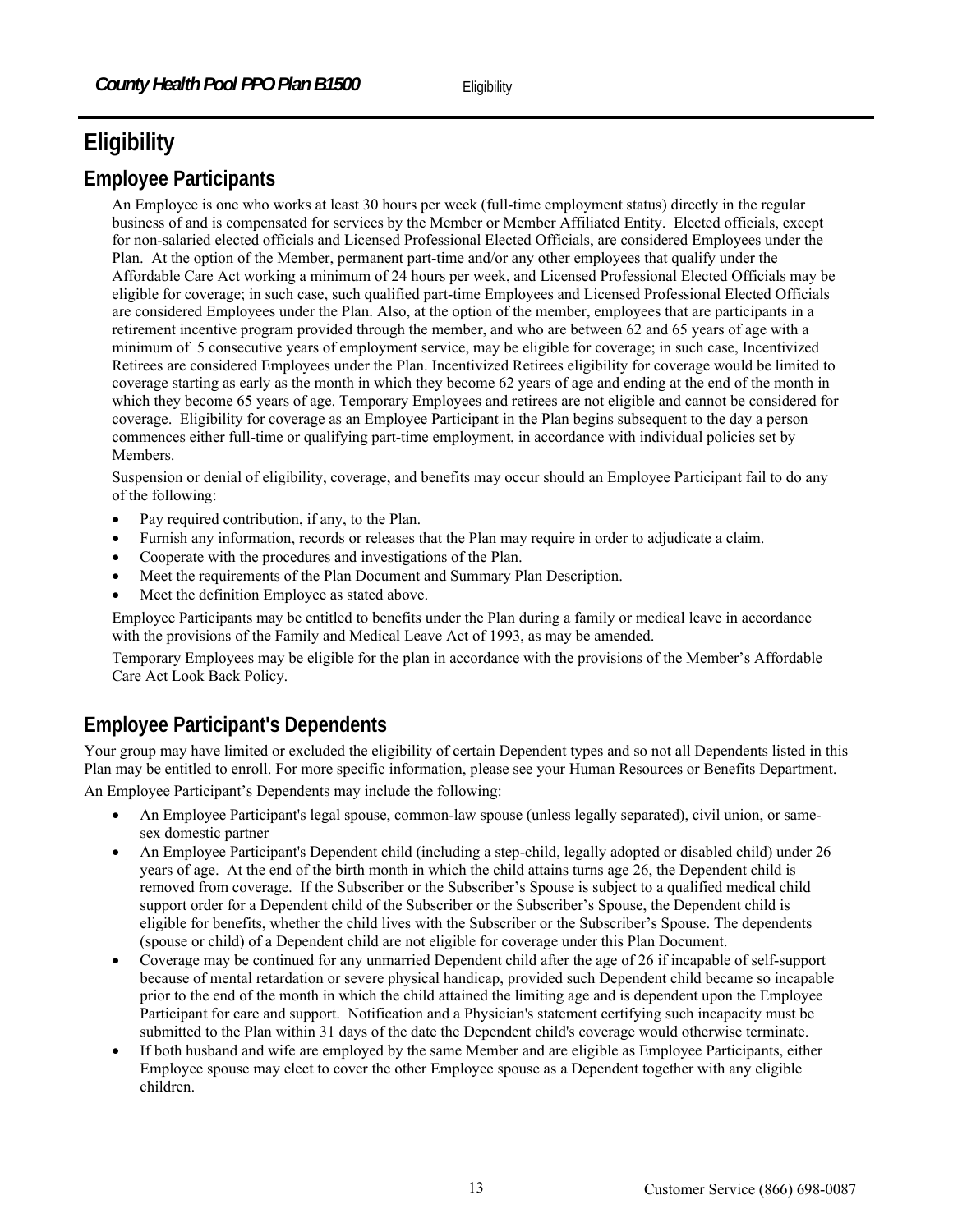- Proof of dependent status or legal guardianship may be requested from time to time by the Plan. This proof may be requested in the form of marriage records, birth certificates, and official court certified adoption, legal guardianship and divorce decree documents. A Power of Attorney will not be accepted as proof of dependency.
- The Employee Participant must notify the Member and the Plan within 31 days after any change in status affecting coverage resulting from marriage, birth, adoption, divorce, legal separation, death, a child reaching age 26, or the entrance into or the return from military service.
- Eligibility for Employee Participants and Dependents is additionally limited to persons who are United States citizens by birth or naturalization, or who are legal aliens lawfully residing in the United States.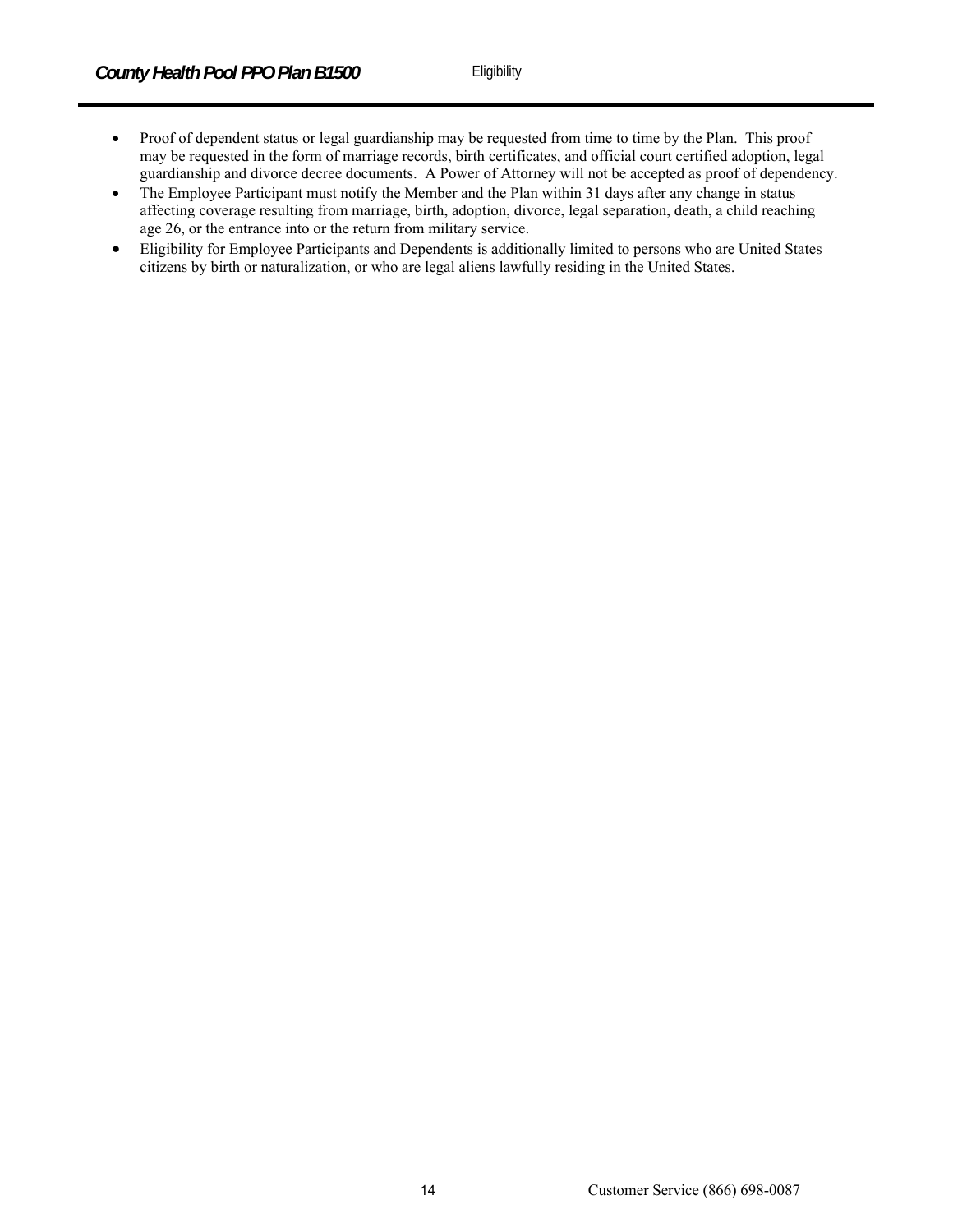# **Employee Participant's Disabled Dependent(s)**

Benefits under this Plan for an unmarried Dependent child may be continued if all of the following tests are met:

- The child is incapable of self-sustaining employment because of mental retardation or physical handicap and became so incapacitated prior to such date.
- The child is chiefly dependent on the Employee Participant for support.
- The Member and the Plan are furnished proof of the incapacity not later than 31 days after the date the child attains age 26.

However, benefits as to such child may not be continued beyond the earliest of the following occurrences:

- Cessation of the incapacity.
- Failure to furnish any required proof of continuing incapacity or to submit to any required examination.
- Termination of the child's coverage for any reason other than age.

The Plan has the right to require proof of the continuation of incapacity and the right and opportunity to examine the child as often as is reasonably necessary during the continuation of the incapacity. However, an examination will not be required more often than once a year. The "Mentally or Physically Disabled Dependent Enrollment Request" is available from the Plan or Member Service and must be completed by a physician with the appropriate medical specialty.

# **Medicare Eligible Enrollees**

Before an Employee Participant becomes age 65, or if an Employee Participant qualifies for Medicare benefits through other circumstances, the Employee Participant is responsible for contacting the local Social Security Administration office to establish Medicare eligibility.

- If an Employee Participant qualifies under the provisions of Federal Law for the working aged, then the Employee Participant age 65 and older and/or the Employee Participant's spouse age 65 or older may continue coverage under this health care coverage. If a working aged eligible Medicare beneficiary enrolls with Medicare and requests Medicare as primary coverage, this Plan will not provide benefits complementary to Medicare. (The Coordination of Benefits provision will not apply.). Special Medicare Secondary Payer (MSP) rules apply if an Enrollee is receiving benefits from Medicare due to a disability or end-stage renal disease. The Enrollee must contact the Member or Customer Service for more information and for eligibility guidelines regarding Medicare eligibility.
- If the Employee Participant or Spouse elects the benefits of this Plan as primary, the Plan will provide benefits equivalent to the benefits available to individuals not eligible for Medicare.
- If the Employee Participant or Spouse elects Medicare as primary, this Plan will not provide benefits complementary to Medicare. The Coordination of Benefits provision will not apply.
- If an Employee Participant, or the Dependent of an Employee Participant, is eligible for Medicare because of a total disability, this Plan will provide benefits unless the Employee Participant has declined to enroll in the Plan. This Plan will not provide benefits complementary to Medicare. The Coordination of Benefits provision will not apply.
- When an Employee Participant, or the Dependent of an Employee Participant, is eligible for Medicare because of permanent kidney failure (end stage renal disease), the Plan will provide primary benefits for the first 30 months. Thereafter, the Plan's benefits will be payable to the extent that those charges are not covered under Medicare. The Coordination of Benefits provision will apply.
- Any Covered Person who is eligible for Medicare Part A because of permanent kidney failure (end stage renal disease) shall be considered covered under Medicare Part A whether or not actually covered thereunder.
- Any Covered Person who is eligible for Medicare Part B because of permanent kidney failure (end stage renal disease) shall be considered covered under Medicare Part B whether or not actually covered thereunder.
- For any COBRA Enrollee covered under this Plan pursuant to COBRA coverage who first becomes enrolled in either Part A or Part B of Medicare prior to the date of COBRA election, benefits under this Plan will be payable to the extent that Eligible Expenses are not covered by Medicare. The Coordination of Benefits provision will apply. This paragraph does not apply to COBRA Enrollees eligible for Medicare because of permanent kidney failure (end stage renal disease).
- **Note: The Enrollee must notify the Plan of election of Medicare as primary and notification must be in writing**.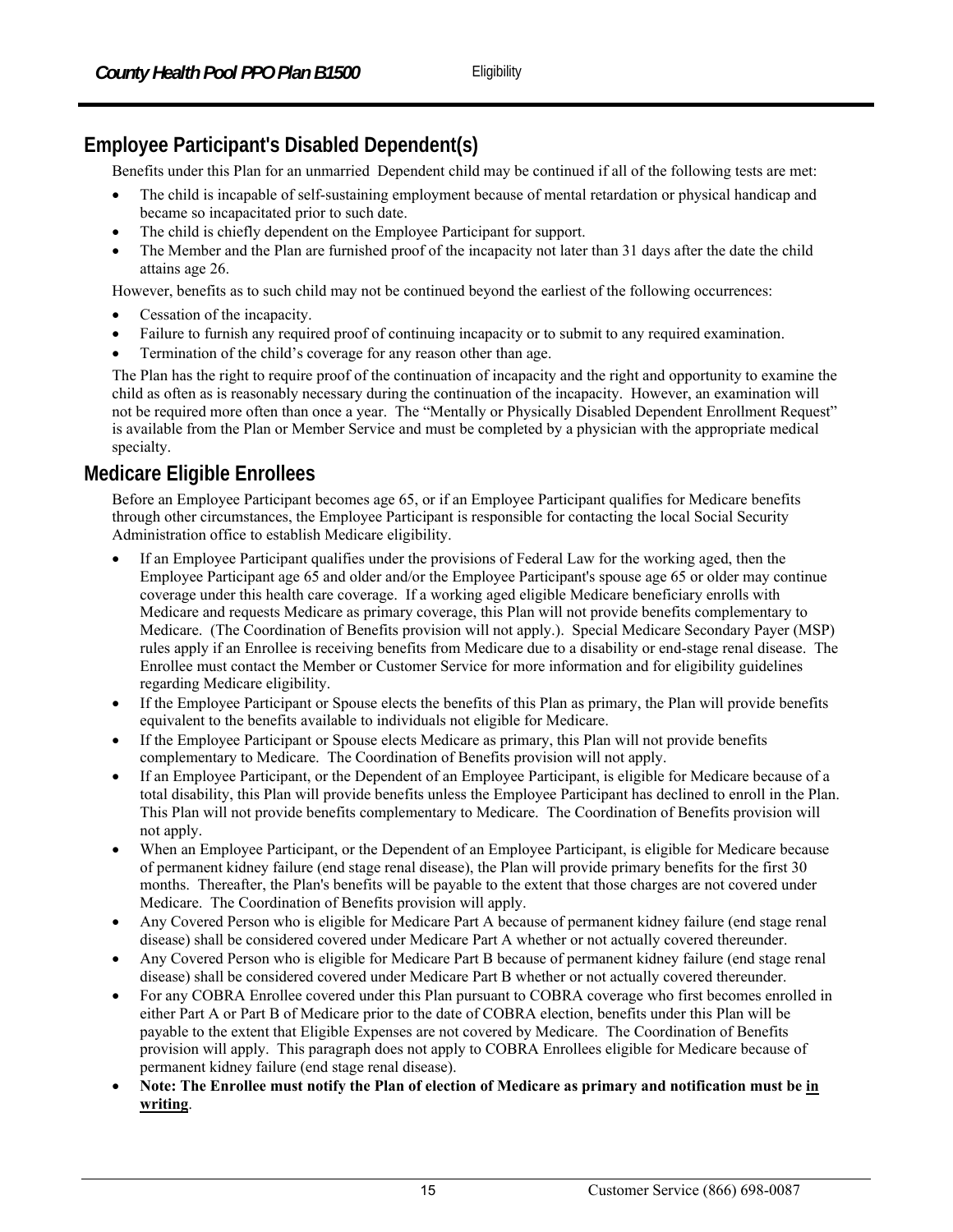# **Effective Dates and Contribution Requirements**

This Plan Document and Summary Plan Description is effective as of January 1, 2022. Benefits of this Plan shall be payable only for expenses incurred on or after the Effective Date of this Plan Document and Summary Plan Description, and on and after the Effective Date for an Enrollee's coverage, except as specified.

The Effective Date for an Enrollee's coverage under the Plan will commence on the first of a month, the waiting period is determined in accordance with a policy set by the individual Member that employs the prospective Employee Participant. Plan Members have elected whether their individual Employee Participants will contribute to the cost of the Employee Participants' and/or Dependents' coverage.

# **Benefits for Employee Participants**

- Coverage for the Employee Participant becomes effective on his eligibility date provided the Employee Participant has enrolled and authorized contributions (if required). If the Employee Participant enrolls within 31 days of his eligibility date, coverage will be effective on the date of eligibility.
- If the Employee Participant does not enroll within 31 days of his eligibility date, or coverage is terminated at any time while the Employee Participant is still at work, he is considered to be a Late Enrollee. If he was covered under another plan and loses that coverage, he may be eligible for Special Enrollment. He may, in the future, be able to enroll himself in this Plan effective January 1 of an open-enrollment year, provided that he requests enrollment prior to January 1 of the year he desires coverage.
- If the Employee Participant does not want coverage, he must sign a waiver of benefits.

# **Benefits for Dependent Participants**

Coverage for Dependent Participants becomes effective on the date eligible provided the Employee Participant has enrolled and authorized contributions (if required) for Dependent benefits on or prior to the date eligible.

- If an Employee Participant has eligible Dependents on the Effective Date of his coverage and he has enrolled and authorized contributions (if required) for Dependent benefits, coverage for those Dependents will be effective on the date the Employee Participant's coverage begins.
- If an Employee Participant, who is not required to contribute toward the cost of Dependent benefits, does not have eligible Dependents on the Effective Date of his coverage and later acquires his first eligible Dependent(s) and enrolls his Dependent(s) within 31 days of the date eligible, coverage will be effective on the date of acquisition.
- If an Employee Participant, who is required to contribute toward the cost of Dependent benefits, does not have eligible Dependents on the Effective Date of his coverage and later acquires his first eligible Dependent(s), enrolls his Dependent(s) within 31 days of the date eligible, and authorizes contributions for Dependent benefits to be effective the date of acquisition, coverage will be effective on the date of acquisition.
- If an Employee Participant, who is required to contribute toward the cost of Dependent benefits, does not have eligible Dependents on the Effective Date of his coverage and later acquires his first eligible Dependent(s), enrolls his Dependent(s) within 31 days of the date eligible, and authorizes contributions for Dependent benefits to be effective the first of the month following acquisition, coverage will be effective on the first of the month following acquisition.
- Dependent benefits with respect to a Dependent acquired by an Employee Participant while he is covered for Dependent benefits shall become effective on the date such Dependent is acquired if he enrolls his Dependent within 31 days.
- If an Employee Participant does not enroll for Dependent benefits within 31 days of the date eligible or Dependent coverage is terminated at any time while the Employee Participant is still at work, his Dependent(s) are considered to be late Enrollee(s). If they are covered under another plan and lose that coverage, they may be eligible for Special Enrollment. The Employee Participant may in the future be able to enroll his Dependent(s) in this Plan effective January 1 of an open-enrollment year, provided that he requests enrollment **prior** to January 1 of the year they desire coverage.
- In the case of a newborn Dependent, coverage will be retroactive to the date of birth. The first 31 days, the newborn will be covered under the mother's policy, if a covered participant of the plan. To extend coverage for the newborn beyond the first 31 days, the Employee Participant must enroll the newborn within 31 days following the birth.
- If the Employee Participant does not want coverage for his eligible Dependents, he must sign a waiver of benefits.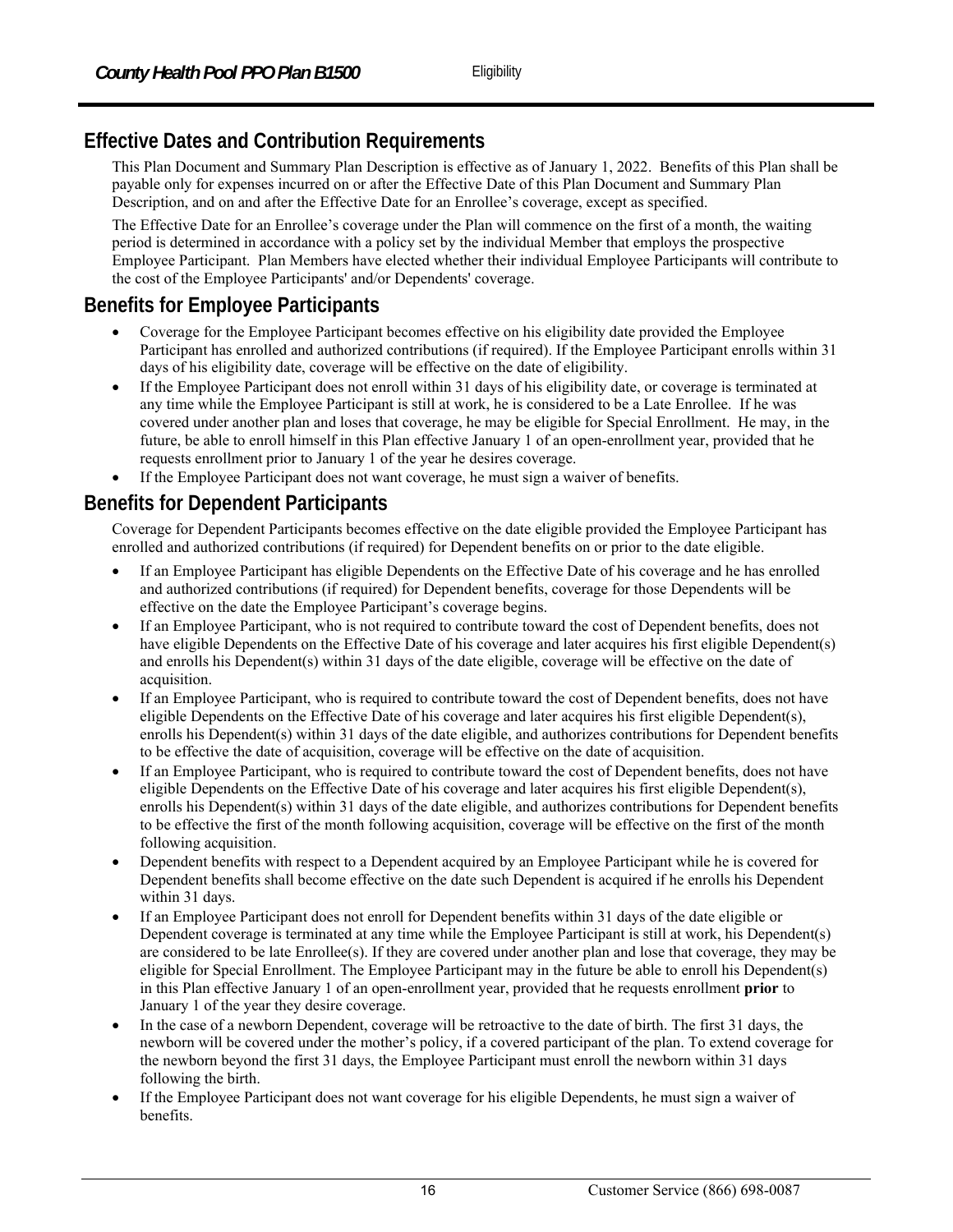No Dependent benefits shall become effective unless the Employee Participant is, or simultaneously becomes an Enrollee covered for benefits.

# **Enrollment Process**

In order for eligible Employee Participants and their eligible Dependents to obtain benefits, the Employee Participant must follow the Member's enrollment process, which details who is eligible for enrollment and what forms are required for enrollment. Eligibility for benefits under this Plan Document and Summary Plan Description begins as of the Effective Date stated on the benefit ID Card. No services received prior to that date are covered.

Note: Submission of an Enrollment Application/Change Form does not guarantee Enrollee enrollment.

#### *Enrollment Forms*

The Employee Participant must submit an Enrollment Application/Change Form to add any Dependents as Enrollees. Additional forms may be required for special dependent status. Employee Participants may obtain an Enrollment Application/Change Form or any additional forms from their CHP Benefit Administrator/Contact Person.

#### *Initial Enrollment*

Eligible Employees may apply for benefits for themselves and their eligible Dependents by submitting an Enrollment Application/Change Form. The Member and the Plan must receive the Enrollment Application/Change Form within 31 days after the date of hire or within 31 days of the expiration of the waiting period, as defined in the Member's new hire policy. The Effective Date of benefits will be determined in accordance with any established waiting period as determined by the Member. The Member will inform the Employee of the length of the waiting period or applicable Look Back Period.

#### *Open-enrollment*

Any eligible Employee may enroll during the Plan's open-enrollment period. The Benefit Administrator/Contact Person will provide the dates of the open-enrollment period to eligible Employees.

#### *Newly Eligible Dependent Enrollment*

A current Employee Participant may add a Dependent, for whom the Employee Participant is legally financially responsible regarding medical, dental, and other health care expenses, that becomes newly eligible due to a Qualifying Event. See the *Employee Participant's Dependent* heading in this section for information on eligibility requirements of a Dependent. Qualifying Events may include marriage, birth, placement for adoption, issuance of a court order, loss of Medicaid, Colorado Health Insurance Program coverage or eligibility for state premium assistance. The Member and the Plan must receive an Enrollment Application/Change Form for the addition of the Dependent within 31 days after the date of the Qualifying Event (60 days for a Qualifying event defined as a loss of Medicaid, CHIP coverage or eligibility for state premium assistance). Proof of the Qualifying Event, e.g. a copy of the marriage certificate or court order, **must** be attached to the completed Enrollment Application/Change Form. Eligibility for benefits will be effective as described in the *Employee Participant's Dependent* section.

When the Employee Participant or the Employee Participant's spouse is required by a court or administrative order for child support, to provide coverage for an eligible Dependent, the eligible Dependent must be enrolled within 31 days of the issuance of such order. The Member and the Plan **must** receive a copy of the court or administrative order with the Enrollment Application/Change Form. If the Employee Participant does not enroll the eligible Dependent within 31 days of issuance of the order, the Employee Participant may in the future be able to enroll his Dependent(s) in this Plan effective January 1 of an open-enrollment year, provided that he requests enrollment **prior** to January 1 of the year they desire coverage.

## *Special Enrollment for Eligible Employees and Eligible Dependents*

If the Employee Participant does not enroll within 31 days of his Eligibility Date, or coverage is terminated at any time while the Employee Participant is still at work, he is considered to be a *Late Entrant* unless he was covered under another plan and loses that coverage, in which case he may be eligible for Special Enrollment. He may in the future be able to enroll himself and his eligible Dependents in this Plan during the open-enrollment period.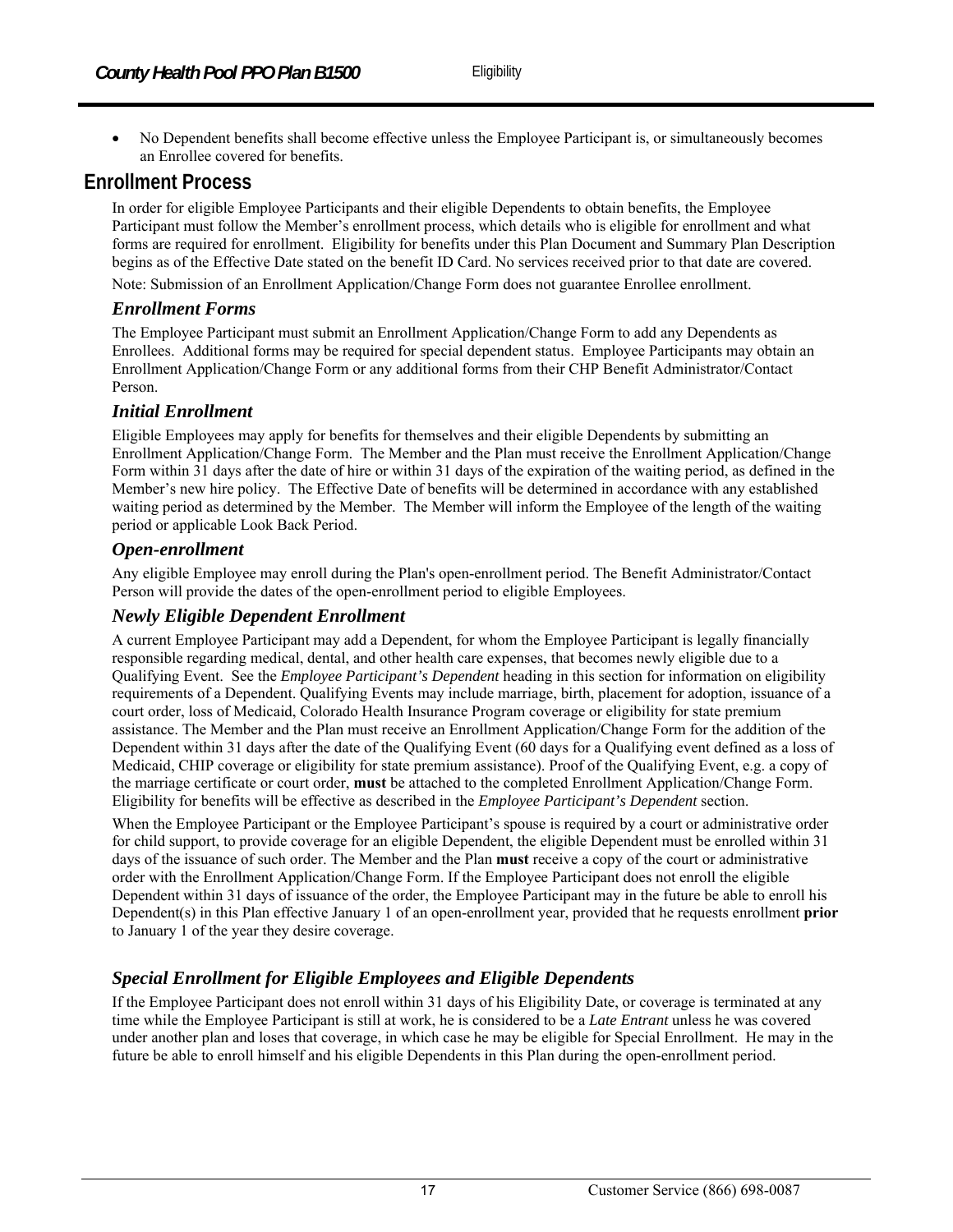# *Status Change of State Medicaid Plan or State Child Health Insurance Program (SCHIP)*

Loss of eligibility from a state Medicaid or SCHIP health plan is also a qualifying event for special enrollment for the eligible employee and/or eligible Dependents. The employee must properly file an application with the employer within 60 days after coverage has ended, Medicaid coverage has ended, or 90 days after SCHIP coverage has ended. In addition, special enrollment is allowed for the employee who becomes eligible for premium assistance, with respect to coverage under the employer's health coverage, under a state Medicaid or SCHIP health plan, including any waiver or demonstration project conducted under or in relation to these plans. Similarly, the employee must properly file an application with the employer within 60 days after the eligibility date for assistance is determined.

#### *Military Service*

Enrollees going into or returning from military service may elect to continue Plan coverage as mandated by the Uniformed Services Employment and Reemployment Rights Act (USERRA) under the following circumstances. These rights apply only to employees and their Dependents covered under the Plan before the employee leaves for military service:

- The maximum period of coverage of a person under such an election shall be the lesser of;
	- The 24 month period beginning on the date on which the person's absence begins; or<br>- The day after the date on which the person was required to apply for or return to a pos
	- The day after the date on which the person was required to apply for or return to a position of employment and fails to do so.
- A person who elects to continue health plan coverage may be required to pay up to 102% of the full contribution under the Plan, except a person on active duty for 30 days or less cannot be required to pay more than the Employee's share, if any, for the coverage.

An exclusion or waiting period may not be imposed in connection with the reinstatement of coverage upon reemployment if one would not have been imposed had coverage not been terminated because of service. However, an exclusion or waiting period may be imposed for coverage of any illness or injury determined by the Secretary of Veterans Affairs to have been incurred in, or aggravated during, the performance of uniformed service.

# **Termination**

## *Employee Participant Termination*

The coverage of any Employee Participant under this plan shall cease on the earliest of the following:

- The termination date of this Plan Document and Summary Plan Description.
- The ending of the period for which contributions, if required, have been paid.
- The last day of the month the Employee Participant is no longer eligible for coverage under this Plan Document and Summary Plan Description.
- The Employee Participant begins active duty in the Armed Forces of any country for longer than 31 days.
- The death of the Employee Participant.
- The last day of the month the Employee Participant terminates employment.
- The last day of the month in which retirement of the Employee Participant occurs, unless covered as an Incentivized Retiree
- The last day of the month in which an Employee Participant has experienced a Qualifying Event or financial hardship. The Employee has 31 days from the date of the Qualifying Event or financial hardship to notify the Plan Administrator and provide supporting documentation.

A Member must signify an Employee's termination of employment by notifying the Plan. If subsequent to termination of service, an Employee Participant is re-employed or reinstated as an eligible Participant, he will be treated in the same manner as a new Participant at the date of such re-employment or reinstatement unless such Employee Participant has been covered continuously since termination by electing coverage under this Plan through COBRA.

Members may, according to their policies, continue coverage for an Employee Participant on leave of absence or otherwise approved absence from work, at the same contribution level as any other Employee for a period of up to six months without terminating the Employee Participant.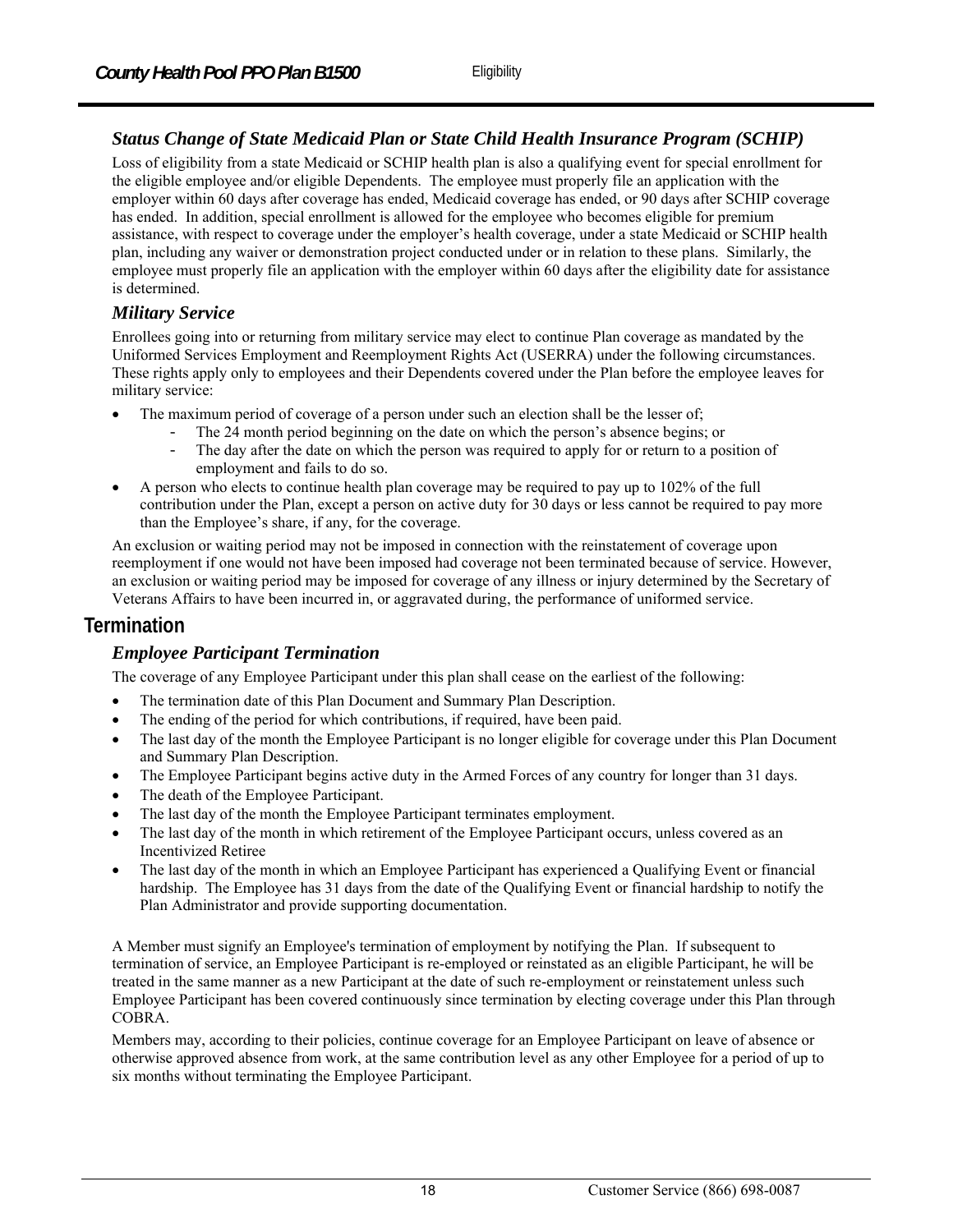## *Employee Participant's Dependent Termination*

Coverage with respect to any participating Dependent shall cease at the end of the month in which the individual ceases to be a Dependent as defined in this Plan Document and Summary Plan Description. Coverage with respect to all Dependents of an Employee Participant shall cease on the date coverage terminates for the Employee, except as provided in COBRA COVERAGE as defined in this document. An Employee Participant's Dependent coverage shall also terminate at the end of the month the Employee Participant requests such coverage be terminated, but in no event prior to the date of such request.

### *Effect of Termination*

When coverage terminates, benefits shall not be provided for any hospital or medical service after termination even though such services are furnished as a result of a sickness or accident occurring before such termination of coverage unless otherwise provided under this plan.

#### *What the Plan Will Pay for After Termination*

The Plan will not pay for any services provided after the Enrollee's benefits end. An Enrollee is liable for benefit payments made by the Plan on behalf of the Enrollee for services provided after the Enrollee's benefits have terminated, even if the termination was retroactive.

# **Rescission**

The County Health Pool will not rescind individual coverage, other than for failure to pay premiums in a timely manner, unless there is fraud or an individual makes an intentional misrepresentation of material fact.

# **COBRA Coverage**

In accordance with Federal Law, under certain circumstances, an Enrollee whose coverage under this Plan would otherwise terminate may elect to continue coverage for a limited period of time.

An Enrollee who is eligible for COBRA coverage is called a Qualified Beneficiary. The events making an Enrollee eligible for COBRA coverage are called Qualifying Events. Definitions of both terms can be found in the GLOSSARY section.

## *COBRA Eligibility*

Employee Participants and their Dependents who lose eligibility under this Plan are eligible for COBRA coverage under the Consolidated Omnibus Budget Reconciliation Act of 1985 (COBRA), as amended, including without limitation amendments under the American Recovery and Reinvestment Act of 2009 ("ARRA") and subsequent legislation Enrollees should contact their Benefit Administrator/Contact Person for additional information. COBRA coverage is available for 18, 29 or 36 months, depending on the Qualifying Event(s), and only if the application and premium of the Federal Law are met.

COBRA coverage is available for Employee Participants and their Dependents for 18 months from the date of the following Qualifying Events:

- When an Employee Participant loses coverage due to a reduction in work hours, including layoffs.
- When an Employee Participant loses coverage due to the voluntary or involuntary termination of employment, including retirement and excluding gross misconduct.

COBRA coverage is available for Employee Participants and their Dependents for 29 months from the date of the following Qualifying Event:

 When the Social Security Administration has determined that an Employee Participant or Dependent was disabled when coverage was terminated, or within 60 days after the coverage was terminated, due to one of the Qualifying Events above, and the Employee Participant or Dependent is still disabled when the 18-month continuation period expires.

COBRA coverage is available for the following individuals for 36 months from the date of the following Qualifying Events:

- The surviving spouse and surviving children of a covered Employee Participant, when the covered Employee Participant dies.
- The Employee Participant became eligible for Medicare benefits prior to COBRA election.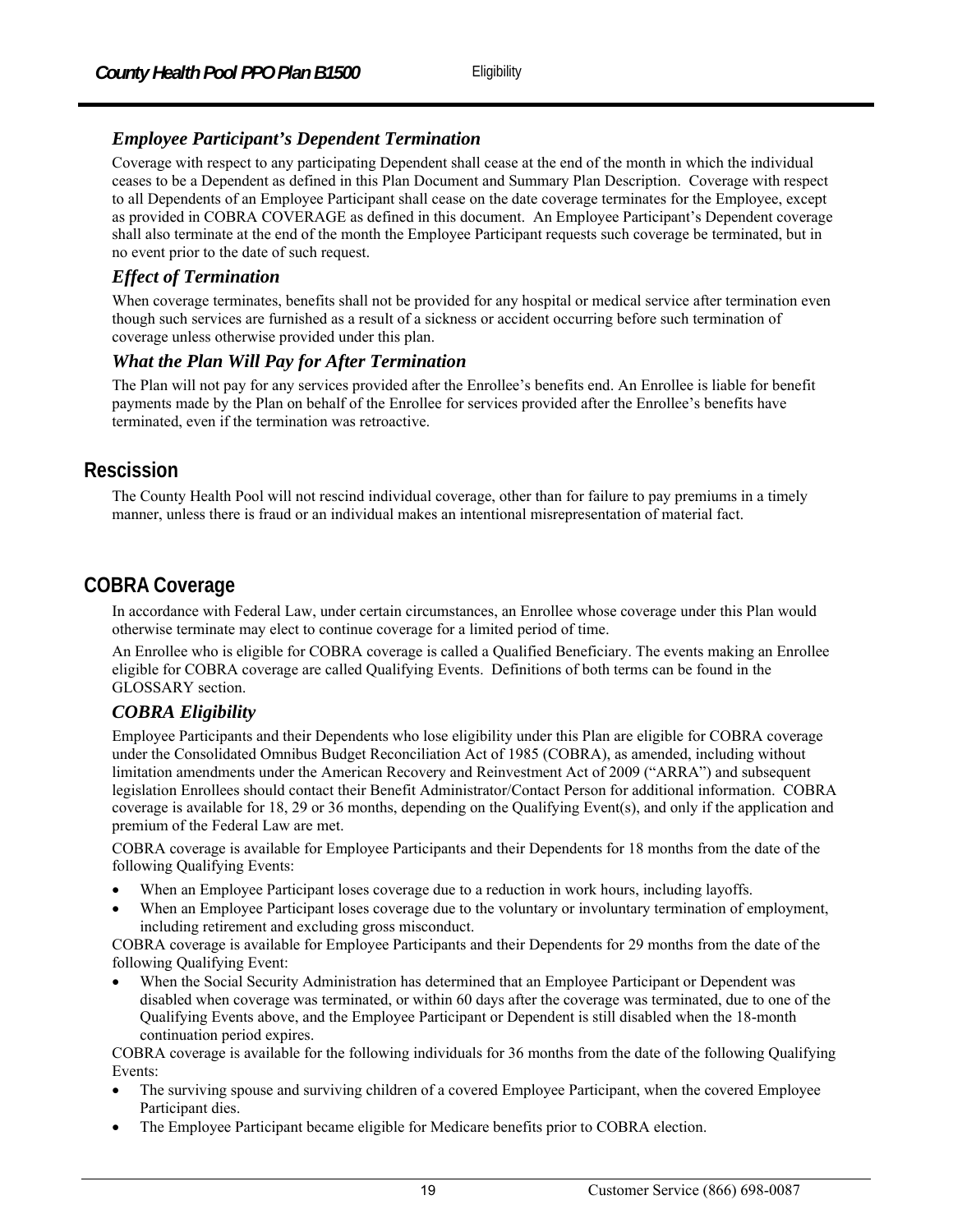- Spouse or dependent children of a covered employee, if the employee became eligible for Medicare benefits before COBRA election.
- Spouse or dependent children of a covered employee, when the employee and the Spouse separate or divorce.
- Spouses and dependent children of a covered Employee Participant, when the dependent children lose eligibility as Dependents.

COBRA coverage is available to children born or placed for adoption during the period of COBRA coverage for the remainder of either the 18-month or 36-month COBRA continuation period. The Qualifying Event that triggered the COBRA coverage will determine the length of the continuation period for the newborn or adoptee.

## *COBRA Notification*

In the case of a Qualifying Event (death, termination of employment or reduction in hours) a Qualified Beneficiary will receive information from the Plan concerning COBRA coverage within 14 days of loss of coverage. This information will include instructions on how to elect COBRA coverage, the amount of the monthly COBRA contribution, and enrollment and payment instructions. With respect to disabled Employees electing the 11-month extension of COBRA coverage, such disabled Employee must notify the Plan within 60 days of determination of disability by Social Security and before the end of the initial 18-month continuation period. In addition, the disabled Employee must notify the Plan within 30 days of final determination of Social Security that the disability no longer exists. Following receipt of timely notice of such Qualifying Event and within 14 days of receipt of such notice, the Plan will provide the disabled Employee with information concerning COBRA coverage and rates.

In the case of a Qualifying Event, or the Employee's enrollment in either Part A or Part B of Medicare, a Qualified Beneficiary must notify the Member and the Plan within sixty 60 days of the Qualifying Event. If notice is not received within 60 days of the Qualifying Event, the Qualified Beneficiary will not be eligible for COBRA coverage. Following receipt of timely notice of a Qualifying Event and within 14 days of loss of coverage, the Plan will provide the eligible Dependent with information concerning COBRA coverage and rates.

After notification of COBRA coverage, the Qualified Beneficiary will have 60 days to elect COBRA coverage, after the later of the following dates:

- The date that the Qualified Beneficiary would lose coverage on account of the Qualifying Event,
- The date that the Qualified Beneficiary is sent such notice.
- If a Qualified Beneficiary chooses to waive coverage, a waiver of COBRA coverage will be effective on the date that the waiver is sent to the Plan.
- A Qualified Beneficiary who, during the election period, waives COBRA coverage can revoke the waiver at any time before the end of the election period. However, if a Qualified Beneficiary who waives COBRA coverage later revokes the waiver, coverage will be effective retroactive to the original Qualifying Event date.
- The first monthly payment (which will include premiums for all months since coverage terminated) must be received by the Plan within 45 days of the date the Qualified Beneficiary elects to continue coverage. Each subsequent payment is due by the first day of the month for which coverage is intended, and shall be considered timely if received within 30 days of the date due.
- If premiums are not received in a timely manner, coverage will terminate as the first day of any period for which timely payment is not made to the plan. No claims will be paid until premium payment is received by the Plan.

#### *Termination of COBRA coverage*

COBRA coverage as provided under this section will terminate on the earliest of the following dates, as applicable:

- The date the Qualified Beneficiary first becomes covered under any other group medical coverage as an Employee or Dependent after COBRA is elected. In the event such other group medical coverage has a preexisting condition clause or limitation, COBRA coverage will not terminate until exhaustion of the maximum period COBRA coverage is allowed or until the pre-existing condition clause or limitation has been satisfied.
- The end of the period for which the last payment was made for coverage in a timely manner.
- The maximum continuation period has been exhausted.
- The date the spouse remarries and becomes eligible for coverage under the new spouse's policy of group health insurance.
- The date the Qualified Beneficiary first becomes enrolled in either Part A or Part B of Medicare after COBRA is elected, other than as an ESRD beneficiary.
- The date the Member ceases to provide any group medical plan.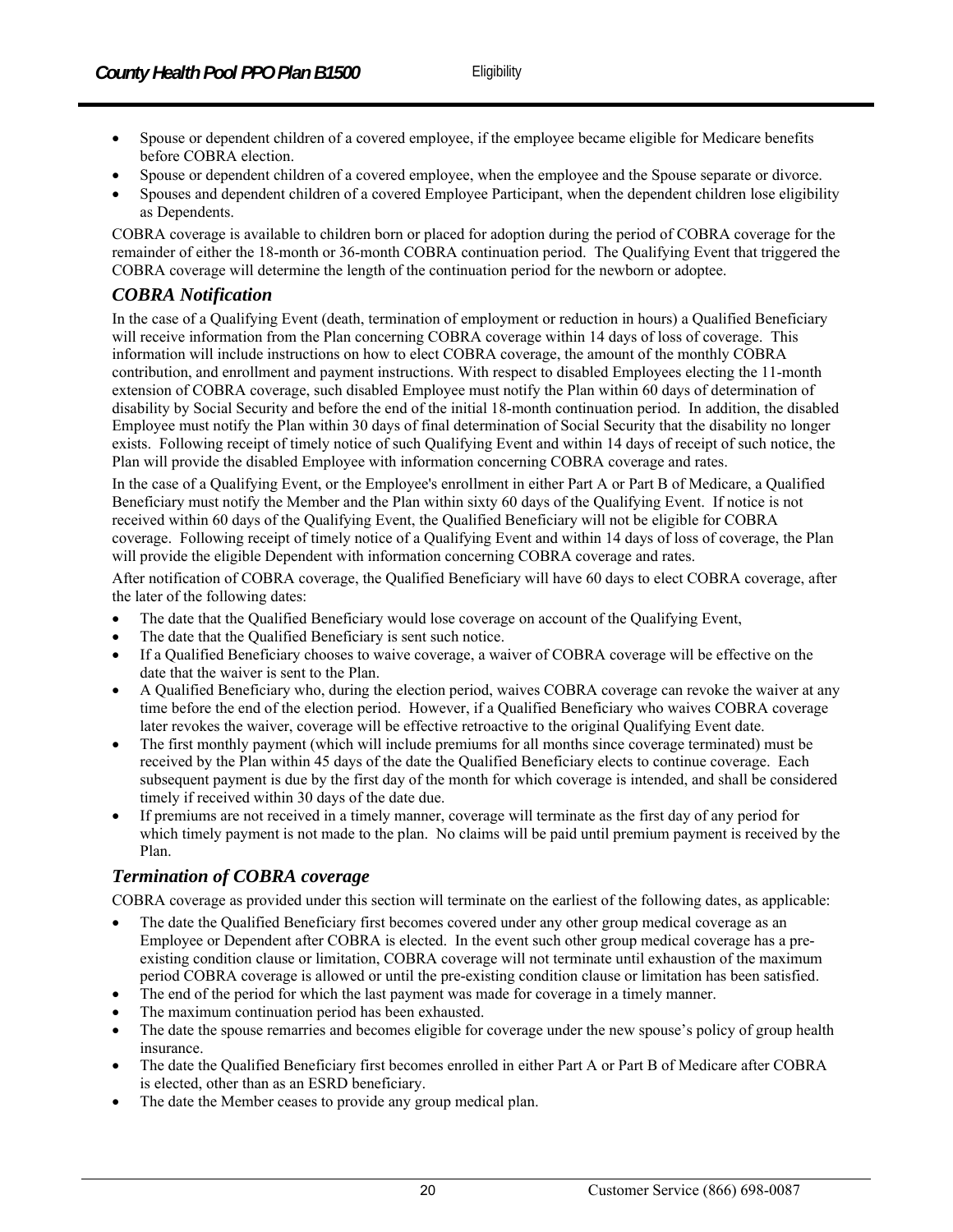- The Qualified Beneficiary's coverage was extended due to disability and there has been a final determination that he is no longer disabled. In that case, COBRA coverage for all Qualified Beneficiaries who were entitled to the disability extension, by reason of the disability of the Qualified Beneficiary who has been determined to be no longer disabled, will end on the first day of the month that begins no more than 30 days after the date of final determination that the individual is no longer disabled. Such determination will not result in the termination of COBRA coverage before the end of the maximum coverage period that would apply without regard to the disability extension.
- The end of the month for which the Qualified Beneficiary has requested, **in writing**, a voluntary termination.

## *Contribution for COBRA coverage*

For a Qualified Beneficiary to continue coverage under this Plan, the entire cost of coverage must be paid to the Plan each month. The contribution amount will be 102% (except in the case where COBRA is extended due to disability, the contribution amount will be 150%) of the applicable contribution for a similarly situated non- COBRA Enrollee.

#### *Election Period for COBRA coverage*

A Qualified Beneficiary must elect COBRA coverage within sixty (60) days after the later of:

- The date coverage terminates under this Plan because of the Qualifying Event.
- The date the Qualified Beneficiary receives notice from the Plan of the right to this Continuation.

Under certain circumstances, COBRA amendments may provide for premium reductions or extended election periods for health benefits under COBRA. If applicable, notice thereof will be provided as required by law.

Further detail concerning COBRA is available from the Benefit Administrator/Contact Person.

## *Family and Medical Leave Act*

When an Employee Participant takes time off from work pursuant to the Family and Medical Leave Act, medical benefits remain in force but the Employee Participant may be required to pay the Member's share of the contribution. Enrollees may contact their Benefit Administrator/Contact Person for details.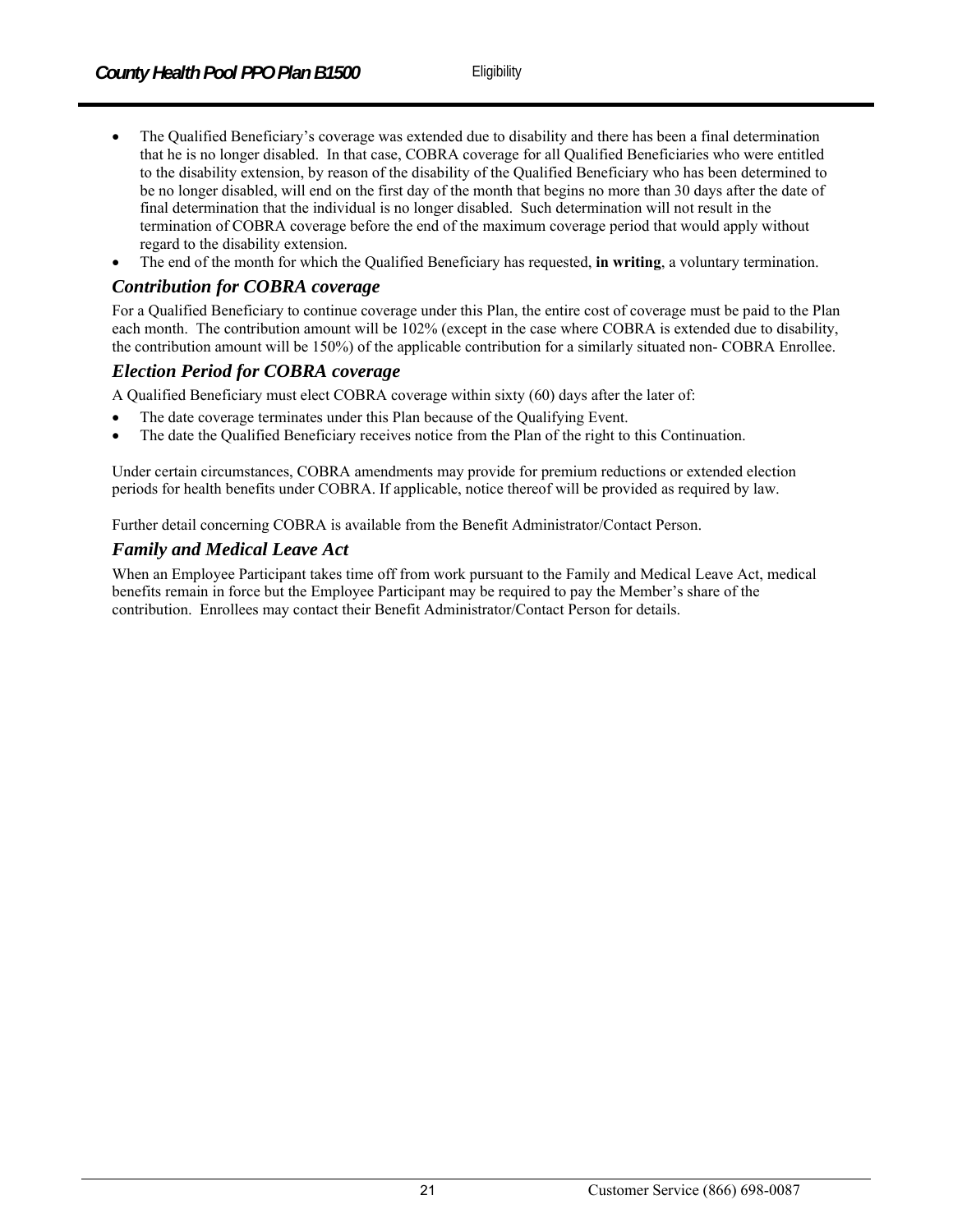# **Covered Services**

This section describes covered services and supplies. Covered services and supplies are only benefits if they are medically necessary or preventive, not otherwise excluded under this Plan Document and Summary Plan Description as determined by Anthem, on behalf of the Plan, and obtained in the manner required by this Plan Document and Summary Plan Description. All services must be standard medical practice where they are received for the illness, injury or condition being treated, and they must be legal in the United States. The fact that a provider may prescribe, order, recommend or approve a service, treatment or supply does not make it medically necessary or a covered service and does not guarantee payment. For services received from a non-Participating or out-of-state Provider, the Enrollee is responsible for verifying that Pre-certification/Pre-authorization required for certain services is obtained. This information is available by calling Customer Service. Anthem bases its decisions about Pre-certification/Pre-authorization, medical necessity, experimental/investigational and new technology on medical policy developed by Anthem. Anthem will also consider published peer reviewed medical literature, opinions of experts and the recommendations of nationally recognized public and private organizations, which review the medical effectiveness of health care services and technology.

Care must be received from a Participating Provider to be covered at the In-Network level, except for Emergency Care or when preauthorized by Us. Services which are not received from a Participating Provider will be considered Out-of-Network, unless otherwise specified in this Plan Document

All covered services are subject to the exclusions listed in this section in addition to those set forth elsewhere in this Plan Document and Summary Plan Description including those in GENERAL EXCLUSIONS in this document. All covered services are subject to the other conditions and limitations of this Plan Document and Summary Plan Description.

## **Preventive Care Services**

This section describes covered services and exclusions for preventive care.

Screenings and other services are covered as Preventive Care for adults and children with no current symptoms or prior history of a medical condition associated with that screening or service.

Members who have current symptoms or have been diagnosed with a medical condition are not considered to require Preventive Care for that condition but instead benefits will be considered under the Physician Office Services or Diagnostic Services benefits.

In-Network Preventive Care Services in this section shall meet requirements as determined by federal and state law. Many preventive care services when provided by Participating Providers are covered by this Plan Document with no Deductible, Copayment or co-insurance. That means that we pay 100% of the Maximum Allowed Amount for Participating Providers. Most Preventive Care Services when received Out-of-Network are not covered, see information below for those services that are covered. In-Network Covered Services fall under the following broad categories as shown below:

- 1. Services with an "A" or "B" rating from the United States Preventive Services Task Force. Examples of these services are screenings for:
- Breast cancer;
- Cervical cancer;
- Colorectal cancer;
- High Blood Pressure;
- Type 2 Diabetes Mellitus;
- Cholesterol;
- Child and Adult Obesity.
- 2. Immunizations for children, adolescents, and adults recommended by the Advisory Committee on Immunization Practices of the Centers for Disease Control and Prevention.

Preventive care and screenings for children, adolescents, and adults as provided for in the comprehensive guidelines supported by the Health Resources and Services Administration.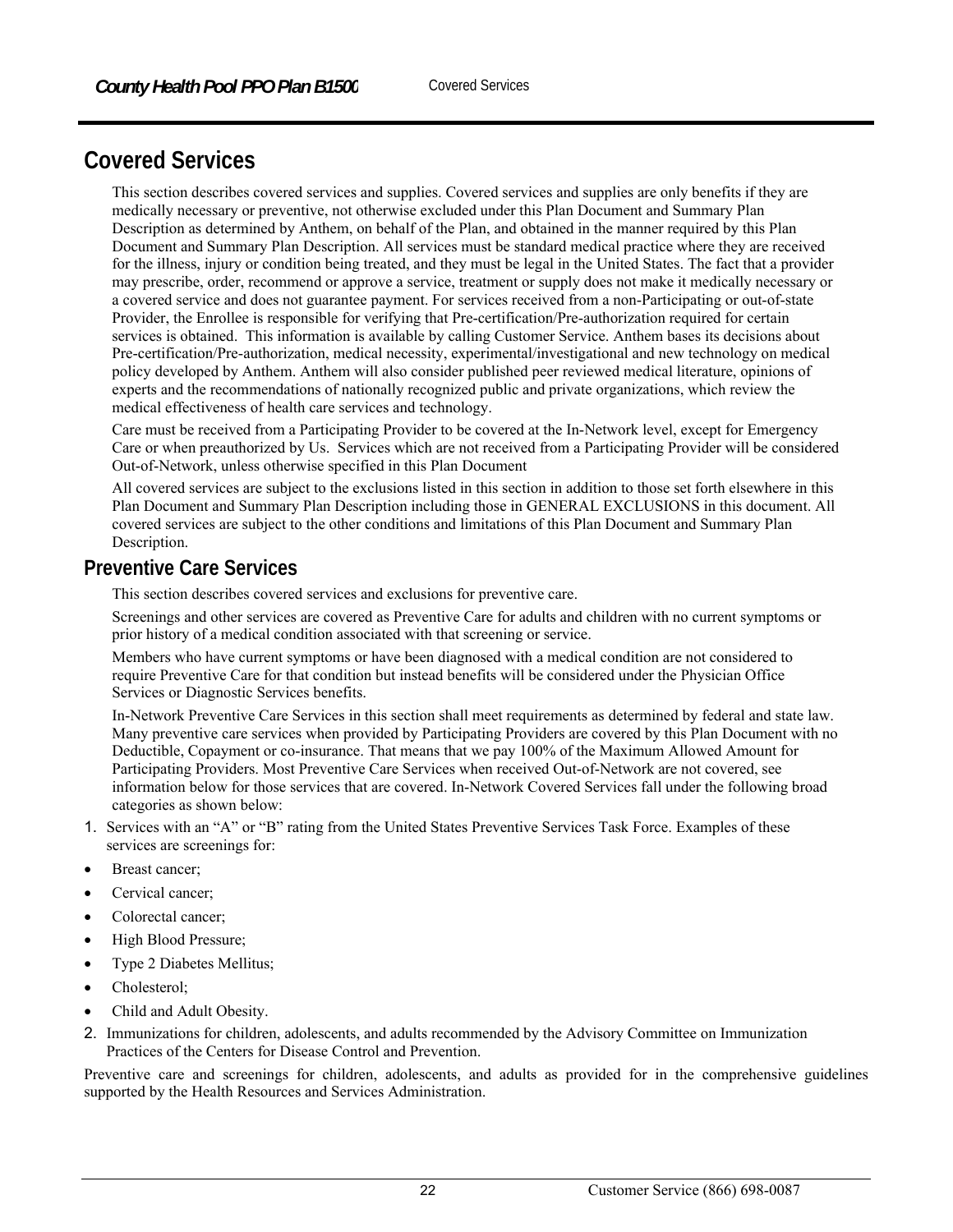4. Other preventive care and screening for women are also covered based on the guidelines from by the Health Resources and Services Administration, including the following:

Women's contraceptives, sterilization procedures, and counseling. This includes Generic and Single Source Drugs as well as injectable contraceptives and patches. Contraceptive devices such as diaphragms, intrauterine devices (IUDs), and implants are also covered. You must get covered contraceptives from an In-Network pharmacy or Participating Provider, if you don't they will not be covered. Multi-Source Drugs will be covered as a Preventive Care benefit when Medically Necessary, otherwise the Drugs will be covered under the Prescription Drugs section.

Breastfeeding support, supplies, and counseling. Benefits for breast pumps are limited to one pump per pregnancy.

Gestational diabetes screening.

- Preventive care services for tobacco cessation for Members age 18 and older as recommended by the United States Preventive Services Task Force including:
	- Counseling;
	- Prescription Drugs; and
	- Nicotine replacement therapy products when prescribed by a Provider, including over the counter (OTC) nicotine gum, lozenges and patches.

Prescription drugs and OTC items are limited to a no more than 180-day supply per 365 days.

- Prescription Drugs and OTC items identified as an "A" or "B" recommendation by the United States Preventive Services Task Force when prescribed by a Provider including:
	- Aspirin;
	- Folic acid supplement;
	- Vitamin D supplement;
	- Iron supplement; and
	- Bowel preparations.

Please note that certain age and gender and quantity limitations apply.

Additional women's Preventive Care Services include well-woman visits, HPV testing, counseling for sexually transmitted infections, counseling and screening for HIV, and counseling and screening for interpersonal and domestic violence.

You may call Member Service using the number on your ID card or your CHP Benefits Administrator for additional information about these services. (or view the federal government's web sites, http://www.healthcare.gov/center/regulations/prevention.html; or http://www.ahrq.gov/clinic/uspstfix.htm; http://www.cdc.gov/vaccines/recs/acip/.)

Covered Services also include the following services required by state law:

- Routine screening mammogram;
- Routine cytologic screening (pap test);
- Routine prostate specific antigen (PSA) blood test and digital rectal;
- Colorectal cancer examination, including colonoscopies and related laboratory tests;
- Routine PKU tests for newborns.
- Cholesterol screening for lipid disorders;
- Tobacco use screening of adults and tobacco cessation interventions by your Provider;
- Alcohol misuse screening and behavioral counseling interventions for adults by your Provider.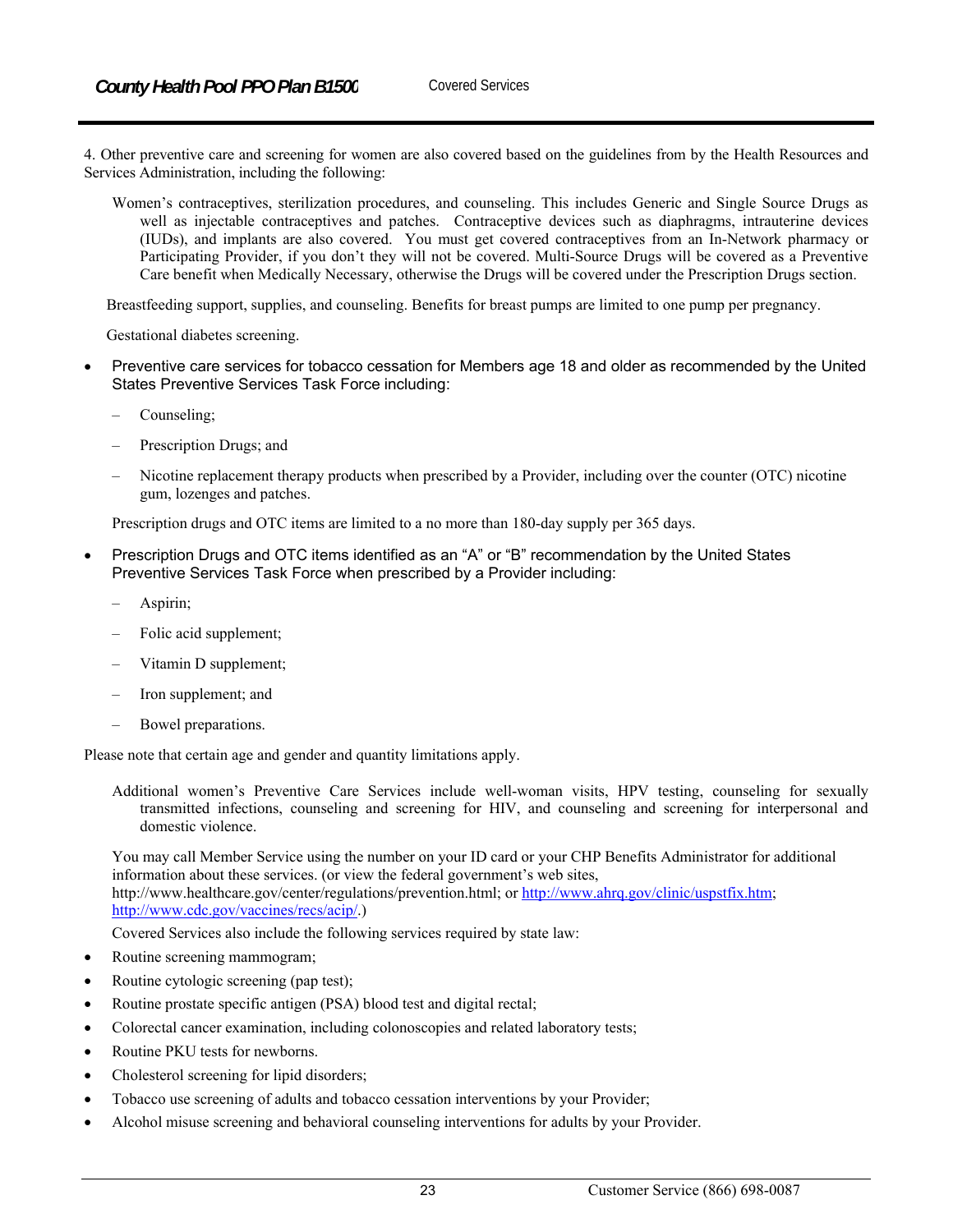Coverage for benefits in this section shall meet or exceed those required by applicable insurance law, which may change from time to time.

#### **In addition to federal and state law requirements, the following services are covered for both men and women over the age of 19**

- Annual medical diabetes eye exams, or in accordance with the frequency determined by your Provider;
- 1 Department of Transportation Commercial Driver's License (DOT-CDL) physical every 24 months (if required for job with Member). An additional DOT-CDL physical required to maintain the CDL for the Members job within 12 months based upon a medical condition will be covered in addition to the 24-month CDL.
- 1 Biennial Occupational Firefighter Medical Evaluation. Reimbursement limit capped at the current CDL level of reimbursement.
- Services received at a community-based health fair, maximum reimbursement of \$40 total per year. Submit claims to Anthem, on behalf of the Plan, for reimbursement. PSA testing done at the health fair covered at in-network coinsurance levels.
- An annual flu immunization

#### **Out-of-Network preventive care is covered for the following services: Children**

Benefits are provided for periodic routine exams for Enrollees based on guidelines from many sources. Exams include a medical history, complete physical examination, developmental assessment and guidance. Having the right exams at the right time may help the Enrollee avoid serious illness.

*All children age 0-12 years*

Routine immunizations, including an annual flu immunization\*

- *Age 0-11 Months*
- 6 well-child visits
- 1 PKU (phenylketonuria) test

#### *Age 12-23 Months*

3 well-child visits

*Age 2-6 years* 

1 well-child visit every year\*

*Age 7-13 years* 

- 1 well-child visit every two years\*
- Immunizations against cervical cancer to the extent required by applicable law

#### **Women**

*Age 40 years and over* 

• 1 mammogram every year.\*

#### **Men**

*Age 40 years and over* 

 1 prostate specific antigen (PSA) blood test and digital rectal examination every year.\* When a PSA is received at a community-based health fair, you are required to pay in-network coinsurance.

**Preventive Care Exclusions —** The following services, supplies or care are not covered:

- Out-of-Network preventive care visits that exceed the limits listed above for children up to age 13.
- Routine exams and immunizations related to sports, insurance, condition of employment (except DOT-CDL exam every 24 months), for licensing, school, church or camp.
- Immunizations required for travel.
- Preventive services provided Out-of-Network except as provided above as covered service.
- \* Provided at anytime within the current plan year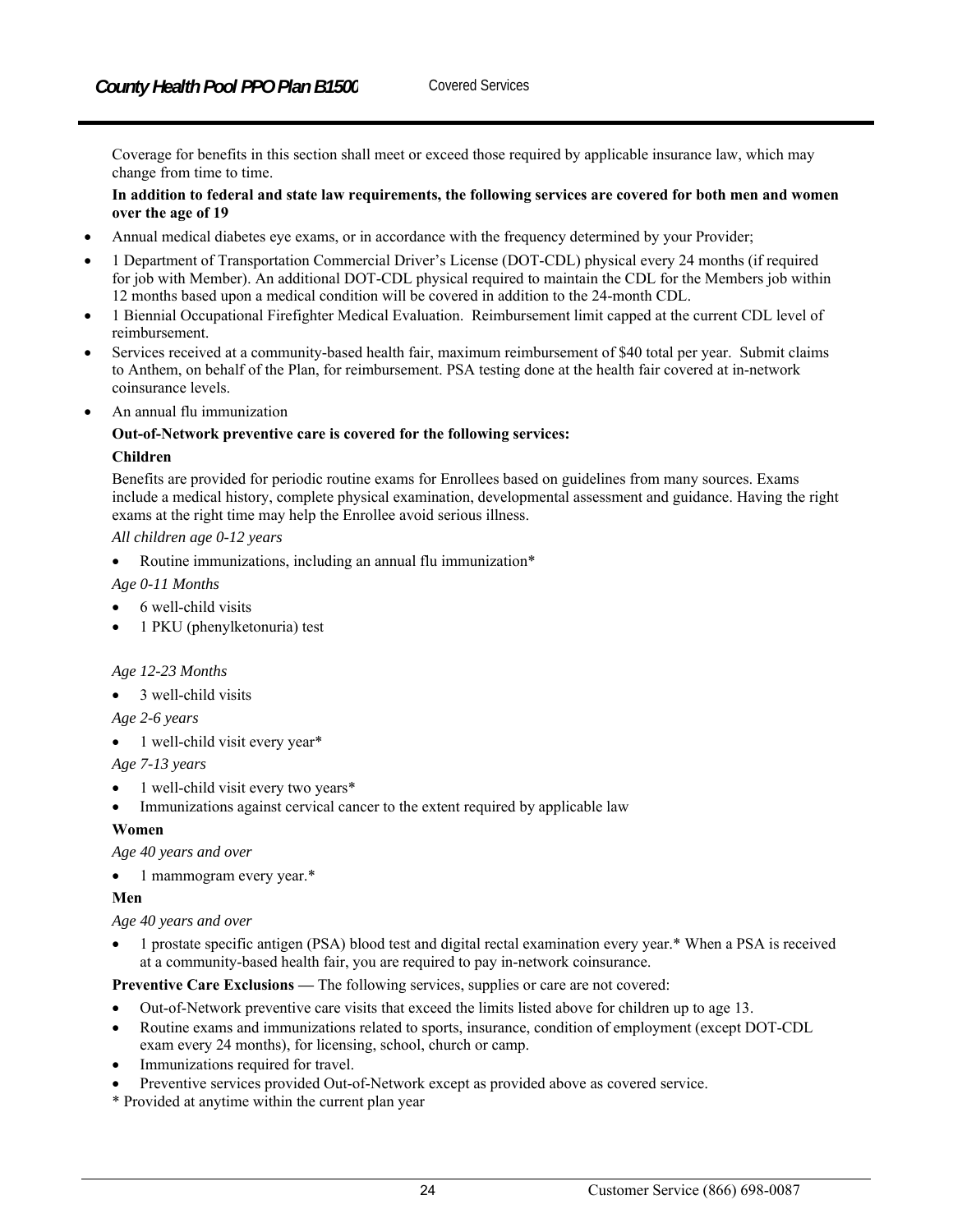# **Family Planning**

This section describes covered services and exclusions for birth control and infertility.

## *Birth Control*

Birth control benefits include family planning counseling and birth control devices provided in a Provider's office. Benefits are provided for:

- Injections for birth control purposes.
- Fitting of diaphragm or cervical cap.
- Surgical implantation and removal of a contraceptive device.
- Insertion or removal of an IUD.
- Prescription birth control pills and birth control patches provided under the heading of PRESCRIPTION DRUGS.

Benefits are also provided for:

Surgical sterilization (e.g., tubal ligation or vasectomy) and related services.

#### **Birth Control Exclusions — The following services, supplies or care are not covered:**

- Over the counter products for birth control purposes (e.g., sponges, spermicides and condoms).
- Reversals of sterilization.

#### *Infertility*

Benefits are provided **only to diagnose** the actual cause of infertility. Once the infertility diagnosis has been determined, treatment is limited to those conditions requiring surgical treatment for correction (e.g., opening an obstructed fallopian tube, epididymis, or vasdeferens).

**Infertility Exclusions —** The following services, supplies or care are not covered:

- Any surgeries, treatments, or services when the obstruction is related to the reversal of a surgical sterilization.
- Hormonal manipulation with excess hormones to increase production of mature ova for fertilization.
- Any service, supply or drug used in conjunction with or for the purpose of an artificially induced pregnancy, including Artificial Reproductive Technology (ART) procedures.
- Artificial insemination, including test tube fertilization, drugs for induced ovulation, or other artificial methods of conception. Artificial insemination is the placement of a sperm sample into a female reproductive tract for the purpose of inducing an assisted pregnancy.
- In-vitro (outside the body in an artificial environment) fertilization with husband or other donor sperm and any related services.
- In-vivo (within the living body) fertilization with husband or other donor sperm and any related services.
- Gamete Intrafallopian Transfer (GIFT) or Zygote Intrafallopian Transfer (ZIFT) and any related services.
- Cost of donor sperm or donor eggs.
- Diagnostic tests to determine the effectiveness of a procedure designed to promote fertility or pregnancy.
- Storage costs for sperm or frozen embryos.

# **Maternity and Newborn Care**

This section describes covered services and exclusions for maternity and newborn care.

Benefits are provided for maternity and covered newborn child care 'including diagnosis, care during pregnancy and for delivery services. Maternity services include normal vaginal delivery, cesarean section, spontaneous termination of pregnancy prior to full term, therapeutic termination of pregnancy prior to viability, and complications of pregnancy.

Benefits are provided for:

- Inpatient, outpatient, midwife and physician office services (including prenatal care) for vaginal delivery, cesarean section, and complications of pregnancy.
- Anesthesia services.
- Routine nursery care for a covered newborn including Provider services.
- For covered newborns all medically necessary care and treatment of injury and sickness including medically diagnosed congenital defects and birth abnormalities.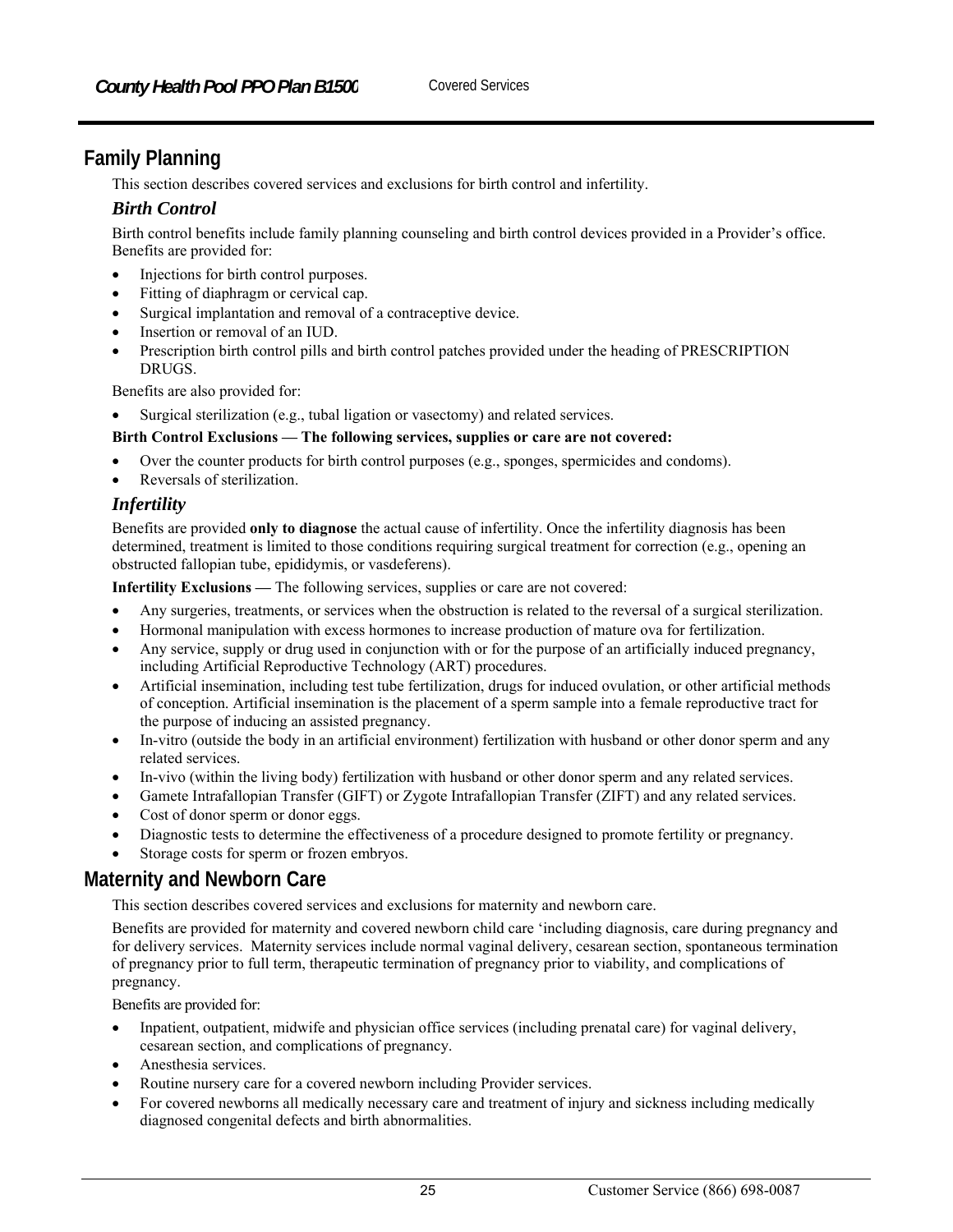- Circumcision of a covered newborn male.
- Laboratory services related to prenatal care, postnatal care or therapeutic termination of a pregnancy.
- **One routine ultrasound per pregnancy**. Additional ultrasounds are based on medical necessity and require Pre-certification/Pre-authorization. See the *Managed Care Features* heading in the ABOUT YOUR HEALTH COVERAGE section for information on Pre-certification/Pre-authorization guidelines.
- Therapeutic termination of pregnancy is a benefit only when necessary to prevent the death of the pregnant Enrollee and every reasonable effort has been made to preserve her and her unborn child's lives. The procedure must be performed in a hospital or other licensed healthcare facility. There must be documentation that the Enrollee has a medical condition, as determined by a licensed physician Provider, which represents a serious and substantial threat to the life of the pregnant Enrollee if the pregnancy is allowed to continue to term.

Anthem, on behalf of the Plan, will not limit benefits for a hospital stay in connection with childbirth for the mother and newborn child to less than 48 hours following a vaginal delivery or 96 hours following a cesarean section. If the delivery occurs between 8:00 p.m. and 8:00 a.m., and the 48 or 96 hours have passed, benefits will continue until 8:00 a.m. the following morning. The mother's attending physician, after consulting with the mother, may discharge the mother and newborn child earlier if appropriate.

The newborn child must be the child of the Employee Participant or the Employee Participant's spouse to be eligible for benefits. If the mother of the newborn child is a covered Dependent child of the Employee Participant, only the mother's services are covered benefits. Any services the newborn child receives are not covered benefits. To learn how to enroll the newborn child of a Dependent child within 31 days of birth, see the *Employee Participant's Dependents* heading in ELIGIBILITY in this document for information*.* 

**Maternity and Newborn Care Exclusions —** The following services, supplies or care are not covered:

- Services including but not limited to preconception counseling, paternity testing, genetic counseling and testing, or testing for inherited disorders, screening for disorders, discussion of family history or test results to determine the sex or physical characteristics of an unborn child.
- Storage costs for umbilical cord blood.

# **Diabetes Management**

This section describes covered services and exclusions for diabetic management.

Benefits are provided to Enrollees who have insulin dependent diabetes, non-insulin dependent diabetes and elevated blood glucose levels induced by pregnancy or other medical conditions, when medically necessary.

Benefits are provided for diabetic nutritional counseling, glucose monitor and diabetic eye exams. Training and education are covered throughout the Enrollee's disease course when provided by a Certified, registered, or licensed health care professional with expertise in diabetes. Insulin pumps and related supplies are covered subject to meeting Anthem's medical policy criteria. Diabetic supplies and equipment are subject to the annual benefit maximum for durable medical supplies and equipment as listed in the *Benefit Summary*. When diabetic supplies are provided by a pharmacy they are covered under the prescription drug benefits and subject to the prescription copayment and do not apply to the medical equipment and supply benefit maximum.

**Diabetes Management Exclusions** *—* The following services or care are not covered:

Diabetic equipment when received from an out-of-network Provider.

# **Physician Office Services**

This section describes covered services and exclusions for physician office-based services. In order for the Enrollee to receive these benefits, the medical care and services must be received in a physician's office and provided by a physician or other professional Provider.

For preventive care refer to *Preventive Care Services* in this section. For family planning services, including maternity care, refer to *Family Planning* in this section. For diabetes treatment refer to *Diabetes Management* in this section. Refer to the section entitled *Mental Health and Substance Abuse Care* for those services covered by the Plan. To receive office services after hours, see the *Emergency Care and Urgent Care* section for information*.*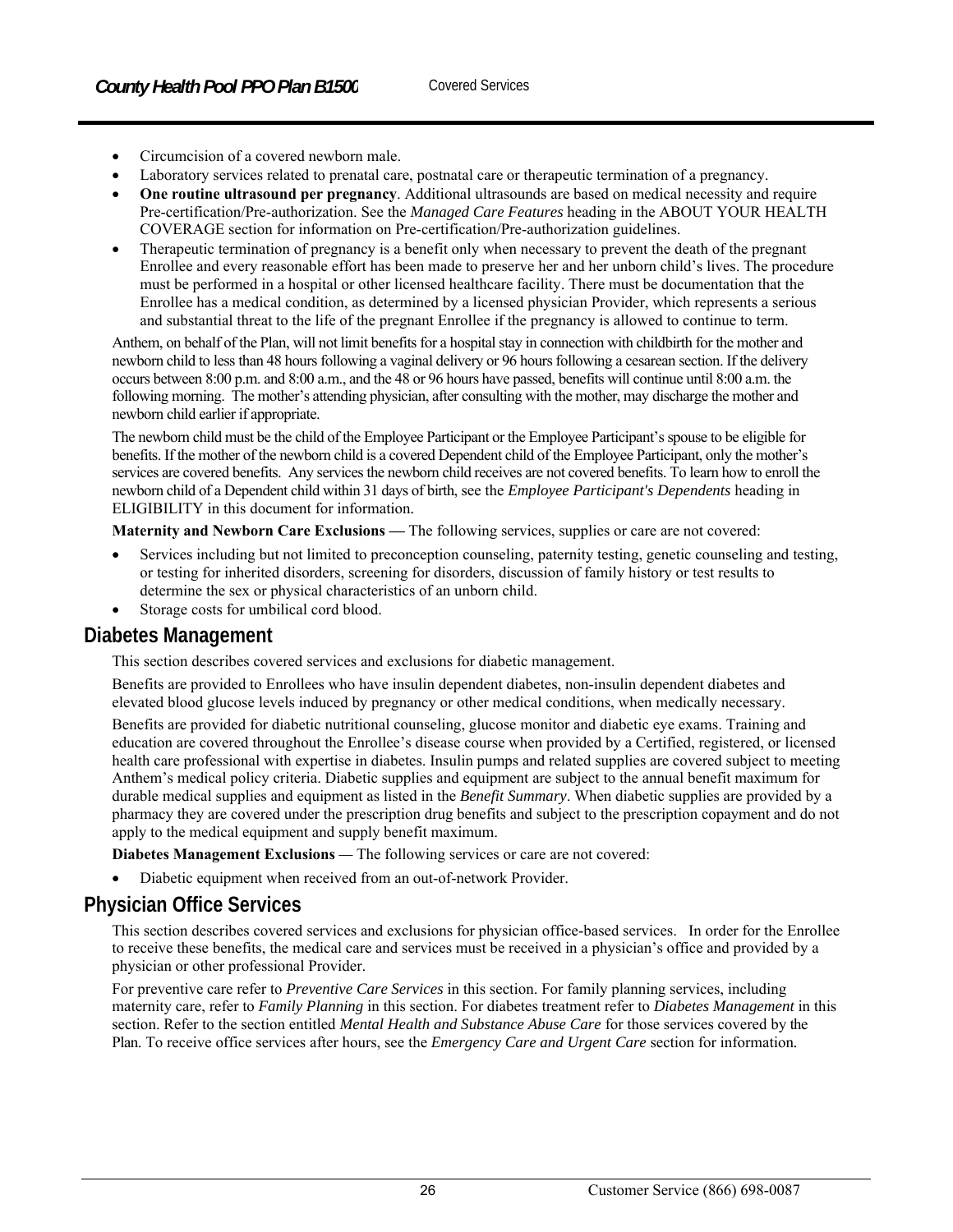Benefits provided for medical care, consultations and second opinions to examine, diagnose, and treat an illness or injury when received in a physician's or other professional Provider's office. A physician may also provide medication management for medical conditions or mental health disorders. Consultations and second opinions may be provided by another physician at the request of the physician or the Enrollee. In certain cases, Anthem, on behalf of the Plan, may request a second opinion.

Benefits provided for office-based surgery and surgical services, which include anesthesia and supplies. Such surgical fees include local anesthesia and normal post-operative care. Office-based surgical services are subject to Pre-certification/Pre-authorization guidelines. See the *Managed Care Features* heading in ABOUT YOUR HEALTH COVERAGE in this document for information on Pre-certification/Pre-authorization guidelines.

Benefits provided in a physician's office for diagnostic services when required to diagnose or monitor a symptom, disease or condition including, but not limited to, the following:

- X-ray and other radiology services.
- Laboratory and pathology services.
- Ultrasound services for non-pregnancy related conditions. For pregnancy-related ultrasounds, see the *Maternity*  section for information.
- Allergy tests, allergy injections and allergy serum.
- Audiometric (hearing) and vision tests required for the diagnosis and/or treatment of an accidental injury or an illness and for dependent children up to their eighteenth (18th) birthday when provided by or purchased as a result of a written recommendation from an otolaryngologist or a state-certified audiologist. For children up to the age of 18 see the *Hearing Aid Services* section for additional benefits.
- ADD and ADHD services.
- COVID-19 testing and treatment, as required under any applicable Federal Law.

**Physician Office Services Exclusions** *—* The following services, supplies or care are not covered:

- Expenses for obtaining medical reports or transfer of files.
- Treatment for hair loss, even if caused by a medical condition, except for alopecia areata.
- Routine foot care such as care for corns, toenails and calluses (except for Enrollees with diabetes).
- $\bullet$
- Treatment for sexual dysfunction.
- Genetic counseling.
- Routine hearing and vision exams.
- Separate reimbursement for anesthesia and post-operative care when services are provided by the same physician in the physician's office.
- Peripheral bone density scans.

#### **Inpatient Facility Services**

This section describes covered services and exclusions for acute inpatient care such as hospital, ancillary and professional services. Acute inpatient services may be obtained from an acute care hospital, long term acute care hospital, rehabilitation hospital, or other covered inpatient facility. **All inpatient services are subject to** Precertification/Pre-authorization **or unscheduled admission notification guidelines.** See the *Managed Care Features* heading in ABOUT YOUR HEALTH COVERAGE in this document for information on Pre-authorization guidelines.

Refer to the section entitled *Mental Health and Substance Abuse Care* for those services covered by the Plan, including acute medical detoxification. For accident or emergency medical care refer to the *Emergency Care and Urgent Care* section. For medical-related dental services refer to the heading *Dental Related Services* for those services covered by the Plan.

#### *Facility services*

A broad spectrum of health care services are provided in the inpatient hospital environment. The following are examples of such covered services:

 Charges for semi-private room (with two or more beds), board, and general nursing services. Benefits are provided for the treatment of medical conditions and rehabilitation care, which is part of an acute care hospital stay.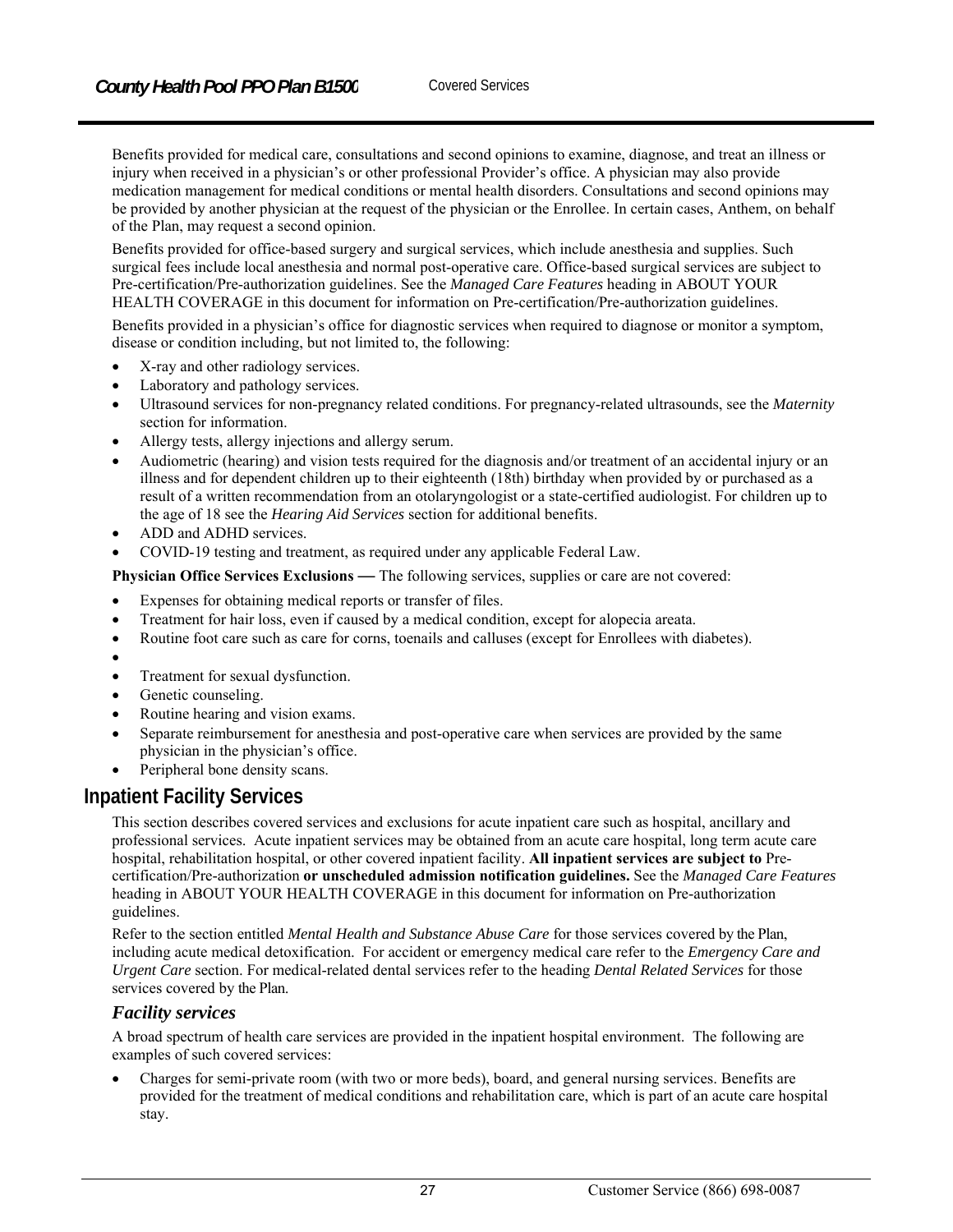- Use of operating room, recovery room and related equipment.
- Medical and surgical dressings, supplies, surgical trays, casts and splints when supplied by the facility as part of an inpatient admission.
- Prescribed drugs and medicines administered as part of an inpatient admission.
- A room in a special care unit approved by Anthem, on behalf of the Plan. The unit must have facilities, equipment and supportive services for intensive care of critically ill patients.

Inpatient rehabilitation benefits for **non-acute hospital admissions** for medically necessary care for the primary purpose of restoring and/or improving lost functions following an injury or illness are limited to 31 days per the Enrollee's Calendar Year. Inpatient rehabilitation therapy may be received at an Acute Rehabilitation Facility, Skilled Nursing Facility, Long term Acute Care Facility or a Sub-acute Facility. Ancillary Services

Numerous medical professionals and para-professionals work together in the inpatient hospital environment to provide comprehensive care to patients. The following list includes, but is not limited to, examples of such covered ancillary services:

- Diagnostic services such as laboratory and X-ray tests (e.g., CT scan, MRI).
- Chemotherapy and radiation therapy.
- Dialysis treatment.
- Respiratory therapy.
- Charges for processing, transportation, handling and administration of blood. Blood and blood plasma is covered.

#### *Professional Services*

Professional services are those services provided during the inpatient admission by a physician for surgical and medical care. The following list includes, but is not limited to, examples of such covered professional services:

- Physician services for the medical conditions while in the inpatient facility.
- Surgical services, including reconstructive surgery. The surgical fee includes normal post-operative care.
- Anesthesia, anesthesia supplies and services for a covered surgery.
- Intensive medical care for constant attendance and treatment when the Enrollee's condition warrants.
- Surgical assistants or assistant surgeons as determined by Anthem's medical policy. The Plan does not pay for a surgical assistant for all surgical procedures. The list of procedures which allow a surgical assistant or assistant surgeon is available to the Enrollee's Provider.
- Reconstruction of a breast on which a mastectomy has been performed, surgery and reconstruction of the other breast to produce a symmetrical appearance. Benefits are provided for physical complications for all stages of mastectomy. If an Enrollee chooses not to have surgical reconstruction after a mastectomy, the Plan will provide benefits for an external prosthesis. This coverage will be provided in consultation with you and your attending physician and will be subject to the same Deductible, Coinsurance, Copayment provisions otherwise applicable under the Plan.
- For silicone breast implants, benefits are provided for the removal of the implant. Implants removed will not be replaced.
- This coverage provides benefits for many of the charges for transgender surgery (also known as sex reassignment surgery), where Medically Necessary as determined by our medical policies and guidelines. Covered Services must be approved by Us and must be authorized by Us prior to being performed. **Changes for services that are not authorized for the surgery requested will not be considered Covered Services. Some conditions apply, and all services must be authorized by us as outlined in the "How to Access Your Services and Obtain Approval of Benefits" section.**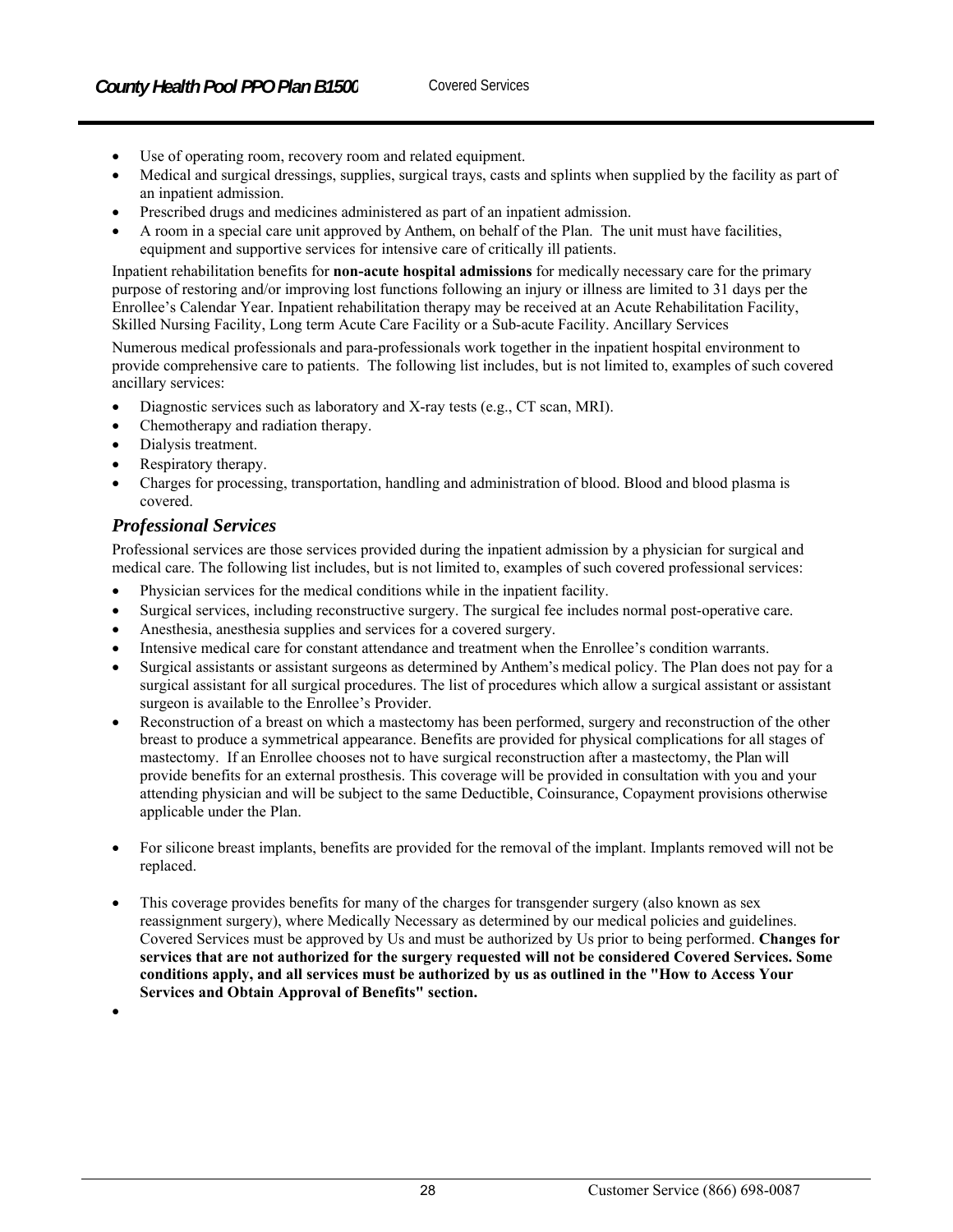# *Long Term Acute Care Facility*

Long-term acute care facilities are institutions that provide an array of long term critical care services to Enrollees with serious illnesses or injuries. Long term acute care is provided for Enrollees with complex medical needs. These include high-risk pulmonary Enrollees with ventilator or tracheotomy needs, medically unstable Enrollees, extensive wound care or post-op surgery wound Enrollees, and low level closed head injury Enrollees. Long term acute care facilities do not provide care for low intensity Enrollee needs. Pre-certification/Pre-authorization for admission and for continued stay is required by the Plan. See the *Managed Care Features* heading in ABOUT YOUR HEALTH COVERAGE in this document for information on Pre-certification/Pre-authorization guidelines.

# *Skilled Nursing Facility*

Skilled nursing facilities typically provide uncontrolled, unstable, or chronic condition patients with skilled nursing care, therapies, and protective supervision. Skilled nursing care is provided under medical supervision to carry out nonsurgical treatment of chronic conditions or convalescent stages of acute diseases or injuries. Skilled nursing facility benefits do not include care for Enrollees with significant medical needs.

When skilled nursing care is Pre-authorized by Anthem, on behalf of the Plan, benefits are available for up to 30 days per Enrollee's Calendar Year or until maximum medical improvement is achieved and no further significant measurable improvement can be anticipated as determined by Anthem. Maximum medical improvement shall be determined without regard to whether continued care is necessary to prevent deterioration of the condition or is otherwise life sustaining. Pre-certification/Pre-authorization for admission and for continued stay is required by Anthem. See the *Managed Care Features* heading in ABOUT YOUR HEALTH COVERAGE in this document for information on Pre-certification/Pre-authorization guidelines.

**Inpatient Facility Services Exclusions** *—* The following services, supplies or care are not covered:

- Room and board and related services in a nursing home.
- If the Enrollee leaves a hospital or other facility against the medical advice of the physician, the charges related to the non-compliance of care.
- Charges from the facility for the discharge day.
- Surgical benefits will not be provided for subsequent procedures to correct further injury or illness resulting from the Enrollee's noncompliance with prescribed medical treatment.
- Procedures that are solely cosmetic in nature. See Anthem's medical policy at www.anthem.com for information on cosmetic services.
- Custodial and/or maintenance care.
- Any services or care for the treatment of sexual dysfunction.
- Sex change operations, preparation for a sex change operation, or complications arising from a sex change operation.
- Personal comfort and convenience items such as televisions, telephone, guest meals, articles for personal hygiene and other similar services and supplies.
- Surgical services for refractive keratoplasty, including radial keratotomy or lasik, or any procedure to correct visual refractive defect.
- Additional procedures that are routinely performed during the course of the main surgery.

# **Outpatient Facility Services**

This section describes covered services and exclusions in outpatient facilities. Outpatient facility services may be obtained at facilities such as an acute hospital outpatient department, ambulatory surgery center, radiology center, dialysis center, and outpatient hospital clinics. Some outpatient facility services are subject to Pre-certification/Preauthorization guidelines. See the *Managed Care Features* heading in ABOUT YOUR HEALTH COVERAGE in this document for information on Pre-certification/Pre-authorization guidelines.

Refer to the section entitled *Mental Health and Substance Abuse Care* for those services covered by the Plan. For emergency care refer to *the Emergency Care and Urgent Care* heading in this section. For dental services refer to the section entitled *Dental Related Services* for those services covered by the Plan.

## *Facility Services*

A broad spectrum of health care services are provided in an outpatient facility setting. The following are examples of such covered services: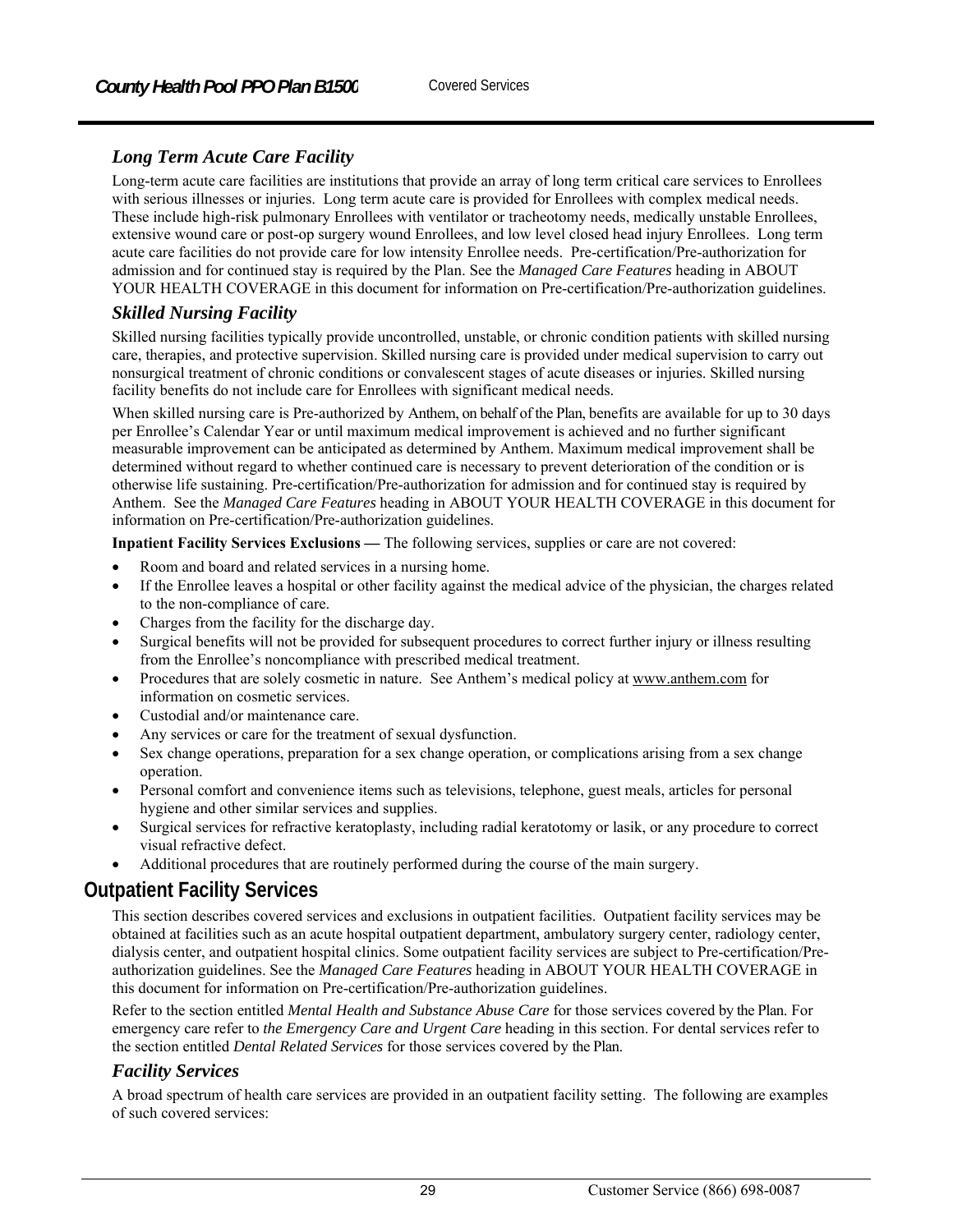- Use of operating room, recovery room and related equipment.
- Medical and surgical dressings, supplies, surgical trays, cast and splints when supplied by the facility as part of an outpatient visit.
- Drugs and medicines when provided as part of an outpatient visit.

#### *Ancillary Services*

Numerous medical professionals and para-professionals work together to provide comprehensive care to patients in an outpatient facility. The following includes, but is not limited to, examples of such covered ancillary services.

- Diagnostic services such as laboratory and X-ray tests (e.g., CT scan, MRI).
- Medical and surgical dressings, supplies, surgical trays, or cast and splints when provided in the outpatient department facility.
- Chemotherapy and radiation therapy.
- Dialysis treatment.
- Respiratory therapy.
- Charges for processing, transportation, handling and administration of blood. Blood and blood plasma is covered.
- Non-emergent injectables, IV therapies, and/or infusion medications administered in an outpatient setting or at home. These medications are not a covered benefit when obtained through any source other than Anthem's PBM.
- Ultrafast CT scan when preauthorized and allowed by Anthem's medical policy.

#### *Professional Services*

Professional services are those provided during the outpatient visit by a physician for surgical and medical care for the following:

- Physician services for the medical condition(s) while in the outpatient facility.
- Surgical services. The surgical fee includes normal post-operative care.
- Anesthesia, anesthesia supplies and services for a covered surgery. See the Plan document for definitions of cosmetic services.
- Surgical assistants or assistant surgeons as determined by Anthem's medical policy. The Plan does not pay for a surgical assistant for all surgical procedures.
- Consultation by another physician when requested by the physician. Staff consultation required by facility rules is excluded.

**Outpatient Services Exclusions** *—* The following services, supplies or care are not covered:

- Surgical benefits for subsequent procedures to correct further injury or illness resulting from the Enrollee's noncompliance with prescribed medical treatment.
- Procedures that are solely cosmetic in nature.
- Any services or care for the treatment of sexual dysfunction.
- Sex change operations, preparation for a sex change operation, or complications arising from a sex change operation.
- Personal comfort and convenience items such as televisions, telephone, guest meals, articles for personal hygiene and other similar services and supplies.
- Surgical services for refractive keratoplasty, including radial keratotomy or lasik, or any procedure to correct visual refractive defect.
- Additional procedures that are routinely performed during the course of the main surgery.
- Peripheral bone density scan.

# **Emergency Care and Urgent Care**

This section describes covered services and exclusions for Emergency and Urgent Care. Emergency care means the sudden, and at the time, unexpected onset of a health condition that requires immediate medical attention, where failure to provide medical attention would result in serious impairment to bodily functions or serious dysfunction of a bodily organ or part, or would place the person's health in serious jeopardy. Urgent Care means situations that are not life threatening but require prompt medical attention to prevent serious deterioration in an Enrollee's health.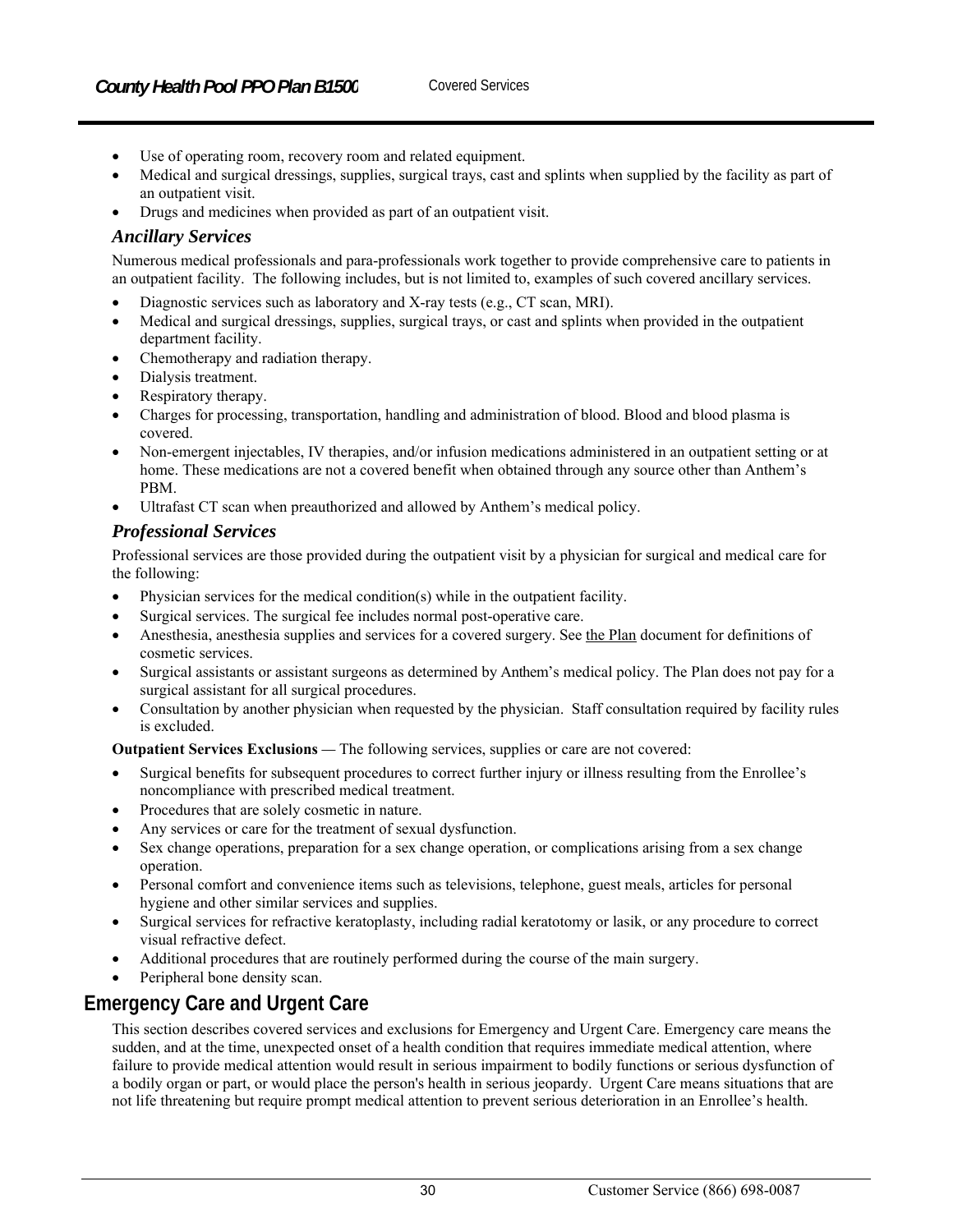The Plan covers Emergency services necessary to screen and stabilize an Enrollee without Pre-certification/Preauthorization if a prudent layperson having average knowledge of health services and medicine and acting reasonably would have believed that an Emergency medical condition or life or limb threatening Emergency existed. **Follow-up care received in an Emergency department or Urgent Care center, including but not limited to, removal of stitches and dressing changes, are not considered Emergency care**. If you continue to get care from an Out-of-Network Provider, Covered Services will be covered at the Out-of-Network level unless we agree to cover them as an Authorized Service network exception By choosing an Urgent Care center when available and appropriate instead of an Emergency room, the Enrollee may reduce out-of-pocket expenses.

#### *Emergency Care*

Medically Necessary Emergency care includes Emergency accident care and Emergency medical care received at a hospital or other facility. Benefits are provided regardless of whether the care is received from a Participating Provider or a non-Participating Provider. No prior authorization is necessary. An Enrollee should call 9-1-1 in the case of a life or limb-threatening Emergency.

Whenever an Enrollee is admitted to a facility directly from a hospital Emergency room, the Emergency room copayment will be waived, however the inpatient hospital copayment will apply to the admission. When an Enrollee is admitted to a facility following Emergency care **Anthem, on behalf of the Plan, must be contacted within one business day of admission or as soon as reasonably possible to receive authorization for continued care after the Emergency admission.** When Anthem is contacted for authorization for an inpatient stay, the Provider and Enrollee are notified of the number of days approved for the inpatient stay e.g., the number of days that are considered Medically Necessary as determined by Anthem's medical policy and guidelines.

Once the Enrollee is stabilized, ongoing care and treatment is not Emergency Care. Continuation of care from a Participating Provider or a non-Participating Provider beyond what is needed to evaluate and/or stabilize the Enrollee's condition will be considered out-of-network care and paid subject to the out-of-network payment provisions.

As described in the "Consolidated Appropriations Act of 2022 Notice", Out-of-Network Providers may only bill you for any applicable Copayments, Deductible, and Coinsurance and may not bill you for any charges over the Plan's Maximum Allowed Amount until the treating Out-of-Network Provider has determined you are stable. Please refer to the notice following the Schedule of Benefits for more details

#### *Urgent Care*

Benefits are provided for accident or medical care received from an Urgent Care center or other facility such as a physician's office. Urgent Care is not considered a life or limb-threatening Emergency and does not require the use of an Emergency room.

#### *Travel outside the country*

In an Emergency or Urgent Care situation the Enrollee should go to the nearest health care facility. The Enrollee will need to pay the bill in full. Use of a credit card is encouraged because the credit card company will automatically transfer the foreign currency into American dollars. When the Enrollee returns home, the Enrollee should fill out a claim form, which is available by contacting the Member Service Department. The Enrollee must submit the claim form along with the receipts to the listed address. The amount submitted must be in American dollars. The Plan may require medical records of the services received. The Enrollee is responsible for providing such medical records. It may be necessary for the Enrollee to provide an English translation of the medical records.

**Emergency Care and Urgent Care Exclusions — The following services, supplies or care are not covered:** 

Non Emergency continued care after the Enrollee's condition has stabilized.

# **Ambulance and Transportation Services**

This section describes covered services and exclusions for ambulance services. Benefits are provided for local transportation by a vehicle designed, equipped and used only to transport the sick and injured. The vehicle must be operated by trained personnel and licensed as an ambulance to take the Enrollee:

- From the Enrollee's home, scene of an accident or medical Emergency to the closest hospital with appropriate Emergency facilities.
- Between hospitals for Medically Necessary transport by ambulance for continuing inpatient or outpatient care.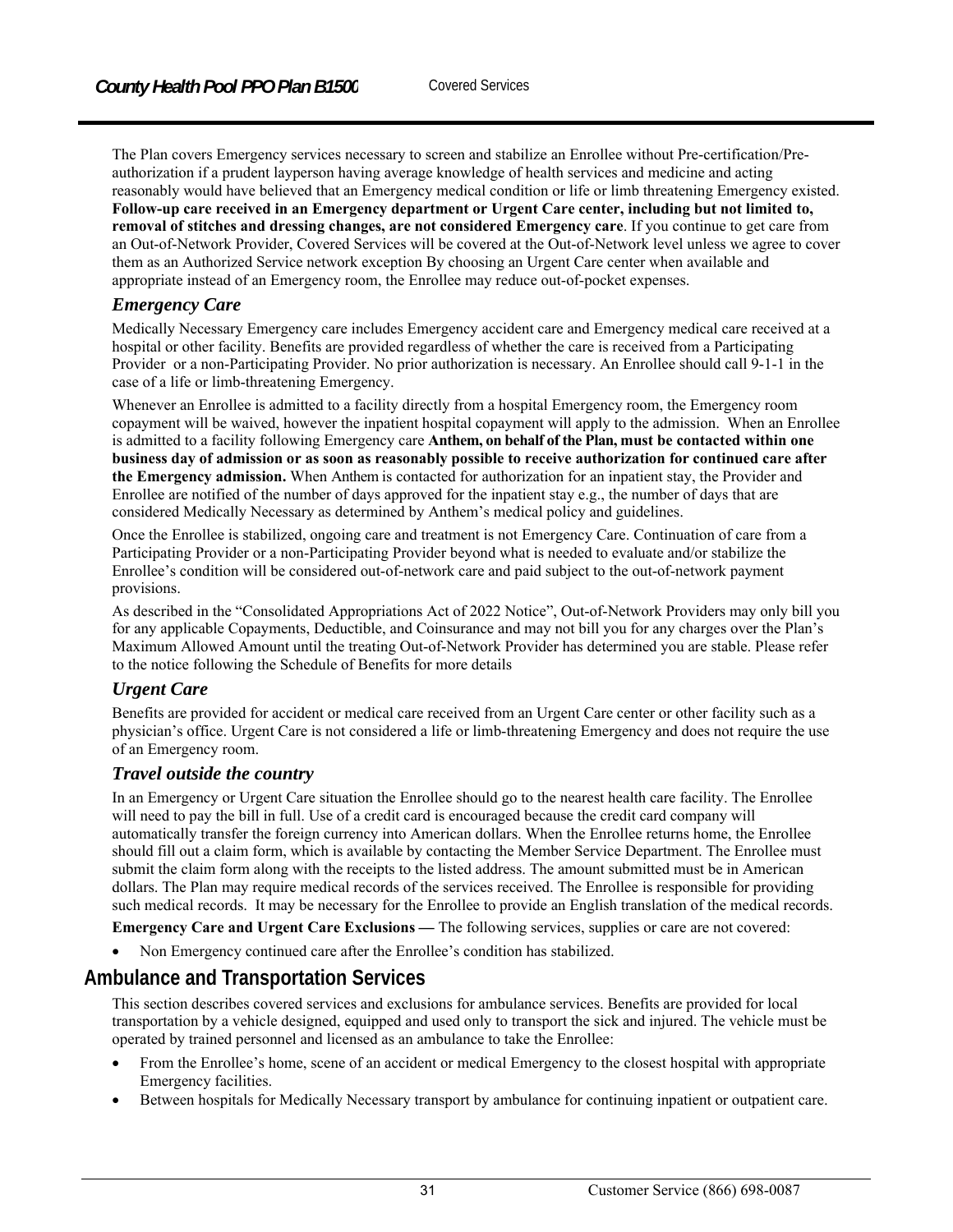Ground ambulance is usually the approved method of transportation. Air ambulance is only a benefit when terrain, distance, or the Enrollee's physical condition requires the services of an air ambulance. Anthem, on behalf of the Plan, will determine whether transport by air ambulance is a benefit on a case-by-case basis. If Anthem determines that ground ambulance could have been used, benefits will be limited to ground ambulance benefits. If the Enrollee elects not to receive transport to an Emergency facility after an ambulance has been called, the Enrollee's deductible, coinsurance, and/or copayment will still apply. For emergency Ambulance services rendered by an Outof-Network Provider you are not required to pay more than you would have been required for services from an In-Network Provider.

For ground or air ambulance when received from a Participating Provider or non-Participating Provider the Enrollee pays the appropriate copayment. Copayments are listed on the *Benefit Summary*.

Ambulance services are subject to Medical Necessity reviews by Us. Emergency Ambulance services do not require Prior Authorization/Precertification and are allowed regardless of whether the Provider is an In-Network or Out-of-Network Provider. For Emergency Ambulance services from by an Out-of-Network Provider you do not need to pay any more than would have been paid for services from an In-Network Provider.

Non-Emergency Ambulance services are subject to Medical Necessity review by Us. Air ambulance services for non-Emergency Hospital to Hospital transfers and all scheduled ground ambulance services for non-Emergency transfers, except transfers from one acute Facility to another, must be approved through Prior Authorization/Precertification. See the section "How To Access Your Services and Obtain Approval of Benefits" under the "Getting Approval for Benefits" for more information. When using an air Ambulance for non-Emergency transportation, We reserve the right to select the air Ambulance Provider.

**Ambulance and Transportation Services Exclusions** *—* The following services, supplies or care are not covered:

- Commercial transport (air or ground), private aviation, or air taxi services.
- Transportation by private automobile, commercial or public transportation or wheelchair ambulance (ambucab).
- Ambulance transport if the Enrollee could have been transported by automobile, commercial or public transportation without endangering his health or safety.

# **Outpatient Therapies**

This section describes covered services and exclusions for physical therapy, speech therapy, occupational therapy, and cardiac rehabilitation.

From the Member's birth until the Member's sixth (6th) birthday, the level of benefits shall exceed the limit of twenty (20) visits for each therapy if such therapy is indicated in a Member's Treatment Plan for Autism Spectrum Disorders and is determined by Us to be Medically Necessary.

For all other Member's (e.g. those six (6) and older, or who not qualify for the benefits above), benefits are provided only if the physical, speech or occupational therapy will result in a practical improvement in the level of functioning within a reasonable period of time and the physical, speech or occupational therapy must be Medically Necessary. Benefits physical, speech or occupational are allowed up to the maximum visits as listed on the *Summary of Benefits*.

Physical therapy may involve a wide variety of evaluation and treatment techniques. Examples include manual therapy, hydrotherapy, heat, or application of physical agents, biomechanical and neuro-physiological principles and devices. Such therapy is given to relieve pain, restore function, prevent disability following illness, injury, loss of a body part, or congenital defect or birth abnormality. All care must be received from a licensed physical therapist.

Speech therapy is for the correction of speech impairment resulting from illness, injury, or surgery. Speech therapists are also involved in the medical management of swallowing disorders. All care must be received from a licensed speech therapist.

Occupational therapy is the use of constructive activities designed to promote the restoration of the person's ability to satisfactorily accomplish the ordinary tasks of daily living. All care must be received from a licensed occupational therapist.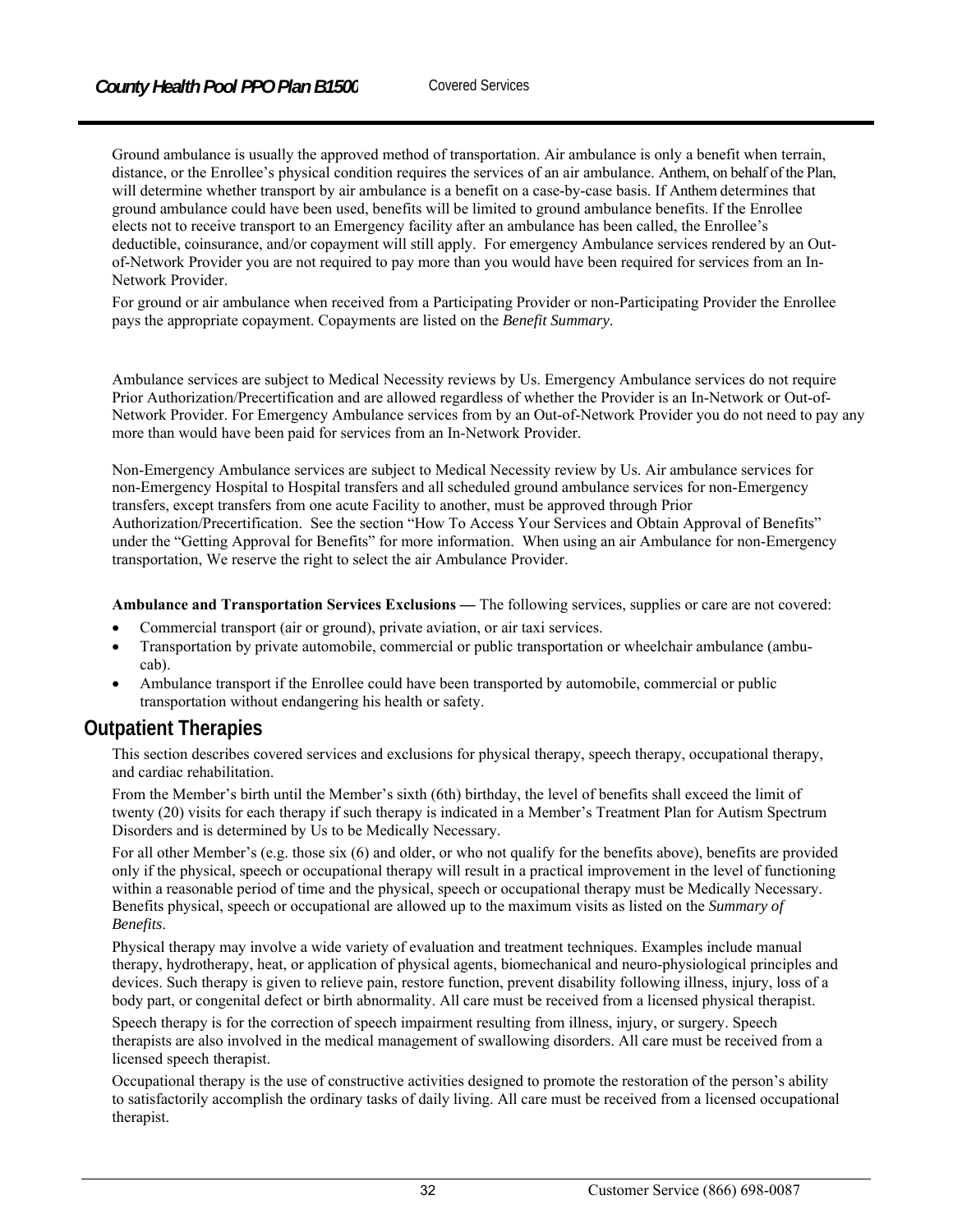Speech therapy benefits for cleft lip and cleft palate treatment are provided as indicated above for speech therapy and are subject to the limitations above unless additional visits are Medically Necessary with no age limits. Additional speech therapy visits for cleft lip and cleft palate will need to be Pre-authorized by Anthem, on behalf of the Plan, before receiving services.

#### *Other Outpatient Therapy Services*

- Cardiac rehabilitation is a program to restore an individual's functional status after a major cardiac event. Benefits are allowed at a facility for exercise and education under the direct supervision of skilled program personnel in an intensive outpatient rehabilitation program. No more than 36 visits are allowed and the program must start within three months of the major cardiac event and be completed within six months of the major cardiac event.
- Chiropractic/Acupuncture benefits are allowed for services administered by a chiropractor or acupuncturist who acts within the scope of licensing for treatment of an illness or accidental injury. Chiropractic benefits are limited to office visits with manual manipulation of the spine, X-ray of the spine and certain physical modalities and procedures. Acupuncture benefits are limited to the office visit for the treatment of an illness or injury. All chiropractic and acupuncture benefits are limited to a maximum of 30 visits each per Enrollee's Calendar Year for all care. If an Enrollee visits a chiropractor or acupuncturist more than once in a single day, each such visit will be counted as one visit.

**Therapies Exclusions** — The following services, supplies or care are not covered:

- Home programs for on-going conditioning and maintenance.
- Therapies for learning disorders, behavioral or personality disorders, stuttering, voice or rhythm disorders.
- Benefits are not covered for dysfunctions that are self-correcting such as language therapy for young children with natural dysfluency of development articulation errors that are self-correcting.
- Therapeutic exercise equipment prescribed for home use such as treadmills and/or weights.
- Membership at health spas or fitness centers.
- Convenience items as determined by the Plan.
- The purchase of pools, whirlpools, spas and personal hydrotherapy devices.
- Services related to workers' compensation injuries.
- Therapies and self-help programs not specifically identified above.
- Recreational, sex, primal scream, sleep and Z therapies.
- Biofeedback.
- Rebirthing therapy.
- Self-help, stress management and weight loss programs.
- Transactional analysis, encounter groups and transcendental meditation (TM).
- Sensitivity training, anger management or assertiveness training.
- Rolfing, pilates, myotherapy or prolotherapy.
- Holistic medicine and other wellness programs.
- Educational programs such as behavior modification or arthritis classes, except as otherwise specifically provided herein.
- Services for sensory integration disorder.
- Occupational therapies for diversional, recreational or vocational therapies (e.g., hobbies, arts and crafts).
- Massage therapy.

# **Autism Services**

Benefits in this section are subject to the **GENERAL EXCLUSIONS** section of this Benefit Booklet.

Covered Services are provided for the assessment, diagnosis, and treatment of Autism Spectrum Disorders (ASD) for a covered dependent child. The following treatments will not be considered Experimental or Investigational and will be considered appropriate, effective, or efficient for the treatment of Autism Spectrum Disorders where We determine such services are Medically Necessary:

a) Evaluation and assessment services;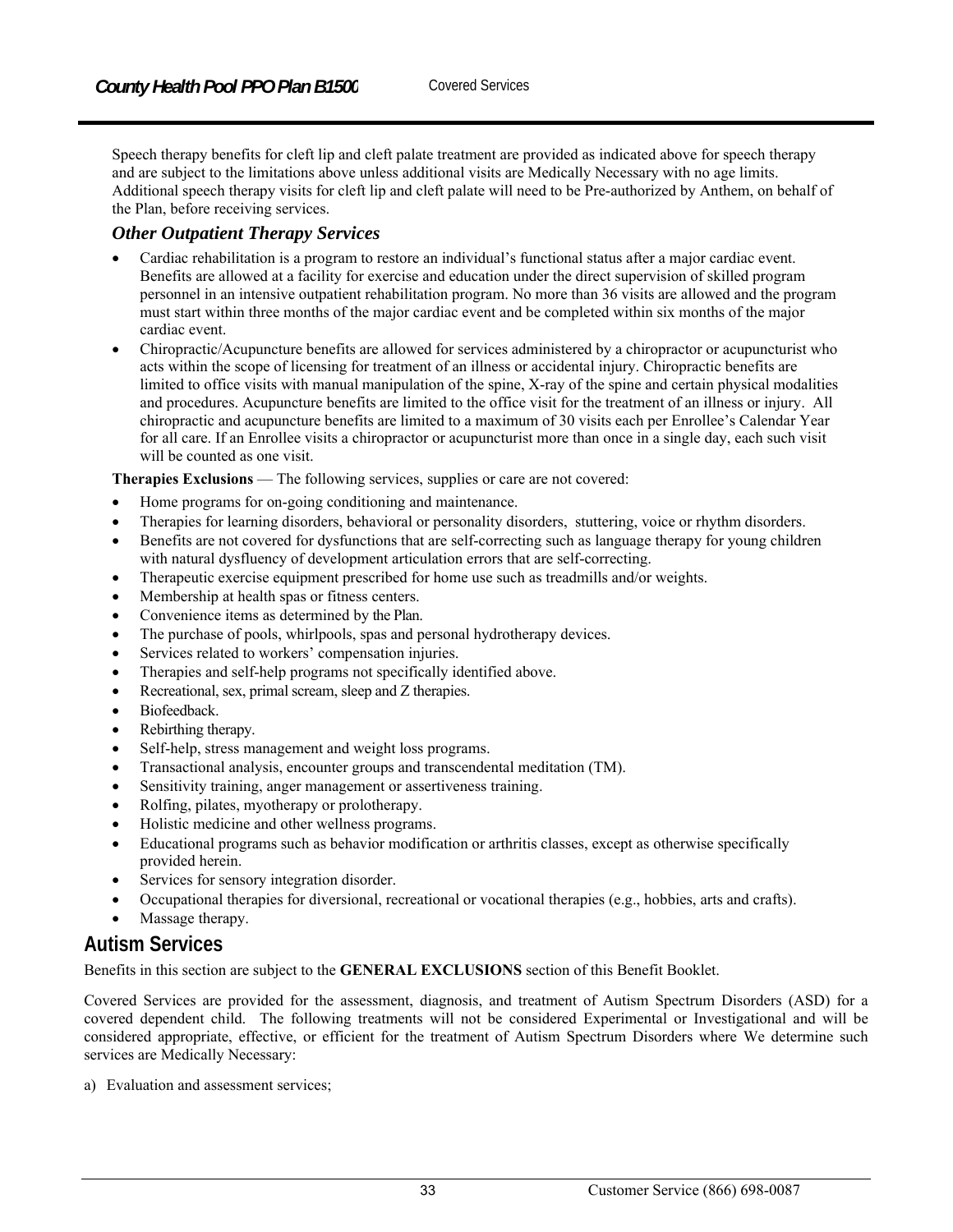- b) Behavior training and behavior management and applied behavior analysis, including but not limited to consultations, direct care, supervision, or treatment, or any combination thereof, for autism spectrum disorders provided by autism services providers;
- c) Habilitative or rehabilitative care, including, but not limited to, occupational therapy, physical therapy, or speech therapy, or any combination of those therapies.
- d) Prescription Drugs, if covered under this Benefit Booklet;
- e) Psychiatric Care;
- f) Psychological Care, including family counseling; and
- g) Therapeutic Care.

Treatment for Autism Spectrum Disorders must be prescribed or ordered by a licensed physician or licensed psychologist, and services must be provided by a Provider covered under this plan and licensed to provide those services. However, behavior training, behavior management, or applied behavior analysis services (whether provided directly or as part of therapeutic care), must be provided by an Autism Services Provider. Autism services and the autism Treatment Plan are subject to Utilization Review.

# **Home Health Care/Home IV Therapy**

## *Home Health Care*

This section describes covered services and exclusions for home health and home infusion therapy (IV) care. Benefits are provided for services performed by a home health agency engaged in arranging and providing nursing services, home health aide services and other therapeutic related services. Home health services are covered only when such services are necessary as alternatives to hospitalization. Prior hospitalization is not required. Home health services must be rendered pursuant to a physician's written order, under a plan of care established by the physician in collaboration with a home health agency. Anthem, on behalf of the Plan, must Pre-authorize all services and reserves the right to review treatment plans at periodic intervals.

Covered services include the following for up to 60 visits per Enrollee's Calendar Year:

- Professional nursing services performed by a Registered Nurse or a Licensed Practical Nurse.
- Certified Nurse Aide services under the supervision of a Registered Nurse or a qualified therapist with professional nursing services.
- Physical therapy provided by a licensed physical therapist.
- Occupational therapy provided by a licensed occupational therapist or Certified occupational therapy assistant.
- Respiratory and inhalation therapy services.
- Speech and hearing therapy and audiology services.
- Medical/social services.
- Medical supplies (including respiratory supplies), durable medical equipment (rental or purchase), oxygen, appliances, prostheses and orthopedic appliances.
- Injectables, IV therapies, infusion medications and/or and other prescription drugs ordinarily not available through a retail pharmacy. These medications must be ordered through the PBM.
- Nutritional counseling by a nutritionist or dietitian.

## *Home infusion/injection therapy*

Benefits for home infusion therapy (IV therapy) include a combination of nursing, durable medical equipment and pharmaceutical services in the home. Home IV therapy includes, but is not limited to, antibiotic therapy, hydration therapy and chemotherapy. Intra-muscular, subcutaneous and continuous subcutaneous injections are also covered services. See the heading *Food and Nutrition* for information on Total Parenteral Nutrition (TPN) and enteral nutrition.

**Home Health Care Exclusions** — The following services, supplies or care are not covered:

- Services of a mental health social worker. Refer to the section entitled *Mental Health and Substance Abuse Care* for those services covered by the Plan.
- Services or supplies for personal comfort or convenience including homemaker services.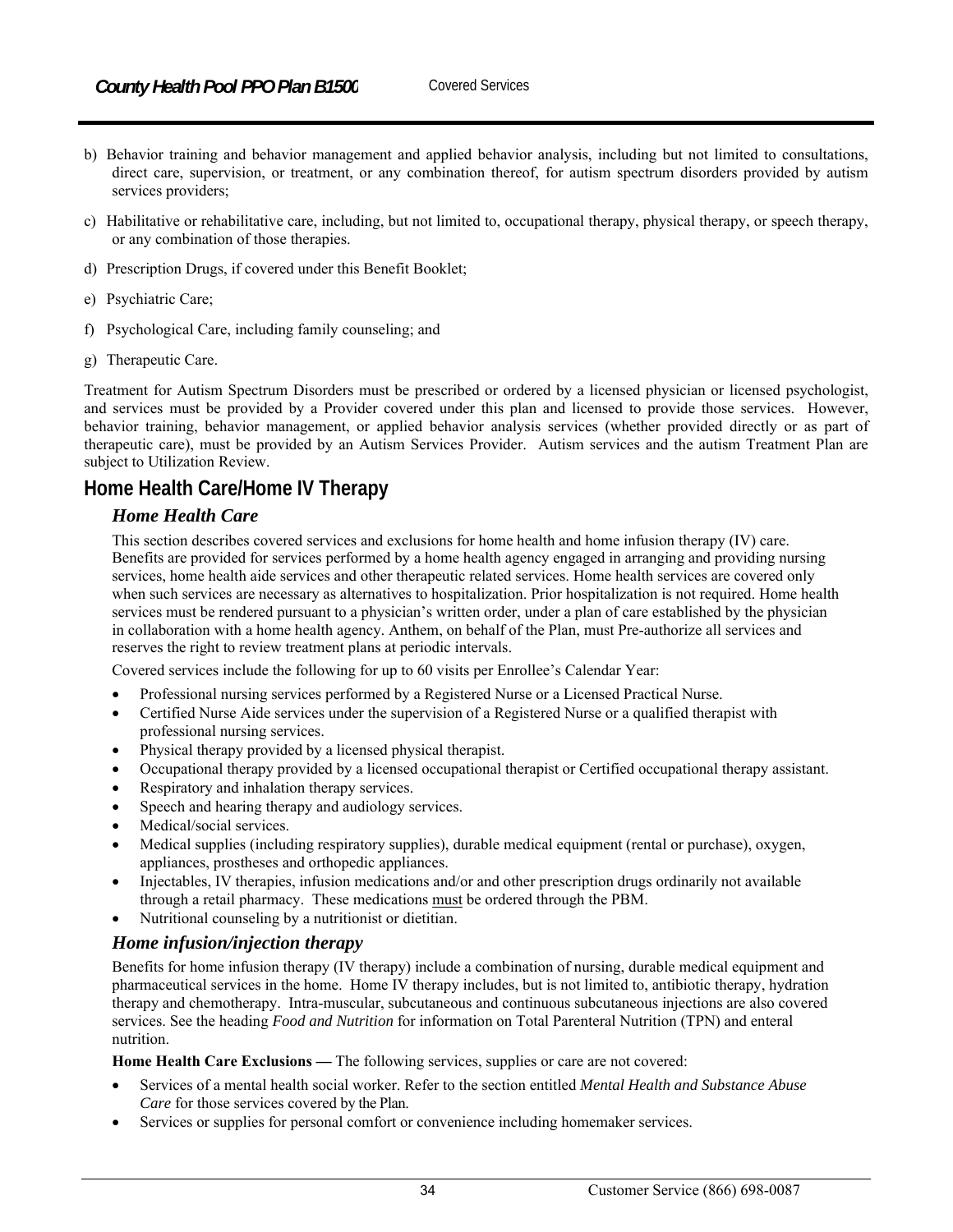- Food services, meals, formulas, and supplements other than listed above or as provided under the *Food and Nutrition* heading in this section, for dietary counseling even if the food, meal, formula or supplement is the sole source of nutrition.
- Religious or spiritual counseling.

# **Hospice Care**

This section describes covered services and exclusions for hospice care. Hospice includes medical, physical, social and psychological and spiritual services stressing palliative care for patients.

Covered hospice care can be provided in two environments: 1) the home of the Enrollee, or 2) in an inpatient facility.

To be eligible for hospice benefits or inpatient hospice benefits, the patient must have a life expectancy of six months or less, as certified by the attending physician. Hospice care is initially approved for a period of three months. Benefits may continue for up to two additional three-month benefit periods. After the exhaustion of three benefit periods, the Plan will work with the physician and hospice to determine the appropriateness of continuing hospice care. The Plan reserves the right to review treatment plans at periodic intervals.

Hospice care services are covered when such services are provided under active management through a hospice which is responsible for coordinating all hospice care services, regardless of the location or facility in which such services are furnished. Any services provided in connection with an unrelated illness or medical conditions will be subject to the Plan Document and Summary Plan Description provisions that apply to other illness or injuries.

Covered services are allowed for routine home hospice care, including any of the following services:

- Intermittent and 24 hour on-call professional services provided by or under the supervision of a Registered Nurse.
- Intermittent and 24 hour on-call social/counseling services.
- Certified nurse aide services or nursing services delegated to other persons pursuant to applicable state law.

Benefits are allowed for the following services:

- Inpatient hospice care.
- Inpatient hospice respite care. Inpatient hospice respite care may be provided only on an intermittent, nonroutine, short-term basis. It is limited to periods of five days or less, up to two admissions per Enrollee's lifetime.
- Intravenous medications and other prescriptions drugs ordinarily not available through a retail pharmacy
- Short-term inpatient (acute) hospice care or continuous home care which may be required during a period of crisis, for pain control or symptom management.
- Diagnostic testing.
- Transportation.
- Medical supplies (including respiratory supplies), durable medical equipment (rental or purchase), oxygen, appliances, prostheses and orthopedic appliances.
- Bereavement support services for the covered family members during the twelve-month period following the death of the Enrollee.
- Physician services.
- Physical, occupational, speech and respiratory therapies.
- Nutritional counseling by a nutritionist or dietitian.

**Hospice Care Exclusions** *—* The following services, supplies or care are not covered:

- Services of a mental health social worker. Refer to *Mental Health and Substance Abuse Care* for those services covered by the Plan.
- Services or supplies for personal comfort or convenience, including homemaker services.
- Food services, meals, formulas, and supplements other than listed above or for dietary counseling even if the food, meal, formula or supplement is the sole source of nutrition.
- Pastoral and spiritual counseling.
- Services not directly related to the medical care of the Enrollee, including estate planning, drafting of wills, funeral counseling or arrangement, or other legal services.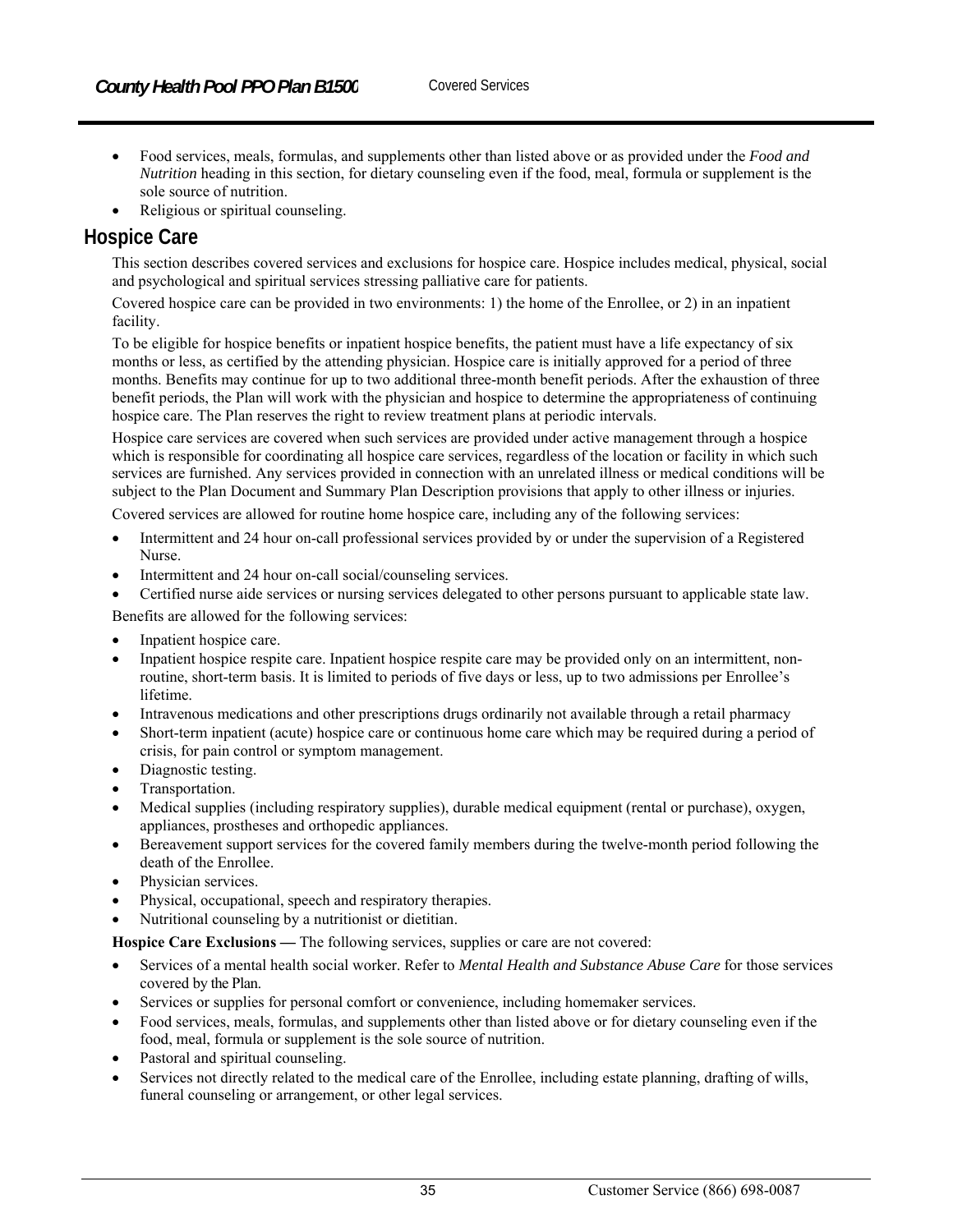Nutritional counseling is a way of looking at your food habits and choices with a food expert who offers diet changes and food ideas right for you. The goal of nutrition counseling is to make the right food choices, and improve the nutritional value and dietary supplements in your diet. Benefits are given for a registered dietitian who is a health worker who knows about diet and foods and who is able to translate that information into the right food choices. Registered dietitians must limit their practice to those methods which conform with applicable laws.

Benefits include:

- Nutritional techniques of evaluation which give measurements and changes;
- Nutritional counseling;
- Nutritional therapy; and
- Help on nutritional supplements.

Coverage is not given for foods, hypnosis, personal training, supplements or vitamins.

Nutritional counseling for the treatment of eating disorders, such as anorexia nervosa and bulimia nervosa is covered under the "Mental Health and Substance Abuse Services" section.

Nutritional counseling provided as part of a preventive visit will be covered under "Preventive Care Services".

Nutritional counseling provided as part of diabetes management will be covered under "Diabetes Management Services". Benefit will be based on place of service.

 $\bullet$ 

# **Human Organ and Tissue Transplant Services**

Covered Services are paid as inpatient services, outpatient services, or Doctor home visits and offices services depending on where the services is given and subject to your cost shares.

#### **Covered Transplant Procedure**

We cover Medically Necessary human organ, tissue, and stem cell / bone marrow transplants and transfusions as determined by Us when precertified. This includes Medically Necessary acquisition procedures, mobilization, collection and storage. It also includes Medically Necessary myeloablative or reduced intensity preparative chemotherapy, radiation therapy, or a combination of these therapies

#### **Out-of-Network Transplant Provider**

Any Provider that has not been chosen as a "Center of Excellence" by Us or has not been selected to take part as an In-Network Transplant Provider by the Blue Cross and Blue Shield Association.

#### **Transplant Benefit Period**

At an In-Network transplant Provider facility, the Transplant Benefit Period starts one day prior to a covered transplant procedure and lasts for the applicable case rate / global time period. The number of days will vary depending on the type of transplant received and the In-Network transplant Provider agreement. Call the case manager for specific In-Network transplant Provider details for services received at or coordinated by an In-Network transplant Provider facility. At the end of the case rate / global time period, benefit are provided under the "Doctor Office Services", "Inpatient Services", and "Outpatient Services" section of the Booklet, depending on where the service is performed and are not subject to the terms of this "Human Organ and Tissue Transplant" section.

#### **Prior Approval and Prior Authorization/Precertification**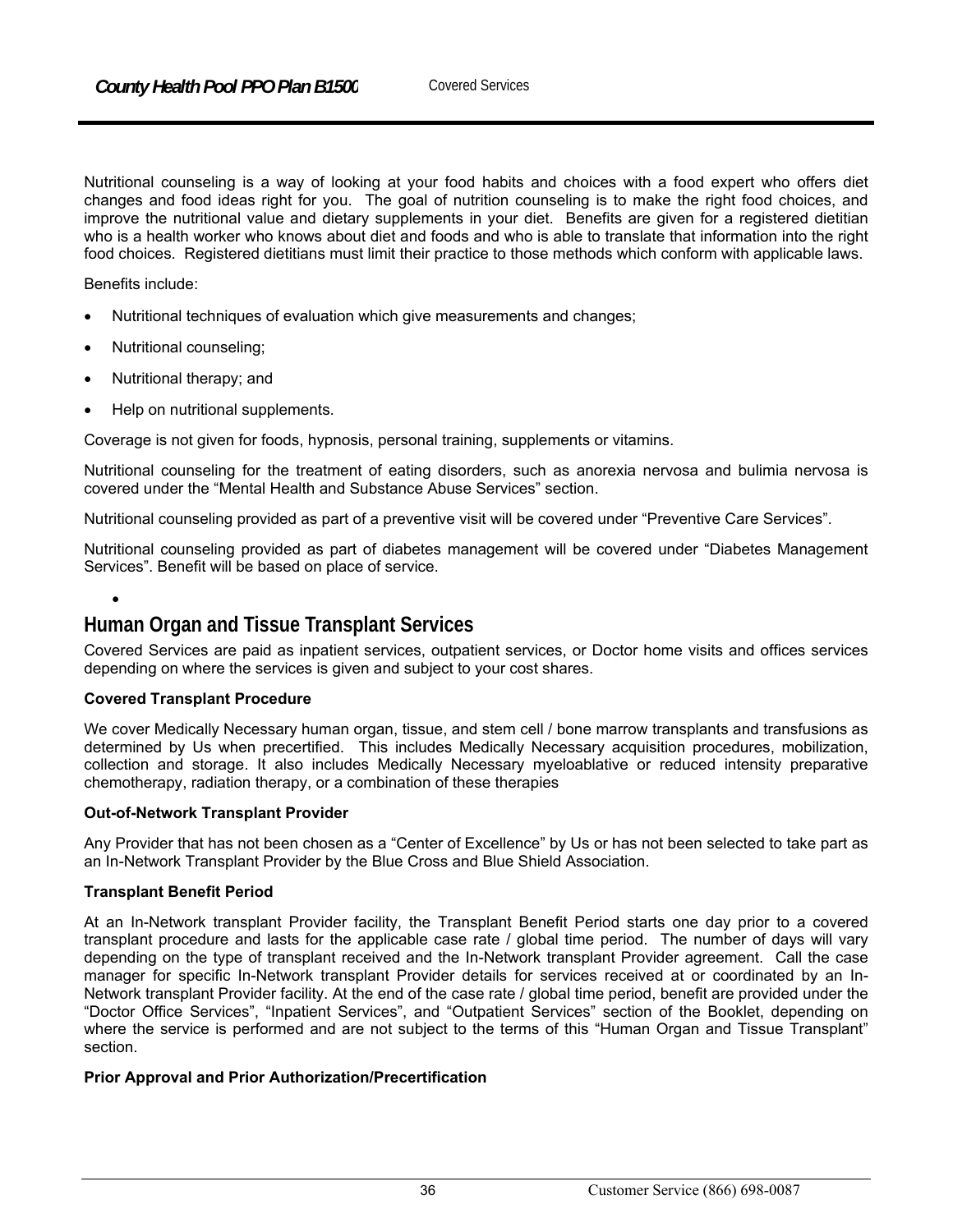**To maximize your benefits, you should call Our transplant department as soon as you think you may need a transplant to talk about your benefit options**. **You must do this before you have an evaluation and/or work-up for a transplant.** We will help you to maximize your benefits by giving coverage information, including details on what is covered and if any clinical coverage guidelines, medical policies, In-Network transplant rules, or exclusions apply. Call the member services phone number on the back of your Health Benefit ID Card and ask for the transplant coordinator. Even if We give a prior approval for the covered transplant procedure, you or your Provider must call Our transplant department for Prior Authorization/Precertification prior to the transplant whether this is performed in an inpatient or outpatient setting.

Prior Authorization/Precertification is required before We will cover benefits for a transplant. Your Doctor must certify, and We must agree, that the transplant is Medically Necessary. Your Doctor should submit a written request for Prior Authorization/Precertification to Us as soon as possible to start this process. Not getting Prior Authorization/Precertification will result in a denial of benefits.

Please note that there are cases where your Provider asks for approval for Human Leukocyte Antigen (HLA) testing, donor searches and/or a collection and storage of stem cells prior to the final decision as to what transplant procedure will be needed. In these cases, the HLA testing and donor search charges will be covered as routine diagnostic testing. The collection and storage request will be reviewed for Medical Necessity and may be approved. However, such an approval for HLA testing, donor search and/or collection and storage is not an approval for the later transplant. A separate Medical Necessity decision will be needed for the transplant.

Benefits are provided for services directly related to the following transplants:

- Heart.
- Lung (single or double).
- Heart-Lung.
- Kidney.
- Kidney-Pancreas.
- Pancreas.
- Liver.
- Bone marrow transplantation performed in accordance with Anthem's medical policy.
- Peripheral Stem Cell procedures performed in accordance with Anthem's medical policy.
- Cornea.

An Enrollee is eligible for the covered services contained in this section if the following guidelines are met:

- All human organ and tissue transplants must be performed at a hospital designated and approved by Anthem for each specific covered service provided under this section.
- Anthem and the approved hospital must determine that an Enrollee is a candidate for any of the covered services specified in this section.
- All human organ and tissue transplants must be Pre-authorized based upon the clinical criteria and guidelines established, adopted or endorsed by Anthem or the Blue Cross and Blue Shield Association in the sole discretion of Anthem. Approval for such covered services will be at the sole discretion of Anthem, on behalf of the Plan.
- All hospital admissions that are not a medical Emergency are subject to Pre-certification/Pre-authorization by Anthem, on behalf of the Plan.
- In the event that the services must be performed based on a medical Emergency, Anthem must be notified within 1-business day after admission.

Enrollees who are now eligible for, or who are anticipating receiving eligibility for Medicare benefits are solely responsible for contacting Medicare to determine if the transplant will be eligible for Medicare benefits.

The following are covered services as long as they are Pre-authorized:

#### *Hospital covered services*

- Room and board for a semi-private room. If a private room is used, this benefit program will only provide benefits for covered services up to the cost of the semi-private room rate unless the Plan determines that a private room is Medically Necessary.
- Services and supplies furnished by the hospital.
- Prescribed drugs used in the hospital.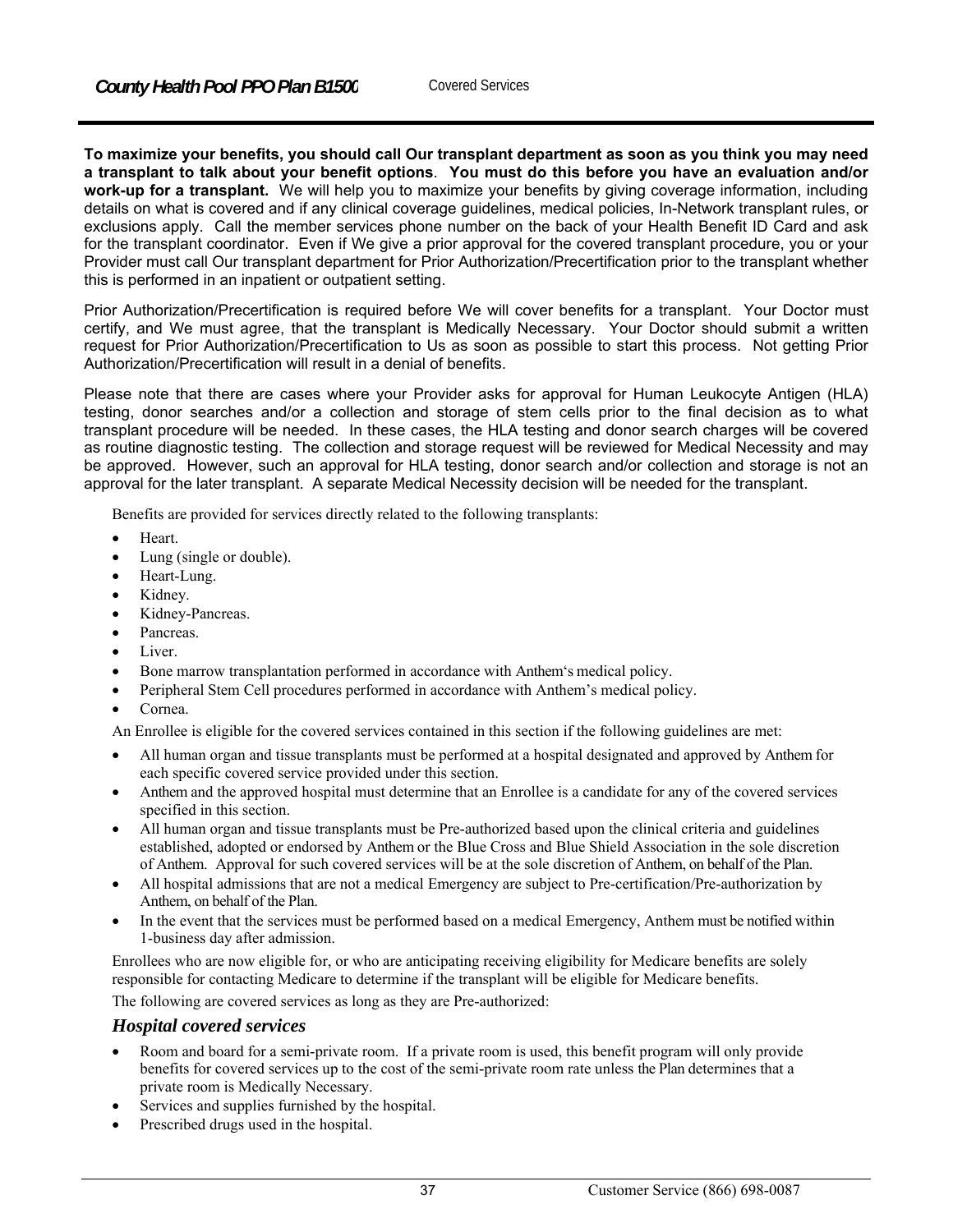- Whole blood, administration of blood, and blood processing.
- Medical and surgical dressings and supplies.
- Care provided in a special care unit, which includes all facilities, equipment, and supportive services necessary to provide an intensive level of care for critically ill patients.
- Use of operating and treatment rooms.
- Diagnostic services, which includes a physician's order for evaluation.
- Rehabilitative and restorative physical therapy services.

#### *Surgical covered services*

- Surgical covered services in connection with covered human organ and tissue transplants with Precertification/Pre-authorization from Anthem (separate payment will not be made for pre-operative and postoperative services, or for more than one surgical procedure performed at one operative session).
- Services of a surgical assistant in the performance of such surgery as allowed by Anthem's medical policy.
- Administration of anesthesia ordered by the physician and rendered by a physician or other Provider other than the surgeon or assistant at surgery.

#### *Medical covered services*

- Inpatient and/or outpatient professional services.
- Intensive medical care rendered to an Enrollee whose condition requires a physician's constant attendance and treatment for a prolonged period of time.
- Medical care rendered concurrently with surgery during the hospital stay by a physician other than the operating surgeon for treatment of a medical condition separate from the condition for which the surgery was performed.
- Medical care by two or more physicians rendered concurrently during the hospital stay when the nature or severity of the Enrollee's condition requires the skills of separate physicians.
- Consultation services rendered by another physician at the request of the attending physician, other than staff consultations which are required by hospital rules and regulations.
- Home, office and other outpatient medical care visits for examination and treatment of the Enrollee.

#### *Other services*

- Transportation costs incurred for travel to and from the site of surgery for covered services. Transportation will be for the Enrollee (the transplant recipient) and one other individual accompanying the Enrollee, or, if the transplant recipient is a minor child, transportation costs for two other individuals accompanying the Enrollee.
- Benefits for transportation and lodging for the transplant recipient and companion(s) limited to a maximum of \$10,000 per Transplant Benefit Period, not to exceed \$100 total per day for reasonable and necessary lodging. The Enrollee is responsible for monitoring the accumulation of expenses and for submitting supporting documentation of travel expenses. No benefits will be paid until after the transplant services are received. Benefits are not available for travel costs associated with a pre-transplant evaluation if the travel occurs more than one day prior to the actual transplant.
- Transportation of donor organ or tissue.
- Evaluation and surgical removal of the donor organ or tissue and related supplies.

Covered Services related to the donor and/or donated organ or tissue, such as hospital, surgical, medical, storage and transportation costs are subject to a maximum of \$25,000 per Transplant Benefit Period.

No benefits will be provided for procurement of a donor organ or organ tissue which is not used in a covered transplant procedure, unless the transplant is cancelled due to the Enrollee's medical condition or death and the organ cannot be transplanted to another person. No benefits will be provided for procurement of a donor organ or organ tissue which has been sold rather than donated.

Only those organ and tissue transplants and directly related procedures specified in this section are covered services under this Plan Document and Summary Plan Description. Benefits will only be provided for covered services and supplies furnished to the transplant recipient during the period beginning five days before the covered transplant procedure and ending 365 days after the covered transplant procedure is performed.

#### **Human Organ and Tissue Transplant Exclusions** *—* The following services, supplies or care are not covered:

 Benefits for services performed at any hospital which is not designated or approved by Anthem, to provide human organ and tissue transplant services for the organ or tissue being transplanted.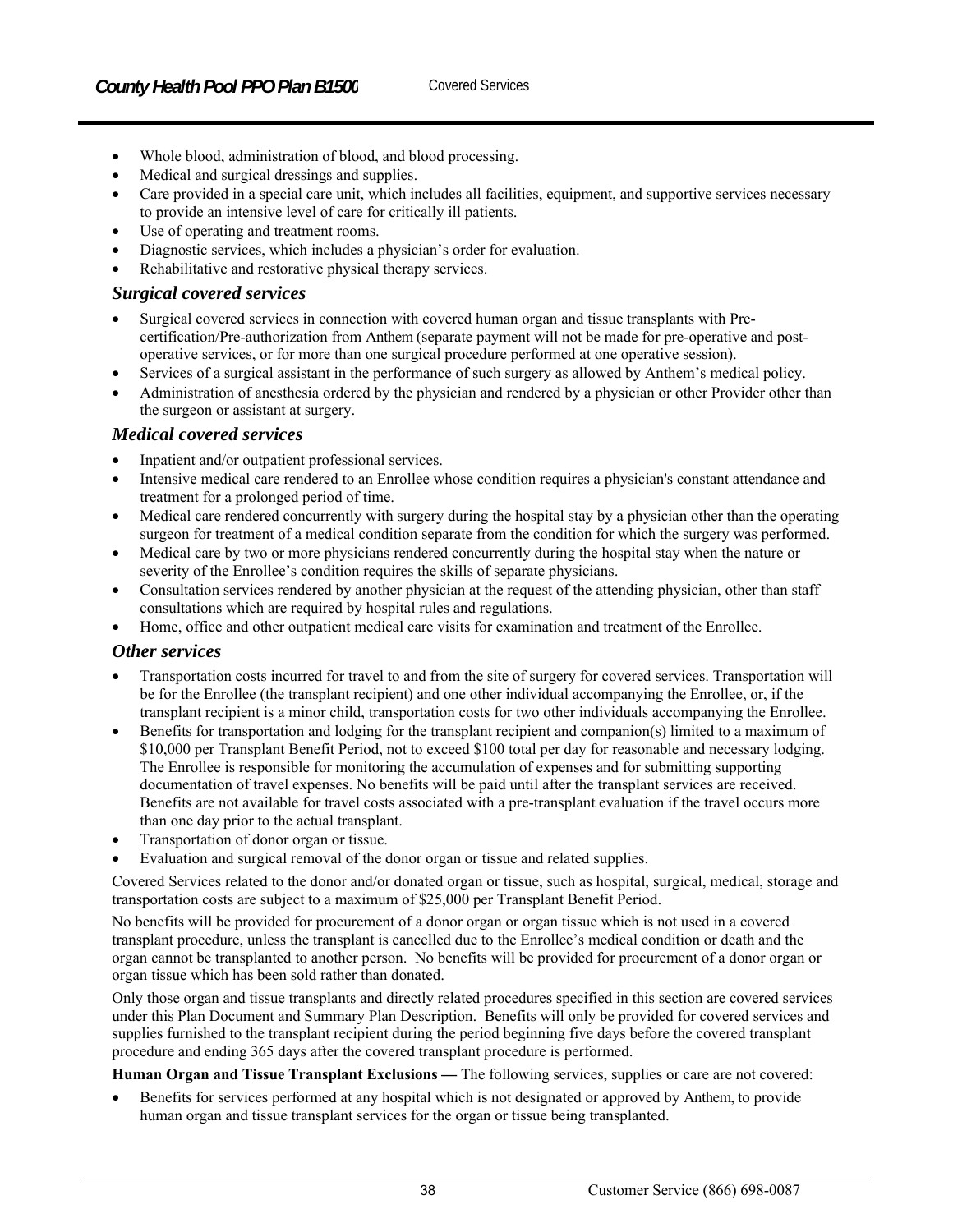- Benefits for services if the Enrollee is not a suitable candidate as determined by the hospital designated and approved by Anthem to provide such services.
- Benefits for services for donor searches or tissue matching, or personal living expenses related to donor searches or tissue matching, for the recipient or donor, or their respective family or friends
- Any experimental or investigational transplant, treatment, procedure, facility, equipment, drug, device, service, or supply. Any service or supply associated with or provided in follow-up to any of the above.
- Any transplant, treatment, procedure, facility, equipment, drug, device, service, or supply that requires Federal or other governmental agency approval and such approval is not granted at the time services are provided. Any service or supply associated with or provided in follow-up to any of the above.
- Transplants of organs other than those listed above, including non-human organs.
- Services and supplies related to artificial and/or mechanical hearts or ventricular and/or atrial assist devices related to a heart condition that are in any way related to the artificial and/or mechanical heart or ventricular/atrial assist devices or the failure of those devices as long as any of the above devices remain in place. This exclusion includes services for implantation, removal and complications. This exclusion does not apply to left ventricular assist devices when used as a bridge to a heart transplant.
- Non-covered transportation and lodging costs related but not limited to alcohol, meals, child care, mileage, phone calls, laundry.

# **Medical Supplies and Equipment**

This section describes covered services and exclusions for medical supplies, durable medical equipment, oxygen and equipment for its administration, orthopedic and prosthetic devices. Information on diabetic management supplies that are covered by the Plan can be found under the heading *Diabetes Management*. Supplies are subject to Precertification/Pre-authorization guidelines. See *Managed Care Features* heading in ABOUT YOUR HEALTH COVERAGE in this document for information on Pre-certification/Pre-authorization guidelines.

The supplies, equipment and appliances described in this section are a covered benefit only if supplied by a Participating Provider and meet the criteria in Anthem's medical policy.

## *Medical Supplies*

Disposable items which are required for the treatment of an illness or injury on an inpatient or outpatient basis received from a Participating Provider are covered. Benefits are provided for syringes, needles, surgical dressings, splints and other similar items that treat a medical condition.

#### *Durable Medical Equipment*

Durable medical equipment including such things as crutches, wheelchairs, breathing equipment and hospital beds, are covered if Medically Necessary and prescribed by a physician. Durable medical equipment generally can withstand repeated use and must serve a medical purpose. The durable medical equipment will be rented or purchased at the Plan's option. Rental costs must not be more than the purchase price and will be applied to the purchase price. Repair of medical equipment, maintenance, and adjustment because of normal usage is covered if the equipment has been purchased by the Plan or would have been approved by the Plan. Other situations will be reviewed on a case by case basis. During repair or maintenance of durable medical equipment, the Plan will provide benefits for replacement rental equipment. Durable medical equipment upgrades are covered only if Medically Necessary. Durable medical equipment used as part of an inpatient admission is covered as part of the inpatient hospital admission.

## *Oxygen and Equipment*

Benefits are provided for oxygen and the rental and/or purchase, at the Plan's option, of the equipment needed to administer oxygen (one stationary and one portable unit per Enrollee). Upgrades to the level of equipment provided are covered only if Medically Necessary.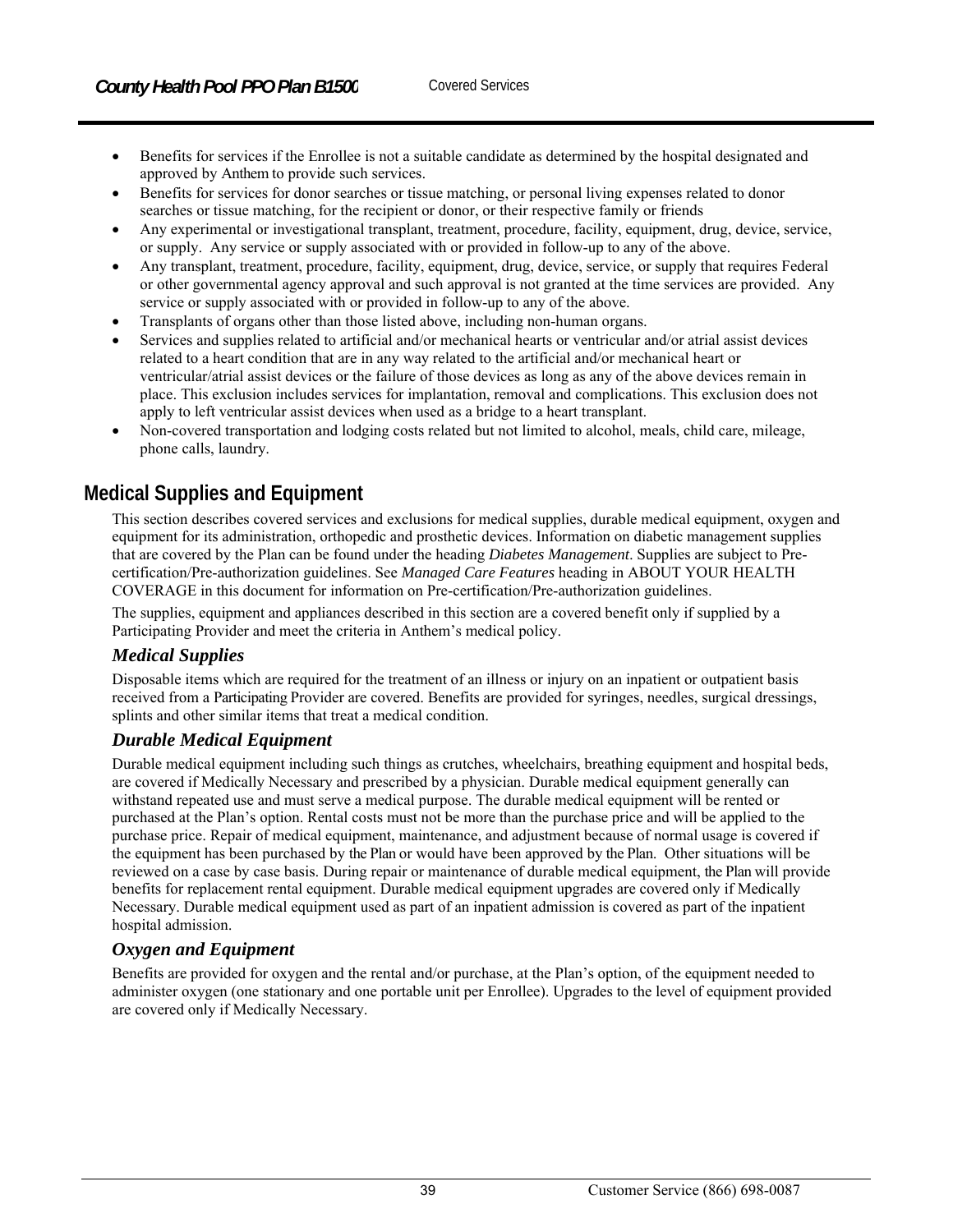# *Orthopedic Appliances*

An orthopedic appliance is a rigid or semi-rigid supportive device that helps to increase the use of a malfunctioning body part or extremity, which limits or stops motion of a weak or poorly functioning body part. An example of an orthopedic appliance is a knee brace. Benefits are provided for the purchase, fitting, needed adjustments and repairs of orthopedic appliances. Covered benefits are limited to the most appropriate model that adequately meets the medical needs of the Enrollee, and upgrades to orthopedic appliances are covered only when Medically Necessary.

## *Prosthetic Devices*

A prosthetic device replaces all or part of a missing body part or extremity (leg or arm) to increase the Enrollee's ability to function. Benefits are provided for purchase, fitting, needed adjustment, repairs, and replacements of prosthetic devices. Upgrades of prosthetic devices are covered only when Medically Necessary.

#### *Other Appliances*

Benefits for other appliances include:

- Either one set of standard prescription eyeglasses or one set of contact lenses (whichever is appropriate for the medical condition) when necessary to replace human lenses absent at birth or lost through intraocular surgery, ocular injury or for the treatment of keratoconus or aphakia. Replacements are only covered if a physician recommends a change in prescription.
- Breast prostheses and prosthetic bras following a mastectomy.

**Medical Supplies and Equipment Exclusions** *—* The following services, supplies or care are not covered:

- Supplies, equipment or appliances, which include comfort, luxury, or convenience items (e.g. wheelchair sidecars, fashion eyeglass frames, or cryocuff unit). Equipment or appliances that the Enrollee requests that include more features than needed for the medical condition are considered luxury, deluxe and convenience items (e.g., motorized equipment, such as electric wheelchairs or electric scooters, when manually operated equipment can be used).
- Any items available without a prescription such as over the counter items and items usually stocked in the home for general use, including but not limited to bandages, gauze, tape, cotton swabs, dressing, thermometers, heating pads, and petroleum jelly.
- Air conditioners, purifiers, humidifiers, dehumidifiers, special lighting or other environmental modifiers, surgical supports and corsets or other articles of clothing, whirlpools, hot tubs, saunas, and biofeedback equipment.
- Self-help devices that are not medical in nature, regardless of the relief or safety they may provide for a medical condition. These include, but are not limited to, bath accessories, home modifications to accommodate wheelchairs, wheel chair convenience items, wheel chair lifts, or vehicle modifications.
- Dental prosthesis, hair/cranial prosthesis, penile prosthesis or other prosthesis for cosmetic purpose.
- Orthotics (except for Enrollees with diabetes), whether functional or otherwise, regardless of the relief they provide.
- Home exercise and therapy equipment.
- Hearing aids and related services and supplies.
- Consumer beds or water beds.
- Repair or replacement needed due to misuse or abuse of any covered medical supply or equipment that is identified in this section.
- Orthopedic shoes not attached to a brace (except for Enrollees with diabetes).

# **Hearing Aid Services**

This section describes covered services for hearing aids for dependent children up to their eighteenth (18th) birthday when provided by or purchased as a result of a written recommendation from an otolaryngologist or a state-certified audiologist:

- Audiological evaluations to measure the extent of hearing loss and determine the most appropriate make and model of hearing aid. These evaluations will be provided as part of the *Physician Office Services* section.
- Hearing aids (monaural or binaural) including ear mold(s), the hearing aid instrument, batteries, cords and other ancillary equipment. Initial and replacement hearing aids will be supplied every 5 years, or when alterations to the existing hearing aid cannot adequately meet the dependent child's needs.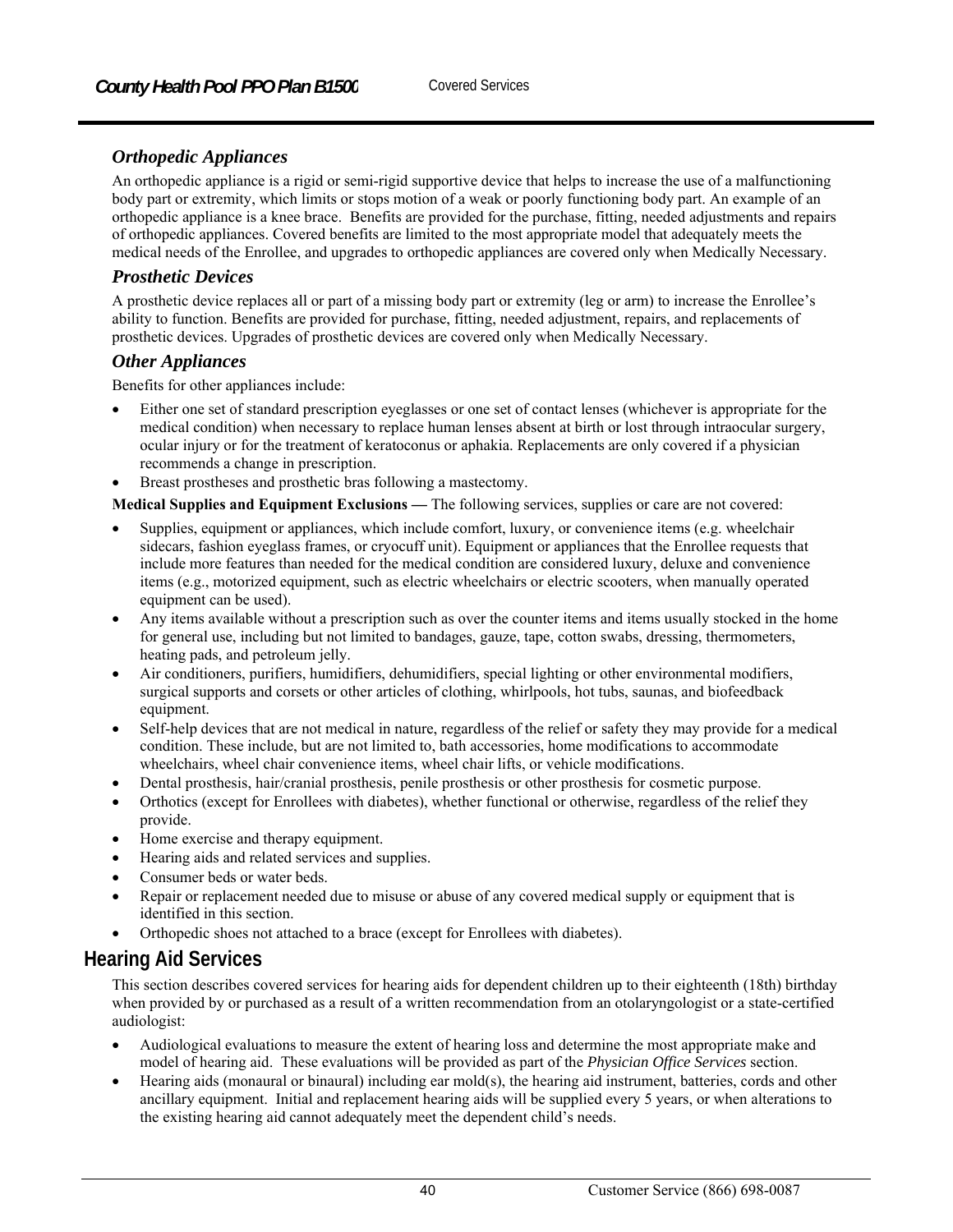Visits for fitting, counseling, adjustments and repairs for a one year period after receiving the covered hearing aid.

# **Dental Related Services**

This section describes covered services and exclusions for accident related dental services, anesthesia for children, inpatient services for dental related services, and cleft palate and cleft lip conditions. Dental services are not covered under this Plan Document and Summary Plan Description except under the specific circumstances described below. **This Plan Document and Summary Plan Description provides benefits for medical conditions and should not be considered as the Enrollee's Dental Plan Document and Summary Plan Description**. All dental services and supplies covered under this heading are subject to Pre-certification/Pre-authorization guidelines. See *Managed Care Features* in ABOUT YOUR HEALTH COVERAGE in this document for information on Pre-certification/Preauthorization guidelines.

# *Accident-Related Dental Services*

Benefits are provided for accident-related dental expenses when the Enrollee meets all of the following criteria:

- Dental services, supplies and appliances are needed because of an accident in which the Enrollee sustained other significant bodily injuries outside the mouth or oral cavity.
- Treatment must be for injuries to your sound natural teeth.
- Treatment must be necessary to restore your teeth to the condition they were in immediately before the accident.
- An injury that results from chewing or biting is not considered an accident, unless the chewing or biting results from a medical or mental condition
- The first dental services must be performed within 90 days after your accident.
- Related services must be performed within one year after your accident. Services after one year are not covered even if benefits are still in effect.

Benefits for restorations are limited to those services, supplies, and appliances the Plan determines to be appropriate in restoring the mouth, teeth, or jaws to the condition they were in immediately before the accident.

## *Dental Anesthesia*

Benefits are provided for general anesthesia when medically appropriate and Pre-authorized.

## *Inpatient Admission for Dental Care*

Benefits are provided for inpatient facility services including room and board, but not including charges for the dental services, **only** if the Enrollee has a non-dental-related physical condition, such as bleeding disorders or heart condition that makes the hospitalization Medically Necessary, and the inpatient admission is Pre-authorized.

## *Cleft Palate and Cleft Lip Conditions*

Benefits are allowed for inpatient care and medical services, including orofacial surgery, surgical management and follow-up care by plastic surgeons and oral surgeons, orthodontics, prosthetic treatment such as obturators, speech appliances, prosthodontic and surgical reconstruction for the treatment of cleft palate and/or cleft lip.

# *Dental Surgery*

Medical benefits may be provided from an outpatient facility, physician, dentist or oral surgeon services, (not including charges for the dental services) for one of the following reasons:

- Excision of exostosis of the jaw (removal of bony growth).
- Surgical correction of accidental injuries to the jaws, cheek, lips, tongue, floor of the mouth, and soft palate (provided the procedure is not done in preparation for dentures or dental prosthesis).
- Treatment of fractures of the facial bones.
- Incision and drainage of cellulitis (infection of the soft tissue).
- Incision of accessory sinuses, salivary glands, or ducts.
- Surgical services related to temporomandibular joint syndrome.
- Surgical removal of impacted wisdom teeth.
- Excision of tumors or cysts from the mouth.

Benefit allowances for surgery include payment for visits to the physician or dentist prior to the surgery, administration of local anesthesia for surgery, and follow-up medical care.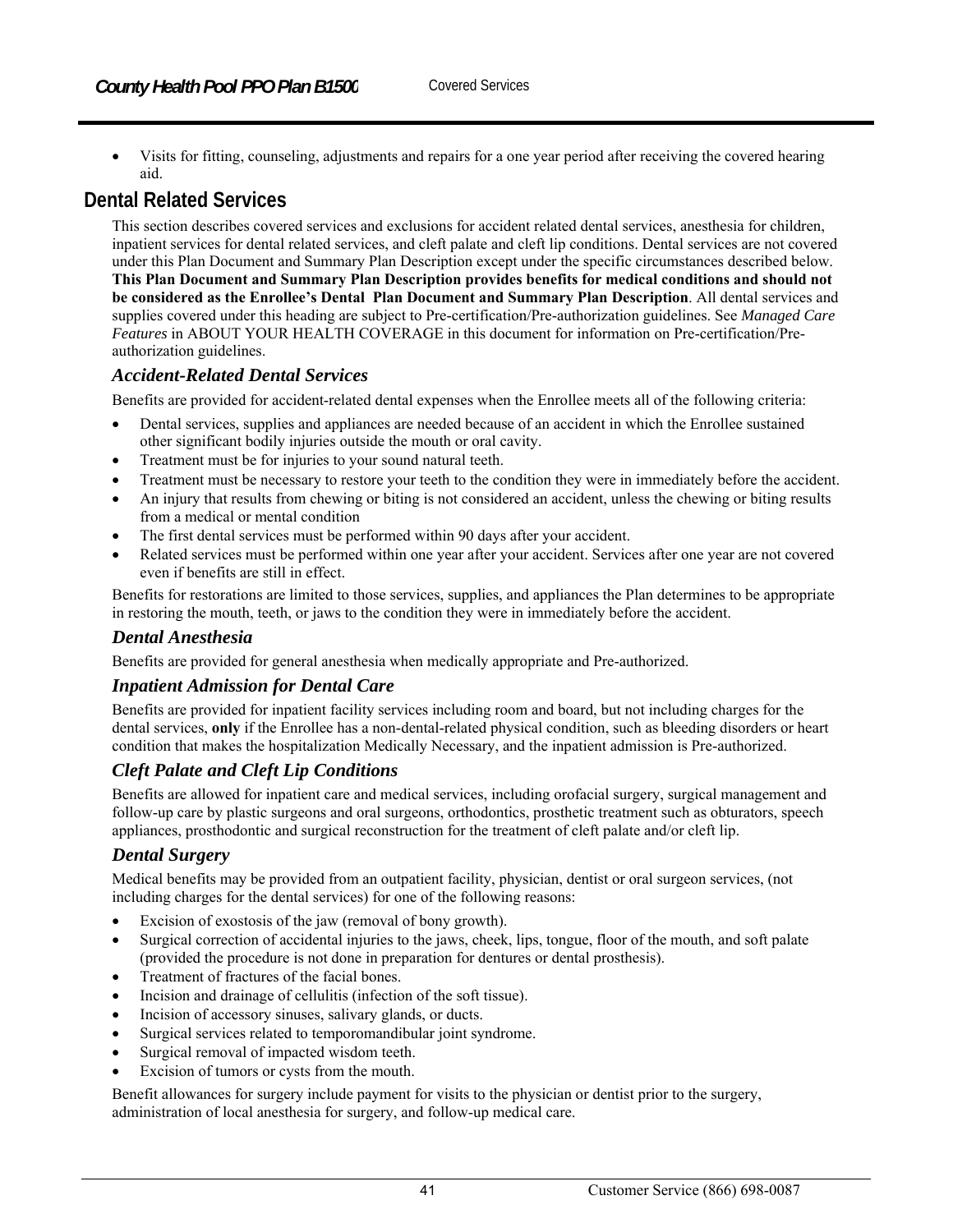**Dental Services Exclusions —** The following services, supplies or care are not covered:

- Restoring the mouth, teeth, or jaws because of injuries resulting from biting, chewing, or an accident or injury principally damaging the teeth.
- Restorations, supplies, or appliances. Examples of such non-covered items include but are not limited to: cosmetic restorations, cosmetic replacement of serviceable restorations, and materials (such as precious metal) that are not Medically Necessary to stabilize damaged teeth.
- Inpatient or outpatient services required due to the age of the Enrollee, medical condition and/or nature of the dental services except as described above.
- Artificially implanted devices and bone graft for denture wear.
- Medical services related to temporomandibular joint therapy is not covered regardless of medical necessity.
- Administration of anesthesia for dental services, operating and recovery room charges, and surgeon services except as allowed above.

# **Food and Nutrition**

This section describes covered services and exclusions for nutrition therapy. Benefits for enteral therapy and Total Parenteral Nutrition (TPN) include a combination of nursing, durable medical equipment and pharmaceutical services. . An in-network licensed therapist or home health agency must provide the nutrition services. All services must be Pre-authorized, see *Managed Care Features* in ABOUT YOUR HEALTH COVERAGE in this document for information on Pre-certification/Pre-authorization guidelines.

#### *Enteral Therapy and Parenteral Nutrition*

Enteral nutrition is the delivery of nutrients by a tube into the gastrointestinal tract.

TPN is the delivery of nutrients through an intravenous line directly into the bloodstream.

Nursing visits to assist with enteral nutrition are covered when medically necessary and not considered custodial care under the home health benefits. These services are frequently provided through a home health agency. More information can be found under the heading HOME HEALTH CARE/HOME IV THERAPY and HOSPICE CARE.

Benefits are provided for medical foods for home use for metabolic disorders. These medical foods can be taken either orally or enterally. A Provider must have prescribed the medical foods that are appropriate for inherited enzymatic disorders involved in the metabolism of amino, organic, and fatty acids. Such disorders include: phenylketonuria (foods are covered up to age 21 for men and age 35 for women), maternal phenylketonuria, maple syrup urine disease, tyrosinemia, homocystinuria, histidinemia, urea cycle disorders, hyperlysinemia, glutaric acidemias, methylmalonic acidemia and propionic acidemia. This benefit does not include medical foods for Enrollees with cystic fibrosis or lactose- or soy- intolerance.

TPN received in the home is a covered benefit for the first 21 days following a hospital discharge when it is determined to be Medically Necessary. Additional days may be allowed up to a maximum of 42 days per Enrollee's Calendar Year when Pre-authorized by Anthem, on behalf of the Plan.

**Food and Nutrition Exclusions —** The following services, supplies or care are not covered:

- Enteral feedings (enteral therapy is covered, see above).
- Tube feeding formula except as provided above.
- Weight-loss programs, exercise equipment, exercise classes, health club memberships, personal trainers, prescription or over-the-counter medications for weight loss, or obesity treatment (except Medically Necessary surgical treatment) even if the extra weight or obesity aggravates another condition.
- Food, meals, formulas, and supplements other than those listed above even if the food, meal, formula or supplement is the sole source of nutrition, other than as provided above.
- Breast feeding education and baby formulas.
- Feeding clinics.

We cover inpatient services, outpatient services and Doctor office services for the care of Mental Health and Substance Abuse. These services include diagnosis, crisis intervention and short-term care of mental health conditions and for rehab of substance dependency.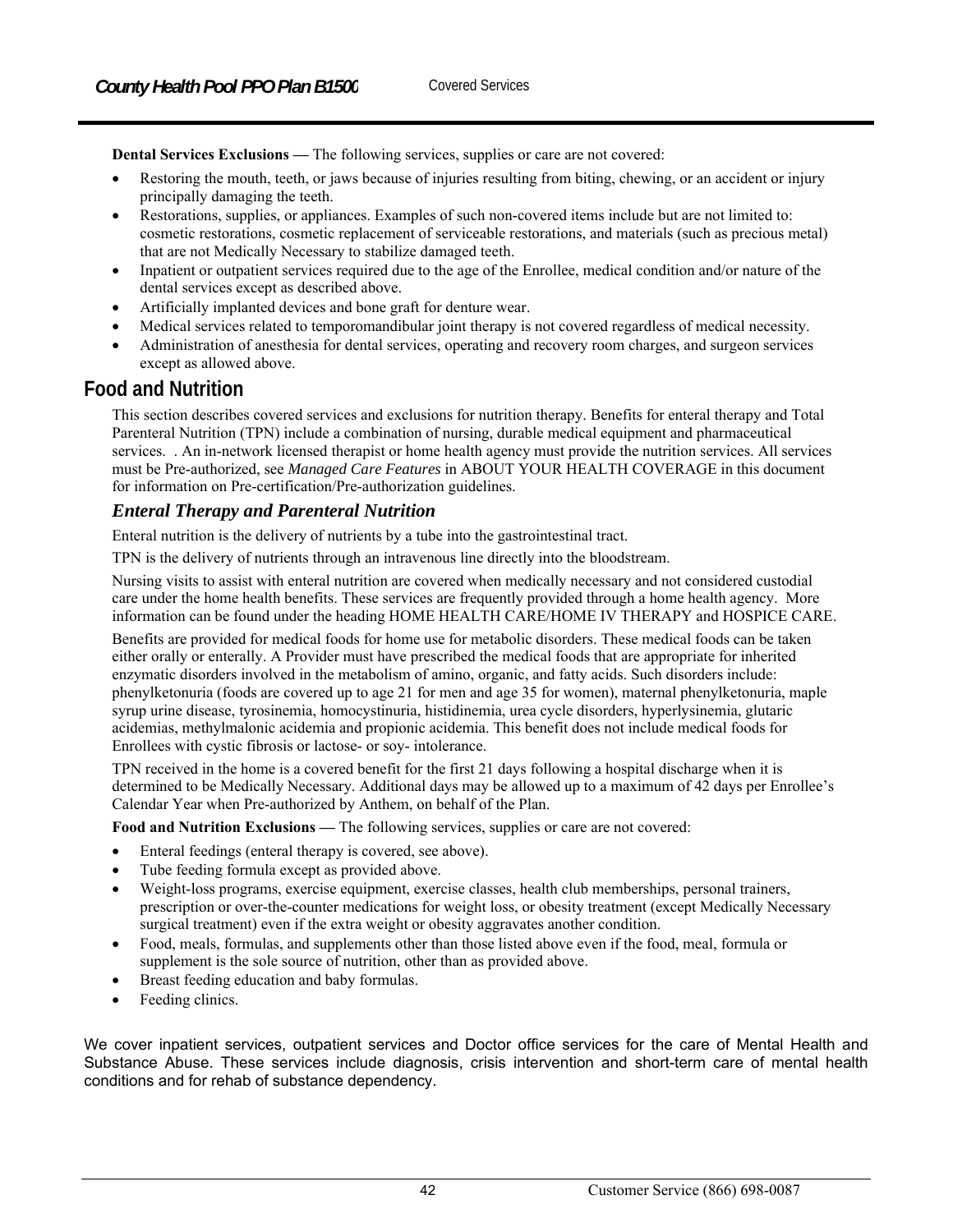Coverage for mental health care is for a condition that is listed in the current edition of the Diagnostic and Statistical Manual of Mental Disorders (DSM) as a mental health or substance abuse condition. It does not include Autism Spectrum Disorder, which under applicable law is considered a medical condition. Attention Deficit Disorder (ADD) and Attention Deficit Hyperactivity Disorder (ADHD) care is covered under this section if the services are given by a mental health Provider.

Substance Dependency benefits are for acute medical detox and for rehab. This care is covered when given by a covered Provider. Substance Dependency is what happens when you use alcohol or other drugs in a way that harms your health or destroys your ability to control your actions. The main reason for medical detox is to get rid of the toxins in your body, and check your heart rate, blood pressure and other vital signs. Medical detox helps with your withdrawal signs and it gives you medicines as needed. Rehab includes the services and treatment listed below, to help you stop abusing alcohol or drugs.

We also cover medicine management for Mental Health and Substance Abuse when given by your medical Doctor, psychiatrist or prescriptive nurse. If the medicine management is given by your medical Doctor, benefits are paid under your medical benefit. If medicine management is given by a psychiatrist or prescriptive nurse, benefits are paid under your mental health benefit. For coverage of Prescription Drugs, see this "Benefits Coverage (What Is Covered)" section.

**Inpatient Services.** Inpatient care to treat Mental Health and Substance Abuse includes:

- Individual psychotherapy;
- Group psychotherapy;
- Psychological testing;
- Family counseling with family Members to help in your diagnosis and care; and
- Convulsive therapy including electroshock treatment and convulsive drug therapy.

**Outpatient Services**. The same services listed above for inpatient are covered on an outpatient basis. What are not covered are room, board and general nursing services. Outpatient services include intensive outpatient treatment.

**Partial Hospitalization Services**. The same services covered for outpatient services for Mental Health and Substance Abuse are covered when you are in the Hospital for only part of the day. Partial hospitalization treatment is covered only when you receive Medically Necessary care through a day treatment program as decided by the facility.

**Prior Authorization/Precertification**. Your Doctor should call Our behavioral health administrator to find out Medical Necessity needs, correct treatment level and proper setting. Non-Emergency inpatient services need Prior Authorization/Precertification. See the "How to Access Your Services and Obtain Approval of Benefits" section under "Getting Approval for Benefits" for information.

We cover Prescription Drugs when they are administered to you as part of a Doctor's visit, home care visit, or at an outpatient facility. This includes drugs for infusion therapy, chemotherapy, specialty drugs, blood products, injectables, and any drug that must be administered by a Provider. This section applies when your Provider orders the drug and administers it to you. Benefits for drugs that you can inject or get at a Pharmacy (i.e., selfadministered drugs) are not covered under this section. Benefits for those drugs are described in the Retail Pharmacy/Home Delivery Pharmacy Prescription Drugs or Specialty Pharmacy Drugs sections.

**Note:** When Prescription Drugs are covered under this benefit, they will not also be provided under the Retail Pharmacy/Home Delivery Pharmacy Prescription Drugs or Specialty Pharmacy Drugs benefits. Also, if Prescription Drugs are covered under the Retail Pharmacy/Home Delivery Pharmacy Prescription Drugs or Specialty Pharmacy Drugs benefits, they will not be covered under this benefit.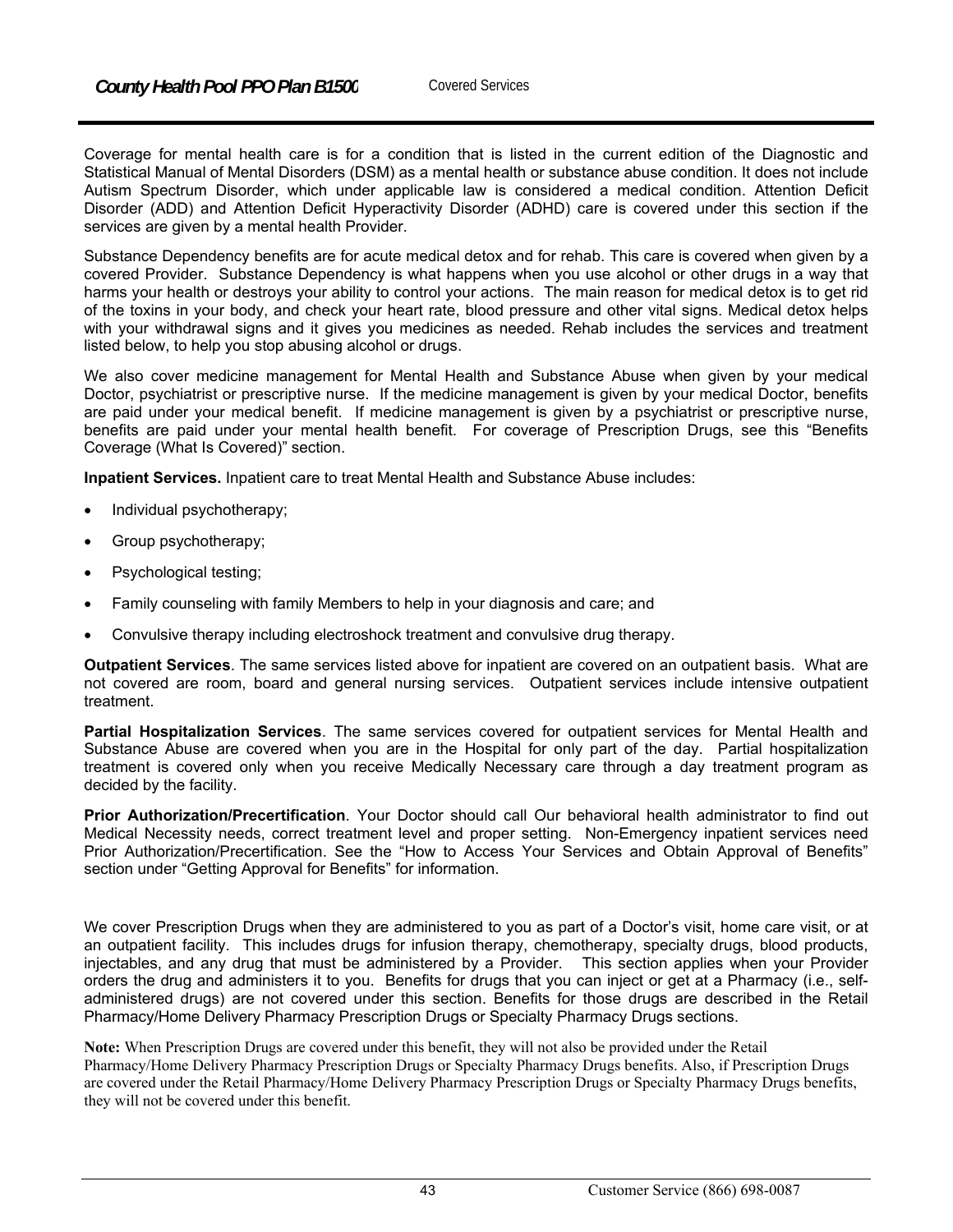#### **Important Details About Prescription Drug Coverage**

Your plan includes certain features to determine when Prescription Drugs should be covered, which are described below. As part of these features, your prescribing Doctor may be asked for more details before We can decide if the drug is Medically Necessary. We may also set quantity and/or age limits for specific Prescription Drugs or use recommendations made as part of Our Medical Policy and Technology Assessment Committee and/ or Pharmacy and Therapeutics (P&T) Process.

#### **Prior Authorization/Precertification**

Prior Authorization/Precertification may be needed for certain Prescription Drugs to make sure proper use and guidelines for Prescription Drug coverage are followed. We will contact your Provider to get the details We need to decide if Prior Authorization/Precertification should be given. We will give the results of Our decision to both you and your Provider. See the "How to Access Your Services and Obtain Approval of Benefits (Applicable to managed care plans)" section for more information on your Plan's rules.

If Prior Authorization/Precertification is denied you have the right to file a Grievance as outlined in the "Appeals and Complaints" section of this Booklet.

For a list of drugs that need Prior Authorization/Precertification, please call the phone number on your Health Benefit ID Card. The list will be reviewed and updated from time to time. Including a drug or related item on the list does not guarantee coverage under this Booklet. Your Provider may check with Us to verify drug coverage, to find out whether any quantity (amount) and/or age limits apply, and to find out which brand or generic drugs covered under this Booklet.

#### **Step Therapy**

Step therapy is a process in which you may need to use one type of drug before We will cover another. We check certain Prescription Drugs to make sure proper prescribing guidelines are followed. These guidelines help you get high quality yet cost effective Prescription Drugs. If a Doctor decides that a certain drug is needed, the Prior Authorization/Precertification process will apply.

#### **Therapeutic Substitution**

Therapeutic substitution is an optional program that tells you and your Doctor about alternatives to certain prescribed drugs. We may contact you and your prescribing Doctor to make you aware of these choices. Only you and your Doctor can determine if the therapeutic substitute is right for you. We have a therapeutic drug substitutes list, which We review and update from time to time. For questions or issues about therapeutic drug substitutes, please call the phone number on your Health Benefit ID card.

# **Prescription Drugs**

This section describes covered services and exclusions for outpatient pharmacy prescription drugs and medications. Anthem allows inpatient pharmacy benefits for prescription drugs when billed by a hospital or other facility for a covered inpatient stay. Refer to the INPATIENT FACILITY SERVICES heading in this section for information on inpatient care. For special foods and formulas for metabolic and nutritional needs refer to the FOOD AND NUTRITION heading for information. Home intravenous (I.V.) therapy is also a benefit as stated under the heading HOME HEALTH CARE/HOME IV THERAPY.

The outpatient pharmacy benefits available under this certificate are managed by Pharmacy Benefits Manager (PBM). The PBM is the entity with which Anthem has contracted to administer its prescription drug benefits. The PBM offers a nationwide network of Retail Pharmacies, a Mail-Service Pharmacy, and clinical services.

The PBM in consultation with Anthem also promotes and enforces the appropriate use of medications by reviewing for improper dosage, potential drug–drug interactions or drug-pregnancy interactions.

The member may review the current formulary on Anthem's website at www.anthem.com, under prescription benefits. The member may also request a copy of the formulary by calling our Member service department at the number listed on the bottom of this page. The formulary is subject to periodic review and amendment. Inclusion of a drug or related item on the formulary is not a guarantee of coverage.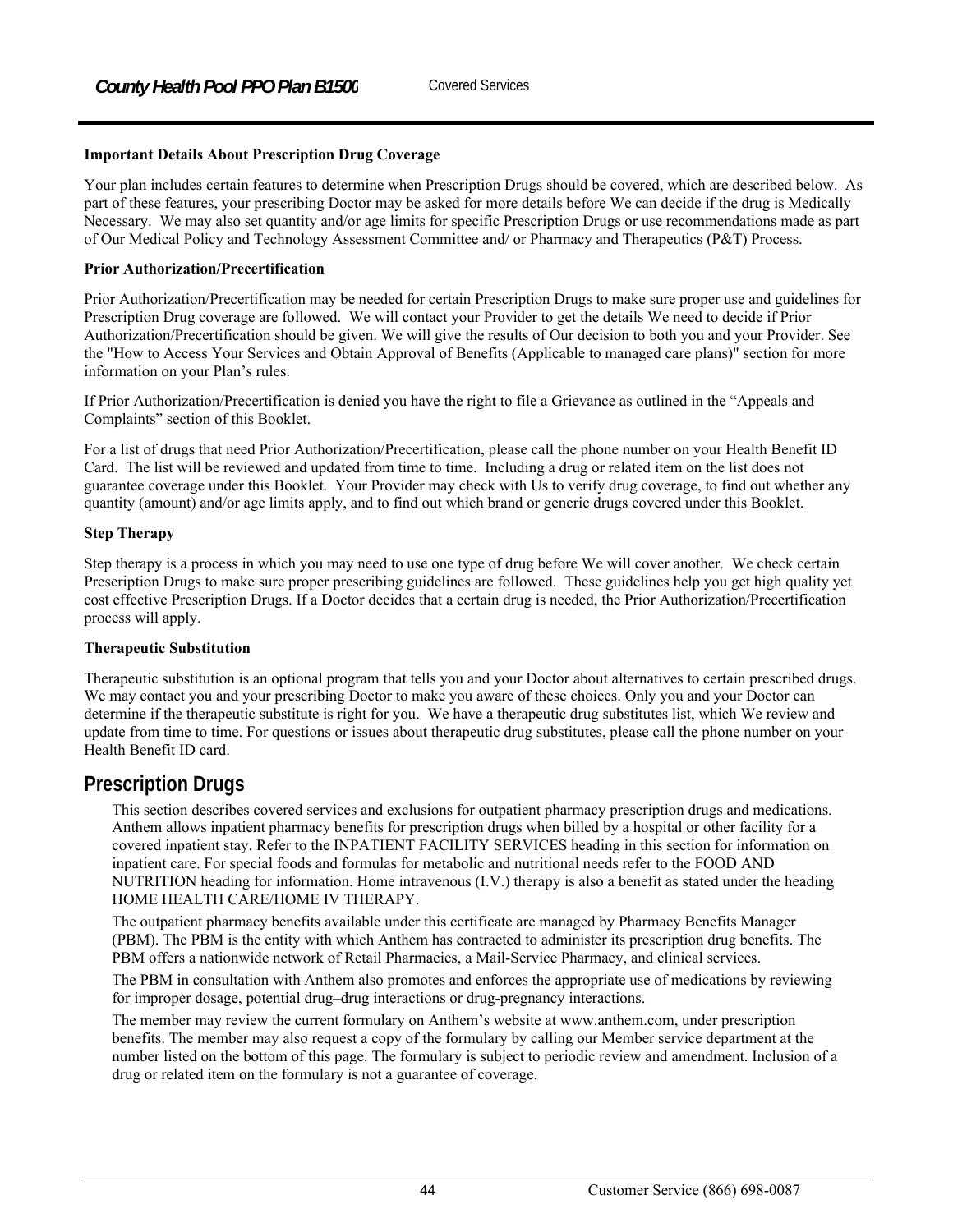For certain prescription drugs, the prescribing physician may be asked to provide additional information before Anthem will determine medical necessity. Anthem may, at its sole discretion, establish quantity limits for specific prescription drugs. Covered services will be limited based on medical necessity, quantity limits established by Anthem, or utilization guidelines. The member's copayment amount depends on whether a formulary or non-formulary drug is obtained and is listed on the *Benefit Summary* at the beginning of the SPD.

Certain prescription drugs (or the prescribed quantity of a particular drug) may require preauthorization. Preauthorization helps promote appropriate utilization and enforcement of guidelines for prescription drug benefit coverage. At the time the member fills a prescription, the network pharmacist is informed of the preauthorization requirement through the pharmacy's computer system, and the pharmacist is instructed to contact the PBM. The PBM uses pre-approved criteria reviewed and adopted by Anthem. The PBM may contact the prescribing physician if additional information is required to determine whether preauthorization should be granted. For a list of current drugs requiring preauthorization, contact an AnthemMember service representative at the number listed on the bottom of the page, or review on Anthem's website at www.anthem.com. If preauthorization is denied, the member may appeal the decision by following the instructions found under in the **CLAIMS, GRIEVANCES AND APPEALS** section*.*

#### Outpatient pharmacy benefits include a therapeutic drug substitution program approved by Anthem and managed by the PBM. This is a voluntary program designed to inform members and physicians about formulary or generic alternatives to non-formulary or formulary brand drugs. The PBM may contact the member and the prescribing physician to make the member aware of the formulary or generic drug substitution options. Therapeutic substitutions may also be initiated at the time the prescription is dispensed. Only the member and the physician together can determine whether the therapeutic substitute is appropriate for the member.

Outpatient pharmacy benefits received from a network pharmacy are limited to:

- Prescription Drugs, including self-administered drugs. These are Prescription Drugs that do not need administration or monitoring by a Provider in an office or Facility. Injectables and infused Drugs that need Provider administration and/or supervision are covered under the "Prescription Drugs Administered by a Medical Provider" benefit in this section;
- Injectable insulin and syringes used for administration of insulin;
- Oral contraceptive drugs and contraceptive devices. Certain contraceptives are covered under "Preventive Care Services";
- Certain supplies, equipment and appliances (such as those for diabetes). You may contact Us to determine supplies covered through a pharmacy;
- Immunizations required by the "Preventive Care Services" benefit;
- Prescription Drugs that help you stop smoking or reduce your dependence on tobacco products. These Drugs will be covered under the "Preventive Care Services" section;
- FDA approved smoking cessation products, including over the counter nicotine replacement products, when obtained with a Prescription for a Member age 18 and older. These products will be covered under the "Preventive Care Services" section; and
- Compound drugs are covered when a commercially available dosage form of a Medically Necessary medication is not available, all the ingredients of the compound drug are FDA approved and require a prescription to dispense, and are not essentially the same as an FDA approved product from a drug manufacturer. Non-FDA approved, non-proprietary, multisource ingredients that are vehicles essential for compound administration may be covered.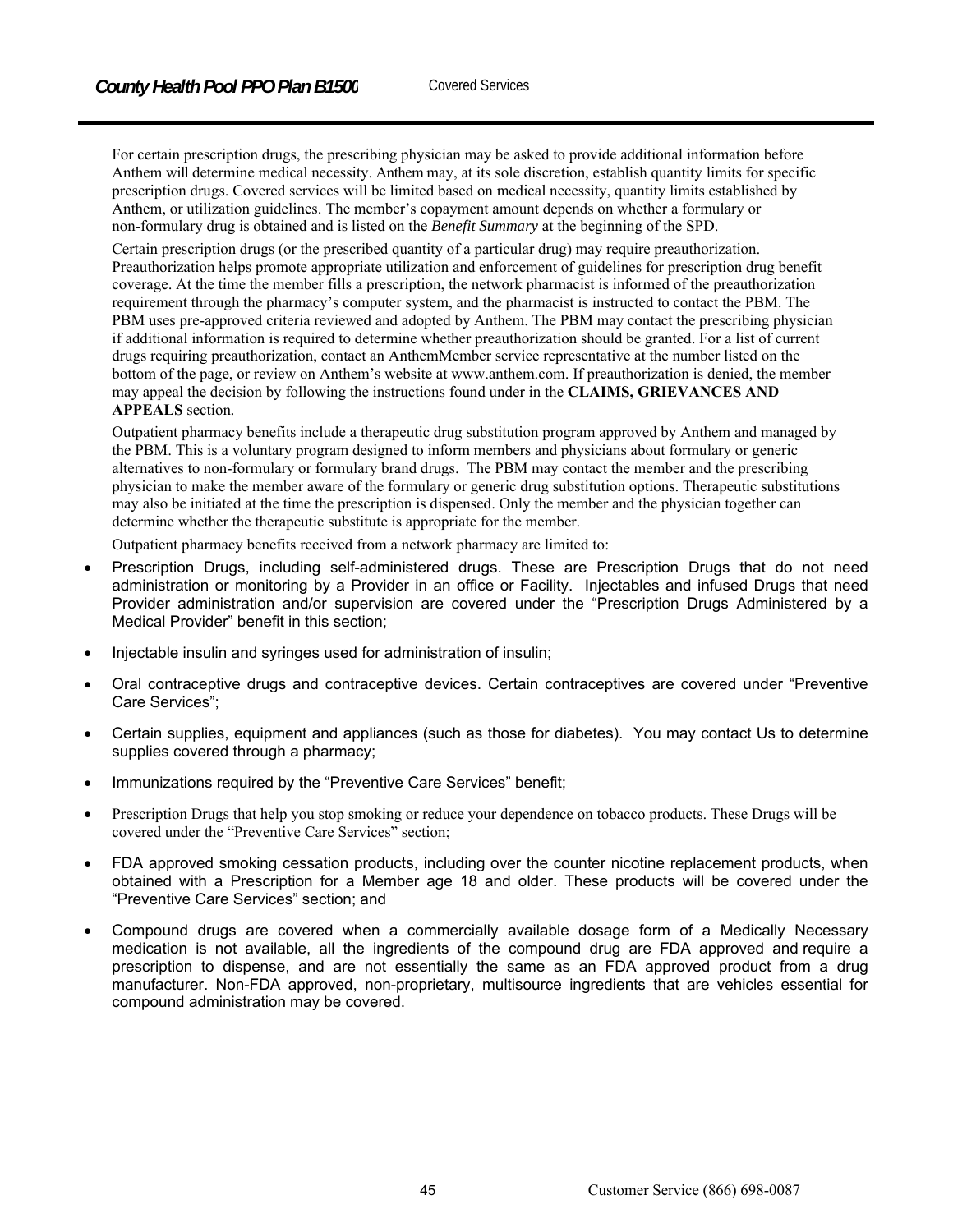Each prescription is subject to a copayment. If the prescription order includes more than one covered drug or supply, a separate copayment is required for each covered drug or supply. The copayment will be the lesser of the member's copayment, , or the Prescription Drug Maximum Allowed Amount. The copayment will not be reduced by any discounts, rebates or other funds received by the PBM from drug manufactures, or similar vendors and/or funds received by Anthem from the PBM. Anthem will make no payment for any covered drug or supply unless Anthem's Prescription Drug Maximum Amount exceeds any applicable copayment for which the member is responsible.

The member is limited a 30-day supply or of a prescription drug. When medically necessary, a one-month vacation override is available if the member is traveling out of the Anthem service area.

The member must obtain covered prescription drugs and supplies from a network pharmacy. All prescription drugs must be legend to be eligible for benefits. The copayment amount is based upon whether the member obtains a generic or brand name prescription drug and whether formulary or non-formulary prescription legend drugs are dispensed. Members have three tiers of copayments for covered prescription drugs as follows:

Tier-1 - means a drug that has the lowest Copayment. This tier has low cost or preferred medications. This tier may include Generic Drugs, Single Source Drugs and Multi-Source Drugs.

Tier-2 - means a drug that has a higher Copayment than those in tier 1. This tier has preferred medications that generally are moderate in cost. This tier may include Generic Drugs, Single Source Drugs and Multi-Source Drugs.

Tier-3 - means a drug that has a higher Copayment than those on tier 2. This tier may contain higher cost, preferred, and non-preferred Drugs that may be Generic, single source, or multi-source Brand Drugs**Tier-1** —

Prescription Drugs will always be dispensed as ordered by your Provider and by applicable state pharmacy regulations. You may request, or your Provider may order, a Brand Name Drug. However, if a Generic Drug is available, you will need to pay the cost difference between the Generic Drug and Brand Name Drug. The difference in cost is in addition to your tier Copayment for the drug. The cost difference between the Generic Drug and Brand Name Drug does not go towards your Out-of-Pocket Annual Maximum. By law, Generic Drugs and Brand Name Drugs must meet the same standards for safety, strength, and effectiveness. Using generics as a rule saves money, yet provides the same quality. For certain higher cost generic drugs, We keep the right, in Our sole discretion, to make an exception and not require you to pay the difference in cost between the Generic and Brand Name Drug.

**Important Note:** If We determine that you may be using Prescription Drugs in a harmful or abusive manner, or with harmful frequency, your selection of In-Network pharmacies may be limited. If this happens, We may require you to select a single In-Network pharmacy that will provide and coordinate all future pharmacy services. Benefits will only be paid if you use the single In-Network pharmacy. We will contact you if We determine that use of a single In-Network pharmacy is needed and give you options as to which In-Network pharmacy you may use. If you do not select one of the In-Network pharmacies We offer within 31 days, We will select a single In-Network pharmacy for you. If you disagree with Our decision, you may ask Us to reconsider it by following the procedure outlined in the "Appeals and Complaints" section of this Booklet.

#### *How to Obtain Outpatient Prescription Drug Benefits*

How the member obtains benefits depends on whether the member uses a retail or mail service pharmacy.

**Network Pharmacy —** The member presents the written prescription order from the physician and the member identification card to the pharmacist at a network pharmacy. The pharmacy will file the claim for the member. The member is charged at the point of purchase for applicable copayment amounts.

If the member does not present the health benefit ID card at a network pharmacy, the member will have to pay the full cost of the prescription. If the member does pay the full charge, the member should ask the pharmacist for an itemized receipt and submit it to Anthem with a written request for reimbursement. The member will be reimbursed based on the charge for the covered drug, less the network pharmacy discount payable after review and approval of the claim, less the applicable tier 1, tier 2 or tier 3 copayment. Prescription drugs dispensed in excess of a 31-day supply or 100 units of medication are not reimbursable.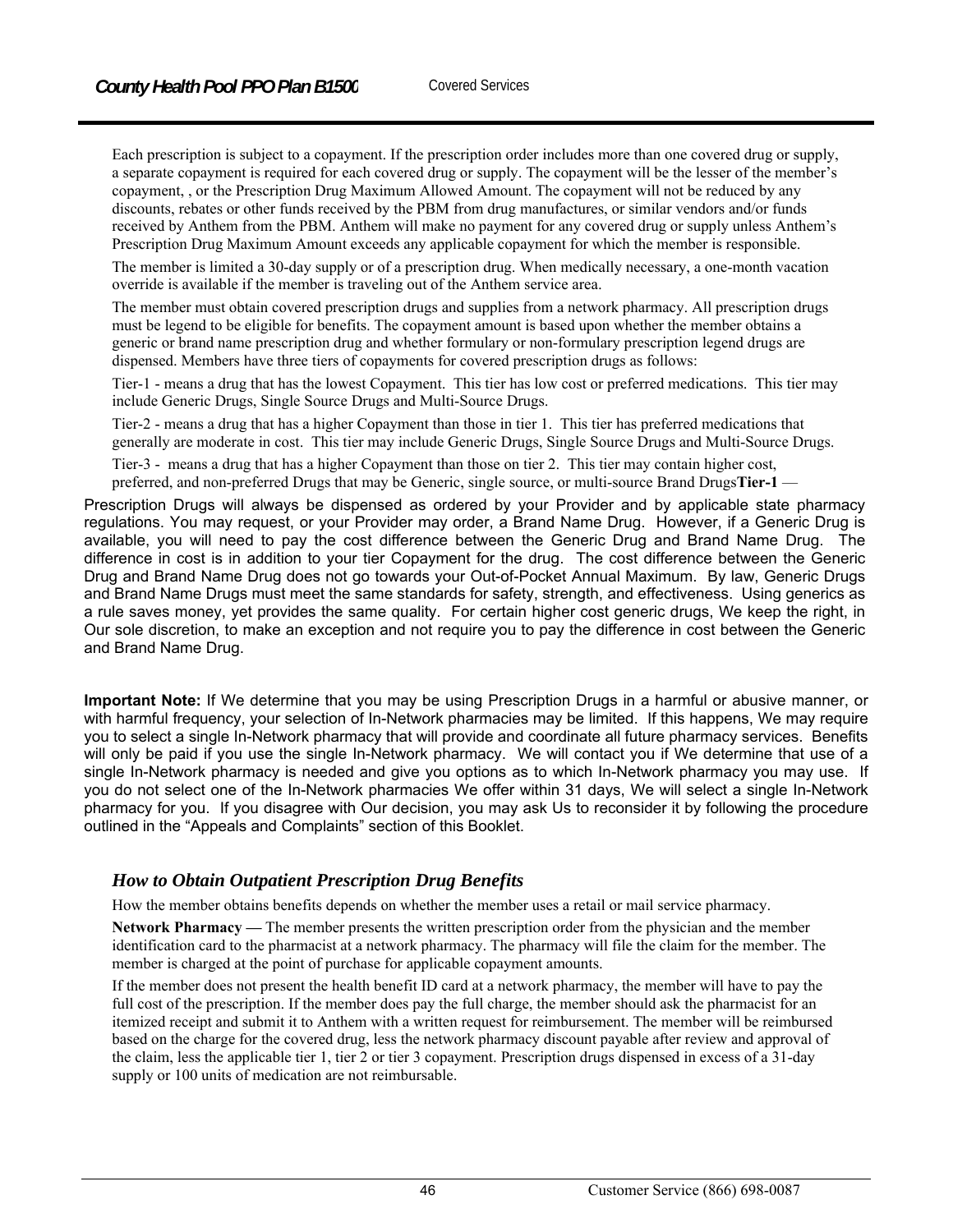**Mail Service** — Mail service offers a convenient means of obtaining maintenance prescription drugs by mail if the member takes prescription drugs on a regular basis. Covered prescription drugs are ordered directly from the licensed pharmacy mail service that has entered into a reimbursement agreement with Anthem and are sent directly to the member's home. Maintenance prescription drugs are those used on a continuing basis for the treatment of a chronic illness such as heart disease, high blood pressure, arthritis or diabetes. The member must complete the Order and Patient Profile Form, which is available from Member service or on Anthem's website at www.anthem.com or www.ctsi.org. The member will need to complete the patient profile information only once. The member may mail written prescriptions from the physician, or have the physician fax the prescription to the PBM mail service. The member physician may also phone in the prescription to the PBM mail service. The member will need to submit the applicable copayment amounts to the PBM mail service when the member requests a prescription or refill. Class II prescription drugs (e.g., narcotics) will only be dispensed in a 30-day supply. Specialty drugs are eligible for a 90 day mail order supply.

**Prescription Drugs and Medicines Exclusions** *—* The following services, supplies or care are not covered:

- Prescription drugs and supplies received from a non-network pharmacy.
- Non-legend prescription drugs.
- Drugs prescribed for weight control or appetite suppression.
- Medication or preparations used for cosmetic purposes to promote hair growth, prevent hair growth, or medicated cosmetics. These included but are not limited to Rogaine®, Viniqa®, and Tretinoin (sold under such brand names as Retin-A®).
- Any medications used to treat infertility. Special formulas food, or food supplements (unless for metabolic disorders, see *Food and Nutrition* heading for benefits), vitamins, or minerals, except for legend prenatal vitamins.
- Delivery charges for prescriptions.
- Charges for the administration of any drug unless dispensed in the physician's office or through home health care.
- Drugs which are provided as samples to the provider.
- Antibacterial soap/detergent, toothpaste/gel, shampoo, or mouthwash/rinse.
- Hypodermic needles, syringes, or similar devices, except when used for administration of a covered drug when prescribed in accordance with the terms of this section.
- Therapeutic devices or appliances, including support garments and other nonmedicinal supplies (regardless of intended use).
- Nonprescription and over-the-counter drugs, including herbal or homeopathic preparations, and prescription drugs that have a Clinically Equivalent alternative, even if written as a prescription. Drugs not requiring a prescription by federal law (including drugs requiring a prescription by state law, but not federal law) except for injectable insulin. The exclusion does not apply to over-the-counter products that must be covered under federal law with a prescription.
- Prescription drugs, which are dispensed in quantities, which exceed the applicable limits, established by Anthem, at its sole discretion.
- Refills in excess of the quantity prescribed by the provider, or refilled more than one year from the date prescribed.
- Prescription Drugs intended for the treatment of sexual dysfunction or inadequacies, regardless of origin or cause (including drugs for the treatment of erectile dysfunction such as Viagra®).
- Prescription Drugs dispensed for the purpose of international travel.

# **Private-Duty Nursing Services**

The Plan will allow inpatient benefits for private-duty nursing services when the Enrollee's condition ordinarily requires that they are placed in an intensive or coronary care unit, but the hospital does not have such facilities. Outpatient benefits are allowed in the Enrollee's home or other outpatient location.

Private-duty nursing benefits are limited to 60 visits combined inpatient and outpatient. Services over the \$60-visit limit are the Enrollee's responsibility.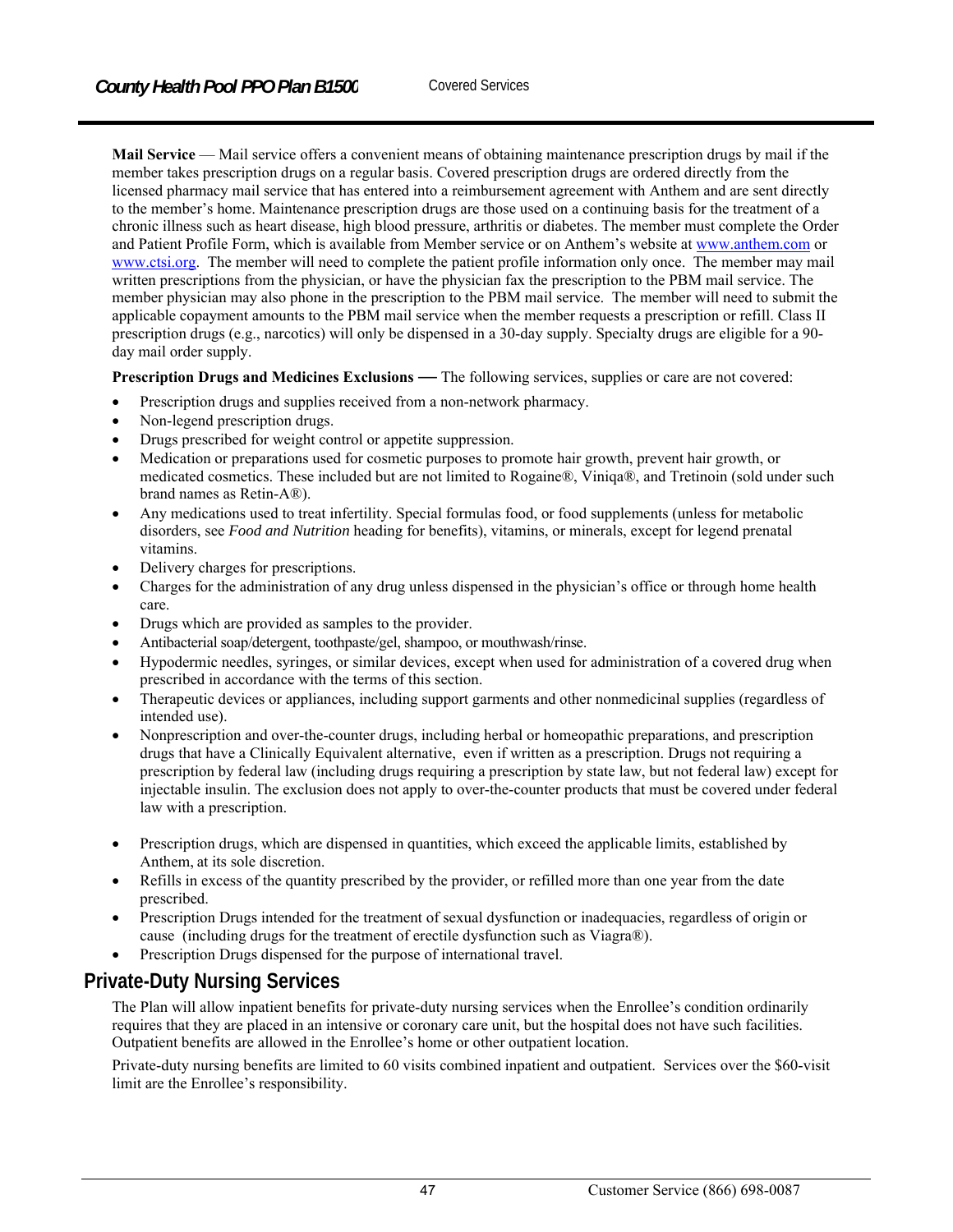# **Clinical Trials**

 Benefits include coverage for services given to you as a participant in an approved clinical trial if the services are Covered Services under this Benefit Booklet. An "approved clinical trial" means a phase I, phase II, phase III, or phase IV clinical trial that studies the prevention, detection, or treatment of cancer or other life-threatening conditions. The term life-threatening condition means any disease or condition from which death is likely unless the disease or condition is treated.

Benefits are limited to the following trials:

- Federally funded trials approved or funded by one of the following:
	- The National Institutes of Health.
	- The Centers for Disease Control and Prevention.
	- The Agency for Health Care Research and Quality.
	- The Centers for Medicare & Medicaid Services.
	- Cooperative group or center of any of the entities described in (a) through (d) or the Department of Defense or the Department of Veterans Affairs.
	- A qualified non-governmental research entity identified in the guidelines issued by the National Institutes of Health for center support grants.
	- Any of the following in i-iii below if the study or investigation has been reviewed and approved through a system of peer review that the Secretary determines 1) to be comparable to the system of peer review of studies and investigations used by the National Institutes of Health, and 2) assures unbiased review of the highest scientific standards by qualified individuals who have no interest in the outcome of the review.
		- i The Department of Veterans Affairs.
		- ii The Department of Defense.
		- iii The Department of Energy.
- Studies or investigations done as part of an investigational new drug application reviewed by the Food and Drug Administration;
- Studies or investigations done for drug trials which are exempt from the investigational new drug application.

The Plan may require that you use an In-Network Provider to maximize your benefits.

When a requested service is part of an approved clinical trial, it is a Covered Service even though it might otherwise be investigational as defined by this Benefit Booklet. All other requests for clinical trials services that are not part of approved clinical trials will be reviewed according to Clinical Coverage Guidelines, related policies and procedures.**Clinical Trials Exclusions** *—* The following services, supplies or care are not covered:

- 1. The Investigational item, device, or service, itself; or
- 2. Items and services that are given only to satisfy data collection and analysis needs and that are not used in the direct clinical management of the patient; or
- 3. A service that is clearly inconsistent with widely accepted and established standards of care for a particular diagnosis;
- 6. Any item or service that is paid for, or should have been paid for, by the sponsor of the trial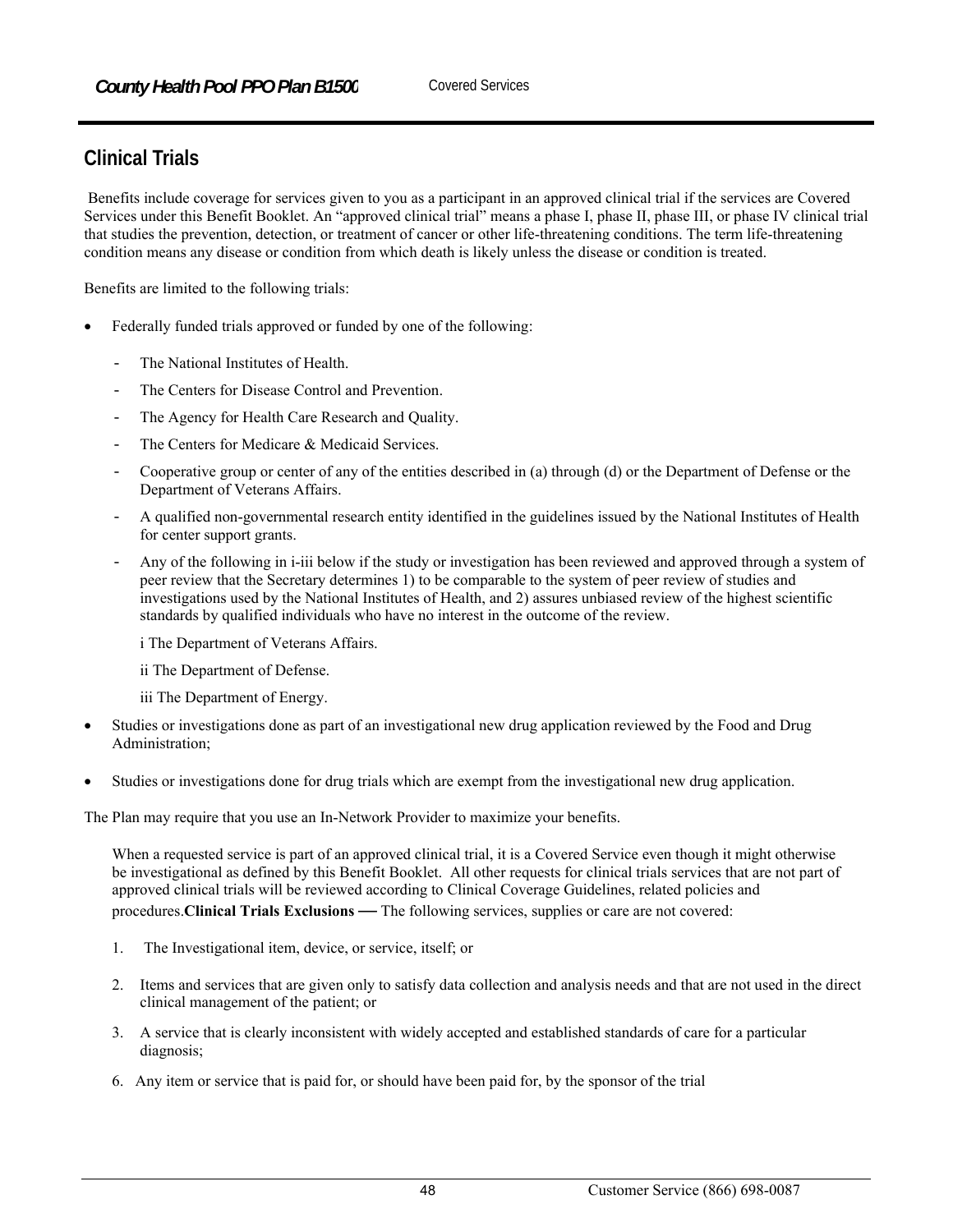# **General Exclusions**

These general exclusions apply to all benefits described in this Plan Document and Summary Plan Description. This self-funded health benefit plan provides benefits for specific services described in this Plan Document and Summary Plan Description and not listed as an exclusion. The following list of exclusions is not a complete list of all services, supplies, conditions or situations that are not covered services. In addition to these general exclusions, specific limitations, conditions and exclusions apply to specific covered services, which can be found in COVERED SERVICES in this document and elsewhere in this Plan Document and Summary Plan Description.

If a service is not covered, then all services performed in conjunction with that service are not covered. Anthem, on behalf of the Plan, is the final authority for determining if services and supplies are Medically Necessary for the purpose of payment.

Anthem, on behalf of the Plan, will not allow benefits for any of the following services, supplies, situations, or related expenses:

**Abortion** — This benefit plan does not cover elective abortion. See the heading *Maternity and Newborn Care* in COVERED SERVICES in this document.

**Alternative or complementary medicines** — This benefit plan does not cover alternative or complementary medicine. Services in this category include, but are not limited to, holistic medicine, homeopathy, hypnosis, aromatherapy, massage therapy, reike therapy, herbal medicine, vitamin or dietary products or therapies, naturopathy, thermography, orthomolecular therapy, rolfing, myotherapy, prolotherapy, contact reflex analysis, bioenergial synchronization technique (BEST), clonics or iridology.

**Artificial conception** — All services related to artificial conception are not covered except as provided under the heading *Family Planning* found in COVERED SERVICES in this document.

**Auto accident injuries** — All services related to auto accidents are not covered except as provided under the heading *Automobile Insurance Provisions* found in ADMINISTRATIVE INFORMATION in this document.

**Before Effective Date** — This benefit plan does not cover any service received before the Enrollee's Effective Date of benefits.

**Biofeedback** — This benefit plan does not cover biofeedback and related services.

**Bariatric Surgery**- This benefit plan does not cover any service, supply, or treatment related to Bariatric Surgery.

**Chelating agents** — This benefit plan does not cover any service, supply, or treatment for which a chelating agent is used, except for providing treatment for heavy metal poisoning.

**Complications of non-covered services** — This benefit plan does not cover complications arising from noncovered services and supplies. Examples of non-covered services include but are not limited to, cosmetic surgery, sex-change operations and procedures, and those which are determined to be experimental/investigational.

**Convalescent care** — Except as otherwise specifically provided, this benefit plan does not cover convalescent care from a period of illness, injury, surgery, unless **normally** received for a specific condition, as determined by Anthem's medical policy. Convalescent care includes the physician's or facilities services.

**Convenience/luxury/deluxe-services/or equipment** — This benefit plan does not cover services and supplies used primarily for the Enrollee's personal comfort or convenience. Such services and supplies include but are not limited to, guest trays, beauty or barber shop services, gift shop purchases, telephone charges, television, admission kits, personal laundry services, and hot and/or cold packs.

This benefit plan does not cover supplies, equipment or appliances, which include comfort, luxury, or convenience items (e.g. wheelchair sidecars, fashion eyeglass frames, or cryocuff unit). Equipment or appliances the Enrollee requests that include more features than needed for the medical condition are considered luxury, deluxe and convenience items (e.g., motorized equipment, such as electric wheelchairs or electric scooters, when manually operated equipment can be used) are not covered**.**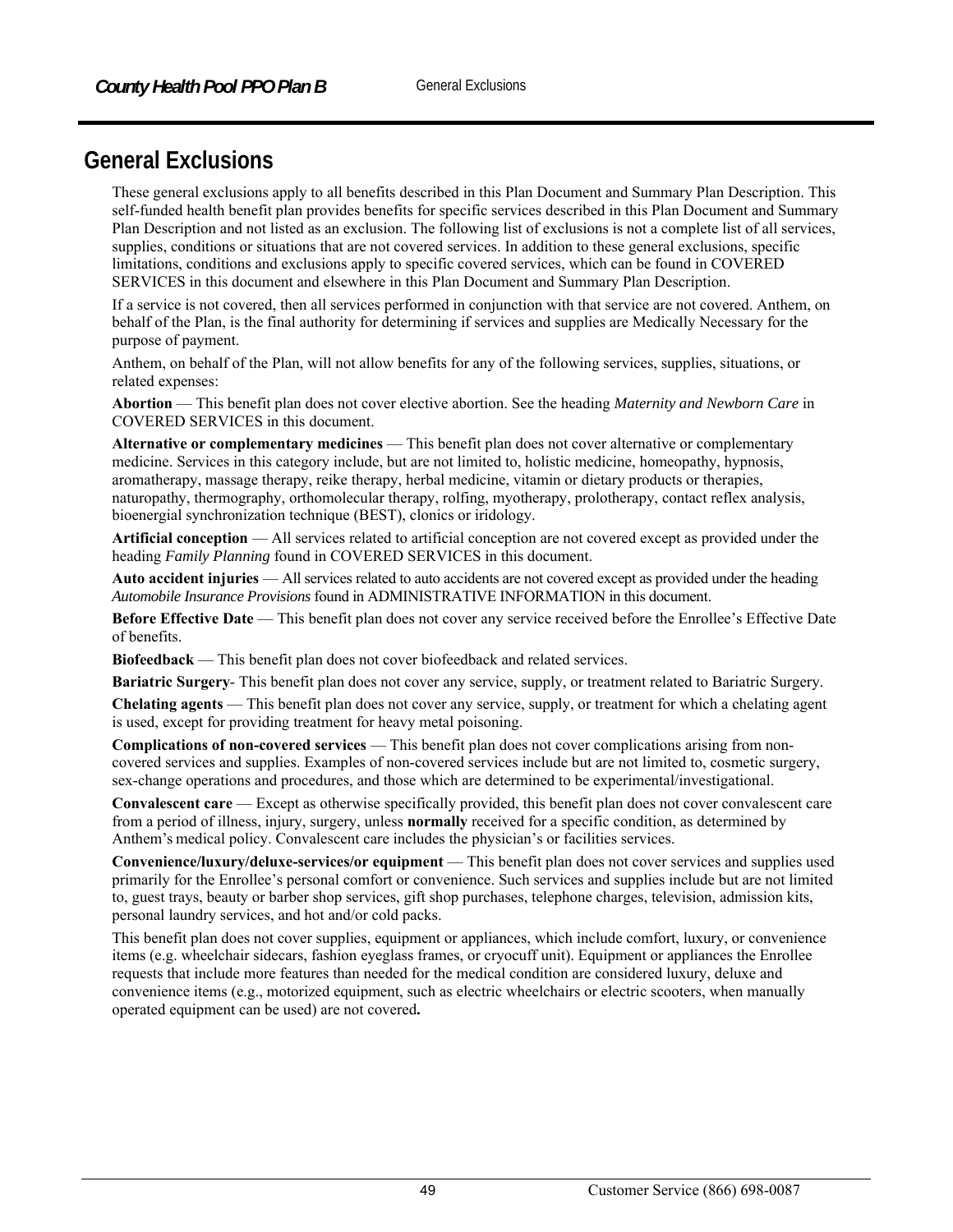**Cosmetic services** — This benefit plan does not cover c any procedures, services, equipment or supplies provided in connection with Cosmetic Services. Cosmetic Services are primarily intended to preserve, change or improve your appearance.. No benefits are available for Surgery or treatments to change the texture or appearance of your skin or to change the size, shape or appearance of facial or body features (such as your nose, eyes, ears, cheeks, chin, or chest), except benefits are provided for a reconstructive service performed to correct a physical functional impairment of any area caused by disease, trauma, congenital anomalies or previous therapeutic process or pursuant to breast reconstruction following a mastectomy. Reconstructive services are payable only if the original procedure would have been a Covered Service under this Plan.

**Court ordered services** — This benefit plan does not cover services that are required under court order, parole or probation.

**Custodial care** — This benefit plan does not cover care primarily for the purpose of assisting the Enrollee in the activities of daily living or in meeting personal rather than medical needs, and which is not a specific treatment for an illness or injury. Custodial care cannot be expected to substantially improve a medical condition, and has minimal therapeutic value. Care can be custodial even if it is recommended or performed by a professional and whether or not it is performed in a facility (e.g., hospital or skilled nursing facility) or at home. Such care includes, but is not limited to:

- Assistance with walking, bathing, or dressing.
- Transfer or positioning in bed.
- Administration of medication that is usually self-injected.
- Meal preparation.
- Assistance with feeding.
- Oral hygiene.
- Routine skin and nail care.
- Suctioning.
- Toileting.
- Supervision of medical equipment or its use.

**Dental services** —Dental services are not covered except as provided in COVERED SERVICES under *Dental Related Services*.

**Discharge —** All inpatient services received after the date Anthem, using managed care guidelines, determines discharge is appropriate.

**Discharge against medical advice** — This benefit plan does not cover hospital services if the Enrollee leaves a hospital or other facility against the medical advice of the physician.

**Discharge day expense** — All services related to a discharge day are not covered except as provided in COVERED SERVICES in this document.

**Domiciliary care** — This benefit plan does not cover care provided in a, non-treatment institution, halfway house or school.

**Duplicate (double) coverage** — This benefit plan does not cover services and supplies already covered by other valid coverage, see the heading *Coordination Of Benefits* in GENERAL PROVISIONS in this document.

**Education or training –** This benefit plan does not cover charges for or in conjunction with education or training.

**Experimental/investigative procedures** — A drug, device, medical treatment or procedure which is experimental or investigative, or does not meet accepted standards of medical practice. A drug, device, medical treatment or procedure is experimental or investigative if:

- The drug or device cannot be lawfully marketed without approval of the U.S. Food and Drug Administration and approval for marketing has not been given at the time the drug or device is furnished.
- The drug, device, medical treatment or procedure, or the patient informed consent document utilized with the drug, device, treatment or procedure, was reviewed and approved by the treating facility's Institutional Review Board or other body serving a similar function, or if Federal Law requires such review or approval.
- Reliable Evidence shows that the drug, device, medical treatment or procedure is the subject of ongoing phase I or phase II clinical trials, is the research, experimental, study or investigational arm of ongoing phase III clinical trials, or is otherwise under study to determine its maximum tolerated dose, its toxicity, its safety, its efficacy or its efficacy as compared with a standard means of treatment or diagnosis.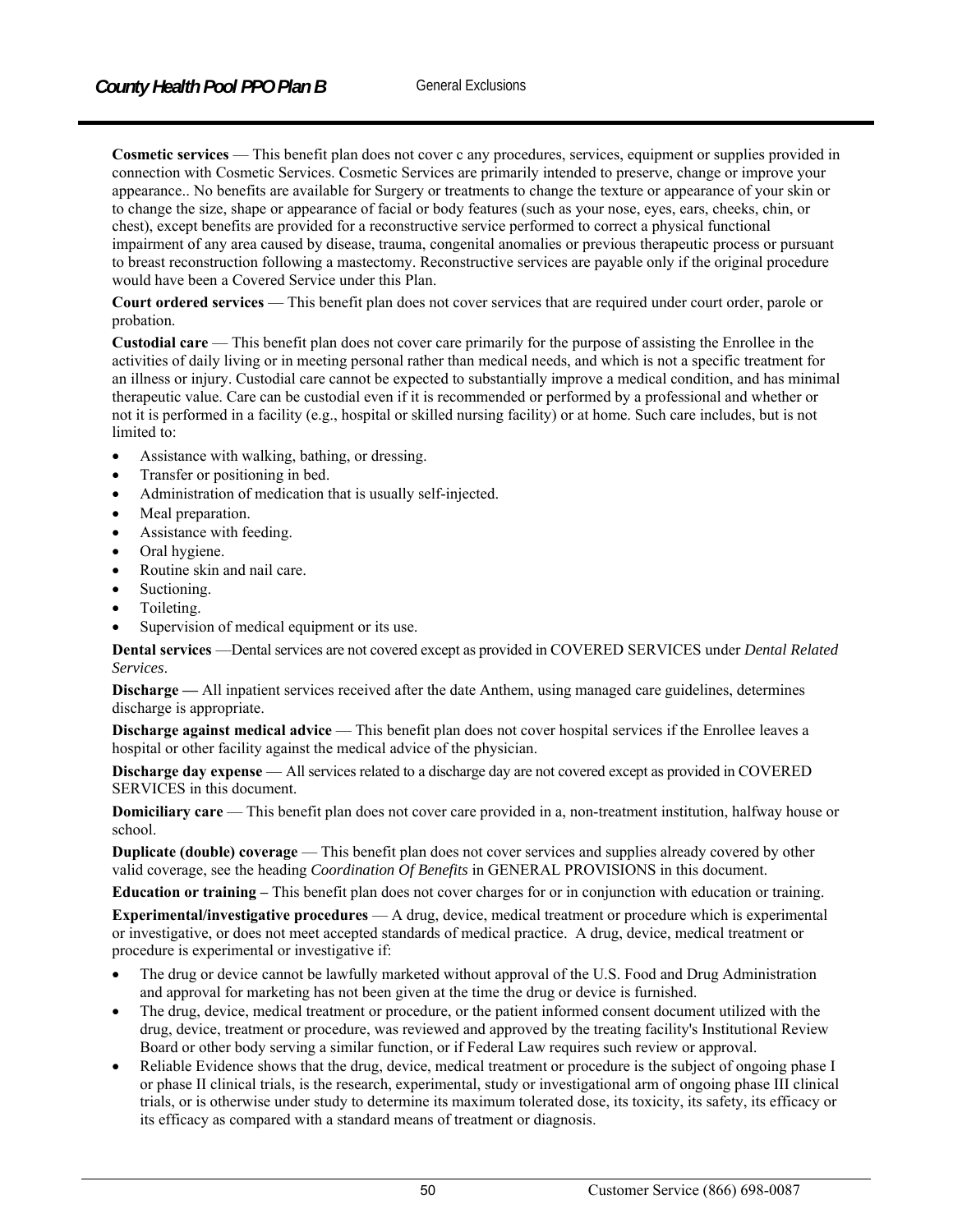- Reliable evidence shows that the prevailing opinion among experts regarding the drug, device, medical treatment or procedure is that further studies or clinical trials are necessary to determine its maximum tolerated dose, its toxicity, its safety, its efficacy as compared with a standard means of treatment or diagnosis.
- Reliable Evidence shall mean only published reports and articles in the authoritative medical and scientific literature; the written protocol or protocols used by the treatment facility or the protocol(s) utilized by other facilities studying substantially the same drug, device, medical treatment or procedure; or the written informed consent document used by the treating facility or by other facilities studying substantially the same drug, device, medical treatment or procedure.

**Expenses -** This benefit plan does not cover charges for which the Enrollee is not obligated to pay, is not billed or would not have been billed except for the fact that the person was covered under this Plan, unless care is rendered in a Veteran's Administration Hospital for a non-service connected disability.

**Family-administered medical treatment –** This benefit plan does not cover any treatment or service rendered by a member of the immediate family (Employee, spouse, child, brother, sister or parent of the Employee or spouse).

**Fertility treatments –** This benefit plan does not cover in vitro procedures, artificial insemination and embryonic implantation procedures.

Genetic testing/counseling — This benefit plan does not cover services including, but not limited to, preconception, paternity testing, court-ordered genetic counseling and testing, testing for inherited disorders, discussion of family history or testing to determine the sex or physical characteristics of an unborn child. Genetic tests to evaluate risks of disorders for certain conditions may be covered based on medical policy, review and criteria and after appropriate Preauthorization. Pre-certification/Pre-authorization

Government operated facility — This benefit plan does not cover services and supplies for all military service connected disabilities furnished by a military medical facility operated by, for, or at the expense of federal, state, or local governments or their agencies, including a veterans administration facility, unless Anthem authorizes payment in writing before the services are performed.

**Hair loss** — This benefit plan does not cover treatment for hair loss, drugs, wigs, hair pieces, artificial hairpieces, hair or cranial prosthesis, hair transplants or implants even if there is a physician prescription, and a medical reason for the hair loss.

**Hearing** — This benefit plan does not cover hearing aids or routine hearing tests except as provided in COVERED SERVICES under *Hearing Aid Services*.

**Hypnosis** — This benefit plan does not cover services related to hypnosis, whether for medical or anesthesia purposes.

**Illegal conduct** — This benefit plan does not cover services or supplies for illness or injuries resulting wholly or partially from conduct attributable to the Enrollee which may be deemed a crime or other violation of law.

**Immunosuppressant drugs –** This benefit plan does not cover Medically Necessary immunosuppressant drugs prescribed for outpatient use in connection with a covered human organ and tissue transplant that are dispensed only by written prescription.

**Intractable pain or chronic pain** — This benefit plan does not cover services or supplies for the treatment of intractable pain and/or chronic pain. Chronic pain is pain of continuous and long-standing duration where the cause cannot be removed.

**Learning deficiency and/or behavioral problem therapies** — This benefit plan does not cover services or supplies related to therapies for learning deficiencies and/or behavioral problems except as provided in COVERED SERVICES in this document.

**Maintenance therapy** — This benefit plan does not cover any treatment that does not significantly enhance or increase the Enrollee's function or productivity, or care provided after the Enrollee has reached his/her maximum medical improvement, except as provided in COVERED SERVICES in this document.

**Medical necessity** — This benefit plan does not cover expenses for services and supplies that are not Medically Necessary. Services may be denied before or after payment unless Pre-certification/Pre-authorizationhas been received. Anthem's decision as to whether a service or supply is Medically Necessary is based on medical policy, and peer reviewed medical literature as to what is "approved and generally accepted medical or surgical practice." **The fact that a Provider may prescribe, order, recommend, or approve a service does not, of itself, make it Medically Necessary or an allowable expense, even though it is not specifically listed as an exclusion.**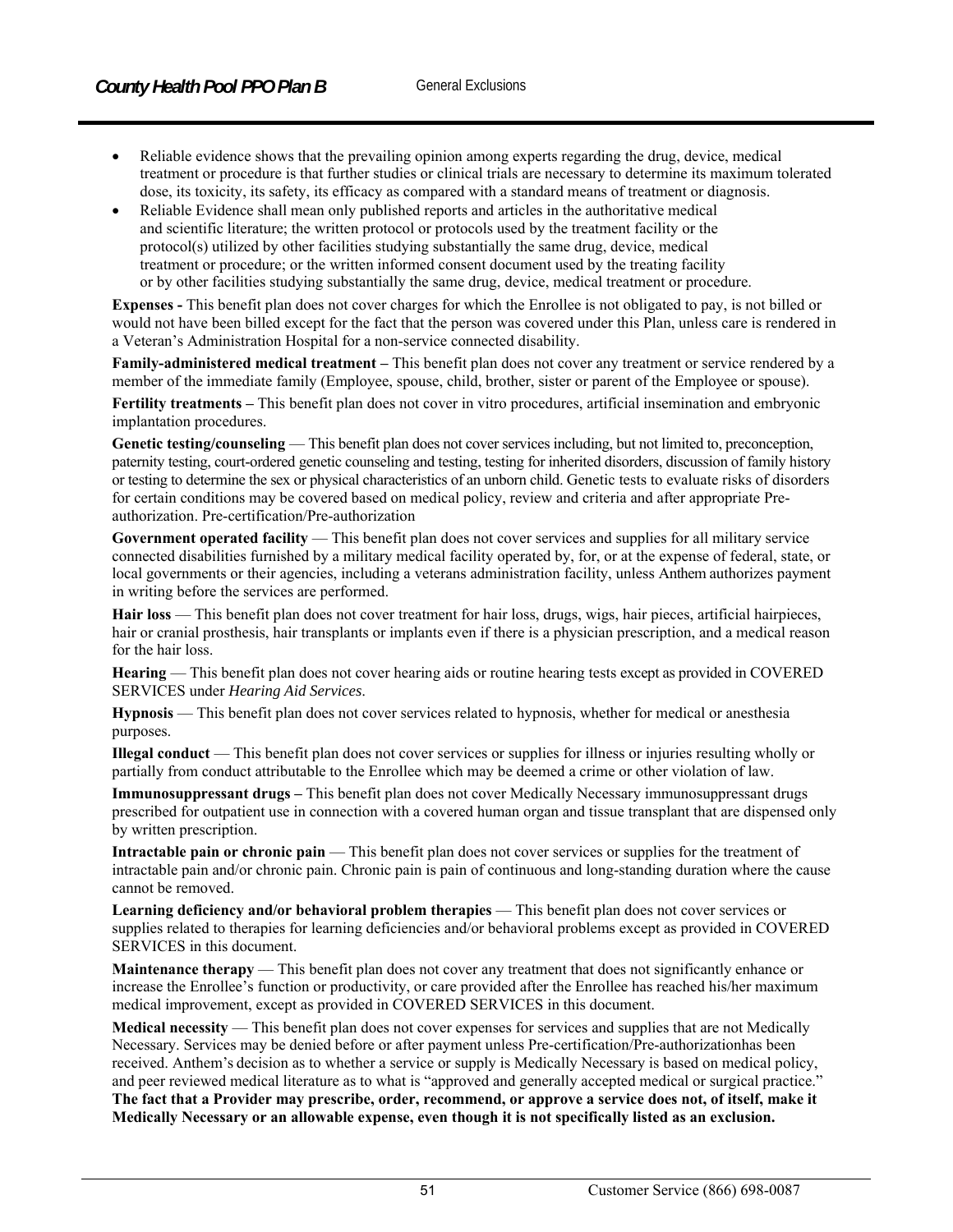**Missed appointments** — This benefit plan does not cover charges for the Enrollee's failure to keep scheduled appointments. The Enrollee is solely responsible for such charges.

**Neuropsychiatric testing** — This benefit plan does not cover neuropsychiatric testing unless allowed by Anthem's medical policy.

**Non-covered Providers of service** — This benefit plan does not cover services and supplies prescribed or administered by a Provider or other person or facility not specifically listed as covered in this Plan Document and Summary Plan Description. These non-covered Providers or facilities include, but are not limited to:

- Health spa or health fitness centers (whether or not services are provided by a licensed or registered Provider).
- School infirmary.
- Halfway house.
- Massage therapist.
- Nursing home.
- Halfway house (facility where the primary services are room and board and constant supervision or a structured daily routine for a person who is impaired but whose condition does not require acute care hospitalization).
- Dental or medical services sponsored by or for a mutual benefit association, labor union, trustee, or any similar person or group.
- Services provided by the Enrollee upon themselves, by a family member, or by a person who ordinarily resides in the Enrollee's household.
- Acupuncturist.

**Non-medical expenses** — This benefit plan does not cover non-medical expenses, including but not limited to:

- Adoption expenses.
- Educational classes and supplies not provided by the Enrollee's Provider unless specifically allowed as a benefit under this Plan Document and Summary Plan Description.
- Vocational training services and supplies.
- Mailing and/or shipping and handling expenses.
- Interest expenses and delinquent payment fees.
- Modifications to home, vehicle, or workplace regardless of medical condition or disability.
- Membership fees for spas, health clubs, personal trainers, or other such facilities even if medically recommended, regardless of any therapeutic value.
- Personal convenience items such as air conditioners, humidifiers, or exercise equipment.
- Personal services such as haircuts, shampoos, guest meals, and radio or televisions.
- Voice synthesizers or other communication devices, except as specifically allowed by Anthem's medical policy.

**Non-PPO services** — Services received from Participating Providers or non-Participating Providers for the following services are not covered:

- Acupuncture.
- Durable medical equipment and supplies.
- Home health care.
- Organ transplants.
- Oxygen.

**Nutritional therapy** — This benefit plan does not cover food services, meals, formulas and supplements, enteral formulas other than those listed as a Covered Service or resulting from dietary counseling even if the food, meal, formula or supplement is the sole source of nutrition.

**Orthognathic surgery —** This benefit plan does not cover upper or lower jaw augmentation or reductions (orthognathic surgery) even if the condition is due to a genetic congenital or acquired characteristic.

**Over the counter products —** This benefit plan does not cover any items available without a prescription such as over the counter items and items usually stocked in the home for general use including but not limited to bandages, gauze, tape, cotton swabs, dressing, thermometers, heating pads, and petroleum jelly. This benefit plan does not cover laboratory test kits for home use. These include but are not limited to, home pregnancy tests and home HIV tests.

**Post termination benefits** — Benefits are not provided for care received after benefits are terminated except as provided in ELIGIBILITY in this document.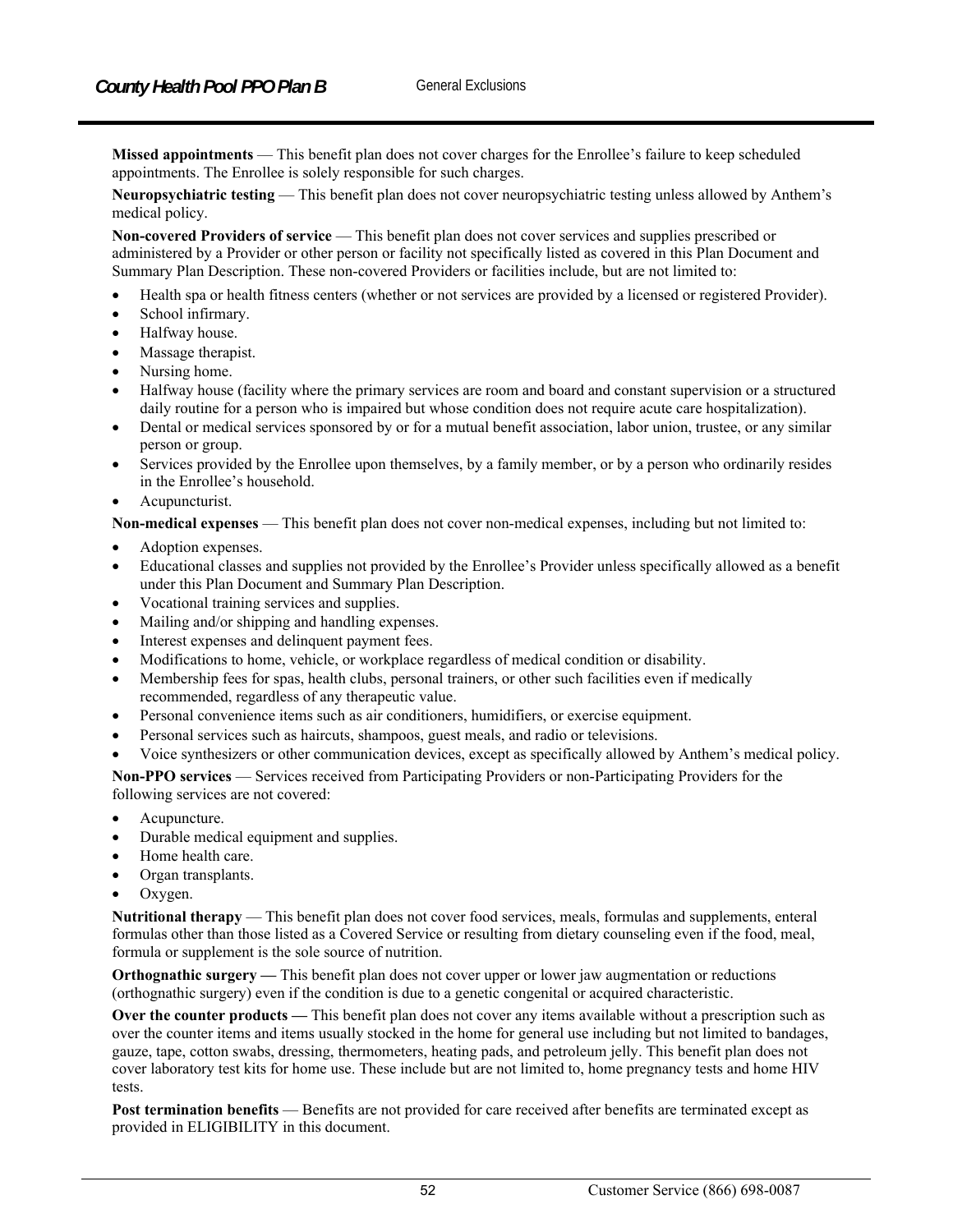**Private room expenses** — All services related to a private room are not covered except as provided in COVERED SERVICES in this document.

**Professional courtesy —**This benefit plan does not cover charges for services and supplies when the Enrollee has received a professional or courtesy discount from a Provider. This benefit plan does not cover any services where the Enrollee's portion of the payment is waived due to a professional courtesy or discount.

**Radiology services —** This benefit plan does not cover peripheral bone density testing. This benefit plan does not cover the following except as described by medical policy screening or as provided in this Plan Document and Summary Plan Description - whole body CT scan, routine screening, or more than one routine ultrasound per pregnancy.

**Reconstructive surgery** — This benefit plan will cover reconstructive surgery only when the surgery is necessary for one or more of the following reasons:

- For repair or alleviation of damage resulting from an accident which occurred while covered under this Plan.
- Because of infection or other disease which occurred while covered under this Plan.
- As a result of a mastectomy procedure.
- Because of congenital disease or anomaly of a covered Dependent child which has resulted in a functional defect provided the disease or anomaly occurred while covered under this Plan.

**Report preparations** — This benefit plan does not cover charges for the preparation of medical reports or itemized bills or charges for duplication of medical records from the Provider when requested by the Enrollee.

**Reversal of sterilization procedures** – This benefit plan does not cover reversals of sterilization procedures.

**RU-486** – This benefit plan does not cover charges for or in conjunction with RU-486.

**Self-inflicted injuries** – This benefit plan does not cover any expenses resulting from self-inflicted injury or attempted self-destruction while sane or insane.

**Sexual dysfunction** — This benefit plan does not cover services or supplies for the treatment of sexual dysfunction or impotence.

**Surrogate pregnancy** — This benefit plan does not cover services or supplies provided to a person not covered under this Plan Document and Summary Plan Description in connection with a surrogate pregnancy (including, but not limited to, the bearing of a child by another women for an infertile couple.

**Taxes** — This benefit plan does not cover sales, service, or other taxes imposed by law that apply to benefits covered under this Plan Document and Summary Plan Description.

**Temporomandibular joint therapy and non-surgical services, supplies or appliances** — This benefit plan does not cover non-surgical services, supplies or appliances related to temporomandibular joint therapy , including invasive (internal) and non-invasive (external) procedures and tests regardless of the reason(s) such services are necessary.

**Third-party liability (Subrogation**) — This benefit plan does not cover services and supplies which may be reimbursed by a third-party, see ADMINISTRATIVE INFORMATION for additional information.

**Travel expenses** — This benefit plan does not cover travel or lodging expenses for the Enrollee, Enrollee's family or the Physician except as provided under Human Organ And Tissue Transplant Services heading in COVERED SERVICES in this document.

**Varicose veins** — Sclerotherapy for the treatment of varicose veins in the lower extremities, including ultrasonic guidance for needle and/or catheter placement and subsequent sequential ultrasound studies to assess the results of ongoing treatment of varicose veins of the lower extremities with sclerotherapy. Treatment of telangiectatic dermal veins (spider veins) by any method.

**Vision** — This benefit plan does not cover any routine eye examinations, routine refractive examinations, eyeglasses, contact lenses (even if there is a medical diagnosis which prevents the Enrollee from wearing contact lenses), or prescriptions for such services and supplies. This benefit plan does not cover any surgical, medical, or hospital service and/or supply rendered in connection with any procedure designed to correct farsightedness, nearsightedness, or astigmatism. This benefit plan does not cover vision therapy, including but not limited to, treatment such as vision training, orthoptics, eye training or training for eye exercises.

**War-related conditions** — This benefit plan does not cover services or supplies necessary to treat disease or injury resulting from war, civil war, insurrection, rebellion, or revolution.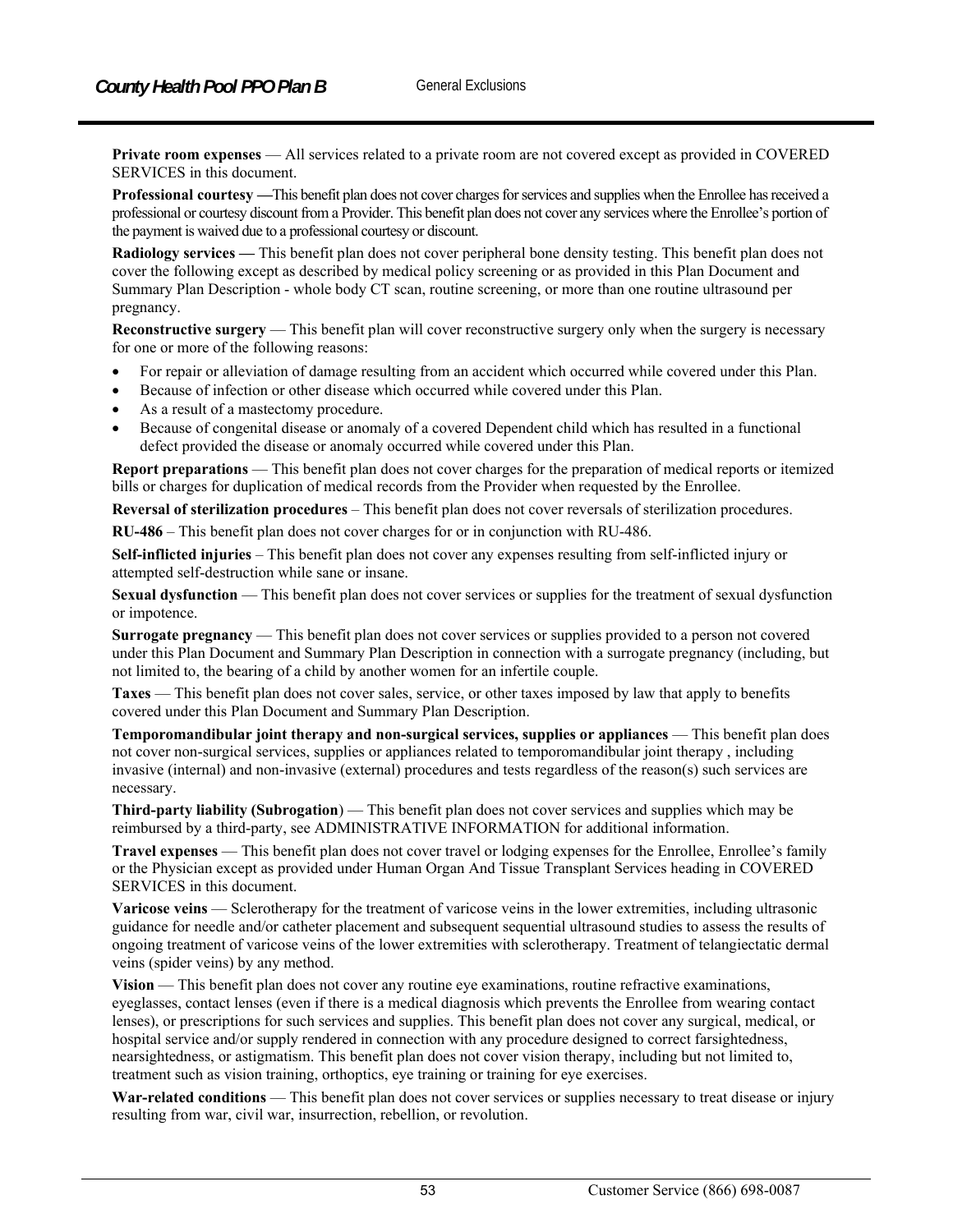**Weight-Loss Programs —** This benefit plan does not cover services or supplies related to weight loss unless part of a Disease Management program offered by Anthem, on behalf of the Plan..

**Workers' Compensation —** This benefit plan does not cover services and supplies for a work-related accident or illness, see ADMINISTRATIVE INFORMATION for additional information. This coverage does not cover charges for or in connection with any accidental bodily injury or sickness for which an individual is entitled (whether or not collectible or whether or not the individual has received a settlement from Workers' Compensation) to receive benefits under a Workers' Compensation Law, Employer's Liability Law or similar law.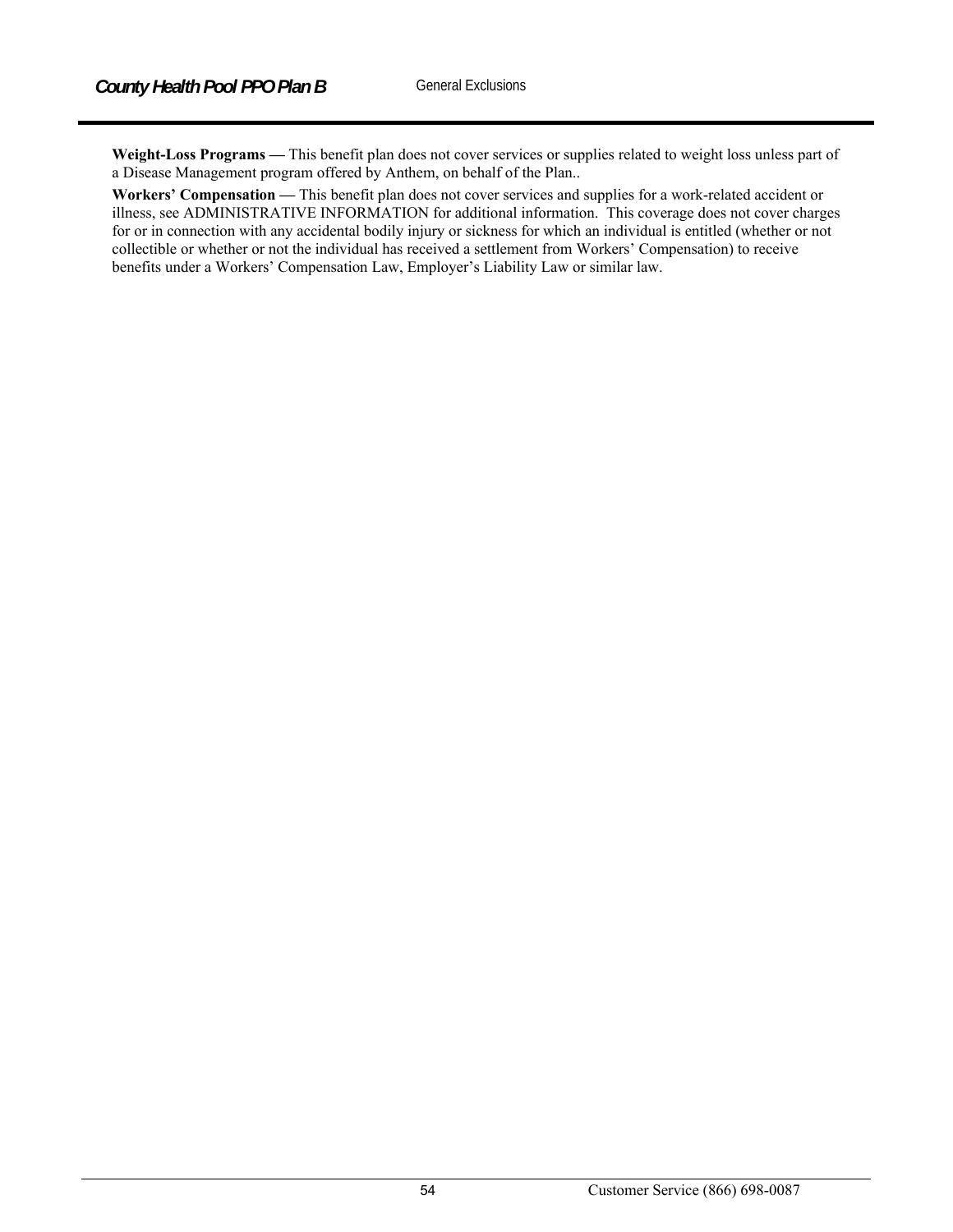# **Administrative Information**

# *How to File Claims*

When a Participating Provider bills Anthem for covered services, Anthem, on behalf of the Plan, will pay the appropriate charges for the benefit directly to the Provider. The Enrollee is responsible for providing the Participating Provider with all information necessary for the Provider to submit a claim. The Enrollee pays the applicable copayment or coinsurance amount to the Provider when the covered service is received. Non-Participating Providers are not required to bill the Plan directly. If a non-Participating Provider does not bill the Plan directly, the Enrollee must file the claim.

# *How Benefits Are Paid*

The Plan shares the cost of your medical expenses with you up to the amount of the Maximum Allowed Amount. For services subject to a Deductible, you must satisfy the Deductible before the Plan begins to pay its share of the balance. If the benefits being accessed do not have a Deductible, then the Plan will pay its share of the cost after any copayment you are required to pay.

The amount you pay may differ by the type of service you receive or by Provider. Refer to the *Benefit Summary* to see what amount you are required to pay for each service. Claims for Covered Services need not be sent to the Plan in the same order that expenses were incurred.

Anthem, on behalf of the Plan, will deny that portion of any charge that exceeds the Maximum Allowed Amount.

# *Payment of Benefits*

Anthem, on behalf of the Plan, will reimbursement directly to non-Participating Providers only when the Enrollee has authorized an assignment of benefits. Anthem requires a copy of the assignment of benefits for their records. If Anthem pays the Enrollee directly, the Enrollee is responsible for paying the non-Participating Provider of services for all charges.

## *Assignment*

This Plan Document and Summary Plan Description is not assignable by the Plan without the written consent of the Plan. The coverage and any benefits under this Plan Document and Summary Plan Description are not assignable by any Member without the written consent of the Plan, except as described in this Plan Document and Summary Plan Description.

# *Notice of Claim*

The Plan is not liable under the Plan Document and Summary Plan Description, unless the Plan receives written notice that Covered Services have been given to you. An expense is considered incurred on the date the service or supply was given.

Note: You have the right to obtain an itemized copy of your billed charges from the Provider who provided services.

# *Claim Forms*

To obtain claim forms, contact the County Health Pool Benefit Administrator/Contact Person or the Member Service department. If Anthem, on behalf of the Plan, does not furnish a claim form to the Enrollee within 15 days of the Enrollee's request, the Enrollee may submit written proof of the claim and will be considered to have complied with the requirements of this Plan Document and Summary Plan Description.The Enrollee must complete the claim form and attach the itemized bill from the Provider. Balance due statements, cash register receipts and cancelled checks are not accepted. All information on the claim form and itemized bill must be readable. When traveling outside the country, the Enrollee should obtain itemized bills translated to English. Charges for Covered Services should be stated in terms of United States currency. To determine the United State currency amount, use the exchange rate as it was on the date the Enrollee received care. If information is missing on the claim form or is not readable, the form will be returned to the Enrollee. The information contained on the itemized bills will be used to determine benefits, so it must support information reported on the submitted claim form. The claim form contains detailed instructions on how to complete the form and what information is necessary.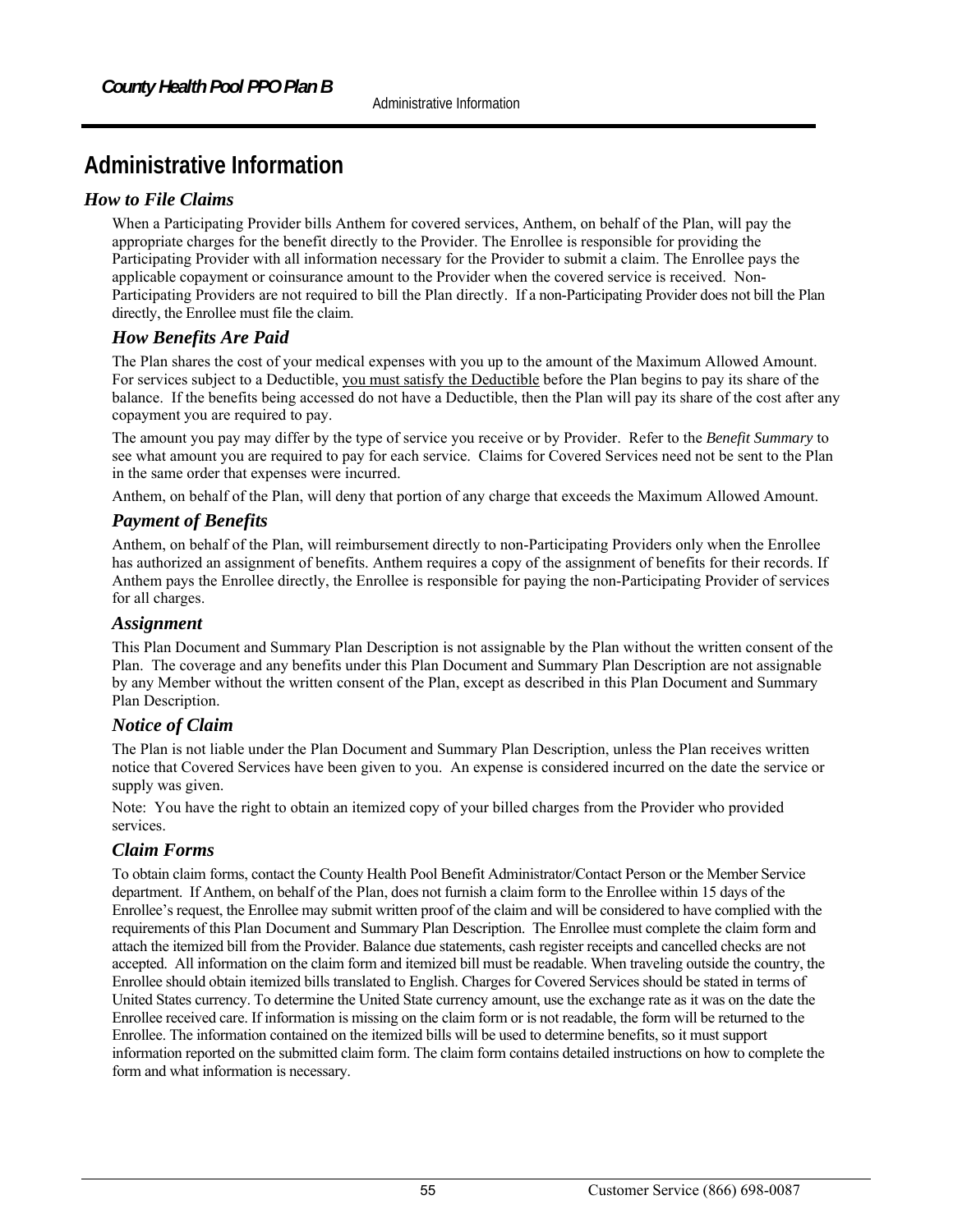# *Separate Claim Forms Required*

A separate claim form is required for each non-Participating Provider for which the Enrollee is requesting reimbursement.

A separate claim form is required for each Enrollee when charges for more than one family Enrollee are being submitted.

### *Inter-Plan Programs*

**Out-of-Area Services** *-* Anthem has a variety of relationships with other Blue Cross and/or Blue Shield Licensees referred to generally as "Inter-Plan Programs." Whenever you obtain healthcare services outside of Anthem's Service Area, the claims for these services may be processed through one of these Inter-Plan Programs, which include the BlueCard Program and may include negotiated National Account arrangements available between Anthem and other Blue Cross and Blue Shield Licensees.

Typically, when accessing care outside Anthem's service area, you will obtain care from healthcare Providers that have a contractual agreement (i.e., are "participating Providers") with the local Blue Cross and/or Blue Shield Licensee in that other geographic area ("Host Blue"). In some instances, you may obtain care from Non-participating healthcare Providers. Anthem's payment practices in both instances are described below.

**BlueCard® Program -** Under the BlueCard® Program, when you access covered healthcare services within the geographic area served by a Host Blue, Anthem will remain responsible for fulfilling Anthem's contractual obligations. However, the Host Blue is responsible for contracting with and generally handling all interactions with its participating healthcare Providers.

Whenever you access covered healthcare services outside Anthem's service area and the claim is processed through the BlueCard Program, the amount you pay for covered healthcare services is calculated based on the lower of:

- The billed covered charges for your Covered Services; or
- The negotiated price that the Host Blue makes available to Anthem.

Often, this "negotiated price" will be a simple discount that reflects an actual price that the Host Blue pays to your healthcare Provider. Sometimes, it is an estimated price that takes into account special arrangements with your healthcare Provider or Provider group that may include types of settlements, incentive payments, and/or other credits or charges. Occasionally, it may be an average price, based on a discount that results in expected average savings for similar types of healthcare Providers after taking into account the same types of transactions as with an estimated price.

Estimated pricing and average pricing, going forward, also take into account adjustments to correct for over- or underestimation of modifications of past pricing for the types of transaction modifications noted above. However, such adjustments will not affect the price Anthem uses for your claim because they will not be applied retroactively to claims already paid.

Federal law or the law in a small number of states may require the Host Blue to add a surcharge to your calculation. If federal law or any state laws mandate other liability calculation methods, including a surcharge, Anthem would then calculate your liability for any covered healthcare services according to applicable law.

## *Non-Participating Healthcare Providers Outside Anthems Service Area*

**Member Liability Calculation** - When covered healthcare services are provided outside of Anthems service area by Non-Participating healthcare providers, the amount you pay for such services will generally be based on either the Host Blue's Non-participating healthcare Provider local payment or the pricing arrangements required by applicable state law. In these situations, you may be liable for the difference between the amount that the Non-Participating healthcare provider bills and the payment Anthem will make for the Covered Services as set forth in this paragraph.

Exceptions - In certain situations, Anthem may use other payment bases, such as billed covered charges, the payment Anthem would make if the healthcare services had been obtained within their service area, or a special negotiated payment, as permitted under Inter-Plan Programs Policies, to determine the amount Anthem will pay for services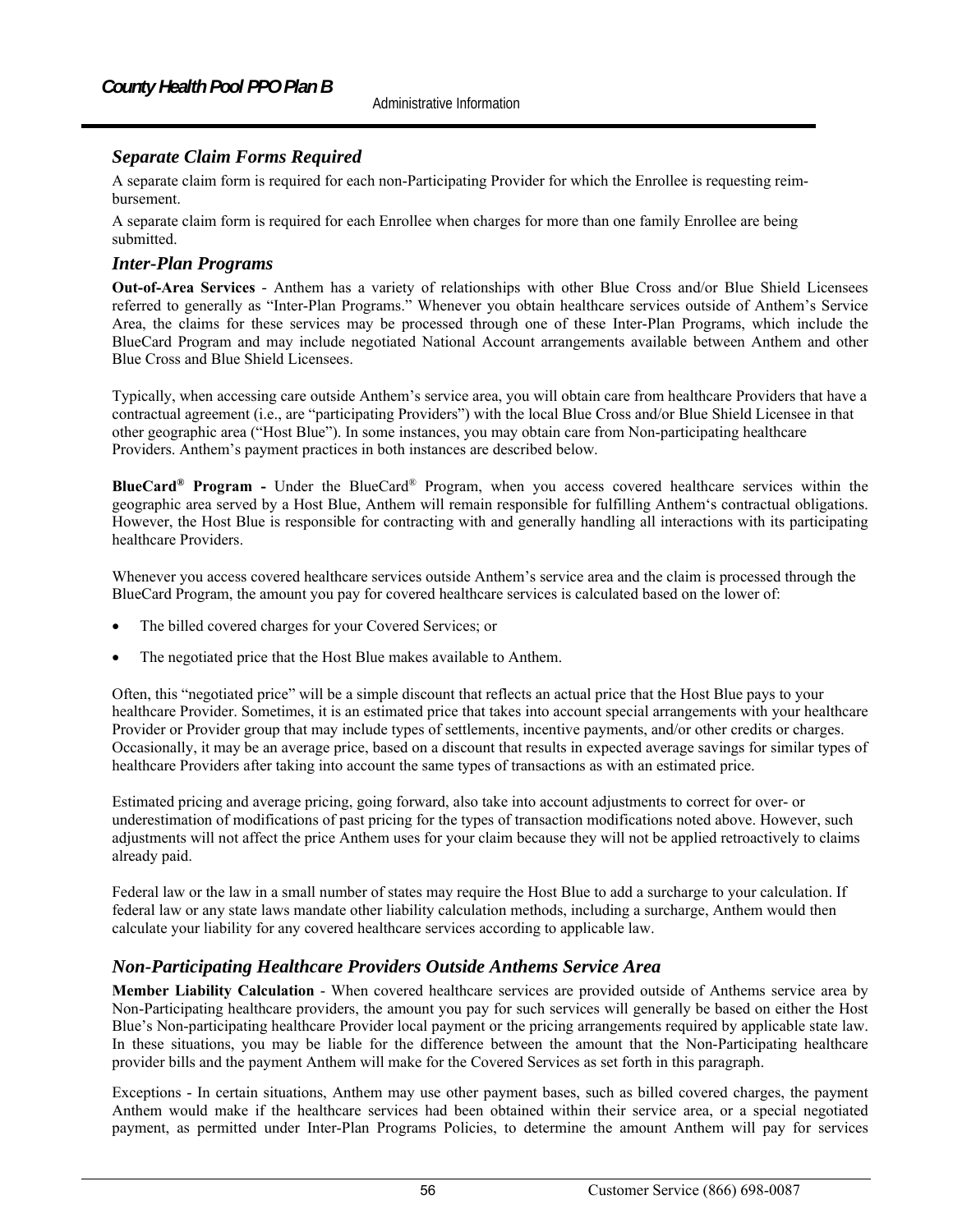rendered by Non-participating healthcare Providers. In these situations, you may be liable for the difference between the amount that the Non-Participating healthcare Provider bills and the payment Anthem will make for the Covered Services as set forth in this paragraph.

If you obtain services in a state with more than one Blue Plan network, an exclusive network arrangement may be in place. If you see a Provider who is not part of an exclusive network arrangement, that Provider's service(s) will be considered non-network care, and you may be billed the difference between the charge and the Maximum Allowable Amount. You may call the member service number on your Identification Card or go to www.anthem.com for more information about such arrangements.

# *Timely Filing Limits*

A claim must be filed **within 180 days** after the date of service. Any claims filed after this limit may be refused. Failure to file a claim within such time will not invalidate or reduce any claim if it is shown that it was not reasonably possible to give such notice and that notice was given as soon as reasonably possible.

If a claim must be returned to the Enrollee for additional information, the claim must be resubmitted to Anthem, on behalf of the Plan, within 90 days of the date the claim was returned to the Enrollee.

If an Enrollee's coverage under this Plan Document and Summary Plan Description ends, claims for covered expenses incurred during the Enrollee's final Calendar Year must be filed within 60 days after the date of the coverage termination. Failure to file a claim within the 60 days will result in loss of benefits otherwise provided by this medical Plan Document and Summary Plan Description.

# *Time Benefits Payable*

Claims will be processed in accordance with the time frame as required by state law for the prompt payment of claims, to the extent such laws are applicable.

Enrollees should make copies of the bills for their own records and attach the original bills to the completed claim form. The bills and the claim form must be submitted to:

#### Anthem Claims P.O. Box 17849 Denver, CO 80217-0849

Upon the death of an Enrollee, claims will be payable in accordance with the beneficiary designation. If no such designation is in effect, claims payments will be payable to the Enrollee's estate. If the Provider is a Participating Provider, claims payments will be made to the Provider.

## *Enrollee's Cooperation*

Each Enrollee shall complete and submit to the Plan such consents, releases, assignments and other documents as may be requested by the Plan in order to obtain or assure reimbursement under Workers' Compensation or any other governmental program. Any Enrollee who fails to cooperate will be responsible for any charge for services.

## *Payment in Error*

If Anthem, on behalf of the Plan, makes an erroneous benefit payment, Anthem may require the Enrollee, the Provider of services or the ineligible person to refund the amount paid in error. The Plan reserves the right to correct payments made in error by offsetting the amount paid in error against new claims. The Plan also reserves the right to take legal action to correct payments made in error.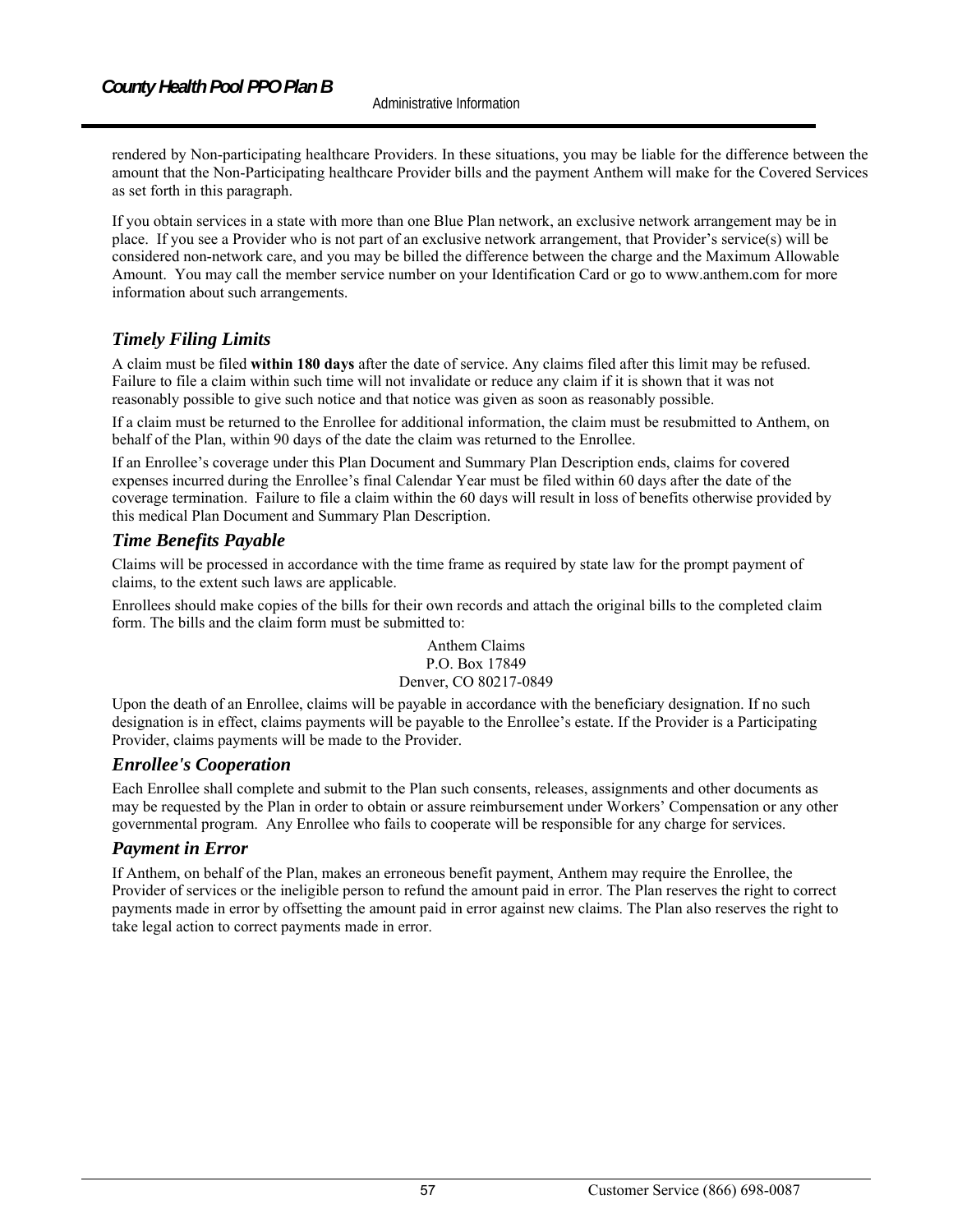# **General Provisions**

## *Administration*

The Plan, or anyone acting on the Plan's behalf, shall have all the powers necessary or appropriate to enable it to carry out its duties in connection with the operation and administration of this Plan Document and Summary Plan Description. This includes, without limitation, the power to construe the Contract and the Plan Document and Summary Plan Description, to determine all questions arising under this Plan Document and Summary Plan Description, and to make, establish and amend the rules and regulations and procedures with regard to the interpretation and administration of the provisions of this Plan Document and Summary Plan Description. However, these powers shall be exercised in such a manner that has a reasonable relationship to the provisions of the Contract and the Plan Document and Summary Plan Description. A specific requirement, limitation or Exclusion will override more general benefit language.

#### *Amendment*

The Plan reserves the right to amend or modify the Plan Document and Summary Plan Description.

## *Anthem Blue Cross and Blue Shield Note*

County Health Pool, on behalf of itself and its participants, hereby expressly acknowledges its understanding that this Plan Document and Summary Plan Description constitutes a Contract solely between County Health Pool and Anthem, and that Anthem is the trade name of Rocky Mountain Hospital and Medical Services, Inc. The Blue Cross and Blue Shield marks are registered by the Blue Cross and Blue Shield Association with the U.S. Patent and Trademark Office in Washington, D.C. and in other countries. Further, Anthem is not contracting as the agent of the Blue Cross and Blue Shield Association or any other Blue Cross and/or Blue Shield plan or licensee. This paragraph shall not create any additional obligations whatsoever on the part of Anthem other than those obligations created under other provisions of this agreement.

# *Authority to Interpret Plan*

The County Health Pool Board of Directors, or where Board of Directors' responsibility has been delegated to others, such delegates shall have complete authority to determine the standard of proof required in any case and to apply and interpret the Plan Document and Summary Plan Description. The decisions of the Board of Directors or its delegates shall be final and binding.

## *Catastrophic Events*

In case of fire, flood, war, civil disturbance, court order, strike or other cause beyond the Plan's control, Anthem, on behalf of the Plan, may be unable to process Enrollee claims on a timely basis. No legal action or lawsuit may be taken against the Plan or Anthem due to a delay caused by any of these events.

#### *Cessation of Operations*

In the event of the cessation of operations or dissolution of the Plan, this Plan Document and Summary Plan Description may be terminated immediately by the Plan.

## *Changes to the Plan Document and Summary Plan Description*

For modifications due to applicable Federal Law or regulation, Anthem may amend this Plan Document and Summary Plan Description when authorized by a Plan representative. The Plan will give the Enrollee access to any amendments following the effective date of the amendment.

No agent or employee of Anthem may change this Plan Document and Summary Plan Description. Such changes can be made only through an endorsement authorized and signed by County Health Pool and an officer of Anthem.

## *Clerical Error*

Clerical error of the Plan, in keeping any record pertaining to this coverage will not invalidate coverage otherwise validly in force or continue coverage otherwise validly terminated.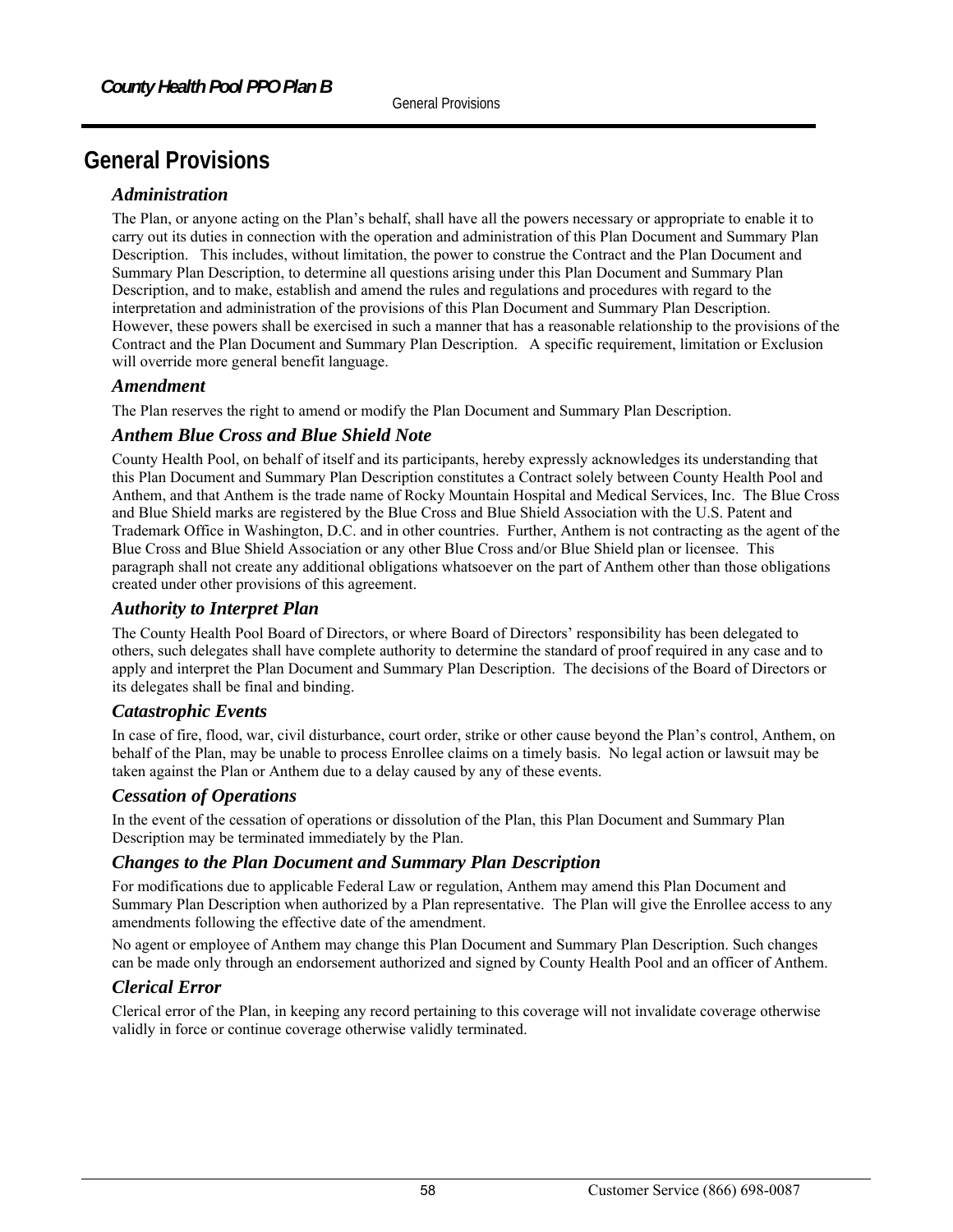# *Contracting Entity*

The Employee Participant hereby expressly acknowledges that the Employee Participant understands that the Plan Document and Summary Plan Description constitutes a Contract solely between the Plan and Anthem, an independent corporation operating under a license from the Blue Cross and Blue Shield Association, which is an association of independent Blue Cross and Blue Shield Plans. The Blue Cross and Blue Shield Association permits Anthem to use the Blue Cross and Blue Shield Service Mark, and in doing so, Anthem is not contracting as the agent of the Blue Cross and Blue Shield Association. The Employee Participant further acknowledges and agrees that the Employee Participant has not entered into the Contract based on representations by any person other than a representative of Anthem or the Plan, and that no person, entity or organization other than Anthem will be held accountable or liable to the Employee Participant for any of Anthem's obligations created under the Plan Document and Summary Plan Description. This paragraph does not create any additional obligations whatsoever on Anthem's part other than those obligations created under other provisions of the Plan Document and Summary Plan Description.

## *Delivery of Documents*

Anthem, on behalf of the Plan, will provide an Identification Card for each Enrollee. The Plan Document and Summary Plan Description is available at www.ctsi.org or by calling the Member Service Department.

#### *Disagreement with Recommended Treatment*

Each Enrollee enrolls with the understanding that the Provider is responsible for determining the treatment appropriate for their care. You may, for personal reasons, refuse to accept procedures or treatment by Providers. Providers may regard such refusal to accept their recommendations as incompatible with continuance of the physician-patient relationship and as obstructing the provision of proper medical care. Providers shall use their best efforts to render all Medically Necessary and appropriate medical care services in a manner compatible with your wishes, insofar as this can be done consistently with the Provider's judgment as to the requirements of proper medical practice.

If you refuse to follow a recommended treatment or procedure, and the Provider believes that no professionally acceptable alternative exists, you will be so advised. In such case, neither the Plan, nor any Provider shall have any further responsibility to provide care in the case of the Provider, and to arrange care in the case of the Plan for the condition under treatment or any complications thereof.

## *Disclosure and Release of Medical Information*

Ordinarily, Anthem, on behalf of the Plan, cannot release an Enrollee's medical information without the Enrollee's written consent. That information is strictly confidential. Anthem may, however, release an Enrollee's medical information without notice or consent when:

- Requested in connection with utilization summaries or review provided to a third-party, such as a Member, if that third-party funds all or a part of the cost of the Enrollee's claims.
- Peer and utilization review boards when Anthem's medical consultants need such information for review in connection with services an Enrollee receives that may be covered under this Plan Document and Summary Plan Description.
- Anthem receives a judicial or administrative subpoena for such information.
- The information is required for workers' compensation proceedings, auto insurance cases, third-party liability (Subrogation) proceedings, Coordination of Benefits or Medicaid.

Anthem, on behalf of the Plan, cannot release information to an Enrollee that Anthem received from a Provider. If an Enrollee needs to review Provider records, the Enrollee must contact the Provider. Only an Enrollee's Provider can release such information to the Enrollee.

The Enrollee must provide the Plan with whatever information is necessary to determine benefits on the Enrollee's claims and to carry out the provisions of this Plan Document and Summary Plan Description. Anthem, on behalf of the Plan, may obtain information from any insurance company, organization or person when such information is necessary to carry out the provisions of this Plan Document and Summary Plan Description. Such information may be exchanged without consent of or notice to the Enrollee.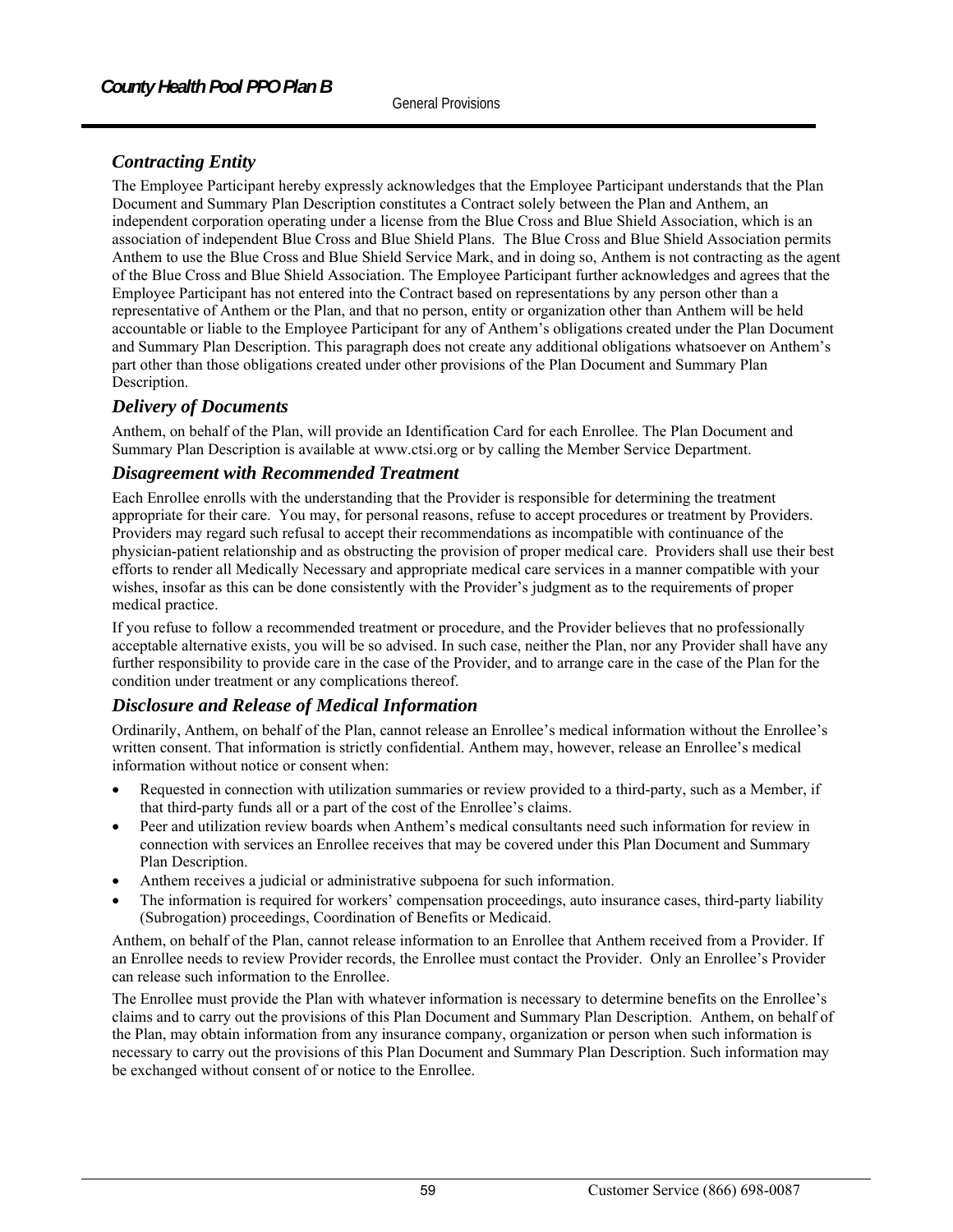The Enrollee agrees to cooperate at all times (including while the Enrollee is hospitalized) by allowing Anthem access to the Enrollee's medical records to investigate claims and verify information provided in the Enrollee's Enrollment Application/Change Form and/or Health Statement. If the Enrollee does not cooperate with the Plan, the Enrollee forfeits the right to benefit payments on claims subject to investigation and acknowledges the Plan's right to cancel the Enrollee's benefits.

To help the Plan determine which services and supplies qualify for benefits, the Enrollee authorizes all Providers of health care services or supplies to provide the Plan with any medically related information pertaining to the Enrollee's treatment.

The Enrollee waives all provisions of law which otherwise restrict or prohibit Providers of health care services or supplies from disclosing or testifying to such information.

#### *Entire Contract*

This Plan Document and Summary Plan Description, the Contract, any Riders, Endorsements or Attachments, and the individual applications of the Employee Participant and Dependents, if any, constitute the entire Contract between Anthem and County Health Pool and as of the Effective Date, supersede all other agreements between the parties. Any and all statements made to Anthem by County Health Pool and any and all statements made to County Health Pool by Anthem are representations and not warranties, and no such statement, unless it is contained in a written application for coverage under this Plan Document and Summary Plan Description, shall be used in defense to a claim under this Plan Document and Summary Plan Description.

## *Form or Content of Plan Document and Summary Plan Description*

No agent or employee of Anthem is authorized to change the form or content of this Plan Document and Summary Plan Description. Such changes can be made only through an endorsement authorized and signed by County Health Pool and an officer of Anthem.

#### *Fraudulent Insurance Acts*

It is unlawful to knowingly provide false, incomplete or misleading facts or information to the Benefit Administrator/Contact Person for the purpose of defrauding or attempting to defraud the company. Penalties may include imprisonment, fines, denial of benefits and civil damages.

Insurance fraud results in cost increases for health care benefits. Enrollees can help decrease these costs by doing the following:

- Be wary of offers to waive copayments. This practice is usually illegal.
- Be wary of mobile health testing labs. Ask what the insurance company will be charged for the tests.
- Always review the Explanation of Benefits received from Anthem. If there are any discrepancies, call the Member Service Department.
- Be very cautious about giving the Enrollee's health insurance benefits information over the phone.
- If fraud is suspected, Enrollees should contact the Member Service Department*.*

Anthem, on behalf of the Plan, reserves the right to recoup any benefit payments paid on behalf of an Enrollee if the Enrollee has committed fraud or material misrepresentation in applying for benefits or receiving or filing for benefits.

## *Identification Card*

When you receive care from a Provider, you must show your Identification Card. Possession of an Identification Card confers no right to services or other benefits under this Plan Document and Summary Plan Description. To be entitled to such services or benefits you must be an Enrollee on whose behalf all applicable contributions under this Plan Document and Summary Plan Description have been paid. If you receive services or other benefits to which you are not then entitled under the provisions of this Plan Document and Summary Plan Description you will be responsible for the actual cost of such services or benefits.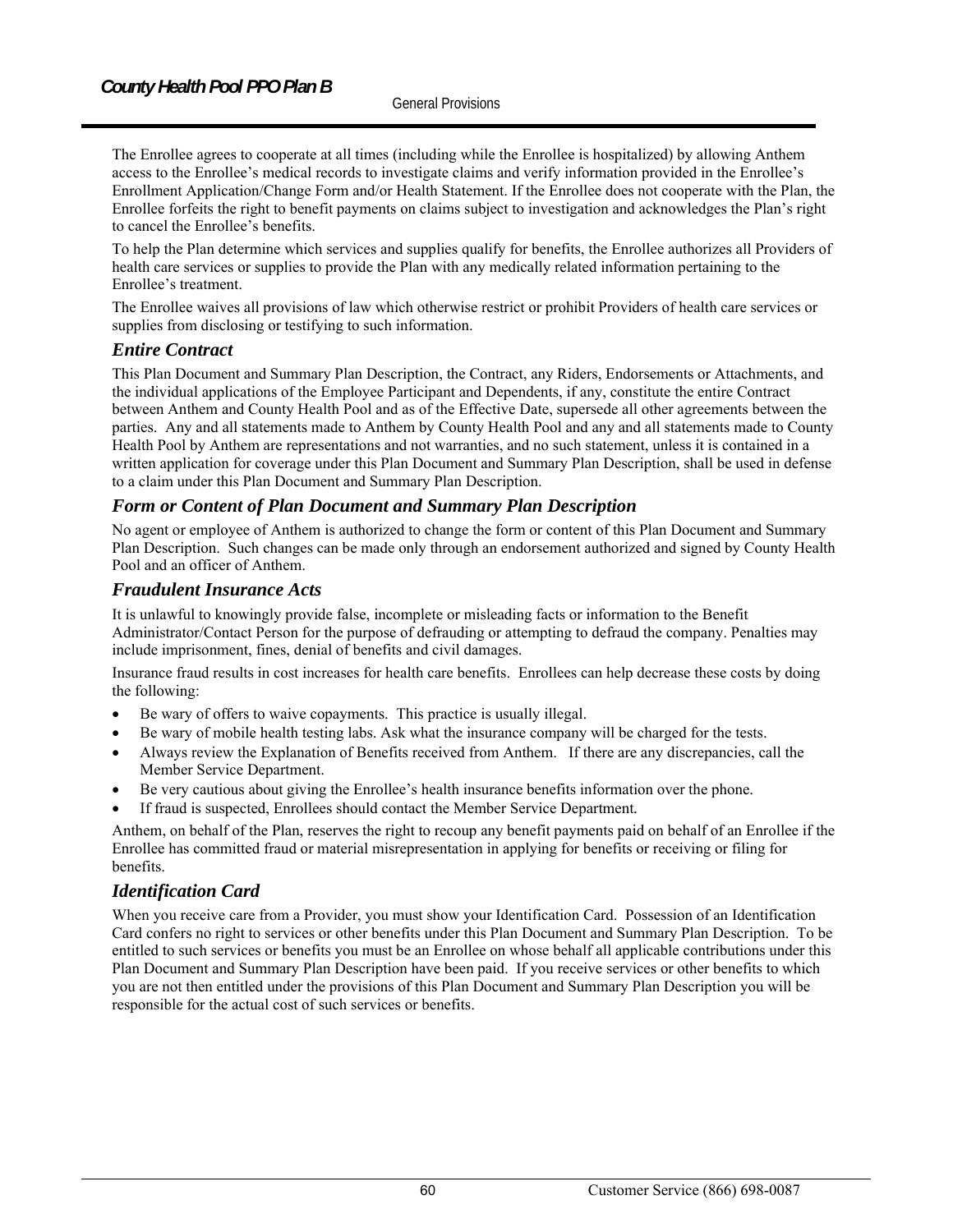# *Independent Contractors*

Anthem has an independent contractor relationship with Anthem's Participating Providers; physicians and other Providers are not Anthem's agents or employees, and Anthem's employees are not employees or agents of any of Anthem's Participating Providers. Anthem has no control over any diagnosis, treatment, care or other service provided to an Enrollee by any facility or professional Provider. Anthem is not liable for any claim or demand on account of damages arising out of, or in any manner connected with, any injuries suffered by the Enrollee while receiving care from any of Anthem's Participating Providers by reason of negligence or otherwise.

Anthem has an independent contractor relationship with County Health Pool. County Health Pool is not Anthem's agent or employee, and Anthem's employees are not employees or agents of the County Health Pool.

Anthem may subcontract particular services to organizations or entities that have specialized expertise in certain areas. This may include but is not limited to prescription drugs and mental health/behavioral health and substance abuse services. Such subcontracted organizations or entities may make benefit determinations and/or perform administrative, claims payment or Member Service duties on Anthem's behalf.

# *Modifications*

By this Plan Document and Summary Plan Description, the Plan makes coverage available to Employee Participants. However, this Plan Document and Summary Plan Description shall be subject to amendment, modification, and termination in accordance with any of its provisions, without the consent or concurrence of any Enrollee. By electing coverage under the Plan or accepting the Plan's benefits, all Enrollees legally capable of contracting and the legal representatives of all Enrollees incapable of contracting agree to all terms, conditions, and provisions hereof.

# *Nondiscrimination*

No person who is eligible to enroll will be refused enrollment based on medical status, medical care needs, genetic information, previous health information, gender, race, disability or age.

## *Not Liable for Provider Acts or Omissions*

Neither Anthem nor the Plan is responsible for the actual care you receive from any person. This Plan Document and Summary Plan Description does not give anyone any claim, right, or cause of action against the Plan or Anthem based on what a Provider of medical care, services or supplies, does or does not do.

# *Notice*

Any notice given under this Plan Document and Summary Plan Description shall be in writing. The notices shall be sent to: The Plan at its principal place of business; to you at the Employee Participant's address as it appears on the records or in care of County Health Pool; and to Anthem at 700 Broadway, Denver, Colorado 80273.

# *No Withholding of Benefits for Necessary Care*

Anthem does not compensate, reward or incent, financially or otherwise, Anthem's associates for inappropriate restrictions of care. Anthem does not promote or otherwise provide an incentive to employees or physician reviewers for withholding benefit approval for Medically Necessary services to which the Enrollee is entitled. Utilization review and benefit coverage decision making is based on appropriateness of care and service and the applicable terms of this Plan Document and Summary Plan Description.

Anthem does not design, calculate, award or permit financial or other incentives based on the frequency of: (1) denials of authorization for benefits; (2) reductions or limitations on hospital lengths of stay, medical services or charges; or (3) telephone calls or other contacts with health care Providers or Enrollees.

# *Paragraph Headings*

The headings used throughout this Plan Document and Summary Plan Description are for reference only and are not to be used by themselves for interpreting the provisions of the Plan Document and Summary Plan Description.

# *Physical Examinations and Autopsies*

The Plan has the right and opportunity, at the Plan's expense, to request an examination of the person covered by the Plan when and as often as it may reasonably be required during the review of a case or claim. On the death of an Enrollee, the Plan may request an autopsy where it is not forbidden by law.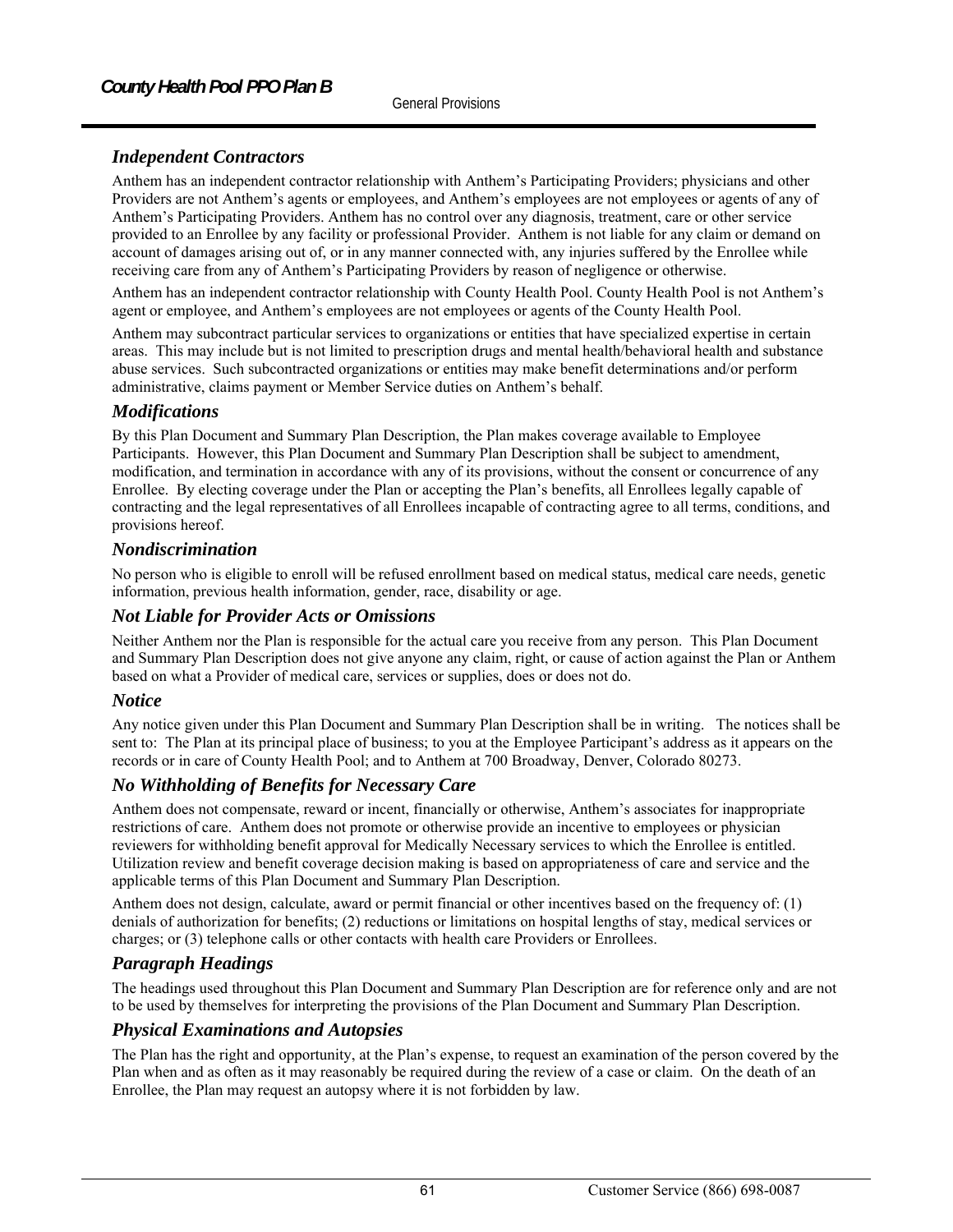# *Policies and Procedures*

The Plan may adopt reasonable policies, procedures, rules and interpretations to promote the orderly and efficient administration of this Plan Document and Summary Plan Description with which an Enrollee shall comply.

# *Relationship of Parties (Member-Enrollee-The Plan)*

Neither the Member nor any Enrollee is the agent or representative of Anthem or the Plan.

County Health Plan is a fiduciary agent of the Enrollee. The Plan's notice to the Member will constitute effective notice to the Enrollee. It is the Member's duty to notify the Plan of eligibility data in a timely manner. The Plan is not responsible for payment of Covered Services of Enrollees if the Member fails to provide timely notification of Enrollee enrollments or terminations.

## *Research Fees*

The Plan reserves the right to charge an administrative fee when extensive research is necessary to reconstruct information that has already been provided to the Enrollee in Explanations of Benefits, letters or other documents.

## *Right of Recovery*

Whenever payment has been made in error, the Plan will have the right to recover such payment from you or, if applicable, the Provider. The Plan reserves the right to deduct or offset any amounts paid in error from any pending or future claim.

## *Sending Notices*

All Employee Participant notices are considered sent to and received by the Employee Participant when deposited in the United States mail with postage prepaid and addressed to either:

- The Employee Participant at the latest address in Anthem's eligibility records.
- County Health Pool, if applicable.

#### *Statements and Forms*

Employee Participants shall complete and submit to the Member and/or the Plan applications, or other forms or statements the Plan may reasonably request. Employee Participants or applicants for enrollment represent to the best of their knowledge and belief that all information contained in such applications, questionnaires, forms, or statements submitted is true, correct, and complete. Employee Participants and applicants for enrollment understand that all rights to benefits under this Plan Document and Summary Plan Description are subject to the condition that all such information is true, correct and complete. Any material misrepresentation by an Enrollee may result in termination of coverage as provided in the *Termination* section.

#### *The Plan's Sole Discretion*

The Plan may, at its sole discretion, cover services and supplies not specifically covered by the Plan Document and Summary Plan Description. This applies if the Plan determines such services and supplies are in lieu of more expensive services and supplies that would otherwise be required for the care and treatment of an Enrollee.

## *Waiver*

No agent or other person, except an authorized representative of the Plan, has authority to waive any conditions or restrictions of this Plan Document and Summary Plan Description, to extend the time for making a payment to the Plan, or to bind the Plan by making any promise or representation or by giving or receiving any information.

# **Automobile Insurance Provisions**

Anthem, on behalf of the Plan, will coordinate the benefits of this Plan Document and Summary Plan Description with the benefits of a complying automobile insurance policy.

A complying automobile insurance policy is an insurance policy approved by the Colorado Division of Insurance that provides at least the minimum coverage required by law, and one which is subject to the Colorado Auto Accident Reparations Act or Colorado Revised Statutes §§ 10-4-601 through 10-4-633. Any state or Federal Law requiring similar benefits through legislation or regulation is also considered a complying policy.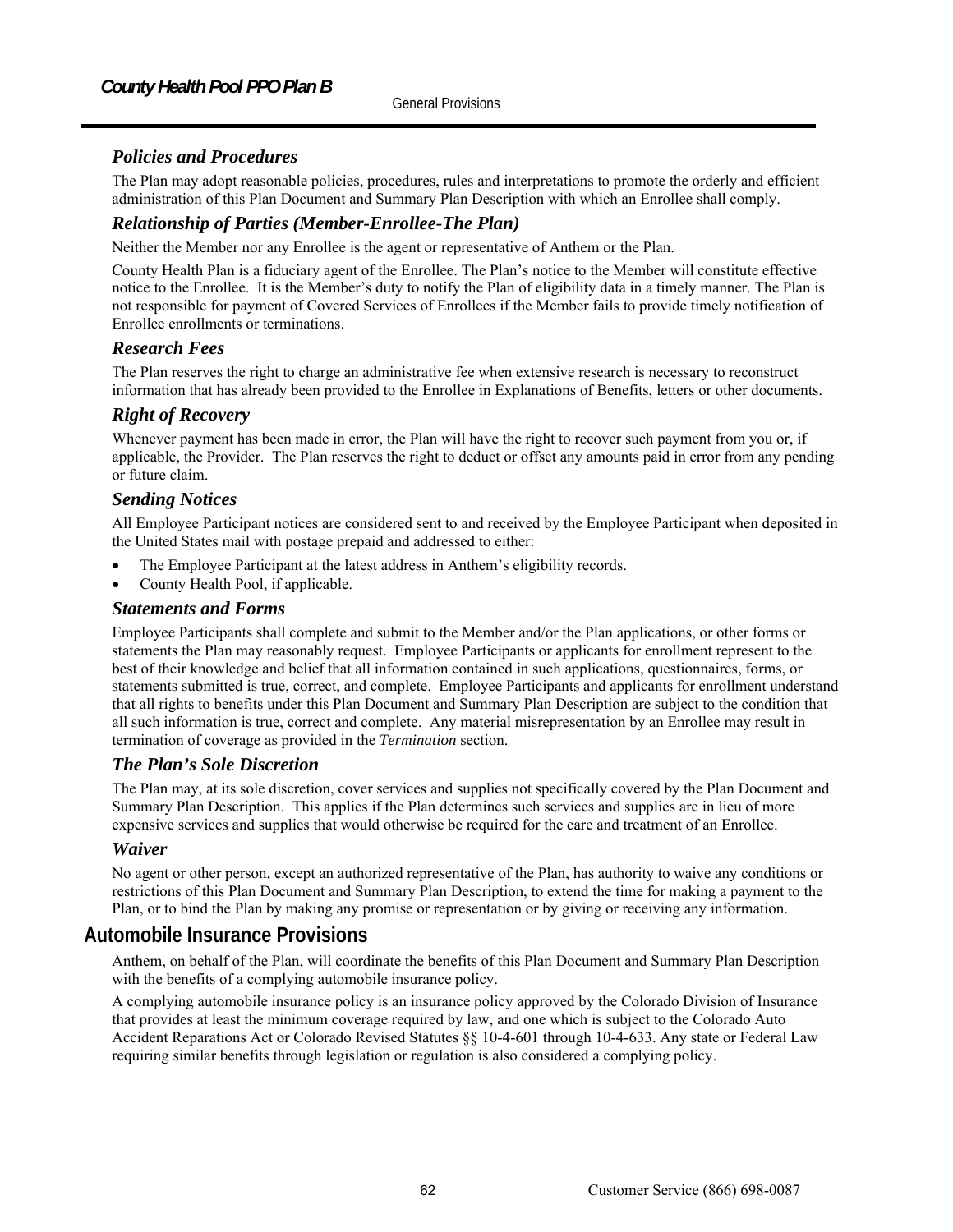# *Coordination of Benefits*

Enrollee benefits under this Plan Document and Summary Plan Description may be coordinated with the coverage's afforded by complying policy. After any primary coverage's offered by the complying policy are exhausted, Anthem will pay benefits subject to the terms and conditions of this Plan Document and Summary Plan Description. If there is more than one complying policy that offers primary coverage, each will pay its maximum coverage before the Plan is liable for any further payments.

Enrollees must fully cooperate with the Plan to make sure that the complying policy has paid all required benefits. The Plan may require Enrollees to take a physical examination in disputed cases. If there is a complying policy in effect, and the Enrollee waives or fails to assert the Enrollee's rights to such benefits, this plan will not pay those benefits that could be available under a complying policy.

The Plan may require proof that the complying policy has paid all primary benefits prior to making any payments to the Enrollee. Alternatively, the Plan may, but is not be required to, pay benefits under this Plan Document and Summary Plan Description and later coordinate with or seek reimbursement under the complying policy. In all cases, upon payment, the Plan is entitled to exercise its rights under this Plan Document and Summary Plan Description and under applicable law against any and all potentially responsible parties or insurers. In that event, Anthem may exercise the rights found in this section under the heading *Third-Party Liability: Subrogation/Reimbursement*.

**What Happens If an Enrollee Does Not Have Another Policy –** The Plan will not pay benefits for injuries received by the Enrollee and/or the Enrollee's Dependents while the Enrollee is riding in or operating a motor vehicle that the Enrollee owns if the vehicle is not covered by an automobile complying policy as required by law.

The Plan will also pay benefits under the terms of the Plan Document and Summary Plan Description for injuries sustained by an Enrollee who is a non-owner-operator, passenger or pedestrian involved in a motor vehicle accident if that Enrollee's injuries are not covered by a complying policy. In that event, the Plan may exercise the rights found in this section under the heading *Third-Party Liability: Subrogation/Reimbursement*.

# **Third-Party Liability: Subrogation/Reimbursement**

Third-party liability exists when someone other than the Enrollee is legally responsible for the Enrollee's condition or injury. Anthem, on behalf of the Plan, will not pay for any services or supplies under this Plan Document and Summary Plan Description for which a third-party is liable.

The Plan may, however, provide benefits under these conditions:

- When it is established that a third-party liability does not exist.
- When the Enrollee guarantees, **in writing,** to reimburse the Plan for any claims paid by the Plan on the Enrollee's behalf if the third-party later settles with the Enrollee for any amount, or if the Enrollee recovers any damages in court.

# *The Plan's Rights Under Third-Party Liability*

When a third-party is or may be liable for the costs of any covered expenses payable to the Enrollee or on the Enrollee's behalf under this Plan Document and Summary Plan Description, the Plan has Subrogation rights. This means that Anthem, on behalf of the Plan, has the right, either as co-plaintiffs or by direct suit, to enforce the Enrollee's claim against a third-party for the benefits paid to the Enrollee or on the Enrollee's behalf.

# *Enrollee Obligations Under Third-Party Liability*

The Enrollee has an obligation to cooperate in satisfying the Plan's Subrogation interest or to refrain from taking any action that may prejudice the Plan's rights under this Plan Document and Summary Plan Description. If Anthem, on behalf of the Plan, must take legal action to uphold the Plan's rights and if the Plan prevails in that action, the Plan will be entitled to receive, and the Enrollee will be required to pay, the Plan's legal expenses, including attorneys' fees and court costs.

If a third-party is or may be liable for any expenses payable to an Enrollee or on an Enrollee's behalf under this Plan Document and Summary Plan Description, then the following must occur:

- The Enrollee must promptly notify Anthem, on behalf of the Plan, of the Enrollee's claim against the thirdparty.
- The Enrollee and the Enrollee's attorney must provide for the amount of benefits paid by the Plan in any settlement with the third-party or the third-party's insurance carrier.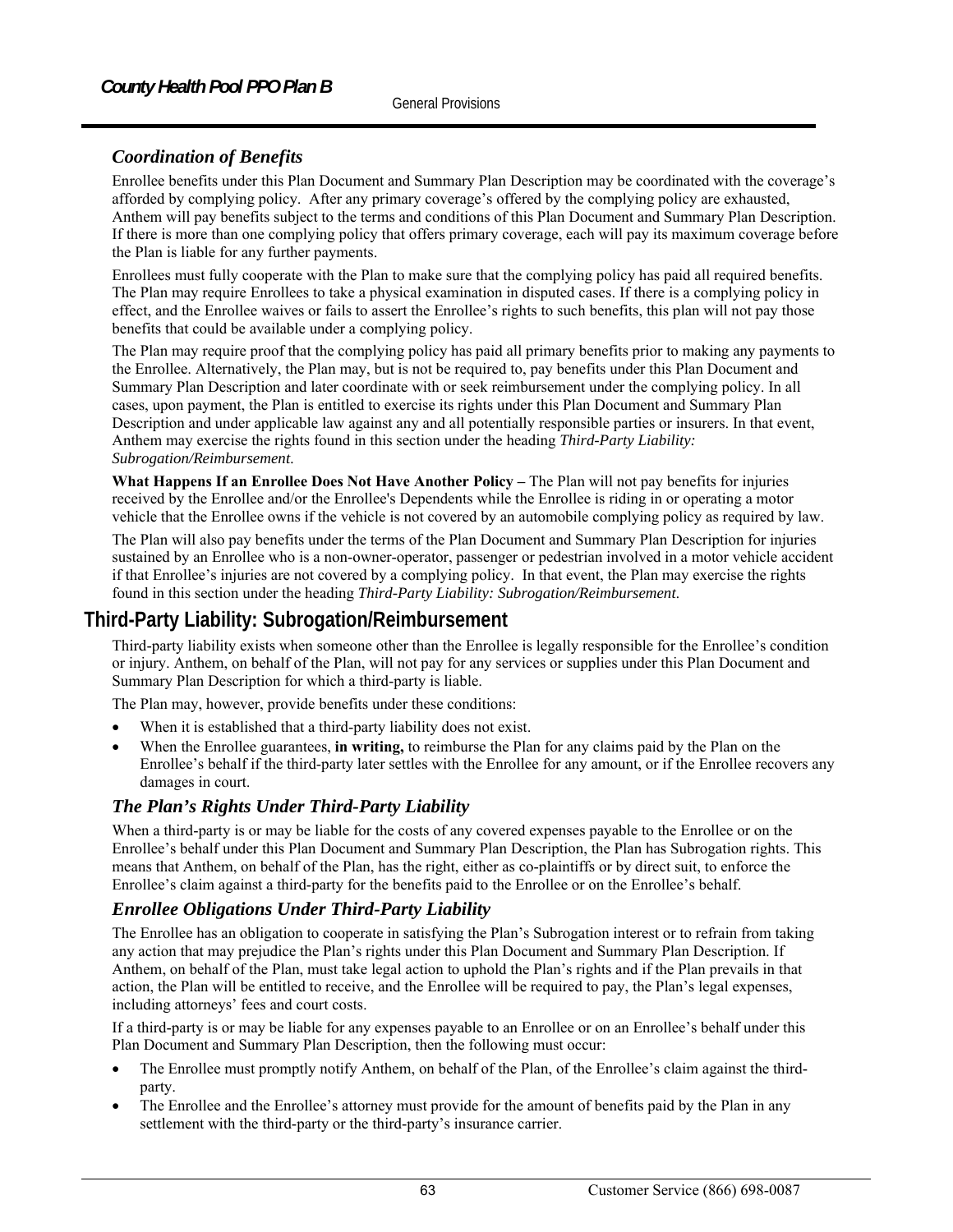- If the Enrollee receives money for the claim by suit, settlement or otherwise, the Enrollee must fully reimburse the Plan for the amount of benefits provided to the Enrollee under this Plan Document and Summary Plan Description. The Enrollee may not exclude recovery for the Plan's health care benefits from any type of damages or settlement recovered by the Enrollee.
- The Enrollee must cooperate in every way necessary to help the Plan enforce the Plan's Subrogation rights.

NOTE: Failure to comply with obligations in this section may result in termination of benefits under this Plan Document and Summary Plan Description.

# **Coordination of Benefits**

Anthem, on behalf of the Plan, coordinates benefits when an Enrollee has coverage with more than one medical and/or dental benefit plan. The provisions of this section concern coordination of all benefits under this Plan Document and Summary Plan Description with benefits under other plans or policies and other Member plans within County Health Pool.

#### DEFINITION OF WORDS AND TERMS USED IN THIS SECTION

**Allowable Expense** - Any necessary, reasonable, usual and customary item of expense at least a portion of which is covered under at least one of the plans covering the individual for whom claim is made. When the Plan provides benefits in the form of services rather than cash payments, the reasonable cash value of each service rendered shall be deemed to be both an Allowable Expense and a benefit paid.

**Claim Determination Period** -The portion of a Calendar Year during which an Enrollee would be eligible to receive benefits under this Plan.

**Duplicate Coverage** - Duplicate Coverage is the term to describe when an Enrollee is covered by this Plan and is also covered by another group or group-type health insurance or health benefits coverage or blanket coverage. The total benefits received by an Enrollee, or on an Enrollee's behalf, from all coverage combined for any claim for covered services will not exceed 100% of the total covered charges.

**Plan -** any policy or plan providing benefits or services for or by reason of medical or dental care or treatment, which benefits or services are provided by any of the following:

- Any group, franchise, hospital or medical service, prepayment or other coverage arranged through an employer, trustee, union, employee benefit or other association.
- Any coverage under governmental programs, and any coverage required or provided by any statute.
- Any coverage sponsored by, or provided through, a school or other educational institution.
- Automobile (medical payments coverage) insurance.
- Any coverage under Medicare, except that any Enrollee as defined herein shall be considered to be covered for any and all benefits for which such Enrollee is eligible, as provided or considered payable under Medicare, whether or not actually covered thereunder or would have received benefits payable by Medicare had the Enrollee received services in a facility to which Medicare would have paid benefits.

Plan shall be construed separately with respect to each plan, policy, contract, or other arrangement for benefits or services and separately with respect to that portion of any such plan, policy, contract or other arrangement which reserves the right to take the benefits or services of other plans into consideration in determining its benefits and that portion which does not.

**This Plan -** Those sections of this Plan Document and Summary Plan Description which provide the benefits subject to these provisions.

## *Effect on Benefits*

These "Coordination of Benefits Provisions" shall apply in determining an Enrollee's benefits under this Plan for any Claim Determination Period if the sum of:

- the benefits that would be payable under this Plan in the absence of these provisions, and
- the benefits that would be payable under all other plans in the absence of similar Coordination of Benefits provisions would exceed the Allowable Expenses incurred by the Enrollee during any Claim Determination Period.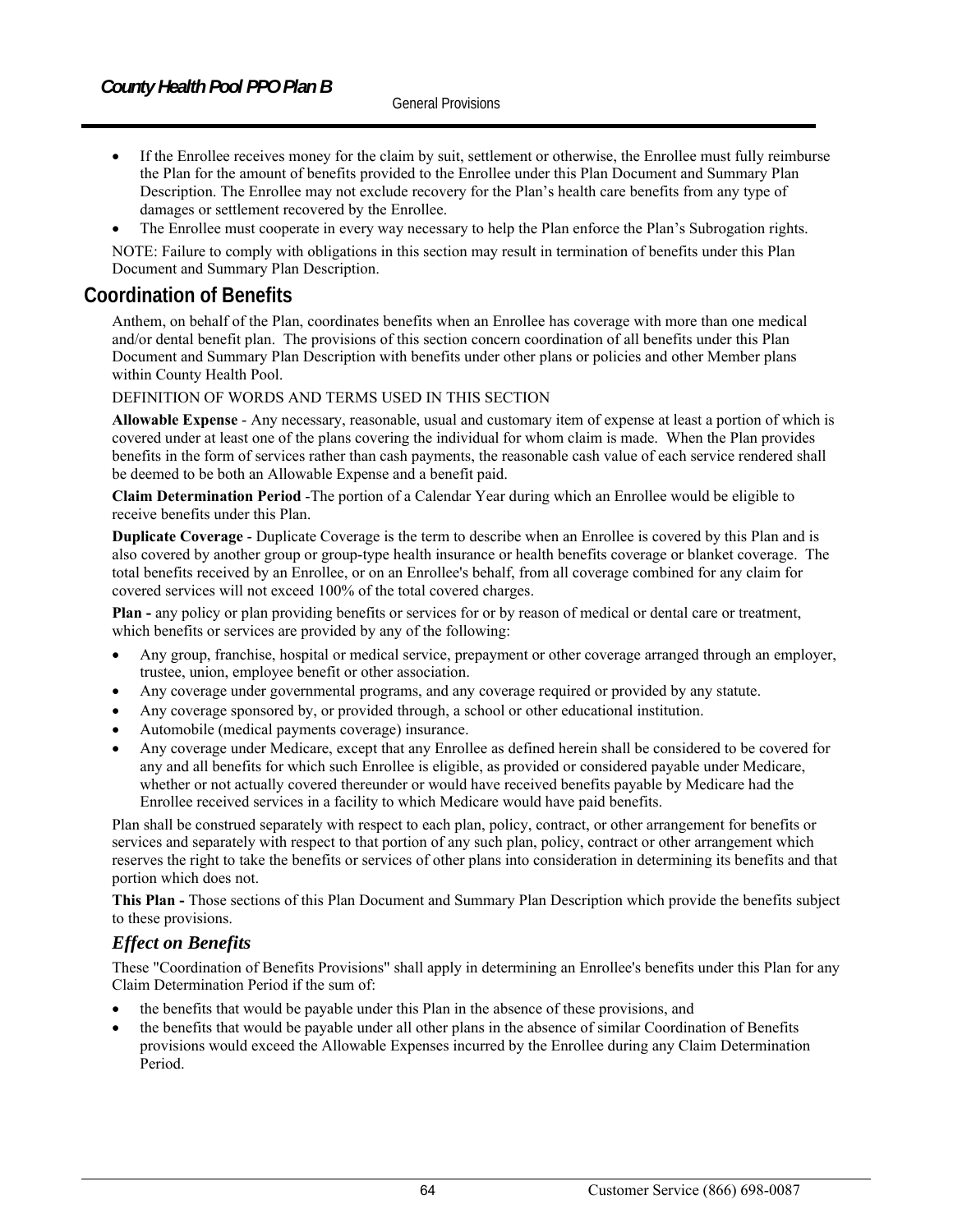As to any Claim Determination Period for which these provisions apply, the benefits payable for the Allowable Expenses incurred under this Plan shall be reduced to the extent necessary so that the sum of such reduced benefits and all other benefits payable for such Allowable Expenses under all other plans, except as provided in the next paragraph, shall not exceed the total of such Allowable Expenses. Benefits payable under another plan include the benefits that would have been payable had the claim been fully made thereunder.

- If another plan which is involved in the preceding paragraph and which contains a provision coordinating its benefits with those of this Plan would, according to its rules, determine its benefits after the benefits of this Plan have been determined; and
- the rules set forth herein would require this Plan to determine its benefits before such other plan;
- then the benefits of such other plan will be ignored for the purposes of determining the benefits under this Plan.

## *How Anthem, on Behalf of the Plan, Determines Which Coverage is Primary and Which is Secondary*

The benefits of a plan which does not contain a Coordination of Benefits provision always shall be determined before the benefits of the plan which does contain a Coordination of Benefits provision.

# *Duplicate Coverage On Employee Participants*

Coverage is primary if the Enrollee claiming benefits is the person in whose name the policy is issued.

The benefits of a coverage which covers a person as an Employee Participant who is neither laid-off nor retired (or as that Employee Participant's Dependent) is primary before those of a coverage which covers that person as a laidoff or retired Employee (or as that Employee's Dependent.

When an Employee Participant (including Dependent family members) has duplicate coverage carried through two or more group plans, the policy that has been in force the longest period of time is primary. The policy that has been in force the shortest period of time is secondary.

When the coverage through one of the employers is a COBRA policy and one of the coverage's is through active employment, the coverage through active employment is primary.

NOTE: Change in contract administrators is considered continuous coverage. Therefore, the effective date of the coverage for this Plan is the effective date with the original contract administrator.

# *Duplicate Coverage on Spouses*

When an Enrollee's spouse has group coverage through another group plan and is actively working, that coverage is primary for the spouse.

When the coverage carried by the spouse is through retiree or inactive employment, that coverage will be primary over the coverage carried by the Employee Participant.

When the spouse's coverage is through a COBRA policy and This Plan's benefits are active, then the spouse's coverage will be secondary to this Plan's benefits.

If both spouses are employed by the Member and are covered as Employee Participants, these provisions will apply in the same manner as if the spouses were covered under two different plans.

Note: Information on coordinating benefits for Enrollees who hold two insurance policies and Medicare can be found under the heading Enrollees with Medicare and Two Group Insurance Policies.

# *Duplicate Coverage on Dependent Children (when parents are not separated or divorced)*

If both coverage's cover the Enrollee as a Dependent, the benefits of the coverage of the parent whose birthday occurs earlier in the year is primary ("birthday rule") over those of the coverage of the parent whose birthday falls later in that year. However, if both parents have the same birthday (month and day, not year), then the benefits of the coverage that has covered **the parent** and Dependent(s) longest is primary over the coverage which has covered the **other parent** and Dependent(s) for a shorter period of time.

# *Duplicate Coverage on Dependent Children (when parents are separated or divorced)*

The Plan requires a copy of the divorce decree to establish primacy and financial responsibility for medical, dental or other health care expenses for the children of divorced parents.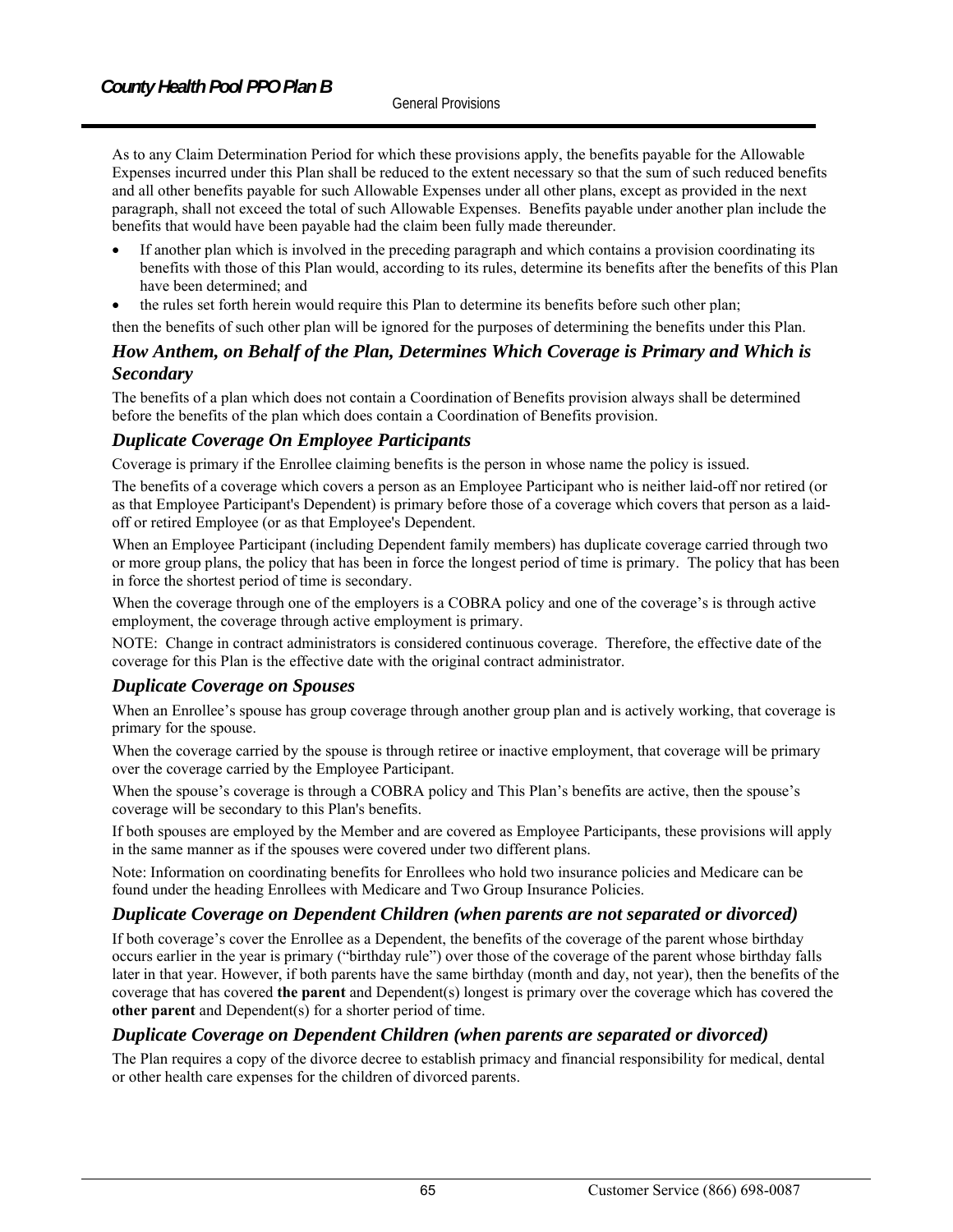When the specific terms of a court decree state that one of the parents is responsible for providing health insurance for the child and establishes financial responsibility for medical, dental or other health care expenses for the child, then that parent's insurance policy is primary. The insurance policy of the other parent is the secondary coverage.

When there is no court decree, the insurance policy of the parent with legal custody of the child is primary. When the parent with custody remarries, the custodial parent's coverage remains primary. The stepparent's coverage becomes secondary, and the coverage of the parent without custody pays **after** the stepparent's coverage.

When the rules above under this heading do not establish an order of benefit determination, the benefits of a plan which has covered the individual on whose expense claims is based for the longer period of time shall be determined before the benefits of a plan which has covered such individual for the shorter period of time.

## *Payment of Benefits to Others-Determining Primacy Between Medicare and the Plan*

Active Employee Participants, age 65 or older, are given the option to elect as primary this Plan or Medicare. If the affected Employee Participant elects the benefits of this Plan as primary, the Plan will provide benefits equivalent to the benefits available to individuals under age 65. If an Employee Participant elects Medicare as primary, this Plan will not provide benefits complementary to Medicare. (The Coordination of Benefits provision will not apply.)

When an active Employee Participant, or the Dependent of an Employee Participant, is eligible for Medicare because of total disability, this Plan will provide primary benefits unless the Enrollee has declined to enroll in the Plan. If an Enrollee declines to enroll, this Plan will not provide benefits complementary to Medicare. (The Coordination of Benefits provision will not apply.)

When any Enrollee is eligible for Medicare because of permanent kidney failure (end stage renal disease), this Plan will provide primary benefits for the first 30 months. Thereafter, when such Enrollee incurs the following Eligible Expenses while covered under this Plan:

- 1. Hospital, surgical or other charges covered under Medicare, and
- 2. Charges not covered under Medicare.

The Plan's benefits will be payable to the extent that those charges are not covered under Medicare. The Coordination of Benefits provision will apply. (This paragraph does not apply to Enrollees entitled to Medicare solely on the basis of age or disability.)

At the point when an Enrollee becomes eligible for Medicare due to a second entitlement (such as age), the Plan remains primary, if the Plan's coverage was primary at the point when the second entitlement became effective, for the duration of 30 months after the Medicare entitlement or eligibility due to ESRD. If Medicare was primary at the point of the second entitlement, then Medicare remains primary. There will be no 30-month coordination period for ESRD.

## *Enrollees with Medicare and Two Group Insurance Policies*

If Medicare is secondary to a group coverage (see Medicare primacy rules), the primary coverage covering the Enrollee will pay first, Medicare will pay second, and the coverage covering the enrollee as a retiree or inactive Employee or Dependent will pay third. The order of primacy is not based on the policyholder of the group health insurance.

#### *Enrollee Obligations*

Enrollees have an obligation to provide the Plan with current and accurate information regarding the existence of other coverage.

Benefits payable under another coverage include benefits that would be payable under that coverage, whether or not a claim is made, and benefits that would have been paid but were refused because the claim was not sent to the Provider of other coverage on a timely basis.

Enrollee benefits under this Plan Document and Summary Plan Description will be reduced by the amount that such benefits would duplicate benefits payable under the primary coverage.

## *The Plan's Rights to Receive and Release Necessary Information*

The Plan may release to, or obtain from, any insurance company or other organization or person any information which the Plan may need to carry out the terms of this Plan Document and Summary Plan Description. Enrollees will furnish to the Plan such information as may be necessary to carry out the terms of this Plan Document and Summary Plan Description.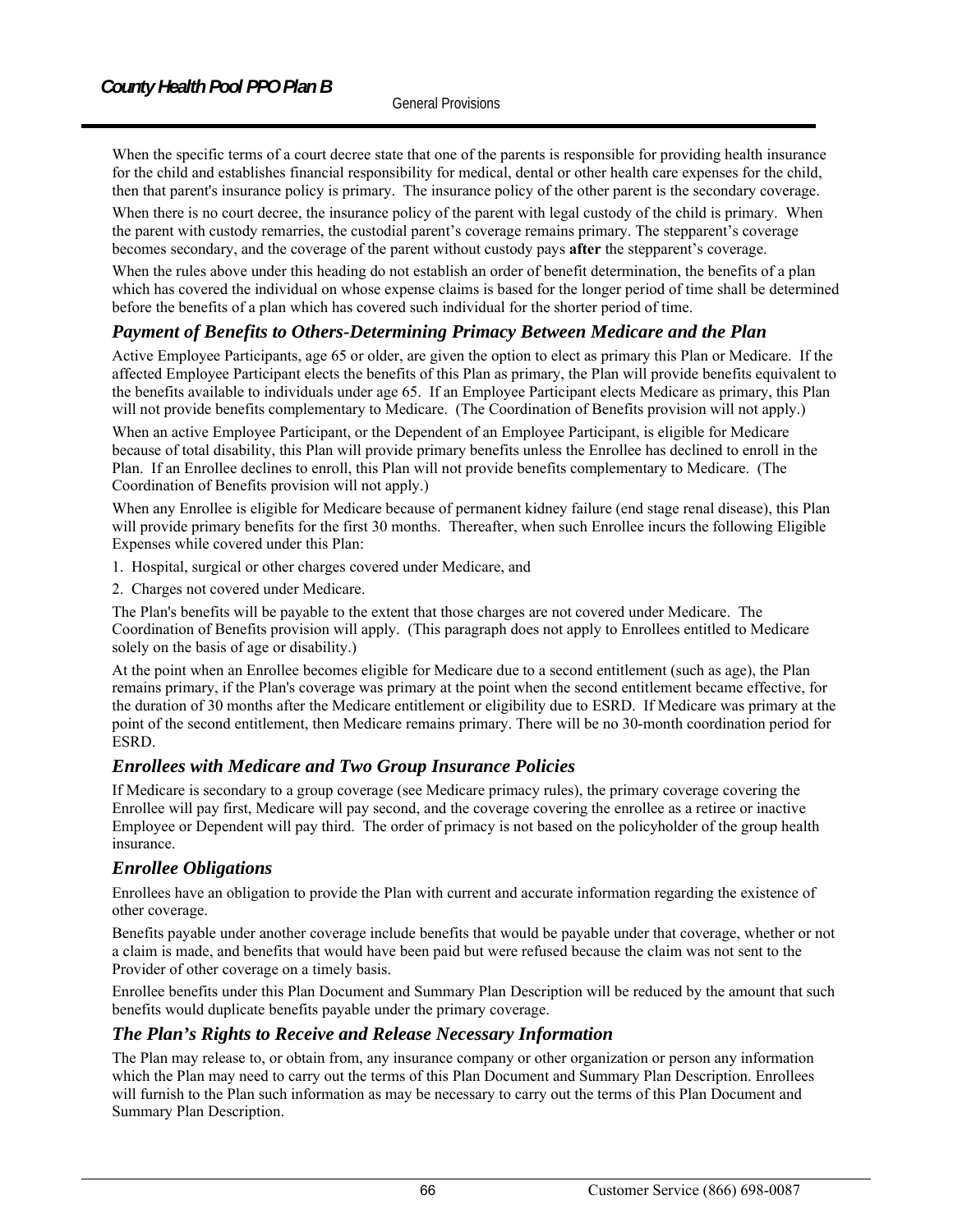# *Payment of Benefits to Others*

Whenever payments which should have been made under this Plan Document and Summary Plan Description have been made under any other coverage, Anthem, on behalf of the Plan, will have the right to pay to the other coverage any amount Anthem determines to be warranted to satisfy the intent of this provision. Any amount so paid will be considered to be benefits paid under this Plan Document and Summary Plan Description, and with that payment the Plan will fully satisfy the Plan's liability under this provision.

## *Right of Overpayment Recovery*

If Anthem, on behalf of the Plan, has overpaid for covered services under this provision, Anthem, on behalf of the Plan will have the right, by offset or otherwise, to recover the excess amount from the Enrollee or any person or entity to which, or in whose behalf, the payments were made.

### *Workers' Compensation*

To recover benefits under workers' compensation insurance for a work-related illness or injury, the Enrollee must pursue the Enrollee's rights under the Workers' Compensation Act or any of the County Health Pool liability laws that may apply. This includes filing an appeal with the Division of Workers' Compensation. The Plan may pay conditional claims during the appeal process if the Enrollee signs a reimbursement agreement to reimburse the Plan for 100 percent of benefits paid that duplicate benefits paid from another source.

# **Workers' Compensation**

The benefits under this Plan are not designed to duplicate benefits that you are eligible for under Workers'Compensation Law. All money paid or owed by Workers' Compensation for services provided to you shall be paid back by you, or on your behalf, to us if we have made or make payment for the services received. It is understood that coverage under this Plan does not replace or affect any Workers' Compensation coverage requirements.

Services and supplies resulting from work-related illness or injury are not a benefit under this Plan Document and Summary Plan Description, except for those who may opt out of Workers' Compensation coverage, pursuant to state or Federal Law, prior to the illness or injury. This exclusion from benefits applies to expenses resulting from occupational accident(s) or sickness(es) covered under:

- Occupational disease laws
- The Member's liability insurance
- Municipal or Federal Law
- Workers' Compensation Act

The Plan will not pay benefits for services and supplies resulting from a work-related illness or injury **even if other benefits are not paid because:**

- The Enrollee fails to file a claim within the filing period allowed by the applicable law.
- The Enrollee obtains care that is not authorized by workers' compensation insurance.
- The Member fails to carry the required Workers' Compensation insurance. In this case, the Member becomes liable for any of the Employee's work-related illness or injury expenses.
- The Enrollee fails to comply with any other provisions of the Workers' Compensation Act.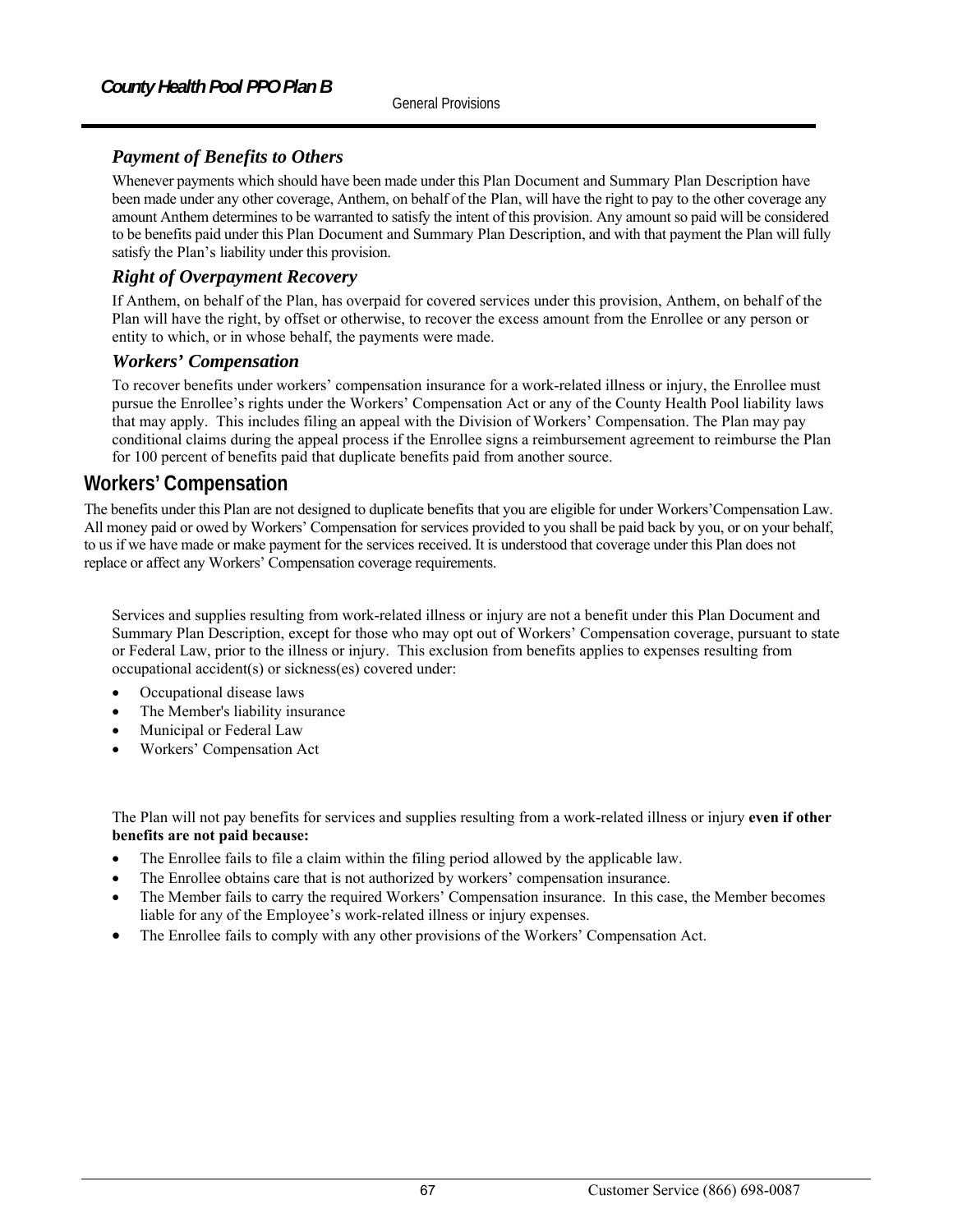# **Complaints, Appeals and Grievance Procedure**

This section explains what to do if an Enrollee disagrees with a claim denial in whole or in part, a benefit or network exception request denial or has a quality of care concern. This section includes instructions on initiating a complaint, filing an appeal or filing a grievance with the Plan.

## *Complaints*

If an Enrollee has a complaint about any aspect of the Plan's service or claims processing, the Enrollee should contact the Anthem Member Service Department by telephone or in writing. A Member Service associate will work to clear up any confusion and resolve the Enrollee's concerns. An Enrollee may submit a written complaint to the address listed below. If the Enrollee is not satisfied with the resolution of their concern(s) by the Member Service associate, the Enrollee may file an appeal as explained under the heading Appeal*s* in this section:

> Anthem Member Service Department P.O. Box 17549 Denver, CO 80217-7549

If an Enrollee wants to request a benefit exception, the Enrollee should contact the Member Service Department by telephone or in writing. The member Service associate will submit the request, obtain a decision and communicate the decision. If the Enrollee is not satisfied with the resolution of the request, the Enrollee may file an appeal as explained under the Appeal*s* heading in this section.

A Provider may request a utilization exception on behalf of the patient by contacting the Anthem Precertification/Pre-authorization Department. If the Provider is not satisfied with the resolution of the request, the Provider may file a Utilization Review Appeal as explained under the Appeal*s* heading. The Provider should contact the Pre-certification/Pre-authorization Department by telephone or in writing.

## *Appeals*

For purposes of these Appeal provisions, "claim for benefits" means a request for benefits under the plan. The term includes both pre-service and post-service claims.

- A pre-service claim is a claim for benefits under the plan for which you have not received the benefit or for which you may need to obtain approval in advance.
- A post-service claim is any other claim for benefits under the plan for which you have received the service.

If your claim is denied or if your coverage is rescinded:

- you will be provided with a written notice of the denial; and
- you are entitled to a full and fair review of the denial.

The procedure the Administrator will follow will satisfy the requirements for a full and fair review under applicable federal regulations.

#### **Notice of Adverse Benefit Determination**

If your claim is denied, the Administrator's notice of the adverse benefit determination (denial) will include:

- information sufficient to identify the claim involved;
- the specific reason(s) for the denial;
- a reference to the specific plan provision(s) on which the Administrator's determination is based;
- a description of any additional material or information needed to perfect your claim;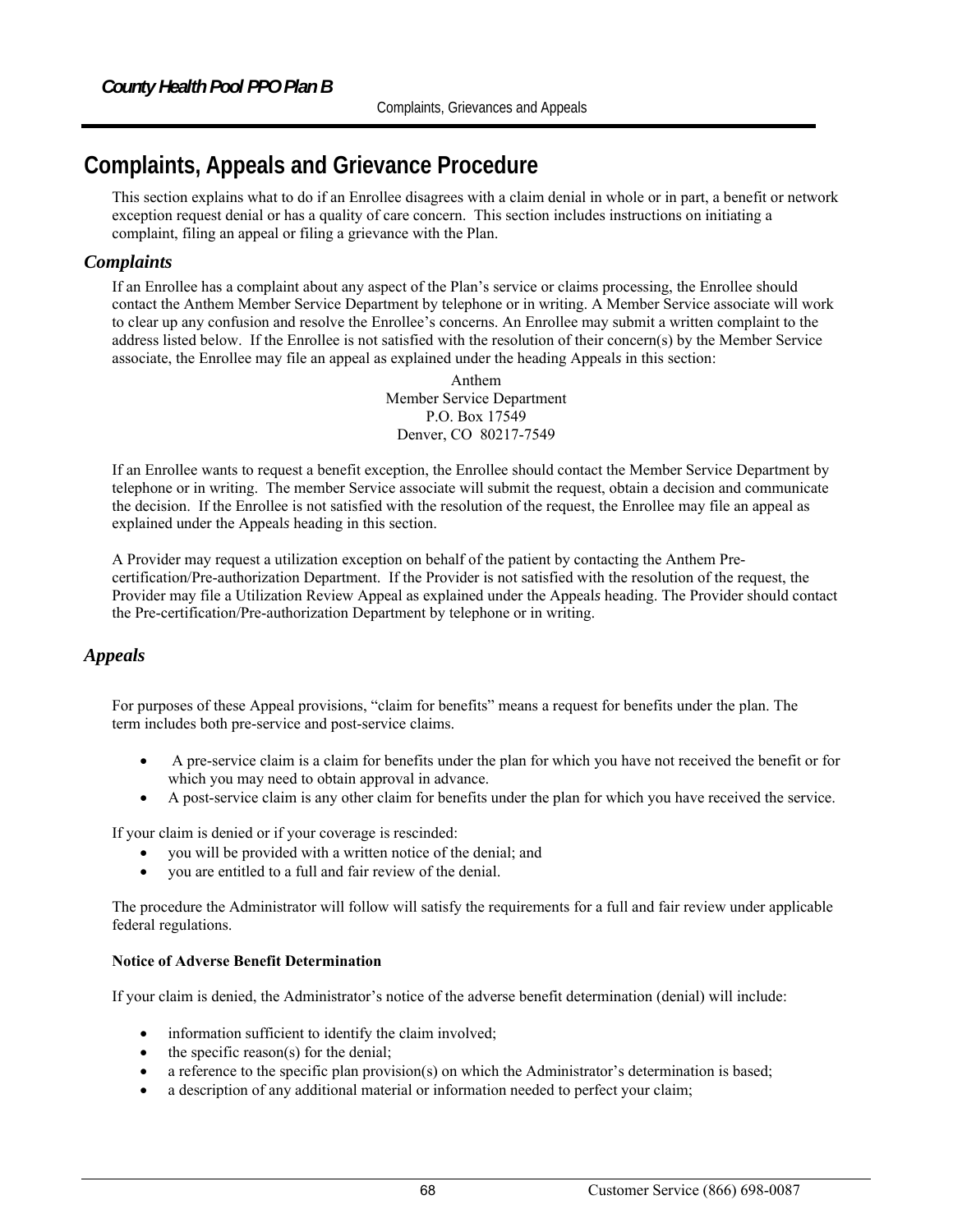- an explanation of why the additional material or information is needed;
- a description of the plan's review procedures and the time limits that apply to them, including a statement of your right to bring a civil action under ERISA (if applicable)
- within one year of the appeal decision if you submit an appeal and the claim denial is upheld.
- information about any internal rule, guideline, protocol, or other similar criterion relied upon in making the
- claim determination and about your right to request a copy of it free of charge, along with a discussion of the claims denial decision;
- information about the scientific or clinical judgment for any determination based on medical necessity or experimental treatment, or about your right to request this explanation free of charge, along with a discussion of the claims denial decision; and the availability of, and contact information for, any applicable office of health insurance consumer assistance or ombudsman who may assist you.

#### **For claims involving urgent/concurrent care:**

The Administrator's notice will also include a description of the applicable urgent/concurrent review process; the Administrator may notify you or your authorized representative within 24 hours orally and then furnish a written notification.

#### **For Appealing an adverse benefit determination:**

You have the right to appeal an adverse benefit determination (claim denial). You or your authorized representative must file your appeal within 180 calendar days after you are notified of the denial. You will have the opportunity to submit written comments, documents, records, and other information supporting your claim.

The Administrator's review of your claim will take into account all information you submit, regardless of whether it was submitted or considered in the initial benefit determination.

 The Administrator shall offer a 2nd level appeal process for both pre-service and post-service claims. For pre-service claims the 2nd level appeal is voluntary. For post-service claims the 2nd level appeal is mandatory.

Please refer to the section below titled "Requirement to file an Appeal before filing a lawsuit." The 2nd level of appeal for pre-service and post-service claims may include a panel review, independent review, or other process consistent with the entity reviewing the appeal. The time frame allowed for the Administrator to complete its review is dependent upon the type of review involved (e.g. pre-service, concurrent, post-service, urgent, etc.).

**For pre-service claims involving urgent/concurrent care**, you may obtain an expedited appeal. You or your authorized representative may request it orally or in writing. All necessary information, including the Administrator's decision, can be sent between the Administrator and you by telephone, facsimile or other similar method. To file an appeal for a claim involving urgent/concurrent care, you or your authorized representative must contact the Administrator at the phone number listed on your Health Benefit ID card and provide at least the following information:

- the identity of the claimant;
- the date (s) of the medical service;
- the specific medical condition or symptom;
- the provider's name;
- the service or supply for which approval of benefits was sought; and
- any reasons why the appeal should be processed on a more expedited basis.

**All other requests for appeals** should be submitted in writing by the Member or the Member's authorized representative, except where the acceptance of oral appeals is otherwise required by the nature of the appeal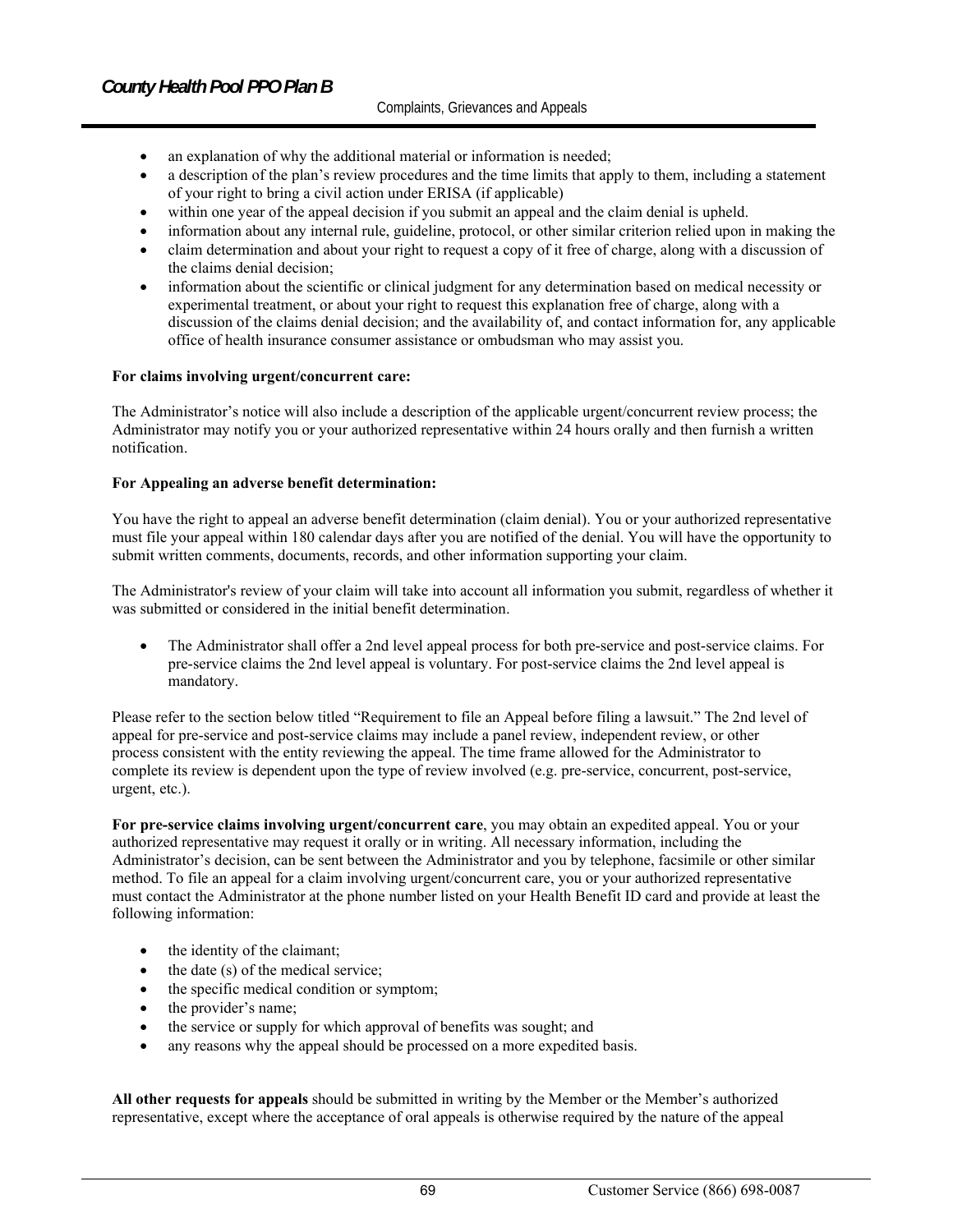#### (e.g. urgent care). You or your authorized representative must submit a request for review to: Anthem Blue Cross and Blue Shield ATTN: Appeals 700 Broadway, Mail Stop CO0104-0430

#### Denver, CO 80273

Upon request, the Administrator will provide, without charge, reasonable access to, and copies of, all documents, records, and other information relevant to your claim. "Relevant" means that the document, record, or other information:

- was relied on in making the benefit determination; or
- was submitted, considered, or produced in the course of making the benefit determination; or
- demonstrates compliance with processes and safeguards to ensure that claim determinations are made in accordance with the terms of the plan, applied consistently for similarly-situated claimants; or
- is a statement of the plan's policy or guidance about the treatment or benefit relative to your diagnosis.

The Administrator will also provide you, free of charge, with any new or additional evidence considered, relied upon, or generated in connection with your claim. In addition, before you receive an adverse benefit determination on review based on a new or additional rationale, the Administrator will provide you, free of charge, with the rationale.

#### **How Your Appeal will be Decided**

When the Administrator considers your appeal, the Administrator will not rely upon the initial benefit determination or, for second-level appeals, to the earlier appeal determination. The review will be conducted by an appropriate reviewer who did not make the initial determination and who does not work for the person who made the initial determination. A second-level review will be conducted by an appropriate reviewer who did not make the initial determination or the first-level appeal determination and who does not work for the person who made the initial determination or first-level appeal determination.

If the denial was based in whole or in part on a medical judgment, including whether the treatment is experimental, investigational, or not medically necessary, the reviewer will consult with a health care professional who has the appropriate training and experience in the medical field involved in making the judgment. This health care professional will not be one who was consulted in making an earlier determination or who works for one who was consulted in making an earlier determination.

#### **Notification of the Outcome of the Appeal**

If you appeal a claim involving urgent/concurrent care, the Administrator will notify you of the outcome of the appeal as soon as possible, but not later than 72 hours after receipt of your request for appeal.

If you appeal any other pre-service claim, the Administrator will notify you of the outcome of the appeal within 30 days after receipt of your request for appeal

If you appeal a post-service claim, the Administrator will notify you of the outcome of the appeal within 30 days after receipt of your request for appeal.

#### **Appeal Denial**

 If your appeal is denied, that denial will be considered an adverse benefit determination. The notification from the Administrator will include all of the information set forth in the above subsection entitled "Notice of Adverse Benefit Determination."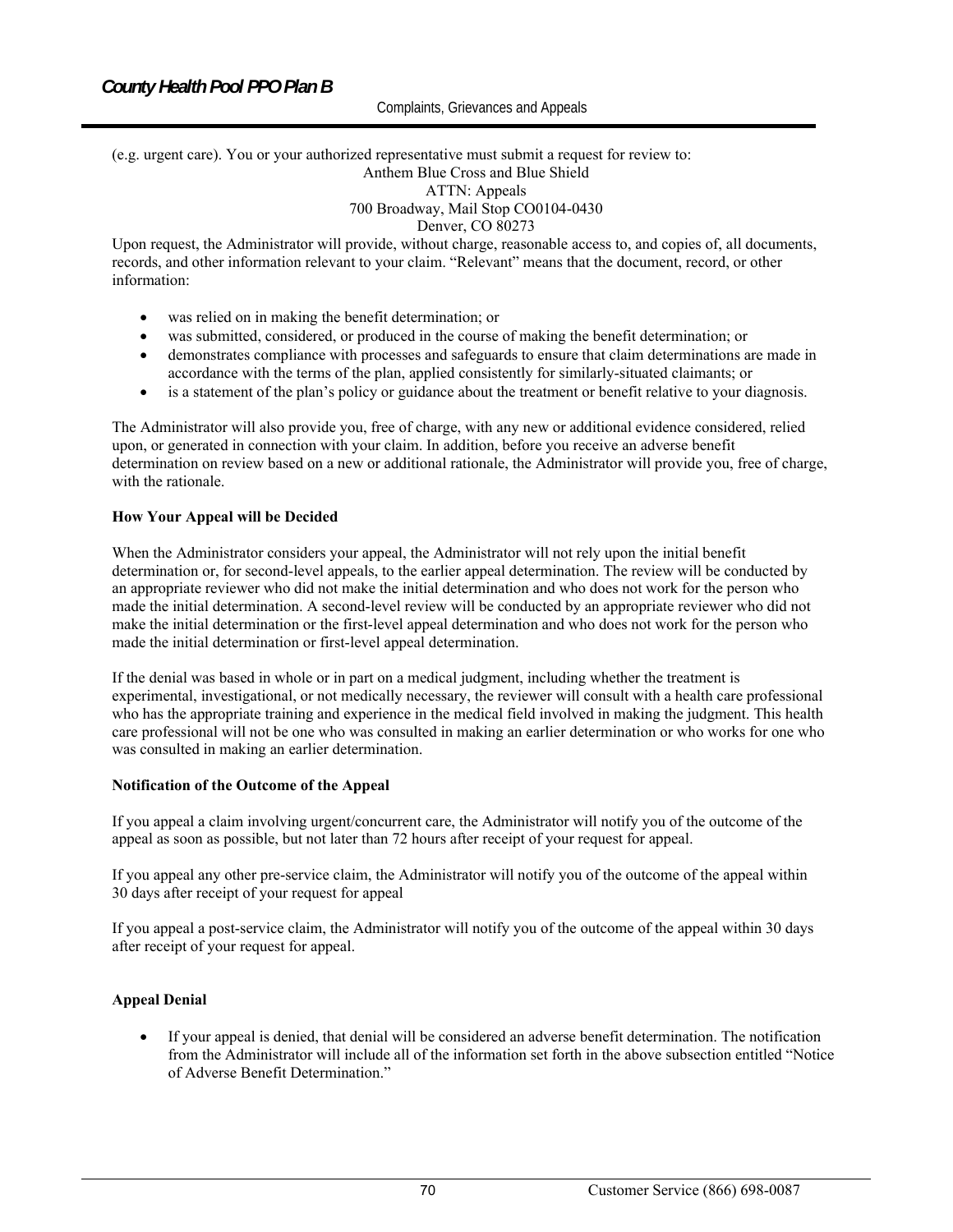#### **Second Level Appeals for Pre-Service**

If you are dissatisfied with the Plan's first level appeal decision regarding a pre-service claim, a voluntary second level appeal may be available. The Level 2 Appeal must be requested within 60 calendar days after the Enrollee receives Anthem's response to the Level 1 Appeal decision.

Enrollees, or their representative, must send Level 2 Appeals, in writing, to the following address:

#### **County Health Pool Board of Directors C/O Benefits Manager 800 Grant St., Suite 400 Denver, CO 80203**

The Board of Directors will issue a copy of the written decision to the Enrollee and/or the Enrollee's representative, or to the Provider who submits a Level 2 Appeal on the Enrollee's behalf, if any, within 60 workdays of the Board of Directors receipt of the Level 2 Appeal request.

You are allowed to review your Appeals file upon your request.

You are not required to complete a voluntary second level appeal prior to submitting a request for an independent External Review.

#### **Second Level Appeals for Post-Service claims**

If you are dissatisfied with the Plan's first level appeal decision regarding a post-service claim, you have the right to request a 2nd level appeal. The Level 2 Appeal must be requested within 60 calendar days after the Enrollee receives Anthem's response to the Level 1 Appeal decision.

Enrollees, or their representative, must send Level 2 Appeals, in writing, to the following address:

#### **County Health Pool Board of Directors C/O Benefits Manager 800 Grant St., Suite 400 Denver, CO 80203**

The Board of Directors will issue a copy of the written decision to the Enrollee and/or the Enrollee's representative, or to the Provider who submits a Level 2 Appeal on the Enrollee's behalf, if any, within 60 workdays of the Board of Directors receipt of the Level 2 Appeal request.

You are allowed to review your Appeals file upon your request.

Second level appeals for post-service claims are mandatory and must be completed prior to submitting a request for an independent External Review.

#### **External Review**

If the outcome of all mandatory appeals is adverse to you, you may be eligible for an independent External Review pursuant to federal law.

You must submit your request for External Review to the Administrator within four (4) months of the notice of your final internal adverse determination.

A request for an External Review must be in writing unless the Administrator determines that it is not reasonable to require a written statement. You do not have to re-send the information that you submitted for internal appeal. However, you are encouraged to submit any additional information that you think is important for review.

For pre-service claims involving urgent/concurrent care, you may proceed with an Expedited External Review without filing an internal appeal or while simultaneously pursuing an expedited appeal through our internal appeal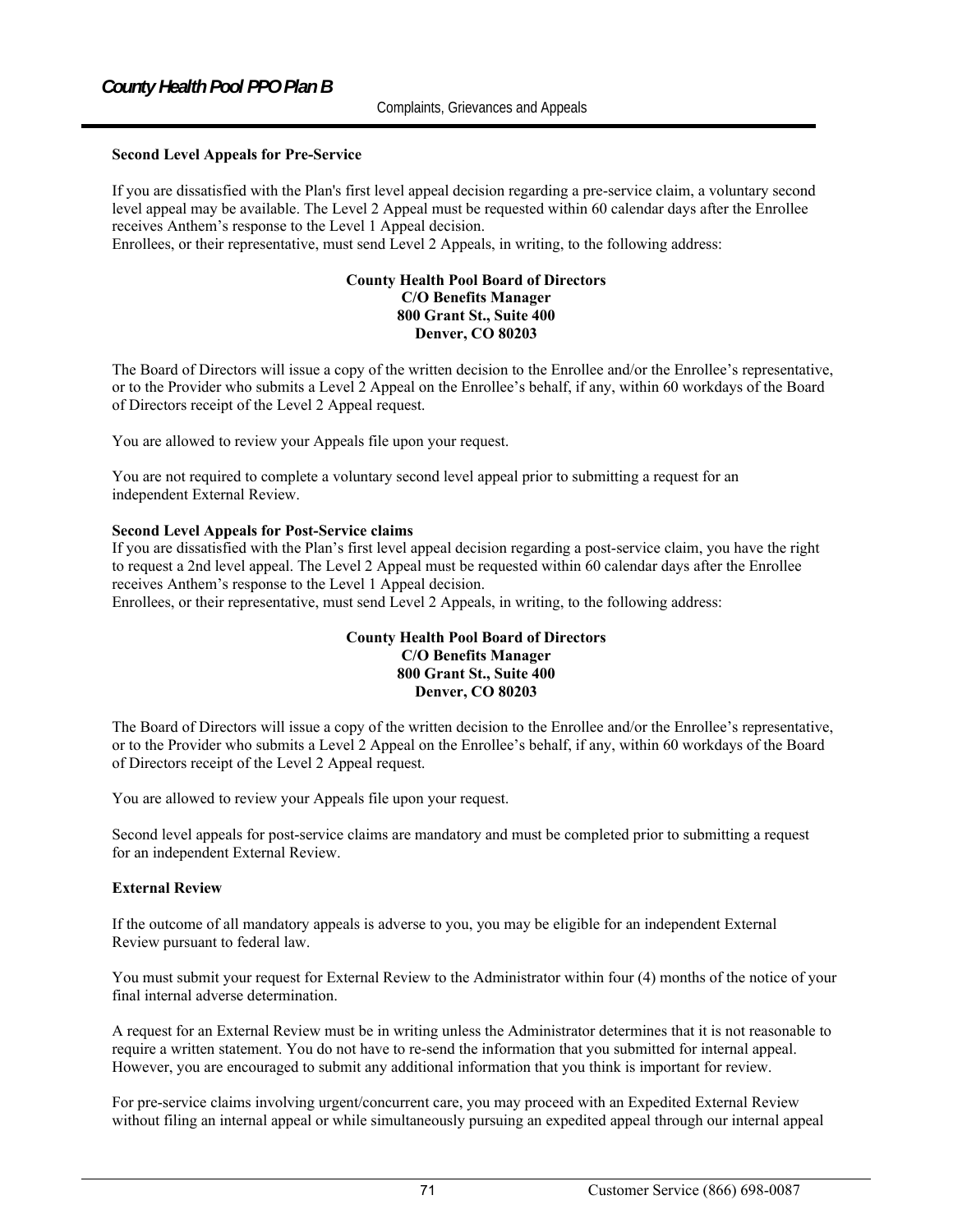#### Complaints, Grievances and Appeals

process. You or your authorized representative may request it orally or in writing. All necessary information, including the Administrator's decision, can be sent between the Administrator and you by telephone, facsimile or other similar method. To proceed with an Expedited External Review, you or your authorized representative must contact the Administrator at the phone number listed on your Health Benefit ID card and provide at least the following information:

- the identity of the claimant;
- the date (s) of the medical service;
- the specific medical condition or symptom;
- the provider's name;
- the service or supply for which approval of benefits was sought; and
- any reasons why the appeal should be processed on a more expedited basis.

All other requests for External Review should be submitted in writing unless the Administrator determines that it is not reasonable to require a written statement. Such requests should be submitted by you or your authorized representative to:

#### **Anthem Blue Cross and Blue Shield ATTN: Appeals 700 Broadway, Mail Stop CO0104-0430 Denver, CO 80273**

This is not an additional step that you must take in order to fulfill your appeal procedure obligations described above. Your decision to seek External Review will not affect your rights to any other benefits under this health care plan. There is no charge for you to initiate an independent External Review. The External Review decision is final and binding on all parties except for any relief available through applicable state laws or ERISA (if applicable).

#### **Requirement to file an Appeal before filing a lawsuit**

No lawsuit or legal action of any kind related to a benefit decision may be filed by you in a court of law or in any other forum, unless it is commenced within three years of the Plan's final decision on the claim or other request for benefits. If the Plan decides an appeal is untimely, the Plan's latest decision on the merits of the underlying claim or benefit request is the final decision date. You must exhaust the Plan's internal Appeals Procedure but not including any voluntary level of appeal, before filing a lawsuit or taking other legal action of any kind against the Plan.

#### **We reserve the right to modify the policies, procedures and timeframes in this section upon further clarification from Department of Health and Human Services and Department of Labor.**

#### *Grievances*

A grievance is a quality of care complaint. An Enrollee may send a written grievance to the following address:

Anthem Quality Management Department 700 Broadway MC0532 Denver, CO 80273

Receipt of the Enrollee's grievance will be acknowledged by Anthem's Quality Management Department and the grievance will be investigated by Anthem's Quality Management Department. Anthem treats each grievance investigation in a strictly confidential manner. Enrollees will not be advised as to the outcome of the grievance investigation.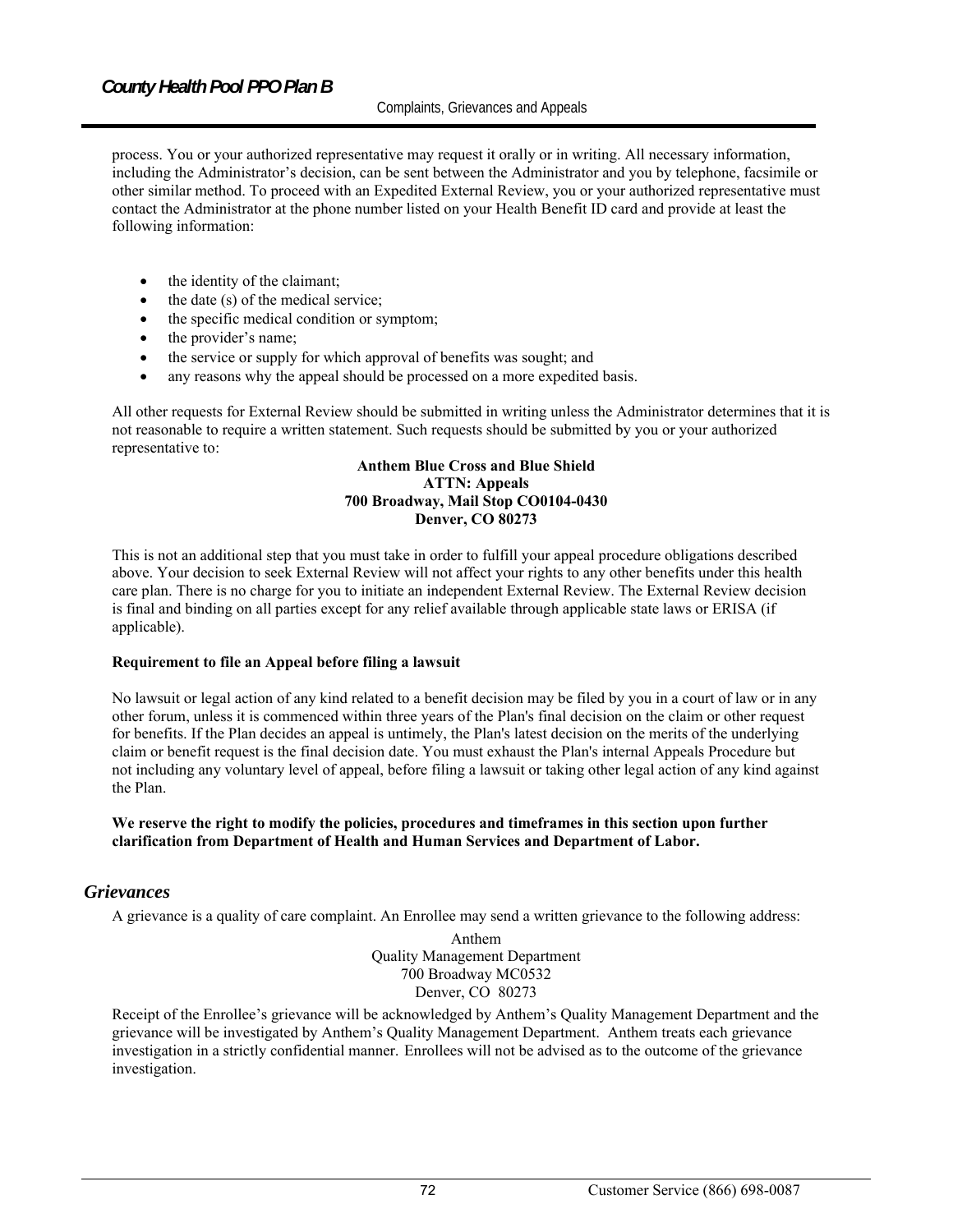# *Legal Action*

Before an Enrollee takes legal action on a claim decision, the Enrollee must first follow the process outlined under the heading Appeals in this section and the Enrollee must meet all the requirements of this Plan Document and Summary Plan Description.

No action at law or in equity may be commenced later than two years after the time the Enrollee received the service in question. Performance of this Plan Document and Summary Plan Description shall take place in the City and County of Denver, Colorado. Any action arising at law or in equity under this Plan shall be brought in the courts of the City and County of Denver.

### *Limitations of Actions*

No lawsuit or legal action of any kind related to a benefit decision may be filed by you in a court of law or in any forum, unless it is commenced no earlier than 60 days after the Plan receives the claim or other requests for benefits and within one year of the Plan's final decision on the claim or any other request for benefits. If the Plan decides an Appeal is untimely, the Plan's latest decision on the merits of the underlying claim or benefit request is the final decision date. You must exhaust the Plan's internal Appeals procedure before filing a lawsuit or other legal action of any kind against the Plan.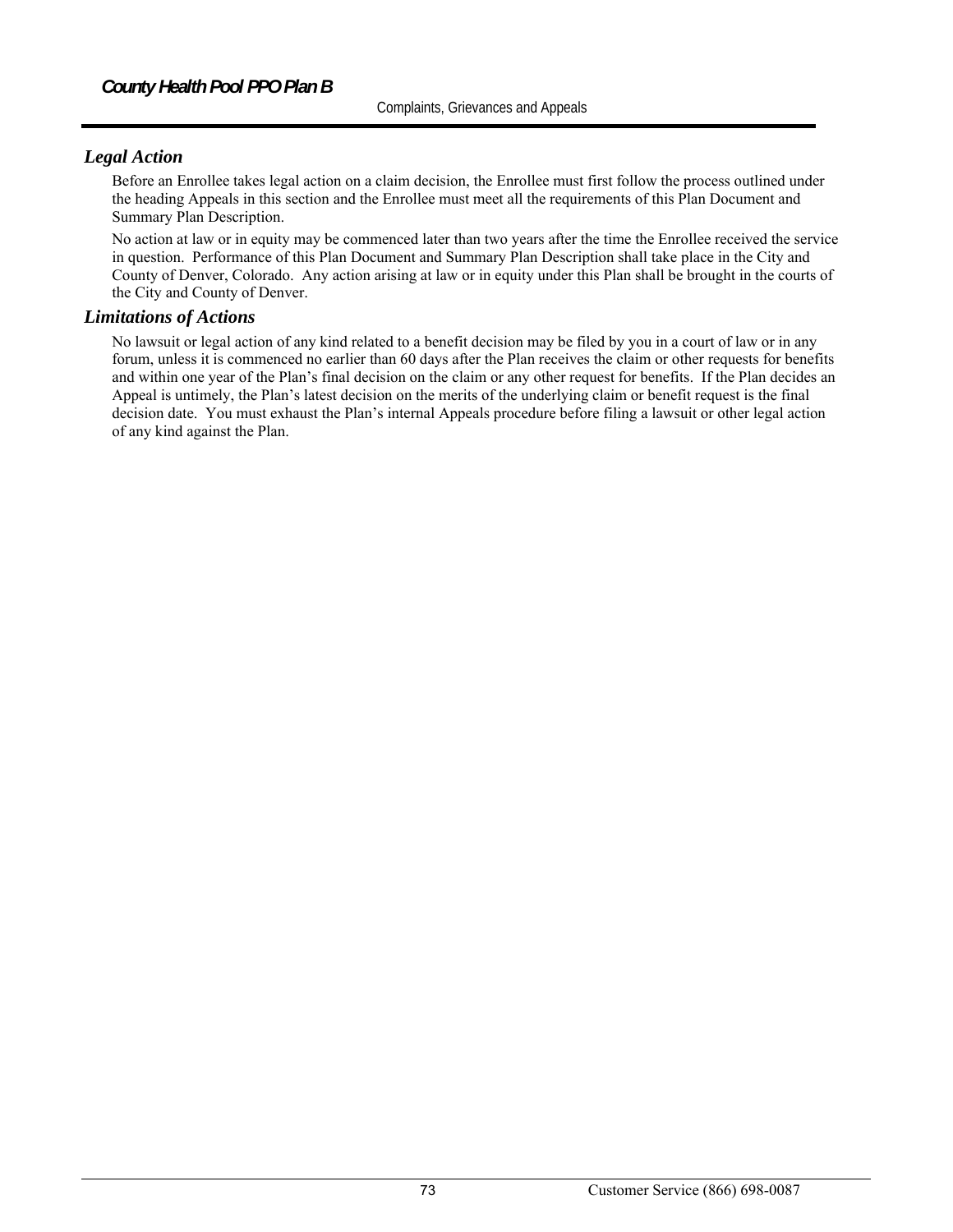# **Glossary**

This section defines words and terms used throughout the Plan Document and Summary Plan Description to help Enrollees understand the content. Enrollees should refer to this section to find out exactly how, for the purposes of this Plan Document and Summary Plan Description, a word or term is used.

**Accidental Injuries** — Unintentional internal or external injuries, e.g., strains, animal bites, burns, contusions and abrasions which result in trauma to the body. Accidental injuries are different from illness-related conditions.

**Acupuncture Services —** The treatment of a disease or condition by inserting special needles along specific nerve pathways for therapeutic purposes. The placement of the needles varies with the disease or condition being treated.

**Acute Care —** Care that is provided in an office, Urgent Care setting, Emergency room or hospital for a medical illness, accident or injury. Acute care may be Emergency, urgent or non-urgent, but is not primarily preventive in nature.

**Administrative Services Agreement** — The agreement between the Plan and Anthem Blue Cross and Blue Shield stating all of the terms and provisions applicable to group benefits. The final interpretation of any specific provision contained in this Plan Document and Summary Plan Description is governed by the Administrative Services Agreement.

**Alcohol Dependency —** Is a condition brought about when an individual uses alcohol in such a manner that his or her health is impaired and/or ability to control actions is lost.

**Alcoholism Treatment Center** — an accredited or licensed Hospital, or any other public or private facility or portion thereof providing services especially for the treatment of Substance Dependency which is licensed by the Colorado Department of Human Services for those services.

**Alternate Benefits** - Benefits for treatment or services that can be achieved through a different or less costly procedure or service with satisfactory results.

**Alternative/Complementary Care** — Therapeutic practices that are not currently considered an integral part of conventional medical practice. Therapies are termed *Complementary* when used in addition to conventional treatments and as *Alternative* when used instead of conventional treatment. Alternative medicine includes, but is not limited to, Chinese or Ayurvedic medicine, herbal treatments, vitamin therapy, homeopathic medicine and other non-traditional remedies for treating diseases or conditions.

**Ambulance** — A specially designed and equipped vehicle used **only** for transporting the sick and injured. It must have customary safety and lifesaving equipment such as first-aid supplies and oxygen equipment. The vehicle must be operated by trained personnel and licensed as an ambulance.

**Ambulatory Surgical Center** - A specialized facility, coverage of which is regulated by law and licensed in the jurisdiction in which located; or where coverage of such facility is not regulated by law, meets all of the following requirements:

- Is established, equipped and operated primarily for the purpose of performing surgical procedures in accordance with the applicable laws in the jurisdiction in which it is located; and
- Operated under the supervision of a licensed physician as defined herein who devotes full time to such supervision and permits a surgical procedure to be performed only by a duly qualified physician who, at the time the procedure is performed, is privileged to perform such procedure in at least one hospital in the area; and
- Requires in all cases other than those requiring only local infiltration anesthetics that a licensed anesthesiologist administer the anesthetics and remain present throughout the surgical procedure; and
- Provides at least two operating rooms and at least one post-anesthesia recovery room; is equipped to perform diagnostic X-ray and laboratory examinations; and has trained personnel and necessary equipment available to handle foreseeable emergencies, including but not limited to, a defibrillator, a tracheotomy set and a blood bank or other blood supply; and
- Provides the full-time nursing services of one or more RNs for patient care in the operating rooms and in the post-anesthesia recovery room; and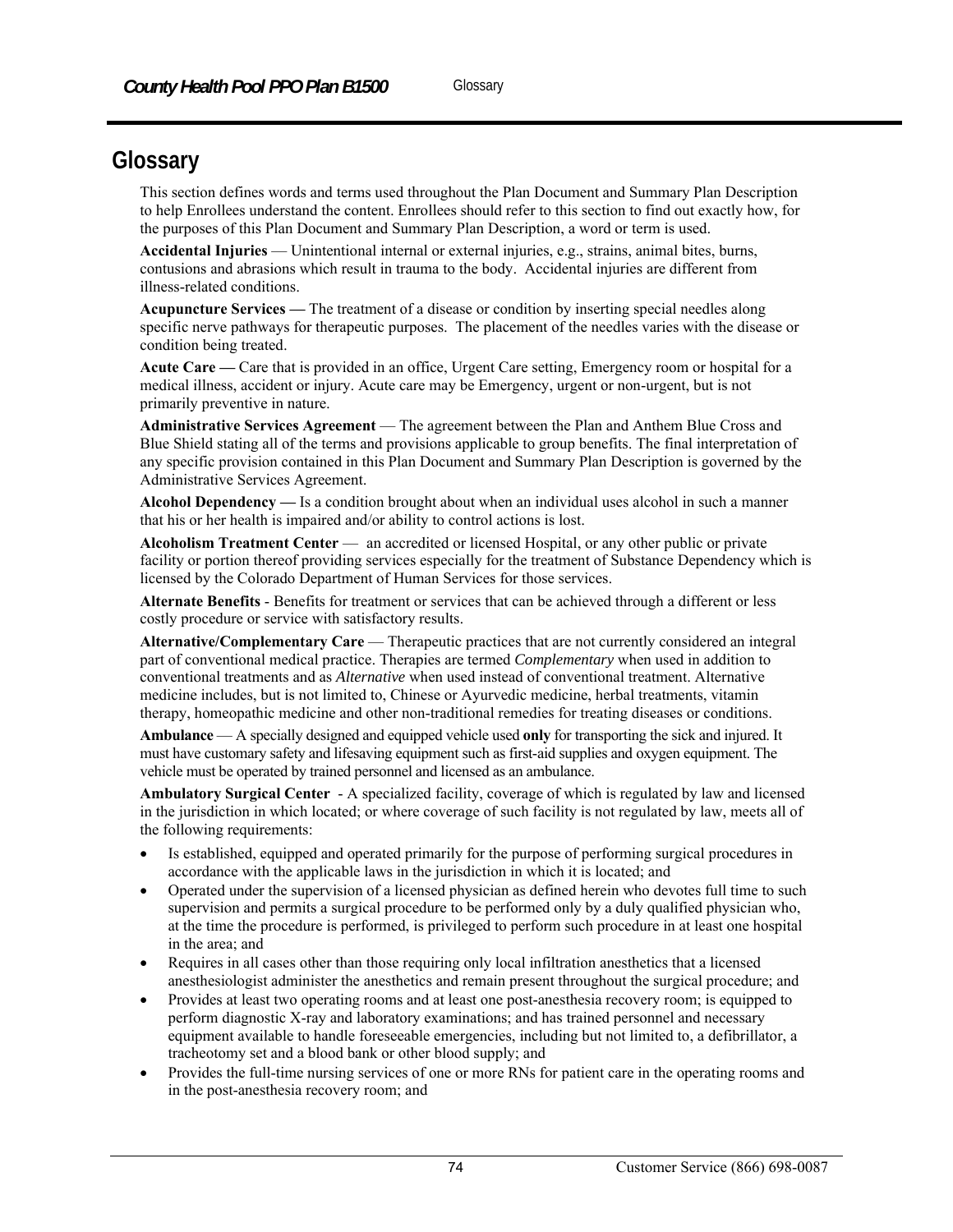- Maintains a written agreement with at least one hospital in the Service Area for immediate acceptance
- of patients who develop complications or require postoperative confinement; and
- Maintains an adequate medical record for each patient, such record to contain an admitting diagnosis including, for all patients except those undergoing a procedure under local anesthesia, a preoperative examination report, medical history, and laboratory tests and/or X-rays, an operative report, and a discharge summary.

**Ancillary Services** — Services and supplies (in addition to room services) that hospitals, alcoholism treatment centers and other facilities bill for and regularly make available for the treatment of the Enrollee's condition. Such services include, but are not limited to:

- Use of operating room, recovery room, emergency room, treatment rooms and related equipment.
- Drugs and medicines, biologics (medicines made from living organisms and their products), and pharmaceuticals.
- Dressings and supplies, sterile trays, casts, and splints.
- Diagnostic and therapeutic services.
- Blood processing and transportation and blood handling costs and administration.

**Anesthesia** — The loss of normal sensation or feeling. There are two different types of anesthesia:

- General anesthesia, also known as total body anesthesia, causes the patient to become unconscious or "put to sleep" for a period of time.
- Local anesthesia causes loss of feeling or numbness in a specific area usually injected with a local anesthetic drug such as Lidocaine.

**Anthem Blue Cross and Blue Shield** — Rocky Mountain Hospital and Medical Service, Inc., a Colorado insurance company doing business as Anthem Blue Cross and Blue Shield. Also referred to as "Anthem."

**Appeal** — A process for reconsideration of the Plan's decision regarding an Enrollee's claim, benefit exception, network exception request or utilization review request.

**Applied Behavior Analysis** — The use of behavior analytic methods and research findings to change socially important behaviors in meaningful ways.

**Assignment** - A decision by the Enrollee to make benefits which ordinarily would be payable to such Enrollee payable directly to the Provider.

**Authorization** — Approval of benefits for a covered procedure or service.

**Autism Services Provider** — Any person who provides direct services to a person with Autism Spectrum Disorder, is licensed, certified, or registered by the applicable state licensing board or by a nationally recognized organization, and who meets one of the following:

- Has a doctoral degree with a specialty in psychiatry, medicine, or clinical psychology, is actively licensed by the state board of medical examiners, and has one year of direct experience in behavioral therapies that are consistent with best practice and research on effectiveness for people with Autism Spectrum Disorders;
- Has a doctoral degree in one of the behavioral or health sciences and has completed one year of experience in behavioral therapies that are consistent with best practice and research on effectiveness for people with Autism Spectrum Disorders;
- Has a master's degree or higher in behavioral sciences and is nationally certified as a "board certified behavior analyst" or certified by a similar nationally recognized organization;
- Has a master's degree or higher in one of the behavior or health sciences, is credentialed as a related services provider, and has completed one year of direct supervised experience in behavioral therapies that are consistent with best practice and research on effectiveness for people with Autism Spectrum Disorders. For the purposes of this sub-subparagraph (d), "related services provider" means a physical therapist, occupational therapist, or speech therapist.
- Has a baccalaureate degree or higher in behavioral sciences and is nationally certified as a "board certified associate behavior analyst" or certified by a similar nationally recognized organization.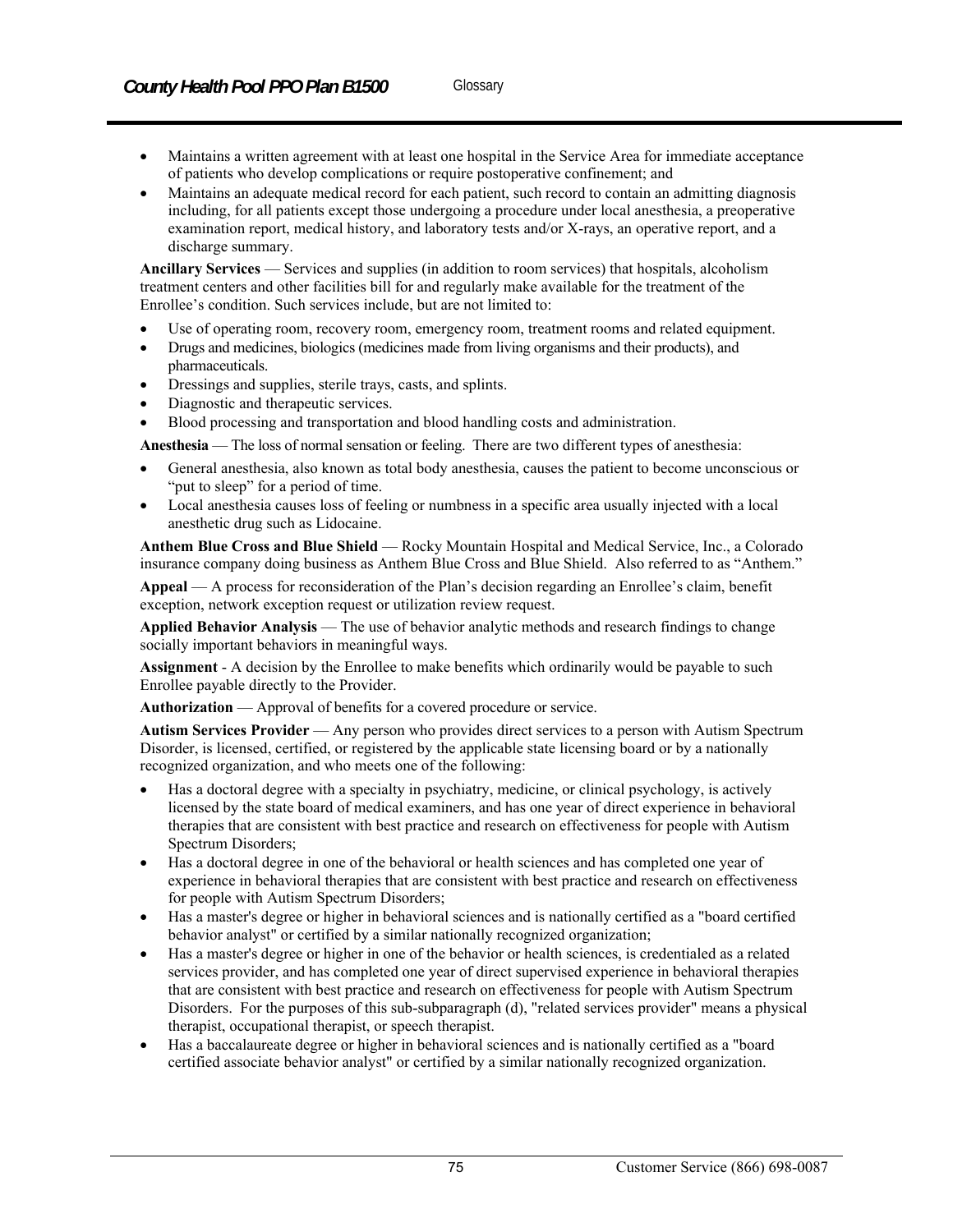**Autism Spectrum Disorders or ASD** — includes the following neurobiological disorders: autistic disorder, Asperger's disorder, and atypical autism as a diagnosis within pervasive developmental disorder not otherwise specified, as defined in the most recent edition of the diagnostic and statistical manual of mental disorders, at the time of the diagnosis.

**Autism Treatment Plan** — a plan developed for an individual by an Autism Services Provider and prescribed by a licensed physician or a licensed psychologist pursuant to a comprehensive evaluation or reevaluation for an individual consisting of the individual's diagnosis; proposed treatment by type, frequency, and anticipated treatment; the anticipated outcomes stated as goals; and the frequency by which the treatment plan will be updated. The treatment plan is developed in accordance with the patient-centered Medical Home as defined in state law.

**Behavioral Health Administrator** - Anthem Behavioral Health. For Pre-certification/Pre-authorizationcall 1-800-424-4014.

**Benefit Administrator/Contact Person –** Person at the Member location responsible for managing benefits and enrollment.

**Benefit Period** — The number of days or units of service, such as two office visits per Enrollee's Calendar Year or 30 days per Calendar Year, for which the Plan will provide benefits during a specified length of time.

**Benefit Summary** — The document, found in the front of the Plan Document and Summary Plan Description, which identifies the type of benefits, copayment, deductible and coinsurance information.

**Billed Charges** — A Provider's regular charges for services and supplies, as offered to the public generally and without any adjustment for any applicable Participating Provider or other discounts.

**Birth Abnormality** — A condition that is recognizable at birth, such as a fractured arm.

**Birthday Rule** — The guideline that determines which of two parents' health insurance coverage's is primary for the coverage of dependent child(ren). Generally, under the birthday rule, the parent whose birthday comes first during the year is considered to have the primary insurance coverage for the child(ren). Any balance may be submitted to the other parent's insurance carrier for additional consideration.

**Board of Directors** - Refers to the Board of Directors of County Health Pool.

**Bylaws** - The "County Health Pool Bylaws and Intergovernmental Agreement".

**Calendar Year** - That period of time beginning on the first day of January and ending on the last day of December in the same Calendar Year.

**Care Management** — A plan of Medically Necessary and appropriate health care, which is aimed at promoting more effective interventions to meet Enrollee needs and optimize care. Care management is also referred to as case management.

**Care Manager** — A professional (e.g., nurse, doctor or social worker) who works with Enrollees, Providers and the Plan to coordinate services deemed Medically Necessary for the Enrollee. A Care Manager is also referred to as a Case Manager.

**Certified** - In reference to eligible Providers that the institution or individual is Certified to provide such services by the jurisdiction in which services are delivered.

**Certified Nurse Midwife** - A professional nurse licensed to practice in the jurisdiction where services are rendered, and who is included in an advanced practice registry as a C.N.M. by the appropriate authority of such jurisdiction.

**CHP –** County Health Pool.

**Chemotherapy** — Drug therapy administered as treatment for malignant conditions and diseases of certain body systems.

**Chiropractic Services** — A system of therapy in which disease is considered the result of abnormal function of the nervous system. This method of treatment usually involves manipulation of the spinal column and other body structures.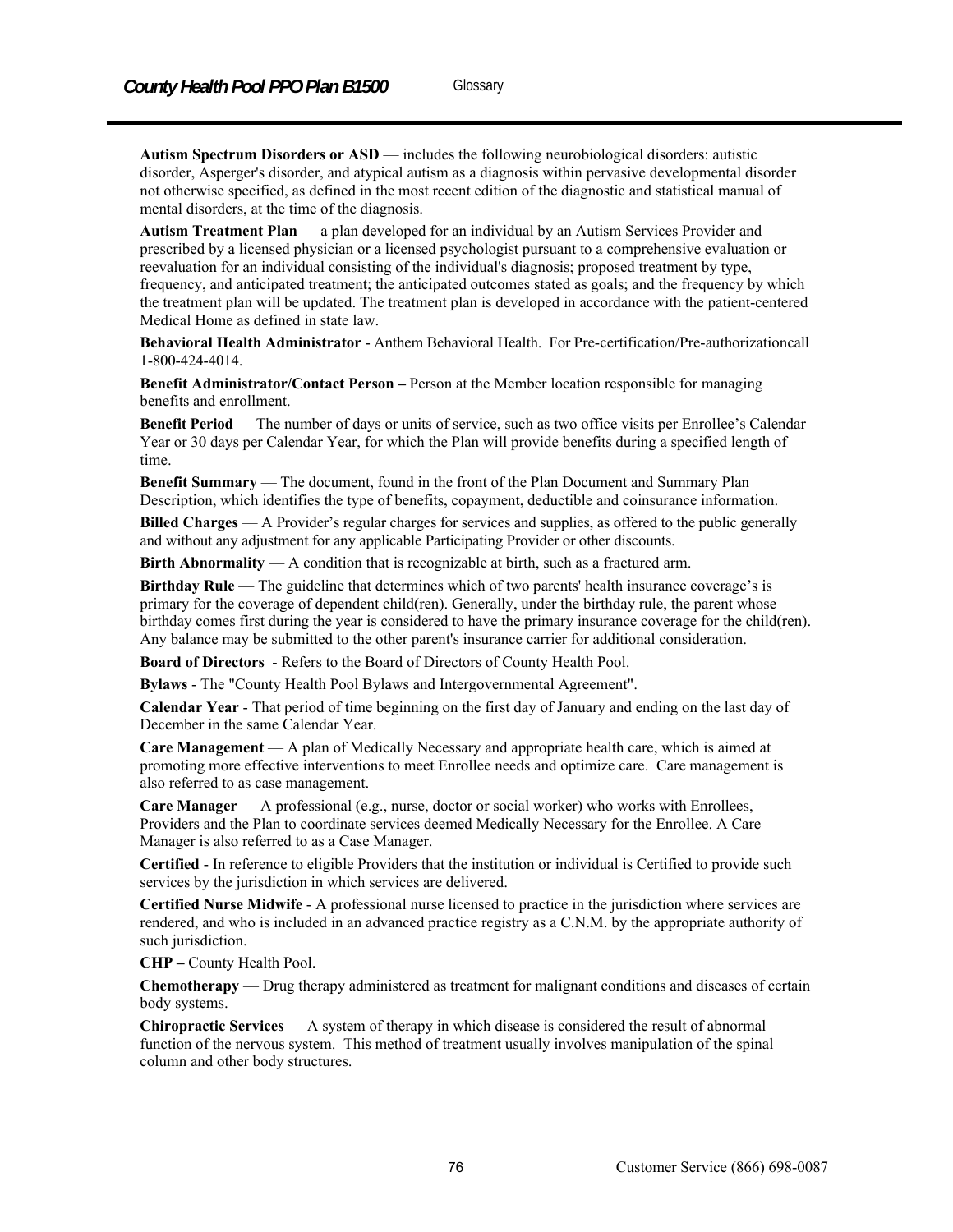**Chronic Pain** — Ongoing pain that lasts more than six months that is due to non-life threatening causes, may continue for the remainder of the person's life, and has not responded to current available treatment methods.

**Clinically Equivalent** — means drugs as determined by Anthem that, for the majority of Enrollees, can be expected to produce similar therapeutic outcomes for a disease or condition.

**COBRA** — An acronym for the Consolidated Omnibus Budget Reconciliation Act of 1985. This Federal Law allows individuals, in certain cases, to continue their group health insurance coverage for a specified period after termination of their employment for other qualifying events.

**Coinsurance** — A provision under which the Employee Participant and the Plan share costs incurred after the Deductible is met, according to a specific formula. The amount of Coinsurance the Enrollee pays to a Provider is calculated after the determination of the Maximum Allowed Amount, but before the Plan subtracts any discount(s) the Plan may have negotiated with the Provider.

**Cold Therapy** — Application of cold to decrease swelling, pain or muscle spasm.

**Common-Law Spouse** - One who is married at common law as interpreted by the courts of the State of Colorado. The requirements for a relationship to gain recognition as a common-law marriage are cohabitation and general reputation as married. Both factors must be present. Mere cohabitation is not sufficient. To establish the presumption of marriage by cohabitation and repute there must be clear, consistent, convincing and positive evidence.

**Complaint** — An expression of dissatisfaction with the Plan's services or the practices of an in-network Provider, whether medical or non-medical in nature.

**Congenital Defect** – A defect or anomaly existing before birth, such as cleft lip or club foot. Disorders of growth and development over time are not considered congenital.

**Consultation/Second Opinion** — A service provided by another physician who gives an opinion about the treatment of the Enrollee's condition. The consulting physician often has specialized skills that are helpful in diagnosing or treating the illness or injury.

**Contract** - The Contract between County Health Pool and Anthem Blue Cross and Blue Shield. It includes this Plan Document and Summary Plan Description, your Summary of Medical Benefits, the application, any supplemental application or change form, your Identification Card, any Administrative Services Agreement, and any endorsements or riders.

**Contract Administrator** - Anthem Blue Cross Blue Shield.

**Contribution or Costs** — Monthly charges that the Enrollee and/or County Health Pool must pay to establish, administer and maintain benefits.

**Coordination of Benefits —** Also known as COB, a stipulation in most health insurance policies that helps prevent duplicate payments for services covered by more than one policy or program of insurance. For example, an Enrollee may be covered by the Enrollee's own policy, as well as a spouse's policy. Eligible medical expenses are covered first by a person's own policy. Any balance is submitted to the spouse's health insurance carrier for additional consideration.

**Copayment** — The portion of a claim or medical expense that an Enrollee must pay out of the Enrollee's own pocket to a Provider or a facility for each service. A Copayment is usually a fixed amount that is paid at the time the service is rendered.

**Cosmetic Services** — cosmetic services are primarily intended to preserve, change or improve your appearance or are furnished for psychiatric or psychological reasons.

**Cost Sharing** — The general term for out-of-pocket expenses, e.g., Copayments and Deductibles, paid by an Enrollee.

**Covered Services** — Supplies or treatments which are:

- Medically Necessary or otherwise specifically included as a benefit under this Plan Document and Summary Plan Description.
- Within the scope of the license of the Provider performing the service.
- Rendered while coverage under this Plan Document and Summary Plan Description is in force.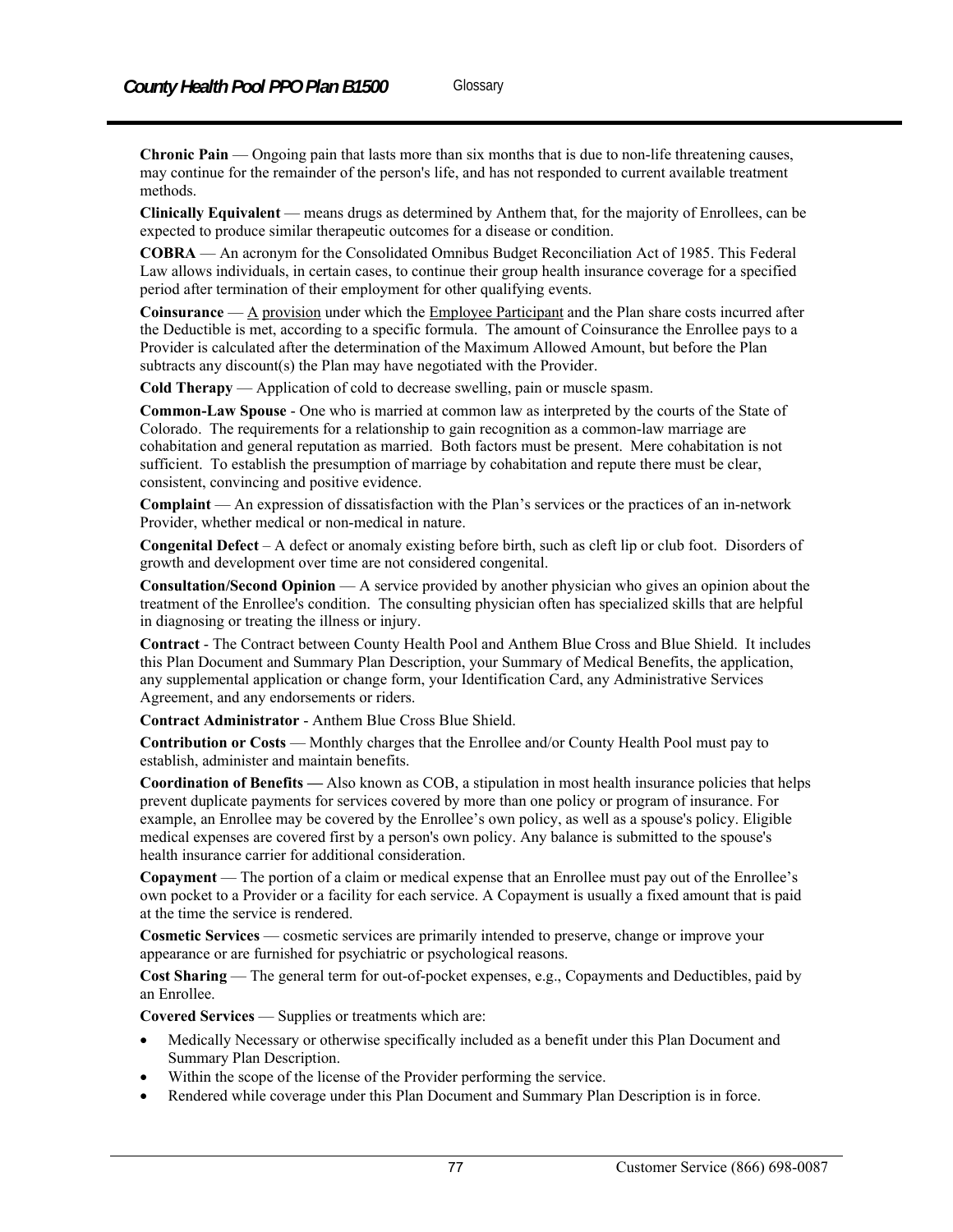- Not experimental/investigational or otherwise excluded or limited by the Plan Document and Summary Plan Description, or by any amendment or rider thereto.
- Authorized in advance by the Plan if such Pre-certification/Pre-authorizationis required by the Plan Document and Summary Plan Description.

Covered Services are subject to the Maximum Allowed Amount which is the maximum amount payable for Covered Services an Enroll receives, up to but not to exceed charges actually billed. If a service is not covered or if the Enroll has exceeded their benefits for Covered Services, the Provider is not limited by the Maximum Allowed Amount and they can charge up to the billed amount.

**Cryocuff** — Water-circulating pad with pump. A machine that circulates fluid through a specially designed pad to provide continuous cold or heat therapy to a specific area.

**Custodial Care** — Care provided primarily to meet the personal needs of the Enrollee. This includes help in walking, bathing or dressing. It also includes, but is not limited to, preparing food or special diets, feeding, administration of medicine that is usually self-administered or any other care which does not require continuing services of specialized medical personnel.

**Member Service** - A department of representatives who are dedicated to answering and investigating Enrollee questions and issues related to the Plan.

#### **Days** - Calendar days.

**Deductible** — The dollar amount of Covered Services listed in the Summary of Medical Benefits for which you are responsible before the Plan starts to pay for Covered Services each Calendar Year. Some Covered Services have a maximum benefit of days, visits, or dollar amounts allowed in a Benefit Period. When the Deductible is applied to a Covered Service which has a maximum benefit, the maximum benefit will be reduced by the amount applied toward the Deductible, whether or not the service is paid by this Plan Document and Summary Plan Description.

**Dental Services** — Services performed for treatment of conditions related to the teeth or structures supporting the teeth.

**Dependent** — A person of the Employee Participant's family who is eligible for coverage under the Plan Document and Summary Plan Description as described in the Eligibility section.

**Disabled Dependent** — A child of any age who is medically certified as disabled and/or handicapped.

**Discharge Planning** —The evaluation of an Enrollee's medical needs and arrangement of appropriate care after discharge from a facility.

**Durable Medical Equipment** — Any equipment that can withstand repeated use, is made to serve a medical condition, is useless to a person who is not ill or injured, and is appropriate for use in the home.

**Effective Date** — The date when an Enrollee's coverage begins under this Plan Document and Summary Plan Description. No benefits are provided for services and supplies received before your Effective Date or after your termination date.

**Elective Surgery** — A procedure that does not have to be performed on an Emergency basis and can be reasonably delayed. Such surgery may still be considered Medically Necessary.

**Eligibility** - A status necessary in order to elect or apply for coverage under the Plan.

**Eligible Expenses** - The Maximum Allowed Amount made for medical services and supplies that most Physicians would consider to be Medically Necessary for treatment of a particular injury or illness.

**Eligible Person** - A person who satisfies the Member's eligibility requirements and is entitled to apply to be an Employee Participant or is an eligible Dependent of the Employee Participant. See ELIGIBILITY for more information.

**Emergency** — The sudden, and at the time, unexpected onset of a health condition that requires immediate medical attention where failure to provide medical attention would result in serious impairment to bodily functions or serious dysfunction of a bodily organ or part, or would place the person's health in serious jeopardy.

**Employee** - A person employed by a Member.

**Employee Participant** — The Employee in whose name the eligibility with the Plan is established.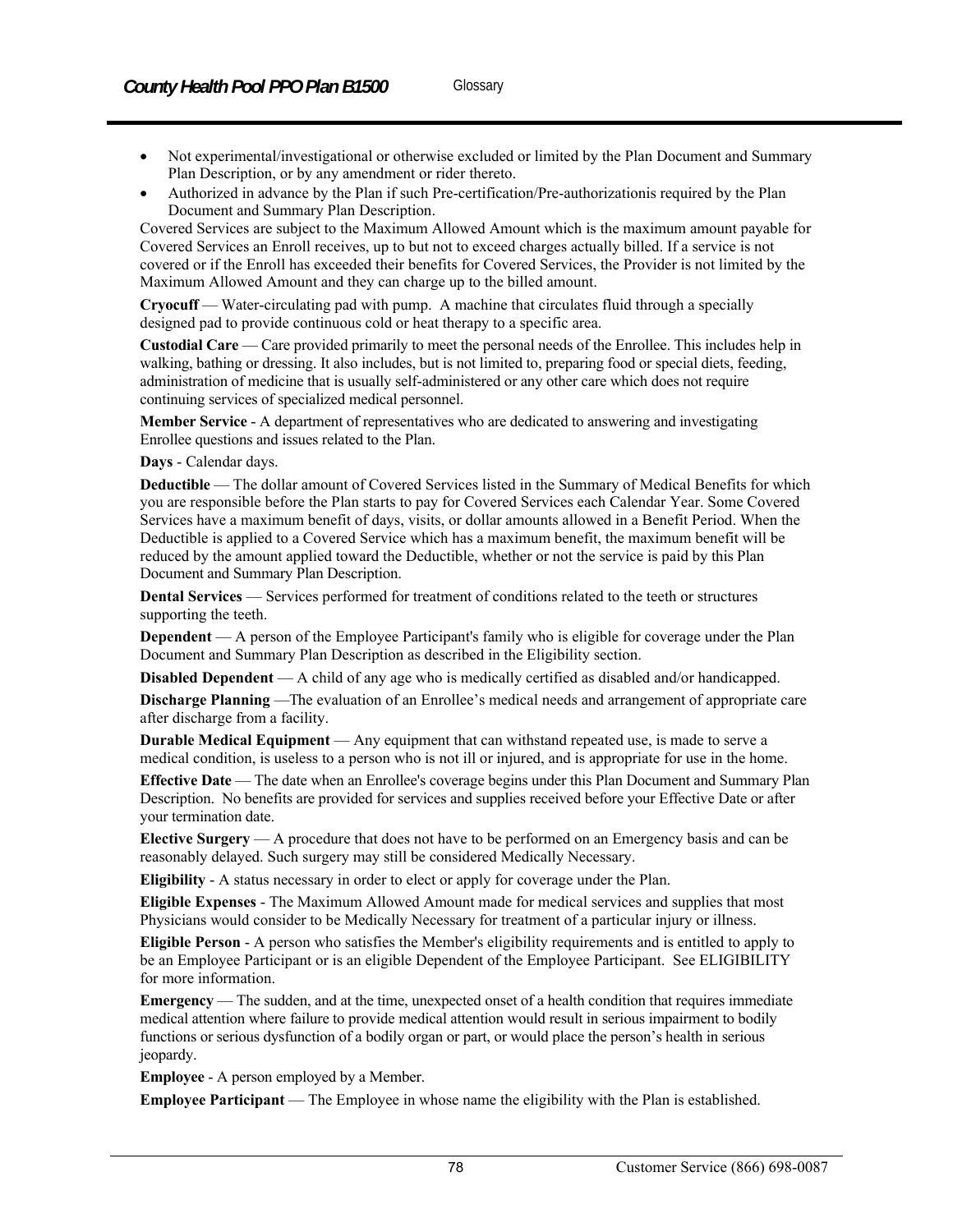**Enrollee** —An Employee Participant or Dependent who has satisfied the Member's eligibility conditions, applied for coverage, been approved by County Health Pool and for whom Contributions have been made. Enrollees are sometimes called "you" and "your".

**Enrollee's Calendar Year** — The Enrollee's Calendar Year begins on the Employee Participant's Effective Date, and expires on the following December 31; thereafter an Enrollee's Calendar Year commences on each subsequent January 1.

**Enrollment Date** - The first day of coverage or, if there is a waiting period, the first day of the waiting period.

**Entrant** - Applicant to this Plan.

**Exclusions** - Procedures, conditions, injuries, services and expenses incurred for treatment, which will not be paid. See GENERAL EXCLUSIONS in this document.

#### **Experimental/Investigational** —

(a) Any drug, biologic, device, diagnostic, product, equipment, procedure, treatment, service or supply used in or directly related to the diagnosis, evaluation or treatment of a disease, injury, illness or other health condition which Anthem, on behalf of the Plan, determines in its sole discretion to be experimental or investigational.

Anthem will deem any drug, biologic, device, diagnostic, product, equipment, procedure, treatment, service or supply to be experimental or investigational if it determines that one or more of the following criteria apply when the service is rendered with respect to the use for which benefits are sought.

The drug, biologic, device, diagnostic, product, equipment, procedure, treatment, service or supply:

- Cannot be legally marketed in the United States without the final approval of the Food and Drug Administration (FDA) or any other state or federal regulatory agency, and such final approval has not been granted.
- Has been determined by the FDA to be contraindicated for the specific use.
- Is provided as part of a clinical research protocol or clinical trial (except as noted in the Clinical Trials section under Covered Services in this Certificate as required by state law), or is provided in any other manner that is intended to evaluate the safety, toxicity or efficacy of the drug, biologic, device, diagnostic, product, equipment, procedure, treatment, service or supply; or is subject to review and approval of an Institutional Review Board (IRB) or other body serving a similar function.
- Is provided pursuant to informed consent documents that describe the drug, biologic, device, diagnostic, product, equipment, procedure, treatment, service or supply as experimental/investigational, or otherwise indicate that the safety, toxicity or efficacy of the drug, biologic, device, diagnostic, product, equipment, procedure, treatment, service or supply is under evaluation.

(b) Any service not deemed experimental or investigational based on the criteria in subsection (a) may still be deemed to be experimental or investigational by Anthem. In determining whether a service is experimental or investigational, Anthem will consider the information described in subsection (c) and assess all of the following:

- Whether the scientific evidence is conclusory concerning the effect of the service on health outcomes.
- Whether the evidence demonstrates that the service improves the net health outcomes of the total population for whom the service might be proposed as any established alternatives.
- Whether the evidence demonstrates the service has been shown to improve the net health outcomes of the total population for whom the service might be proposed under the usual conditions of medical practice outside clinical investigatory settings.

 (c) The information Anthem considers or evaluates to determine whether a drug, biologic, device, diagnostic, product, equipment, procedure, treatment, service or supply is experimental or investigational under subsections (a) and (b) may include one or more items from the following list, which is not allinclusive:

 Randomized, controlled, clinical trials published in authoritative, peer-reviewed United States medical or scientific journal.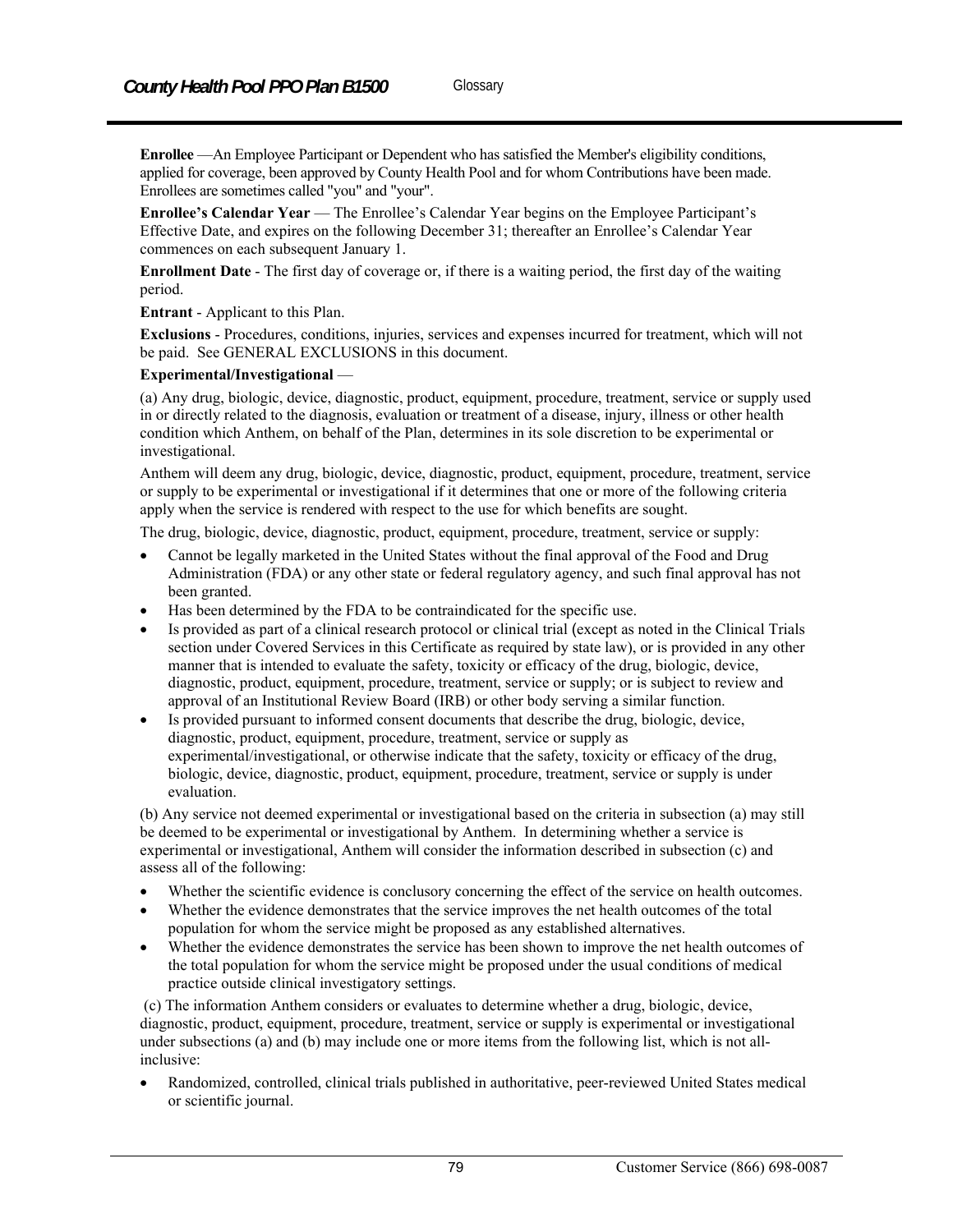- Evaluations of national medical associations, consensus panels and other technology evaluation bodies.
- Documents issued by and/or filed with the FDA or other federal, state or local agency with the authority to approve, regulate or investigate the use of the drug, biologic, device, diagnostic, product, equipment, procedure, treatment, service or supply.
- Documents of an IRB or other similar body performing substantially the same function.
- Consent documentation(s) used by the treating physicians, other medical professionals or facilities or by other treating physicians, other medical professionals or facilities studying substantially the same drug, biologic, device, diagnostic, product, equipment, procedure, treatment, service or supply.
- The written protocol(s) used by the treating physicians, other medical professionals or facilities or by other treating physicians, other medical professionals or facilities studying substantially the same drug, biologic, device, diagnostic, product, equipment, procedure, treatment, service or supply.
- Medical records.
- The opinions of consulting Providers and other experts in the field.

(d) Anthem has the sole authority and discretion to identify and weigh all information and determine all questions pertaining to whether a drug, biologic, device, diagnostic, product, equipment, procedure, treatment, service or supply is experimental or investigational.

**Explanation of Benefits** — Also known as an EOB, a printed form sent by an insurance company to an Enrollee after a claim has been filed and adjudicated. The EOB includes such information as the date of service, name of Provider, amount covered and patient balance. An explanation of Medicare benefits, or EOMB, is similar, except it is sent following submission of a Medicare claim.

**Family Coverage** - Coverage for the Employee Participant and eligible Dependents.

**Family Eligibility** — An eligibility that covers two or more persons (the Employee Participant and one or more Dependents).

**Full-Time Employee** - An Employee who meets the requirements as stated in ELIGIBILITY in this document.

**General Policies** - The guidelines adopted by the Board of Directors concerning the governance and operation of CHP.

**Grievance** — A written complaint about the quality of care, denial of a benefit or service received from a Provider.

**Hemodialysis** — The treatment of an acute or chronic kidney ailment during which impurities are removed from the blood with dialysis equipment.

**Holistic Medicine** — Various preventive and healing techniques, that are theoretically based on the influence of the external environment and the various ways different body tissues affect each other along with the body's natural healing powers.

**Home Health Agency** — An agency Certified by the Colorado Department of Public Health and Environment as meeting the provisions of Title XVIII of the Federal "Social Security Act," as amended, for home health agencies. A home health agency is primarily engaged in arranging and providing nursing services, home health aide services, and other therapeutic and related services.

**Home Health Care** — The special term for skilled nursing, occupational therapy and other health-related services provided at home by a Certified home health agency.

**Home Health Services** — The following services provided by a Certified home health agency under a plan of care to eligible Enrollees in their place of residence: professional nursing services; Certified nurse aide services; medical supplies, equipment, and appliances suitable for use in the home; and physical therapy, occupational therapy, speech pathology and audiology services.

**Hospice Agency** — An agency licensed by the Colorado Department of Public Health and Environment to provide hospice care in this state. A hospice is a centrally administered program of palliative, supportive and interdisciplinary team services providing physical, psychological, spiritual and sociological care for terminally ill individuals and their families within a continuum of inpatient care, home health care and follow-up bereavement services available 24 hours a day, seven days a week.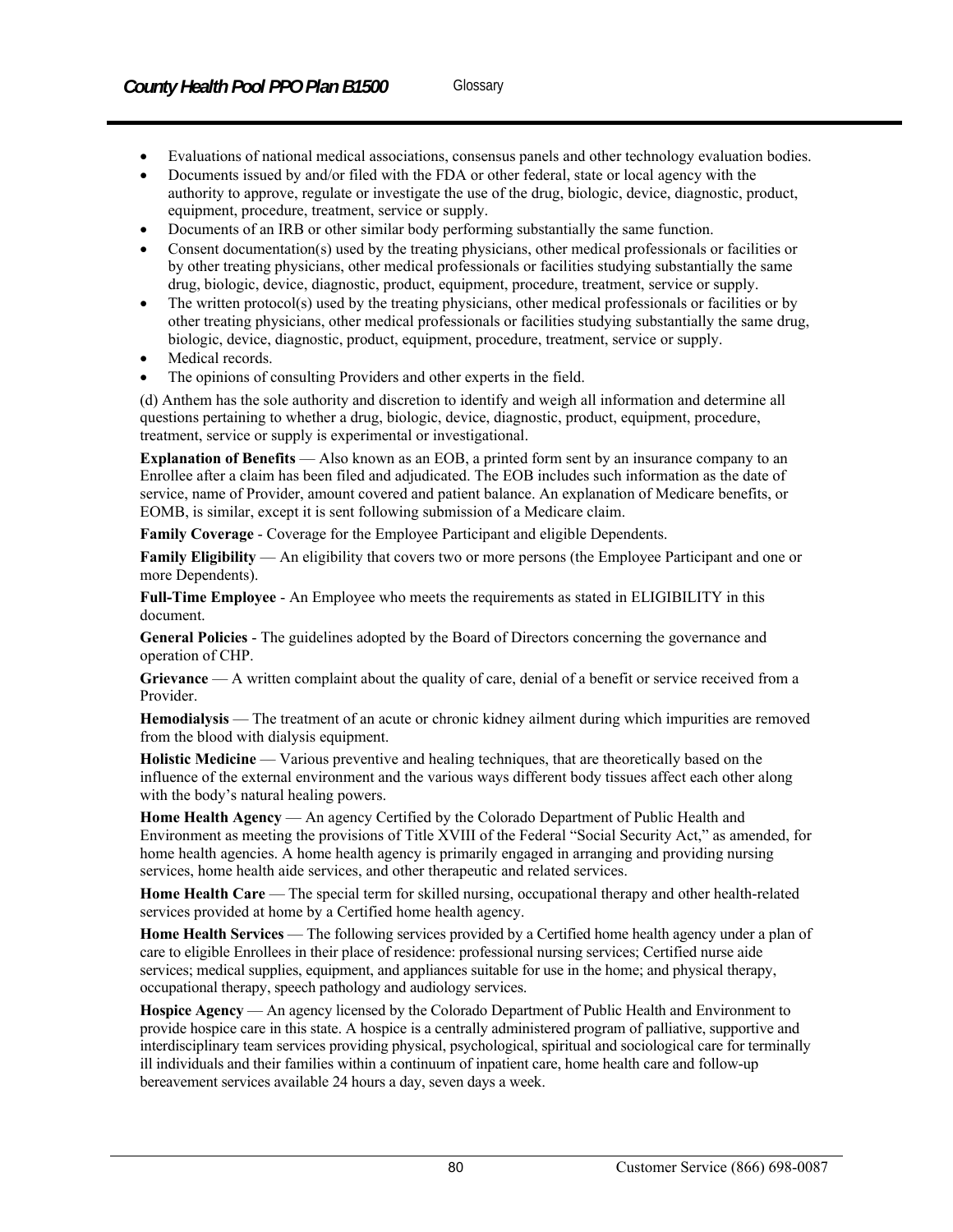**Hospice Care** — An alternative way of caring for terminally ill individuals that stresses palliative care rather than curative or restorative care. Hospice care focuses on the patient/family as the unit of care. Supportive services are offered to the family before and after the death of the Enrollee. Hospice care addresses physical, social, psychological and spiritual needs of the Enrollee and the Enrollee's family.

**Hospital** — A health institution licensed as a hospital and offering facilities, beds and continuous services 24 hours a day and meets all licensing and certification requirements of local and state regulatory agencies. Hospital also includes "birthing centers" which are either a part of a hospital or are "free standing" providing care by a Certified Nurse Midwife with physician backup or by a physician with service by nurses with specialized training to monitor labor, delivery and after delivery family care.

**Identification Card** - A card that identifies membership by number, Effective Date of Coverage and may contain information about your coverage. It is important to carry this card with you.

**Illness –** Non-occupational illness or disease, including pregnancy, which results in a loss covered by the Plan.

**Incurred Charge or Expense** - The charge for a service or supply is considered incurred on the date furnished. Charges must also be defined as "eligible" if they are to be considered for payment under this Plan Document and Summary Plan Description.

**Individual Eligibility** — An eligibility covering one person (the Employee Participant).

**Injury –** Non-occupational bodily damage resulting from an accident occurring while the individual is covered and causing a loss covered by the Plan.

**In-Network** — A term for Providers or facilities that enter into a PPO network agreement with the Plan. A Provider that is In-Network for one plan may not be In-Network for another. See the section "How To Access Your Services And Obtain Approval Of Benefits" for more information on how to find an In-Network Provider for this Plan.

**Inpatient Rehabilitation Therapy**—care received while a member is admitted as inpatient at a rehabilitation facility for the primary purpose of receiving rehabilitation services. Care includes a minimum of three hours of therapy, e.g., speech therapy, respiratory therapy, occupational therapy and/or physical therapy. Inpatient rehabilitation therapy may be received from an acute rehabilitation facility, skilled nursing facility, long term acute care facility or sub-acute facility. Inpatient rehabilitation therapy includes acute rehabilitation therapy, chronic rehabilitation therapy or sub-acute rehabilitation therapy.

**Intensive Care Unit** - A section within a hospital operated exclusively for critically ill patients, which provides special supplies and equipment and constant observation and care by registered nurses and other highly trained personnel. Such a unit does not refer to a hospital facility maintained for the purpose of providing normal postoperative recovery, treatment or service.

**Intractable Pain** — A pain state in which the cause of the pain cannot be removed and which in the generally accepted course of medical practice no relief or cure of the cause of the pain is possible or none has been found after reasonable efforts, including, but not limited to, evaluation by the attending physician and one or more physicians specializing in the treatment of the area, system or organ of the body perceived as the source of the pain.

Laboratory and Pathology Services — Testing procedures required for the diagnosis or treatment of a condition. Generally, these services involve the analysis of a specimen of tissue or other material that has been removed from the body.

**Late Entrant** - An Entrant who submits an enrollment application after the waiting period of the Qualifying Event period expires.

**Licensed -** In reference to Eligible Providers means that the institution or individual is licensed to provide such services by the jurisdiction in which services are delivered.

**Licensed Professional Elected Official-** An elected official whose duties include professional services subject to licensure pursuant to title 12, article 25, C.R.S., irrespective of whether such official is licensed or exempt from licensing, and who is authorized by statute under title 30, article 10, C.R.S. to receive additional compensation from the Member for services performed for the Member in addition to duties specified by statute.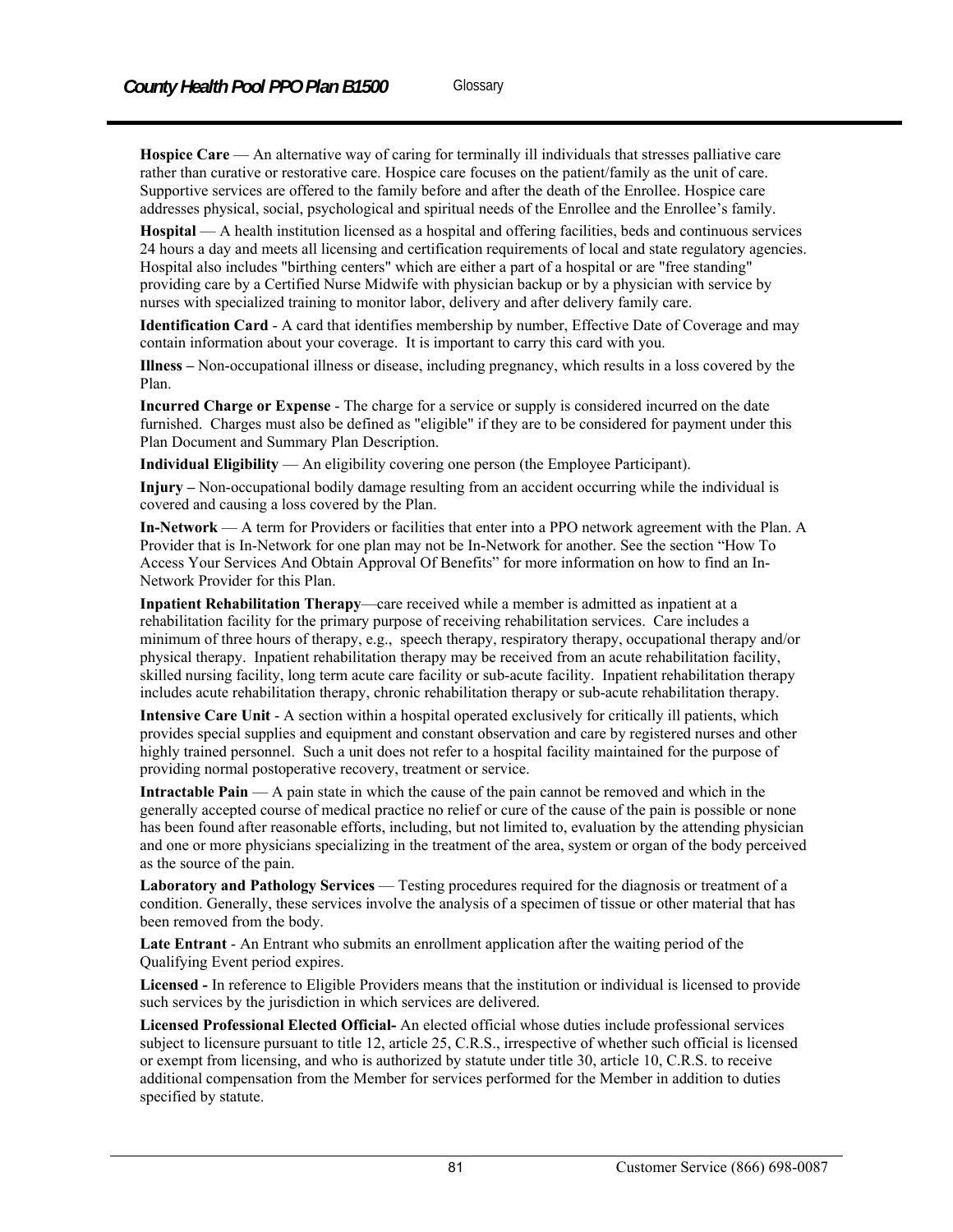**Long-Term Acute Care Facility**— An institution that provides an array of long term critical care services to Enrollees with serious illnesses or injuries. Long term acute care is provided for patients with complex medical needs. These include high-risk pulmonary patients with ventilator or tracheotomy needs, medically unstable Enrollees, extensive wound care or post operative surgery wound Enrollees, and low level closed head injury Enrollees. LTAC facilities do not provide care for low intensity patient needs.

**Managed Care** — System of health care delivery the goal of which is to give Enrollees access to quality, cost effective health care while optimizing utilization and cost of services, and measuring Provider and benefits performance.

**Maternity Services** — Services required by an Enrollee for the diagnosis and care of a pregnancy (excluding over-the-counter products) and for delivery services. Delivery services include:

- Normal vaginal delivery.
- Caesarean section delivery.
- Spontaneous termination of pregnancy prior to full term.
- Therapeutic termination of pregnancy prior to viability.
- Complications of pregnancy.

**Maximum Allowed Amount**—The maximum amount that We will allow for Covered Services that you receive. More information can be found in the ABOUT YOUR HEALTH COVERAGE section under Cost Sharing Requirements.

**Maximum Medical Improvement** — A determination at Anthem's, on behalf of the Plan, sole discretion that no further medical care can reasonably be expected to measurably improve an Enrollee's condition. Maximum medical improvement shall be determined without regard to whether continued care is necessary to prevent deterioration of the condition or is otherwise life sustaining.

**Medically Necessary** — A confinement, treatment, service or supply which is considered essential to the treatment of the disease or injury and is within the norms and current practices of the medical profession prevailing in the geographical locality where and at the time when the service, supply or treatment is ordered. Determination of "generally accepted practice" is the prerogative of Anthem, on behalf of the Plan, through consultation with appropriate medical or surgical persons.

**Medical home** -— an appropriately qualified medical specialty, developmental, therapeutic, or mental health care practice that verifiably ensures continuous, accessible, and comprehensive access to and coordination of community-based medical care, mental health care, oral health care, and related services for a dependent child. A medical home may also be referred to as a health care home. If a dependent child's medical home is not a primary medical care provider, the dependent child must have a primary medical care provider to ensure that the primary medical care needs are appropriately addressed. All medical homes shall ensure, at a minimum, the following:

- Health maintenance and preventative care
- Anticipatory guidance and health education
- Acute and chronic illness care
- Coordination of medications, specialists, and therapies
- Provider participation in hospital care; and
- Twenty-four-hour telephone care

**Medical Supplies** — Items (except prescription drugs) required for the treatment of an illness or injury.

**Medicare** — A federally funded health insurance program that provides benefits for people age 65 and older. Some individuals under age 65 who are disabled or who have end stage kidney disease also are eligible for Medicare benefits.

**Member** - Refers to an entity, or a combination of entities that have collectively agreed to combine through Intergovernmental Agreement to select one entity as primary and all agree to the same plan/benefit package, which has joined County Health Pool through Intergovernmental Agreement or Member Affiliated Entity status and has adopted its Bylaws and General Policies.

**Member Affiliated Entity –** An entity accepted for plan participation by the County Health Pool Board of Directors over which the Member's Governing Body has at least one of the following controls: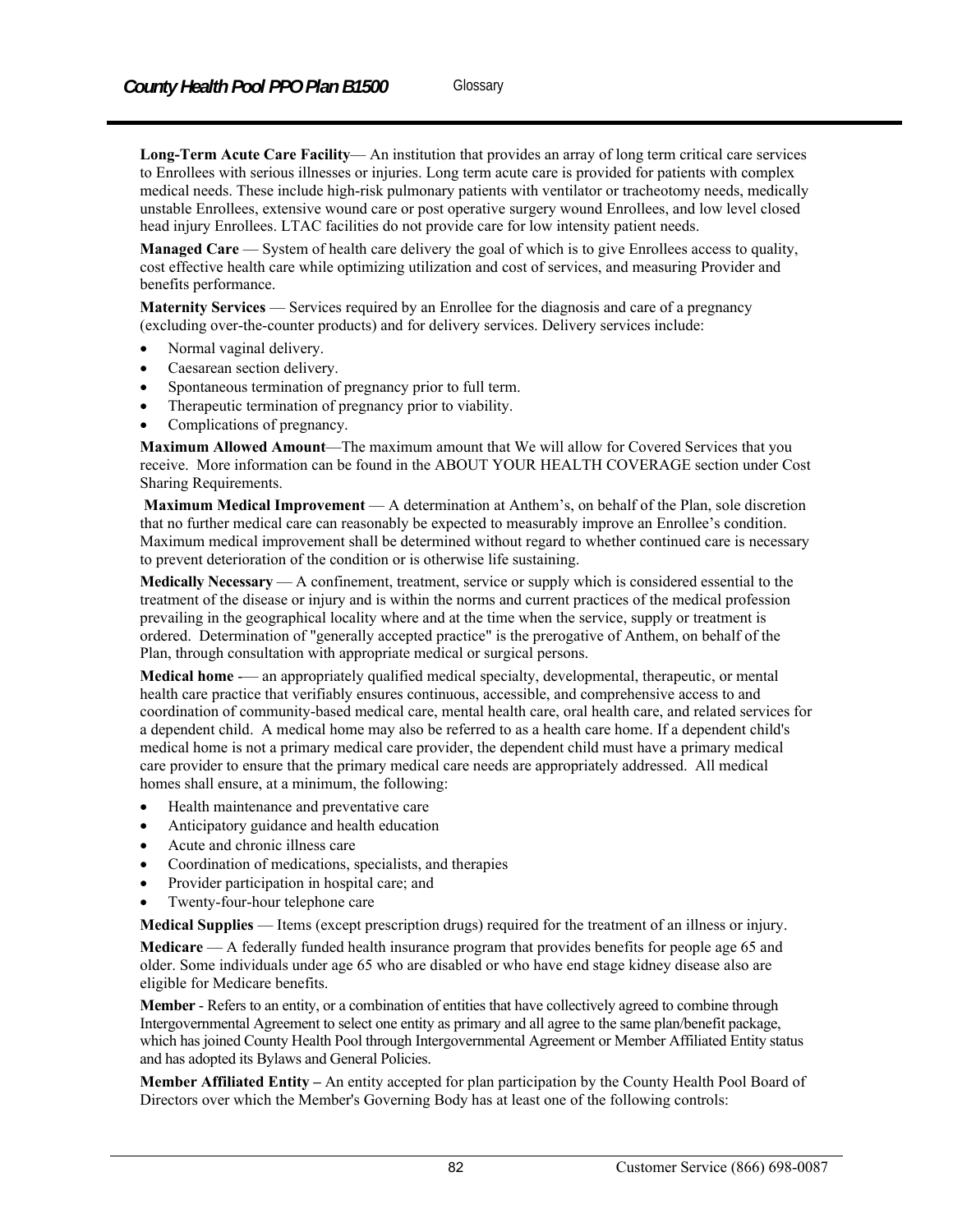- Approves 50% or more of the governing body of the entity.
- Approves the budget of the entity.
- Provides 50% or more of the funding of the entity.
- Hires, fires or directs the activities of those performing the activities of the entity.

**Mental Health Condition** —Mental health Conditions that have a psychiatric diagnosis or that require specific psychotherapeutic treatment, regardless of the underlying condition (e.g., depression secondary to diabetes or primary depression). Mental Health Condition shall not include autism.

**Myotherapy** — The physical diagnosis, treatment and pain management of conditions which cause pain in muscles and bones.

**Nephritis** — Infection or inflammation of the kidney.

**Nephrosis** — Condition in which there are degenerative changes in the kidneys without the occurrence of inflammation.

**Network Exception -** Approval provided by the Plan to receive services from a Participating Provider or non-Participating Provider at the in-network benefit level when there is no Participating Provider of the required specialty available. Approval must be received **prior** to receiving services. Enrollees may be balance billed by the non-Participating Provider authorized through a network exception.

**Non-Participating Provider** — A Provider defined as one of the following:

- A facility Provider, such as a hospital, that has not entered into an agreement with the Plan.
- A professional Provider, such as a physician, who has not entered in to an agreement with the Plan.
- Providers who have not contracted or affiliated with the Plan's designated subcontractor(s) for the services they perform under this Plan Document and Summary Plan Description.

**Occupational Therapy** — The use of educational and rehabilitative techniques to improve an Enrollee's functional ability to live independently. Occupational therapy requires that a properly accredited occupational therapist (OT) or Certified occupational therapy assistant (COTA) perform such therapy.

**OMT** — An acronym for Osteopathic Manipulative Therapy, a hands-on modality of evaluation, diagnosis, and treatment using palpation of the body's tissues and musculoskeletal system with a variety of therapeutic techniques involving fascia, muscles, and joints to help resolve both acute and chronic musculoskeletal injuries.

**Open-enrollment** — During this period, Enrollees may enroll themselves and their Dependents for benefits or change benefits, if this option is available.

**Organ Transplants** — A surgical process that involves the removal of an organ from one person and placement of the organ into another person. Transplant can also mean removal of body substances, such as stem cells or bone marrow, for the purpose of treatment and reimplanting the removed organ or tissue into the same person.

**Orthopedic Appliance** — A rigid or semi-rigid support used to eliminate, restrict or support motion in a part of the body that is diseased, injured, weak or malformed.

**Orthotic** — A support or brace for weak or ineffective joints or muscles.

**Out-of-Network** — a term for Non-Participating Providers or facilities that do not enter into a network agreement with Us. Services received from a Non-Participating Provider, usually result in a higher out-ofpocket expense to you than services rendered by a Participating Provider.

**Out-of-Pocket Annual Maximum**— The cost sharing total an Enrollee may be liable for under this Plan Document and Summary Plan Description for most medical expenses during a specified period. The Outof-Pocket Annual Maximum is designed to protect Enrollees from catastrophic health care expenses. For each Enrollee's Calendar Year, after the Out-of-Pocket Annual Maximum is reached, for most services payment will be made at 100 percent of the allowable charge for the remainder of the Enrollee's Calendar Year. Benefit period maximums, lifetime maximums or maximum dollar limitations under this Plan will still apply, even if the member has satisfied the Out-of-Pocket Annual Maximum.

**Outpatient Medical Care** — Non-surgical services provided in a Provider's office, the outpatient department of a hospital or other facility, or the Enrollee's home.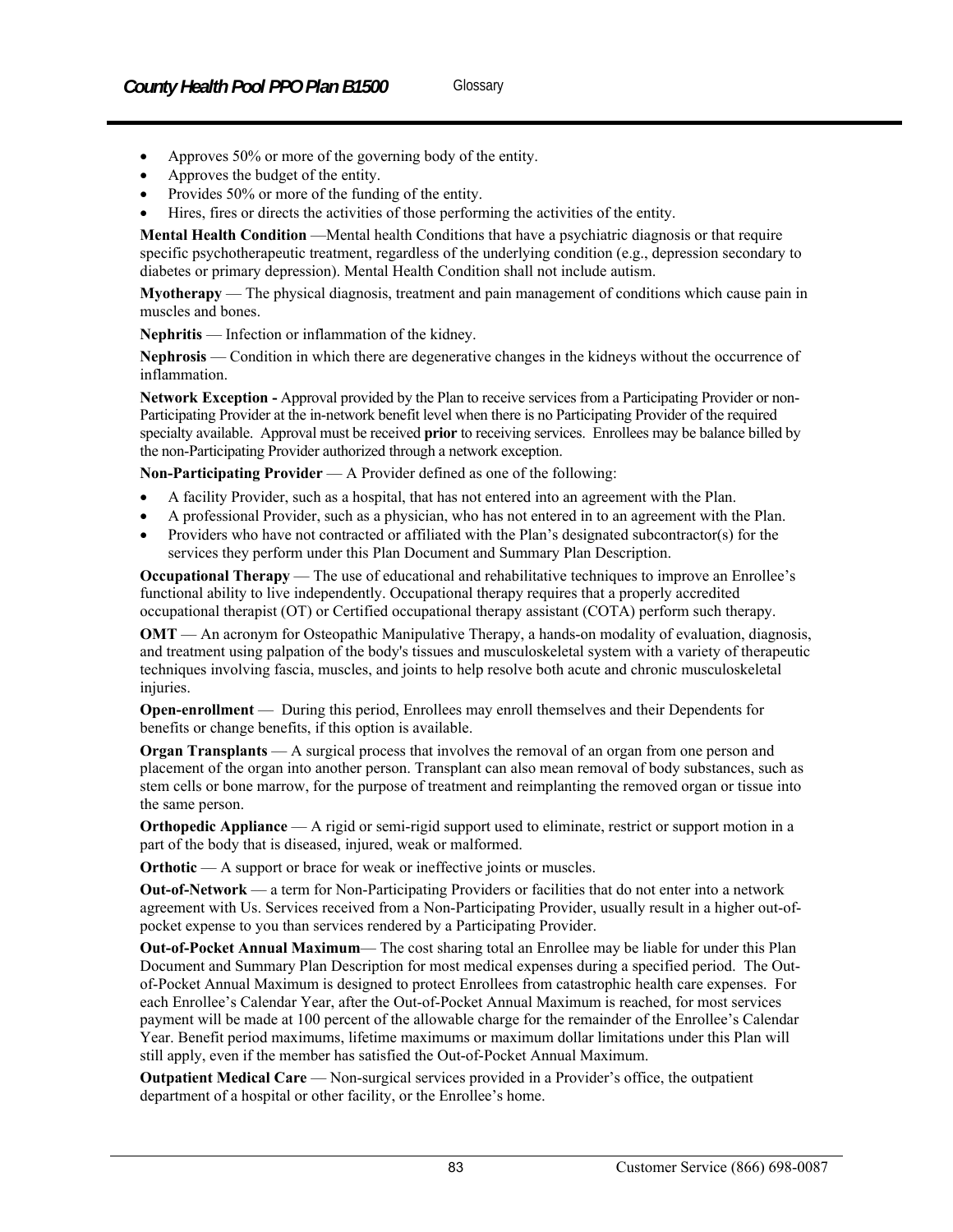**Oxygen** - Is used when there is insufficient oxygen being carried by the blood to the tissues. Oxygen can be administered by mask, nasal tube, tent or in an airtight chamber in which pressure may be increased.

**Paraprofessional** — A trained colleague who assists a professional person, such as a radiology technician.

**Partial Hospitalization** – In-hospital treatment for mental and nervous disorders limited to at least three hours but not more than 12 hours in any 24-hour period.

**Participating Provider** — a Provider who is in the provider network for this specific health benefits program.

**Part-Time Employee -** An Employee who meets the requirements as stated in ELIGIBILITY in this document.

**Physical therapy** — The use of physical agents to treat disability resulting from disease or injury. Physical agents used include heat, cold, electrical currents, ultrasound, ultraviolet radiation, massage and therapeutic exercise. Physical therapy must be performed by a physician or registered physical therapist.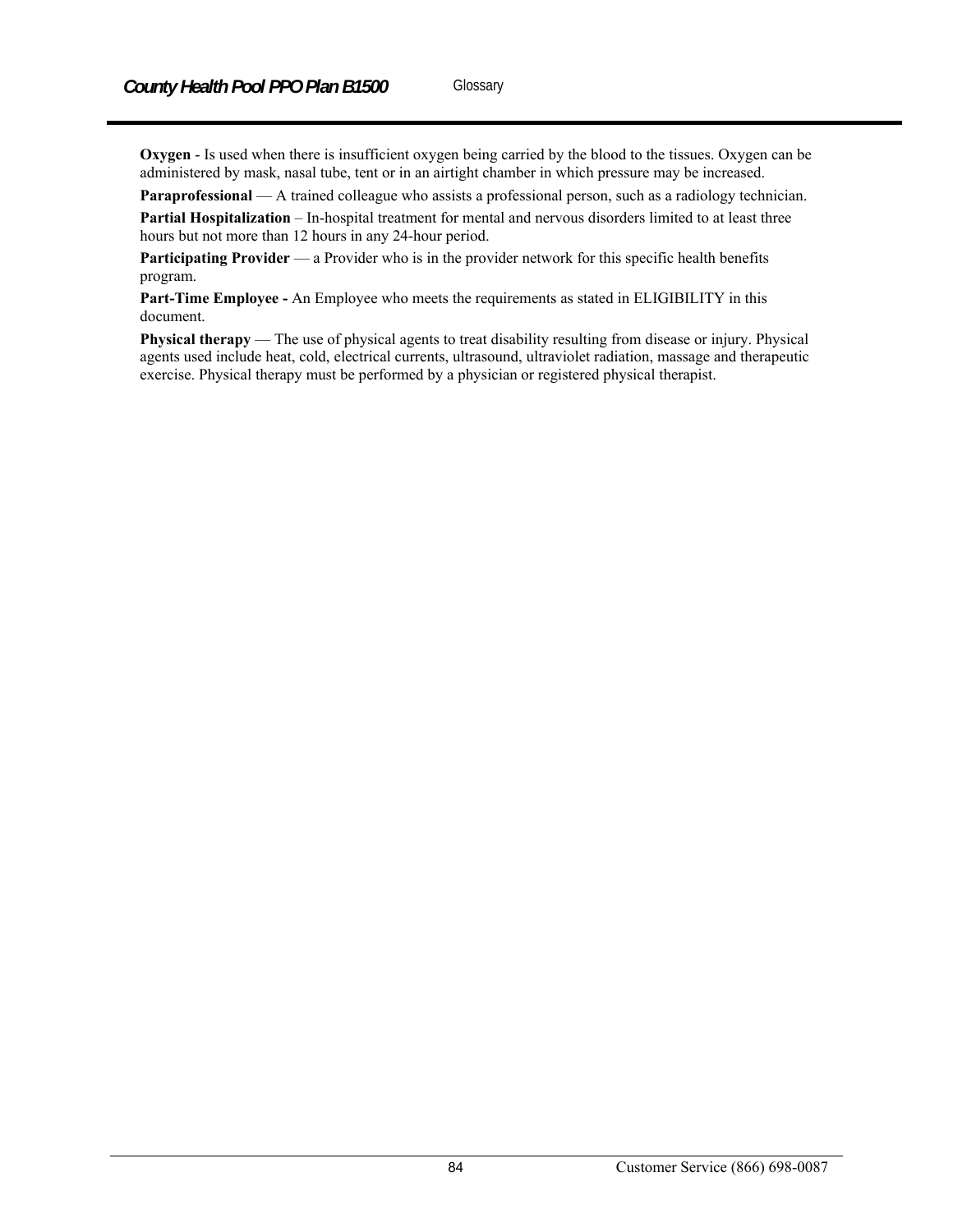**Physician** — There is no requirement that a service be rendered by a particular provider.

1. Medical Services

"Physician", in the context of a provider of medical services, means a medical doctor or surgeon (M.D.), a chiropractor (D.C.), or an osteopath (D.O.) who is licensed by the jurisdiction in which he practices.

2. Surgical and Anesthesia Services

"Physician", in the context of a provider of surgical services, means a medical doctor or surgeon (M.D.), a podiatrist (D.P.M.), an osteopath (D.O.), or a dentist or dental surgeon (D.D.S.) who is licensed by the jurisdiction in which he practices.

3. Psychiatrist or Psychological Services

"Physician", in the context of providing psychiatric or psychological services, means a psychiatrist (M.D.), or a psychologist (Ph.D., Ed.D, or Psy,D.) licensed by the jurisdiction in which he practices.

An eligible Provider for such services may include a comprehensive health care service corporation, a hospital, or if within the State of Colorado a community mental health center or other mental health clinic approved by the Colorado Department of Institutions to furnish mental health services.

An eligible Provider for such services may include a therapist licensed by the jurisdiction in which he practices.

4. Diagnostic X-ray or Laboratory Service

"Physician", in the context of prescribing diagnostic X-ray or laboratory services, means a medical doctor (M.D.), a podiatrist (D.P.M.), an osteopath (D.O.), a chiropractor (D.C.), or a dentist or dental surgeon (D.D.S.), who is licensed by the jurisdiction in which he practices.

5. Medical Therapies

Therapies must be prescribed by a physician and performed by a qualified therapist, defined as follows:

a. Occupational Therapist - an individual who is a graduate of an occupational therapy program approved by a nationally recognized accrediting body or who currently holds certification by the American Occupational Therapy Association, Inc.

b. Physical Therapist - an individual who is a graduate of a physical therapy program approved by a nationally recognized accrediting body, who meets any current legal requirements of licensure or registration, and who is currently competent in the field.

c. Respiratory Therapist - an individual who has successfully completed all education, experience and examination requirements and is registered by the National Board for Respiratory Care.

d. Speech Therapist - an individual who has a Certificate of Clinical Competence from the American Speech-Language-Hearing Association.

6. Pharmaceutical Services

"Physician", in the context of pharmaceuticals, means a medical doctor or surgeon (M.D.), an osteopath (D.O.), or a dentist or dental surgeon (D.D.S.) who is licensed by the jurisdiction in which he practices. The dispenser of pharmaceuticals may be either a prescribing physician or a registered pharmacist licensed by the jurisdiction in which he practices.

**Plan Administrator** – County Health Pool serves as Plan Administrator. The Plan Administrator may contract with a qualified Contract Administrator.

**Plan Document and Summary Plan Description** — This document, which explains the benefits, limitations, exclusions, terms and conditions of the health benefit plan. In the event of any discrepancy, ambiguity or conflict between the terms of the Plan Document and Summary Plan Description and any other document, the terms of the Plan Document and Summary Plan Description control.

**Pre-certification/Pre-authorization**—A process in which requests for services are reviewed **prior** to service for approval of benefits, length of stay and appropriate location.

**Preferred Provider Organization (PPO)** - A panel of licensed Physicians and/or a group of participating health care institutions that have contracted to supply health care services to Plan Enrollees.

**Prescription drugs** — prescription drugs include: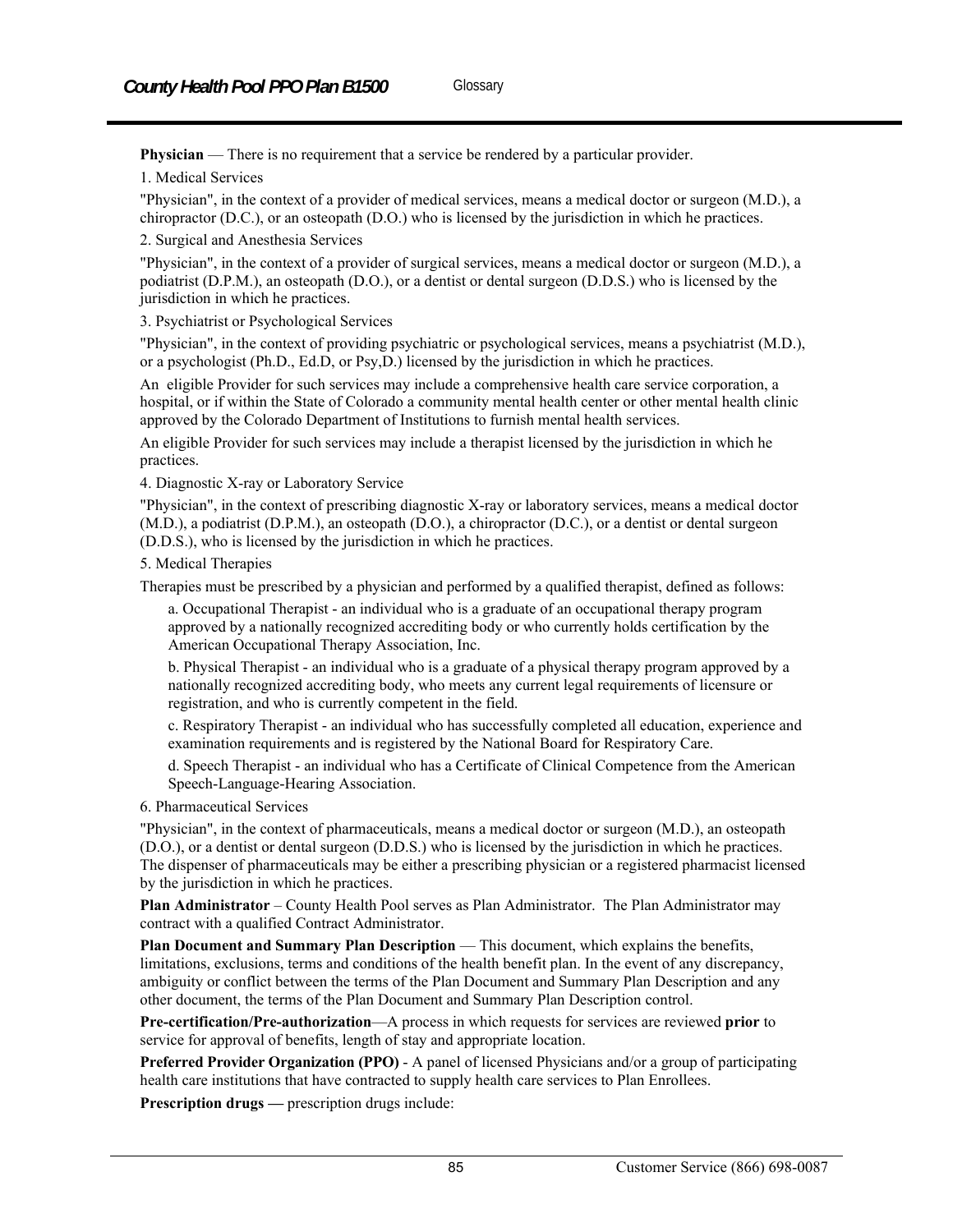**Brand name prescription drug** — the initial version of a medication developed by a pharmaceutical manufacturer or a version marketed under a pharmaceutical manufacturer's own registered trade name or trademark. The original manufacturer is granted an exclusive patent to manufacture and market a new drug for a certain number of years. After the patent expires and FDA requirements are met, any manufacturer can produce the drug and sell the drug under its own brand name or under the drug's chemical (generic) name. Anthem will designate brand name prescription drugs as follows:

- As a formulary brand name prescription drug identified on the formulary by Anthem as a prescription drug with a tier-2 copayment as listed on the *Benefit Summary* at the beginning of the SPD.
- As a non-formulary brand name prescription drug **not** identified on the formulary by Anthem as a prescription drug with a Tier-3 copayment as listed on the *Benefit Summary* at the beginning of the SPD.

**Legend drug —** a medicinal substance, dispensed for outpatient use, which under the Federal Food, Drug & Cosmetic Act is required to bear on its original packing label, "Caution: Federal law prohibits dispensing without a prescription." Compounded medications that contain at least one such medicinal substance are considered to be prescription legend drugs. Insulin is considered a prescription legend drug under this certificate.

**Formulary** — a list of pharmaceutical products developed in consultation with physicians and pharmacists and approved for their quality and cost effectiveness*.*

**Generic prescription drug** — drugs determined by the FDA to be bio-equivalent to brand name drugs and that are not manufactured or marketed under a registered trade name or trademark. A generic drug's active ingredients duplicate those of a brand name drug. Generic drugs must meet the same FDA specifications as brand name drugs for safety, purity and potency and must be dispensed in the same dosage form (tablet, capsule, and cream) as the counterpart brand name drug. On average, generic drugs cost about half as much as the counterpart brand name drug. Generic prescription drugs are identified on the formulary by Anthem as prescription drugs with a tier-1 copayment as listed on the *Benefit Summary* at the beginning of the SPD*.*

**Pharmacy —** an establishment licensed to dispense prescription drugs and other medications through a licensed pharmacist upon a authorized health care professional's order. A pharmacy may be an in-network provider or an out-of-network provider. An in-network pharmacy is contracted as an in-network pharmacy with Anthem to provide covered drugs to members under the terms and conditions of this certificate. An outof-network pharmacy is **not** contracted with Anthem.

**Preauthorization** — the process applied to certain drugs and/or therapeutic categories to define the conditions under which these drugs will be covered. The drugs and criteria for coverage are defined by the pharmacy and therapeutics committee*.* 

**Single Source Drug** - a Brand-Name Prescription Drug available from one manufacture with no generic equivalents.

**Prescription Drug Maximum Allowed Amount** – is the maximum amount We allow for any Prescription Drug. The amount is determined by Us using prescription drug costs information provided to Us by the Pharmacy Benefits Manager (PBM).

Preventive Care — Comprehensive care that emphasizes prevention, early detection and early treatment of conditions through routine physical exams, immunizations and health education.

**Private-Duty Nursing Services** — Services that require the training, judgment and **technical** skills of an actively practicing registered nurse (R.N.) or licensed practical nurse (L.P.N.). Such services must be prescribed by the attending physician for the **continuous** medical treatment of the condition.

**Prostate Screening** — Testing to identify an increased risk of prostate cancer in the absence of any abnormal symptoms.

**Prosthesis** — A device that replaces all or part of a missing body part.

**Provider** — A person or facility recognized by the Plan as a health care Provider and that fits one or more of the following descriptions: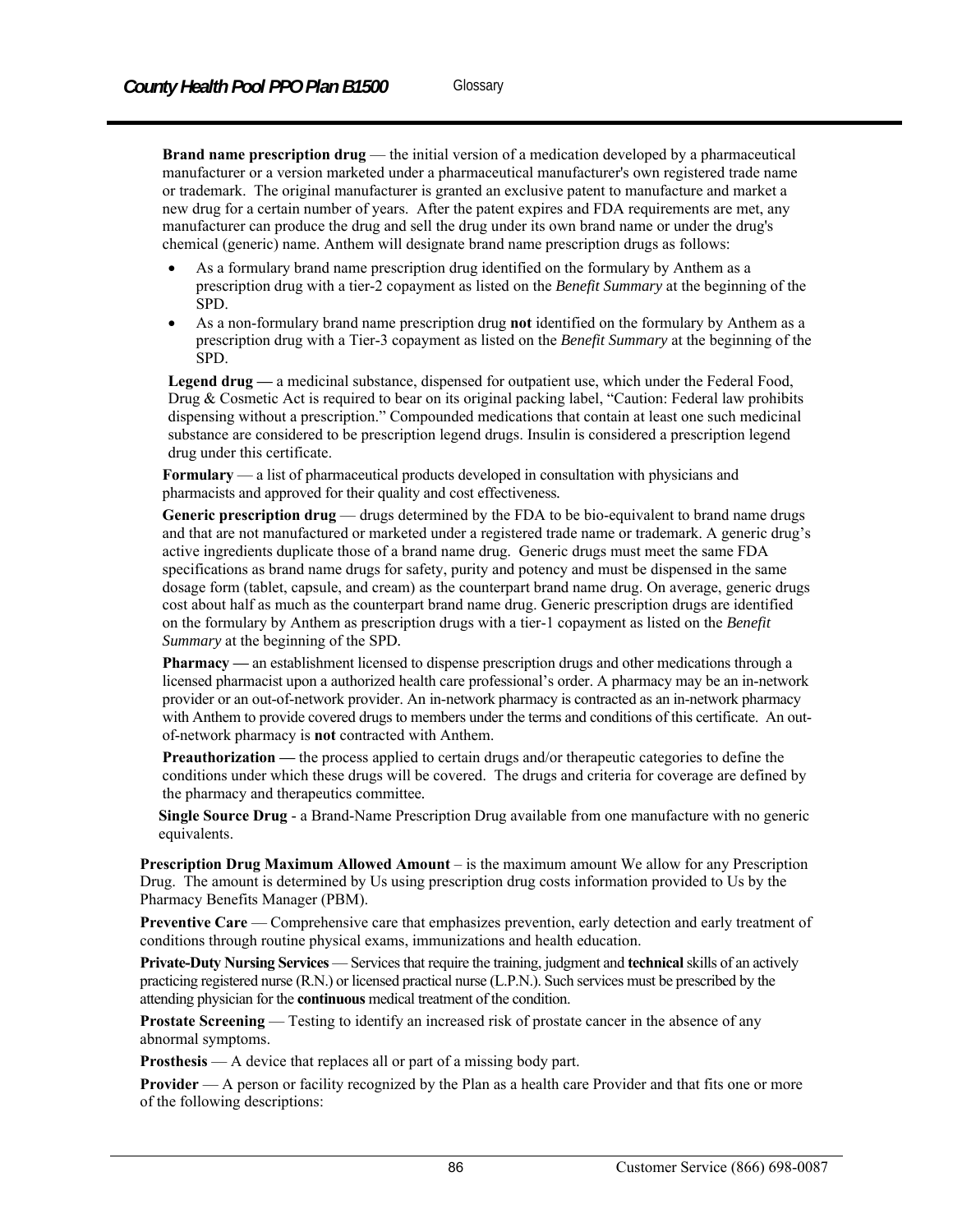**Professional Provider** — A physician or other professional Provider who is licensed or otherwise authorized by the state or jurisdiction where services are provided to perform designated health care services. For benefits to be payable, services of a Provider must be within the scope of the authority granted by the license and covered by this Plan Document and Summary Plan Description. Such services are subject to review by a medical authority appointed by the Plan. Other professional Providers include, among others, Certified nurse midwives, dentists, optometrists and Certified registered nurse anesthetists. Services of such a Provider must be among those covered by this Plan Document and Summary Plan Description and are subject to review by a medical authority appointed by the Plan.

**Facility Provider** — There are two types of facility Providers, inpatient and outpatient.

 **Inpatient Facility Provider** — A hospital, alcoholism treatment center, hospice facility, skilled nursing facility or other facility which the Plan recognizes as a health care Provider. These facility Providers may be referred to collectively as a facility Provider **or** separately as an alcoholism treatment center Provider. Hospital also includes "birthing centers" which are either a part of a hospital or are "free standing" providing care by a Certified Nurse Midwife with physician backup or by a physician with service by nurses with specialized training to monitor labor, delivery and after delivery family care.

 **Outpatient Facility Provider** — A dialysis center, Veteran's Administration or Department of Defense hospital, home health agency or other facility Provider (except a hospital, alcoholism treatment center or hospice facility, or skilled nursing facility) recognized by the Plan and licensed or Certified to perform designated health care services by the state or jurisdiction where services are provided. Services of such a Provider must be among those covered by this Plan Document and Summary Plan Description and are subject to review by a medical authority appointed by us. Example: ambulatory surgery center.

**Qualified Beneficiary** — An individual who, on the day before a Qualifying Event, is covered by the Plan as an Employee Participant or an Employee Participant's Dependent.

An Employee Participant can be a Qualified Beneficiary only in connection with a Qualifying Event (termination of coverage due to termination of employment or reduction in hours).

A newborn child, adopted child of a Qualified Beneficiary or a child placed for adoption with a Qualified Beneficiary who was not an Employee Participant will be entitled to the same COBRA coverage period available to the Qualified Beneficiary, however, such child shall not become a Qualified Beneficiary.

A newborn child adopted child or child placed for adoption with a Qualified Beneficiary who was an Employee Participant shall become a Qualified Beneficiary in his/her own right and shall be entitled to benefits as a Qualified Beneficiary.

A Qualified Beneficiary must notify the Member within 31 days of the child's birth, adoption or placement for adoption in order to add the child to the COBRA coverage.

A person who becomes the spouse of a Qualified Beneficiary (regardless of whether the Qualified Beneficiary is the Employee Participant) after a Qualifying Event is not a Qualified Beneficiary.

An Employee Participant, or an Employee Participant's Dependent, who does not elect COBRA Coverage in connection with a Qualifying Event ceases to be a Qualified Beneficiary at the end of the election period.

An individual who elects COBRA Coverage ceases to be a Qualified Beneficiary once the Plan's obligation to provide COBRA Coverage has ended.

**Qualifying Event** — Any of the following:

- Termination of coverage due to the death of an Employee.
- Termination of coverage due to the voluntary or involuntary termination of employment (other than by reason of gross misconduct) or reduction in hours of an Employee.
- Termination of coverage due to an Employee's change in status, to a classification not covered by the Plan.
- The divorce or legal separation of an Employee from his/her spouse.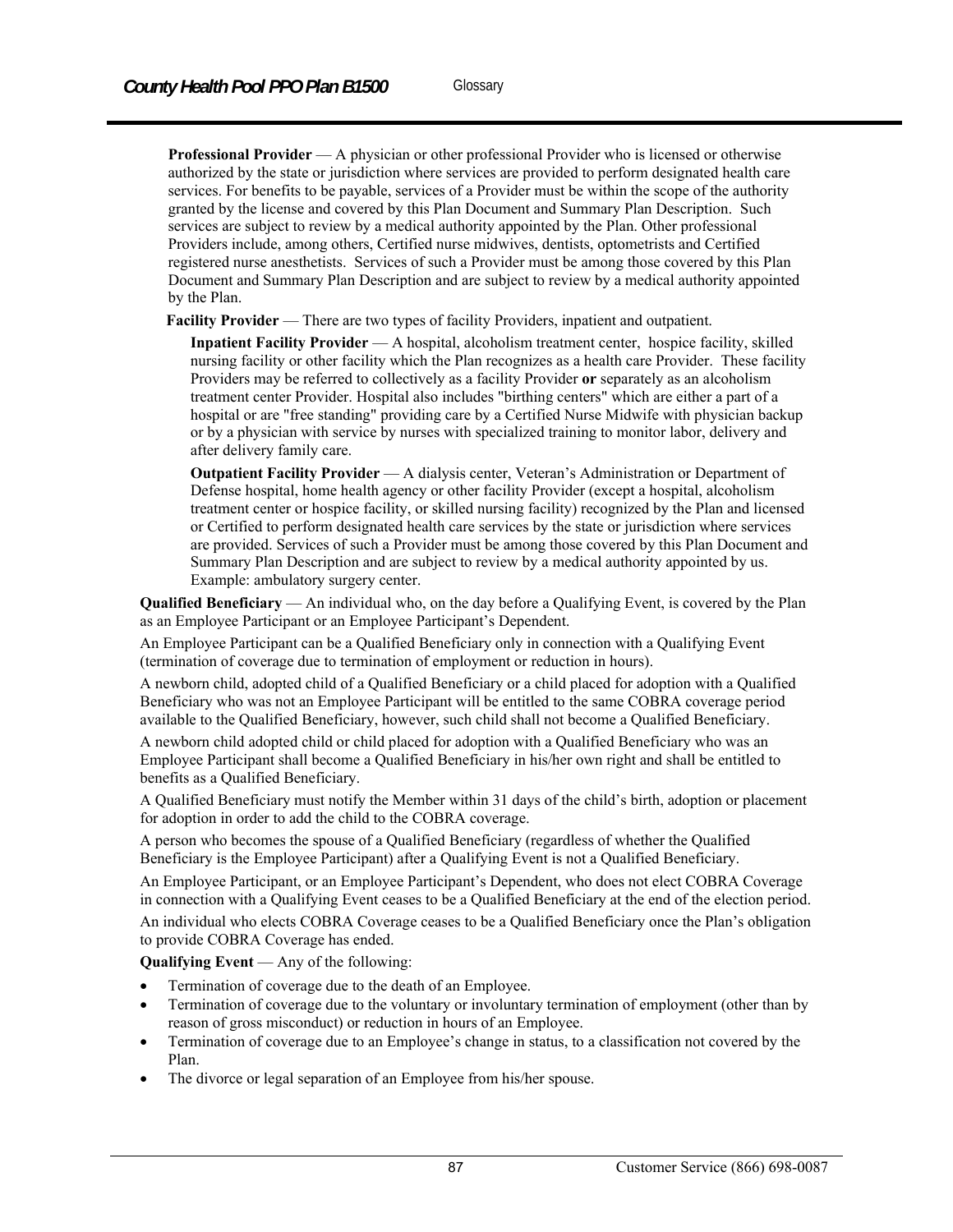- Termination of coverage due to an Employee becoming enrolled in either Part A or Part B of Medicare coverage.
- A Dependent child ceasing to be a Dependent child as defined in ELIGIBILITY in this document.

**Radiation Therapy** — X-ray, radon, cobalt, betatron, telocobalt, radioactive isotope treatment and similar treatments for malignant diseases and other medical conditions.

**Reconstructive Breast Surgery** — A surgical procedure performed following a mastectomy on one or both breasts to re-establish symmetry between the two breasts. The term includes, but is not limited to, augmentation mammoplasty, reduction mammoplasty and mastoplasty.

**Reconstructive Surgery** — Reconstructive Surgery includes those procedures that are intended to address a significant variation from normal related to accidental injury, disease, trauma, treatment of a disease or congenital defect.

**Recovery** - Money you receive from another, their insurer or from any "Uninsured Motorist", "Underinsured Motorist", "Medical/Dental-Payments", or "Personal Injury Protection" or other insurance coverage provision as a result of injury or illness caused by another. Regardless of how you or your representative or any agreements characterize the money you receive, it shall be subject to the Subrogation and Reimbursement provisions of the Plan

**Referral** — Authorization given to an Enrollee to visit another Provider.

**Room Expenses** — Expenses that include the cost of the room, general nursing services and meal services for the Enrollee.

**Same-Sex Domestic Partner** — Two individuals, of the same sex, who live together in a long-term relationship of indefinite duration with an exclusive mutual commitment in which the Domestic Partners agree to be jointly responsible for each other's common welfare and to share financial obligations.

**Second Opinion** — A visit to another professional Provider (following a first visit with a different Provider) for review of the first Provider's opinion of proposed surgery or treatment.

**Second Surgical Opinion** — A mechanism used by managed care organizations to reduce unnecessary surgery by encouraging individuals to seek a second opinion prior to specific elective surgeries. In some cases, the health coverage may require a second opinion prior to a specific elective surgery.

**Single Coverage** - Coverage for the Employee Participant only.

#### **Skilled Nursing Care Facility** —

Provider licensed and operated as required by law, which includes:

1. Room, board and skilled nursing care (either an RN or LVN/LPN) available on-site at least eight hours daily with 24

hour availability.

2. A staff with one or more Doctors available at all times.

3. Residential treatment takes place in a structured Facility-based setting.

4. The resources and programming to adequately diagnose, care and treat a psychiatric and/or substance use disorder.

5. Facilities are designated residential, subacute, or intermediate care and may occur in care systems that provide

multiple levels of care.

6. Is fully accredited by The Joint Commission (TJC), the Commission on Accreditation of Rehabilitation Facilities

(CARF), the National Integrated Accreditation for Healthcare Organizations (NIAHO), or the Council on Accreditation

The term Residential Treatment Center/Facility does not include a Provider, or that part of a Provider, used mainly for:

1. Nursing care.

2. Rest care.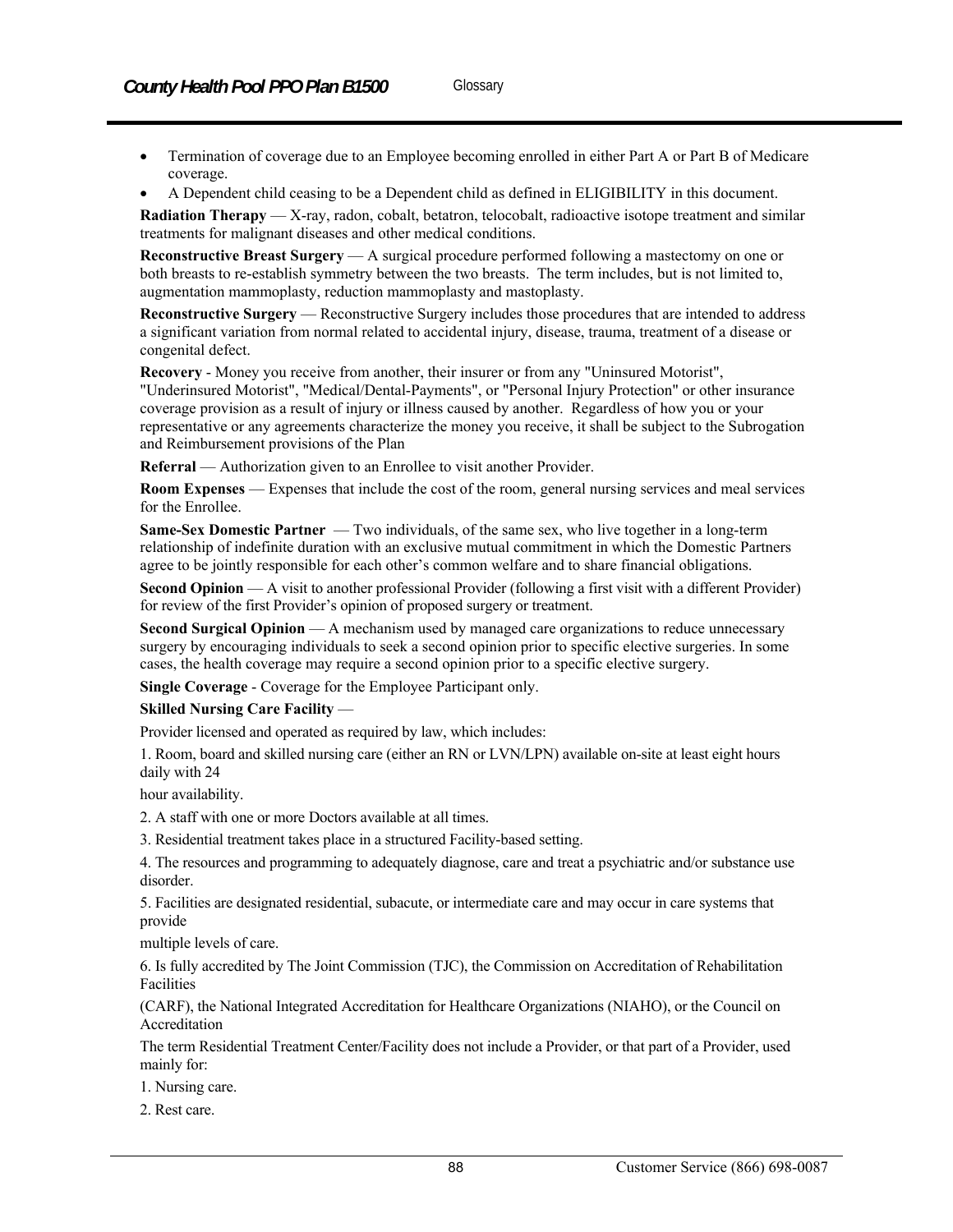- 3. Convalescent care.
- 4. Care of the aged.
- 5. Custodial Care.
- 6. Educational care.

**Service Area -** the geographical area where you can get Covered Services from an In-Network Provider.

**Skilled Nursing Facility (SNF) -** a Facility operated alone or with a Hospital that cares for you after a Hospital stay when

you have a condition that needs more care than you can get at home. It must be licensed by the appropriate agency and

accredited by The Joint Commission or the Bureau of Hospitals of the American Osteopathic Association, or otherwise

approved by us. A Skilled Nursing Facility gives the following:

#### **Inpatient care and treatment for people who are recovering from an illness or injury;**

1. Care supervised by a Doctor;

2. 24 hour per day nursing care supervised by a full-time registered nurse.

A Skilled Nursing Facility is not a place mainly for care of the aged, Custodial Care or domiciliary care, treatment of

alcohol or drug dependency; or a place for rest, educational, or similar services.

**Special Care Units** — Special areas of a hospital with highly skilled personnel and special equipment to provide acute care, with constant treatment and observation.

**Special Care Units** — Special areas of a hospital with highly skilled personnel and special equipment to provide acute care, with constant treatment and observation.

**Special Enrollment –** An enrollment period offered when an Employee Participant and/or Dependents lose coverage under another plan.(Includes loss of Medicaid Coverage and/or State Children's Health Program Coverage (CHIP).

**Speech Therapy (also called Speech Pathology) — Services used for diagnosis and treatment of speech** and language disorders. A licensed and accredited speech/language pathologist must perform speech therapy.

**Spouse** — An Employee Participant's legal or common-law spouse.

**Sub-Acute Medical Care** — care that includes a minimum of one hour of therapy when you cannot tolerate or does not require three hours of therapy a day. Sub-Acute Rehabilitation is generally provided in a skilled nursing facility.

**Sub-Acute Rehabilitation** — Care that includes a minimum of one hour of therapy when an Enrollee cannot tolerate or does not require three hours of therapy a day. Sub-acute rehabilitation is generally provided in a skilled nursing facility.

**Subrogation** - The substitution of one person or party in the place of another in connection with a lawful claim, demand, or right.

**Substance Dependency** — Means alcoholism, drug and other substance abuse. Alcoholism and substance abuse are conditions brought about when an individual uses alcohol, drugs or other substances in such a manner that his or her health is impaired and/or ability to control actions is lost.

**Surgery** — Any variety of technical procedures for treatment or diagnosis of anatomical disease or injury, including, but not limited to cutting, microsurgery (use of scopes), laser procedures, grafting, suturing, castings, treatment of fractures and dislocations, electrical, chemical or medical destruction of tissue, endoscopic examinations, anesthetic epidural procedures, and other invasive procedures. Covered surgical services also include usual and related anesthesia and pre- and post-operative care, including recasting.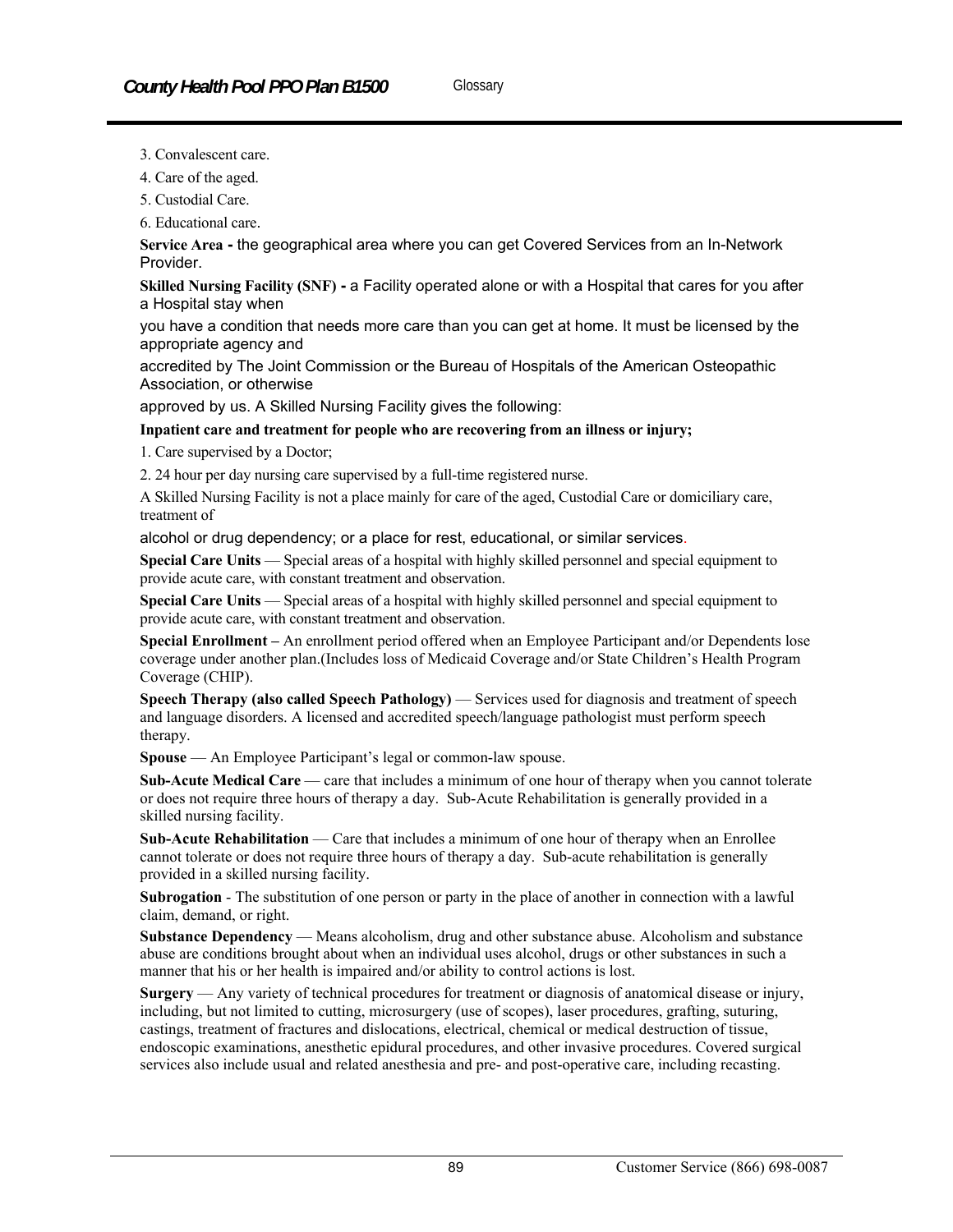**Surgical Assistant** —An assistant to the primary surgeon for required surgical services provided during a covered surgical procedure. The Plan, at its sole discretion, determines which surgeries do or do not require a surgical assistant.

**The Plan** – County Health Pool.

**Telemedicine** - is used to support health care when you and the Doctor are physically separated. Typically, you

communicate through an interactive mean that is enough to start a link to the Provider who is working at a different location

from you.

**Therapeutic Termination of Pregnancy –** The termination of a pregnancy induced when necessary to prevent the death of the pregnant woman.

**Therapeutic Care** — for purposes of the **Autism Services** section of this Benefit Booklet, Therapeutic Care means services provided by a speech therapist, an occupational therapist registered to practice occupational therapy, a physical therapist licensed to practice physical therapy, or an Autism Services Provider. Therapeutic care includes, but is not limited to, speech, occupational, and applied behavior analytic and physical therapies.

**Transplant Benefit Period** — The Transplant Benefit Period starts one day prior to a covered transplant procedure and continues for the applicable case rate / global time period. The number of days will vary depending on the type of transplant received and the In-Network transplant Provider agreement.

**Ultrasound** — **A** radiology imaging technique that uses high frequency sound waves to see organs or the fetus in a pregnant woman.

Urgent care — Care provided for individuals who require immediate medical attention but whose condition is not life-threatening (non-Emergency).

**Utilization Management** —A process of integrating review of medical services and care management in a cooperative effort with other parties, including patients, physicians, and other health care Providers and payers.

**Utilization Review** — A set of formal techniques designed to monitor the use of, or evaluate the clinical necessity, appropriateness, efficacy or efficiency of, health care services, procedures or settings. Techniques include ambulatory review, prospective review, second opinion, certification, concurrent review, care management, discharge planning and/or retrospective review. Utilization review also includes reviews to determine coverage. This is based on whether or not a procedure or treatment is considered experimental/investigational in a given circumstance (except if it is a specific Plan Document and Summary Plan Description exclusion), and review of an Enrollee's medical circumstances when necessary to determine if an exclusion applies in a given situation.

**Well-Child Visit** — A physician visit that includes the following components: an age-appropriate physical exam, history, anticipatory guidance and education (e.g., examining family functioning and dynamics, injury prevention counseling, discussing dietary issues, reviewing age-appropriate behaviors, etc.), and assessment of growth and development. For older children, a well-child visit also includes safety and health education counseling.

**X-ray and Radiology Services** — Services including the use of radiology, nuclear medicine and ultrasound equipment to obtain a visual image of internal body organs and structures, and the interpretation of these images.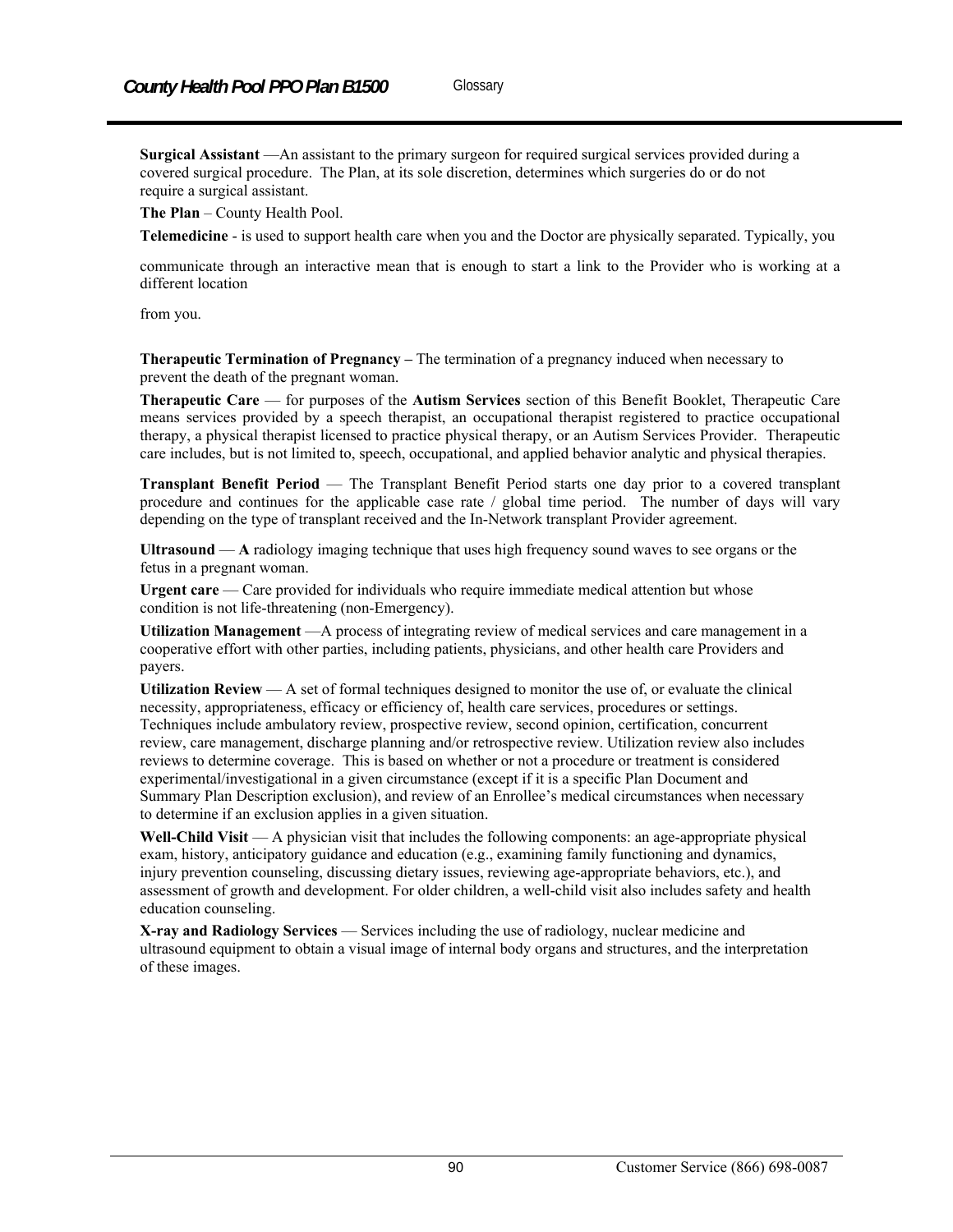# **PLAN INFORMATION**

**The "Plan Administrator" for the plan is County Health Pool 800 Grant Street, Ste 400 Denver, CO 80203 Telephone (303)861-0507** 

**The** "Contract Administrator" **for the Plan (including medical and prescription benefits) is Anthem Blue Cross and Blue Shield 700 Broadway, Denver, CO 80273 Telephone (303) 226-6911 or 1(866) 698-0087** 

**The** "Preferred Provider Organization (PPO)" **for the Plan (including medical and prescription benefits) is Anthem Blue Cross and Blue Shield 700 Broadway, Denver, CO 80273 Telephone (303) 226-6911 or 1 (866) 698-0087** 

**The** Vision Provider **for the Plan is Vision Service Plan 3333 Quality Dr, Rancho Cordova, CA 95670-7985 Telephone 1 (800) 877-7195** 

**The** Dental Provider **for the Plan is Anthem Dental P.O. Box 65944 San Antonio, TX 78265 Telephone 1 (855)-769-1467.** 

**The** Life Provider **for the Plan is Anthem Life 1801 Watermark Dr, Ste. 200, Columbus, OH 43215 Telephone 1 (800) 551-7265.**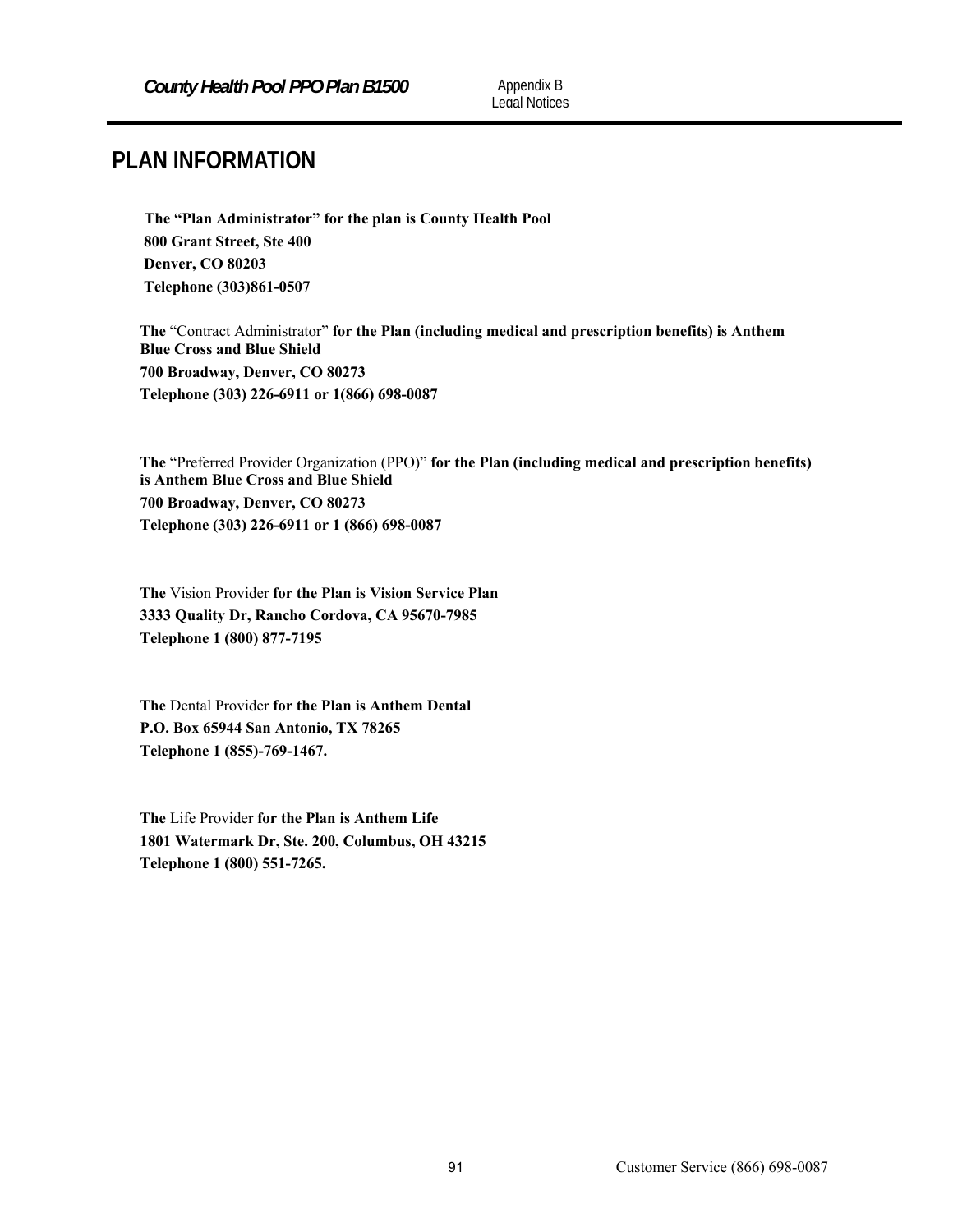# **Cancer Screenings**

At County Health Pool, We believe cancer screenings provide important preventive care that supports Our mission: to improve the lives of the people We serve and the health of Our communities. We cover cancer screenings as described below.

# **Pap Tests**

All plans provide coverage under the preventive care benefits for a routine annual Pap test and the related office visit. Payment for the routine Pap test is based on the plan's provisions for preventive care. Payment for the related office visit is based on the plan's preventive care provisions.

# **Mammogram Screenings**

All plans provide coverage under the preventive care benefits for routine screening or diagnostic mammogram regardless of age. Payment for the mammogram screening benefit is based on the plan's provisions for preventive care.

# **Prostate Cancer Screenings**

All plans provide coverage under the preventive care benefits for routine prostate cancer screening for men. Payment for the prostate cancer screening is based on the plan's provisions for preventive care.

# **Colorectal Cancer Screenings**

Several types of colorectal cancer screening methods exist. All plans provide coverage for routine colorectal cancer screenings, such as fecal occult blood tests, barium enema, sigmoidoscopies and colonoscopies. Depending on the type of colorectal cancer screening received, payment for the benefit is based on where the services are rendered and if rendered as a screening or medical procedure. Colorectal cancer screenings are covered under preventive care as long as the services provided are for a preventive screening. Payment for preventive colorectal cancer screenings is based on the plan's provisions for preventive care.

The information above is only a summary of the benefits described. The Booklet includes important additional information about limitations, exclusions and covered benefits.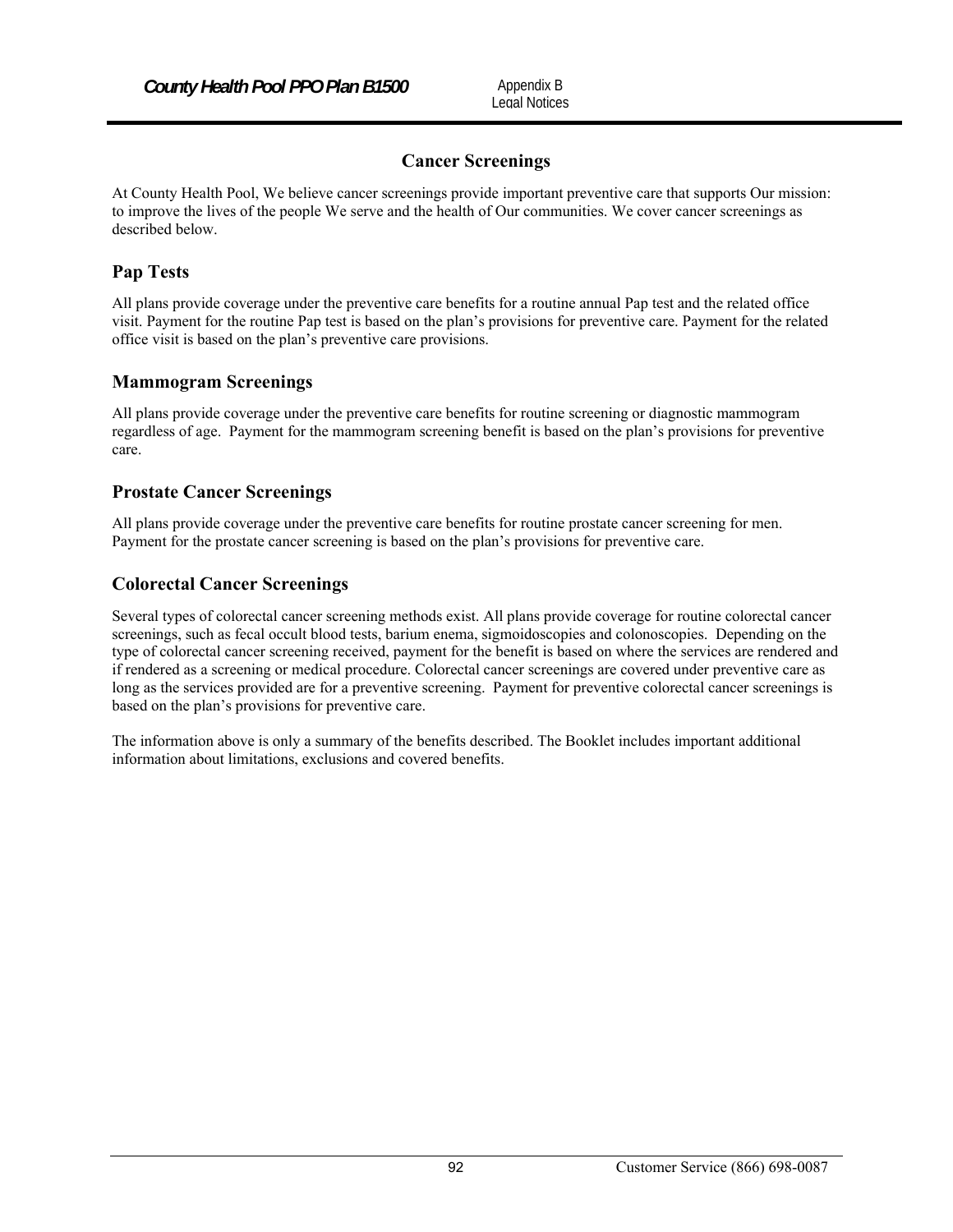# **Consolidated Appropriations Act of 2022 Notice**

# **Consolidated Appropriations Act of 2022 (CAA)**

The Consolidated Appropriations Act of 2022 (CAA) is a federal law that includes the No Surprises Billing Act as well the Provider transparency requirements that are described below.

## **Surprise Billing Claims**

Surprise Billing Claims are claims that are subject to the No Surprises Billing Act requirements:

- Emergency Services provided by Out-of-Network Providers,
- Covered Services provided by an Out-of-Network Provider at an In-Network Facility, and
- Out-of-Network Air Ambulance Services.

## **No Surprise Billing Act Requirements**

#### **Emergency Services**

As required by the CAA, Emergency Services are covered under your Plan:

- Without the need for Precertification
- Whether the Provider is In-Network or Out-of-Network

If the Emergency Services you received are provided by an Out-of-Network Provider, Covered Services will be processed at the In-Network benefit level.

Note that if you receive Emergency Services from an Out-of-Network Provider, your Out-of-Pocket costs will be limited to amounts that would apply if the Covered Services had been furnished by an In-Network Provider. However, Out-of-Network cost-shares (i.e., Copayments, Deductibles and/or Coinsurance) will apply to your claim if the treating Out-of-Network Provider determines you are stable, meaning you have been provided necessary Emergency Care such that your condition will not materially worsen and the Out-of-Network Provider determines: (i) that you are able to travel to an In-Network Facility by non-emergency transport; (ii) the Out-of-Network Provider complies with the notice and consent requirement; and (iii) you are in condition to receive the information and provide informed consent. If you continue to receive services from the Out-of-Network Provider after you are stabilized, you will be responsible for the Out-of-Network cost-shares, and the Out-of-Network Provider will also be able to charge you any difference between the Maximum Allowable Amount and the Out-of-Network Provider's billed charges. This notice and consent exception does not apply if the Covered Services furnished by an Out-of-Network Provider result from unforeseen and urgent medical needs arising at the time of service.

#### **Out-of-Network Services Provided an In-Network Facility**

When you receive Covered Services from an Out-of-Network Provider at an In-Network Facility, your claims will be paid at the Out-of-Network benefit level if the Out-of-Network Provider gives you proper notice of its charges, and you give written consent to such charges. This means you will be responsible for Out-of-Network cost-shares for those services and the Out-of-Network Provider can also charge you any difference between the Maximum Allowable Amount and the Out-of-Network Provider's billed charges. This requirement does not apply to Ancillary Services. Ancillary Services are one of the following services: (a) Emergency Services; (b) anesthesiology; (c) pathology; (d) radiology; (e) neonatology; (f) diagnostic services; (g) assistant surgeons; (h) Hospitalists; (i) Intensivists; and (j) any services set out by the U.S. Department of Health & Human Services. In addition, we will not apply this notice and consent process to you if we do not have an In-Network Provider in your area who can perform the services you require.

Out-of-Network Providers satisfy the notice and consent requirement as follows:

- By obtaining your written consent not later than 72 hours prior to the delivery of services, or
- If the notice and consent is given on the date of the service, if you make an appointment within 72 hours of the services being delivered.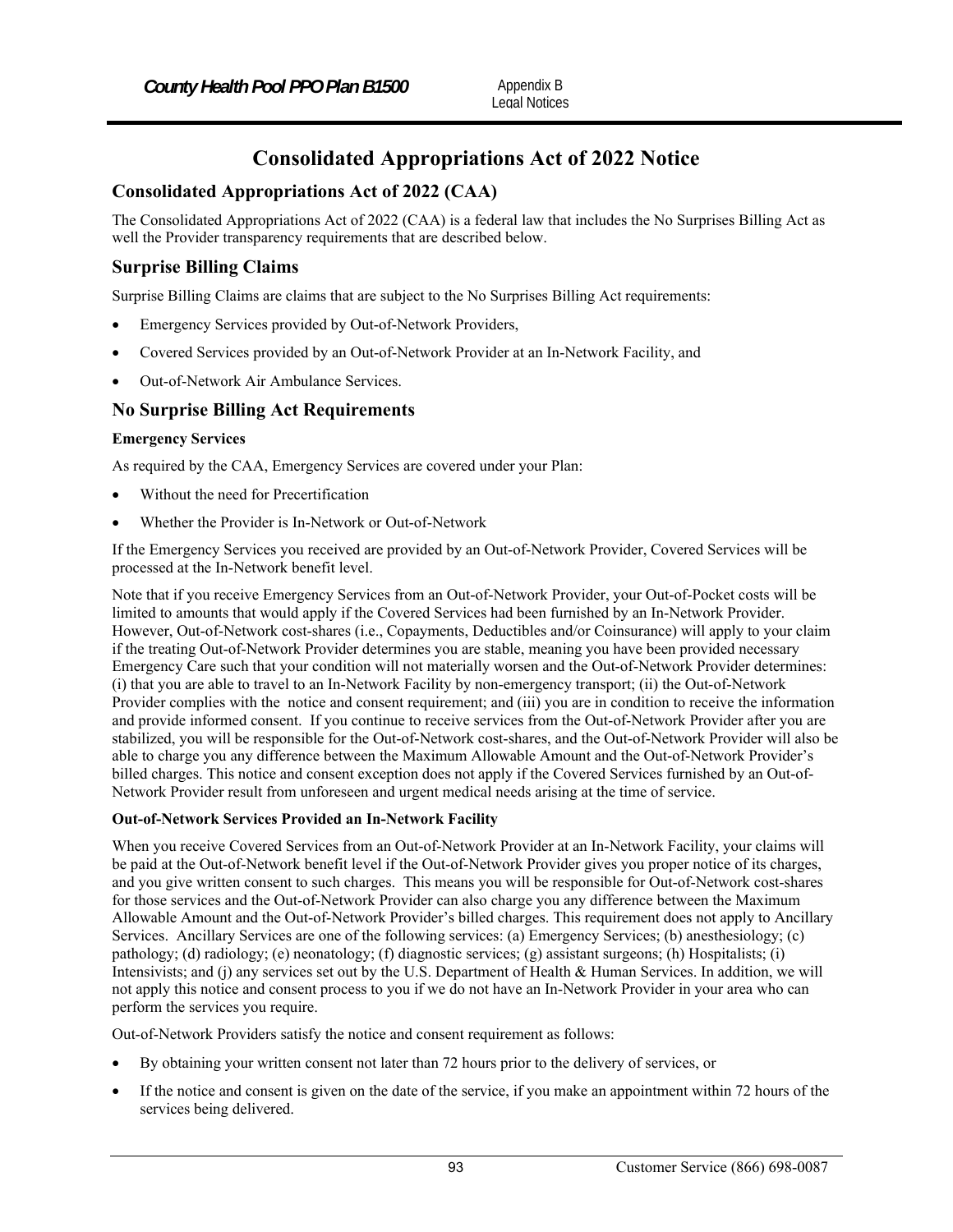Legal Notices

We are required to confirm the list of In-Network Providers in our Provider Directory every 90 days. If you can show that you received inaccurate information from us that a Provider was In-Network on a particular claim, then you will only be liable for In-Network cost shares (i.e., Copayments, Deductibles, and/or Coinsurance) for that claim. Your In-Network cost-shares will be calculated based upon the Maximum Allowed Amount. In addition to your In-Network cost-shares, the Out-of-Network Provider can also charge you for the difference between the Maximum Allowed Amount and their billed charges.

#### **How Cost-Shares are Calculated**

Your cost shares for Emergency Services or for Covered Services received by an Out-of-Network Provider at an In-Network Facility, will be calculated using the median Plan In-Network contract rate that we pay In-Network Providers for the geographic area where the Covered Service is provided. Any Out-of-Pocket cost shares you pay to an Out-of-Network Provider for either Emergency Services or for Covered Services provided by an Out-of-Network Provider at an In-Network Facility will be applied to your In-Network Out-of-Pocket Limit.

#### **Appeals**

If you receive Emergency Services from an Out-of-Network Provider or Covered Services from an Out-of-Network Provider at an In-Network Facility and believe those services are covered by the No Surprise Billing Act, you have the right to appeal that claim. If your appeal of a Surprise Billing Claim is denied, then you have a right to appeal the adverse decision to an Independent Review Organization as set out in the "Appeals and Complaints" section of this Benefit Book.

## **Transparency Requirements**

We provide the following information on our website (i.e., www.anthem.com).

- Protections with respect to Surprise Billing Claims by Providers.
- Estimates on what Out-of-Network Providers may charge for a particular service.
- Information on contacting state and federal agencies in case you believe a Provider has violated the No Surprise Billing Act's requirements.
- Upon request, we will provide you with a paper copy of the type of information you request from the above list.
- We, either through our price comparison tool on anthem.com or through Member Services at the phone number on the back of your ID card, will allow you to get:
- Cost sharing information that you would be responsible for, for a service from a specific In-Network Provider.
- A list of all In-Network Providers.
- Cost sharing information on an Out-of-Network Provider's services based on our reasonable estimate based on what we would pay an Out-of-Network Provider for the service.
- In addition, we will provide access through our website to the following information:
- In-Network negotiated rates,
- Historical Out-of-Network rates, and
- Drug pricing information.